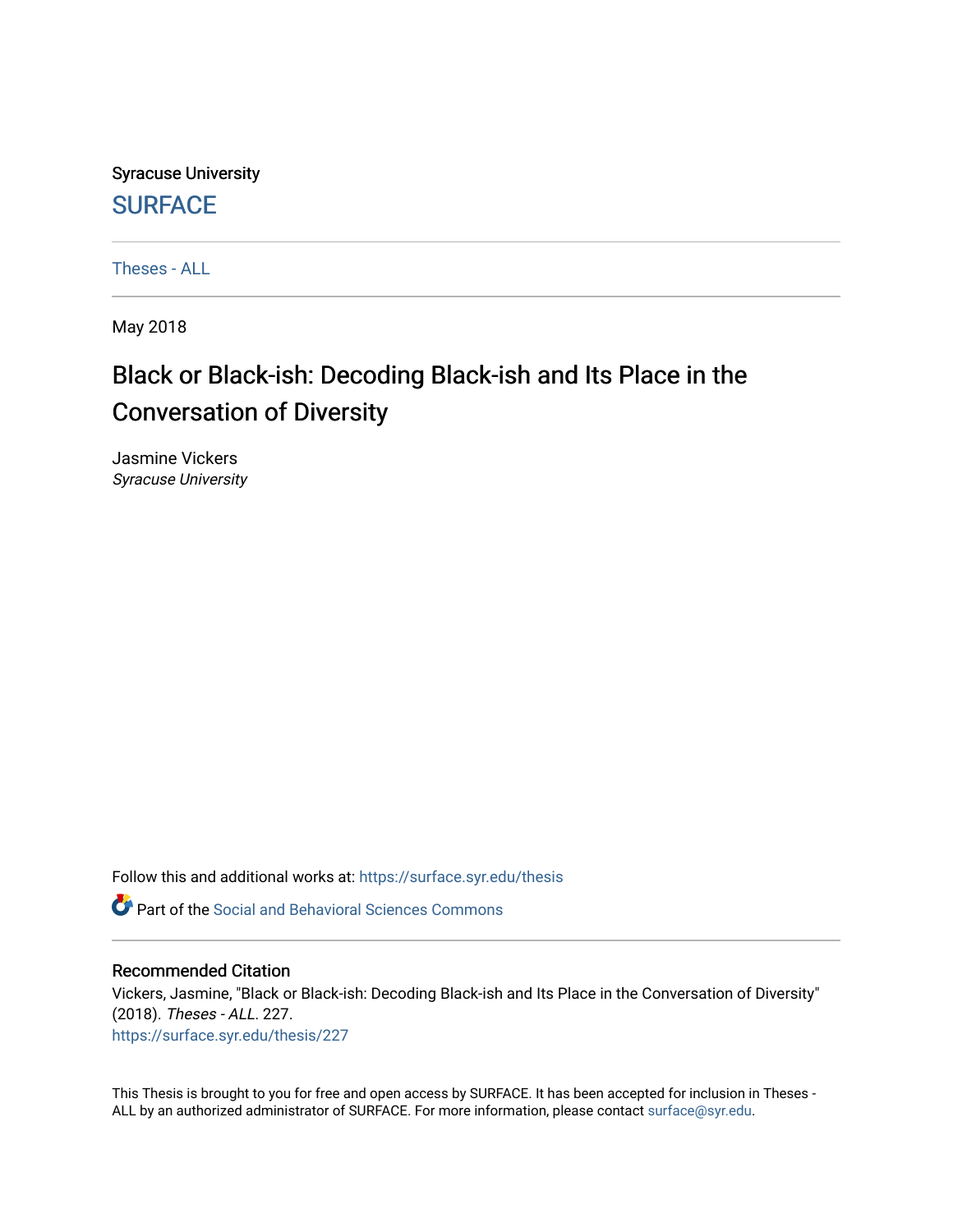#### Abstract

Diversity in television in film is an ongoing debate. The recent exclusions of minority-led television shows and films from award shows like the Emmys and Oscars have ignited complaints and debates from inside and outside the entertainment industry. Some networks responded with more inclusive programs and diverse cast leads and cast members. In 2013, Paul Lee, former ABC executive, introduced a diversity initiative that was a part of a rebranding strategy for the network, and to show different experiences in America. The initiative resulted in three new shows for the 2014-2015 season: *Black-ish*, *Fresh Off the Boat*, and *Cristela*. All shows featured minority leads and predominately minority casts. However, diversity is about more than just placing minorities in leading roles. There needs to be a showcase of the different cultural backgrounds, and experiences of different minority groups. That includes discussing racism, significant cultural events, and minorities' interactions with one another and the majority White community.

Sitcoms are a part of the culture industry. According to Adorno, the culture industry exists solely to sell products and a lifestyle. In addition to that, sitcoms are designed to make the world simple and laughable. Also, sitcoms are not designed to evoke deep thought or conversations amongst the viewers that serious subjects like racism may result in. Sitcoms are in direct conflict with the goal of the diversity initiative. This research focuses on *Black-ish*, and how it shows diversity from the Black American perspective, and seeing how the culture industry may or may not influence the execution of the diversity initiative.

*Keywords*: *Black-ish*, culture industry, ABC, diversity in television, stereotypes, Black culture, sitcoms, sitcom formula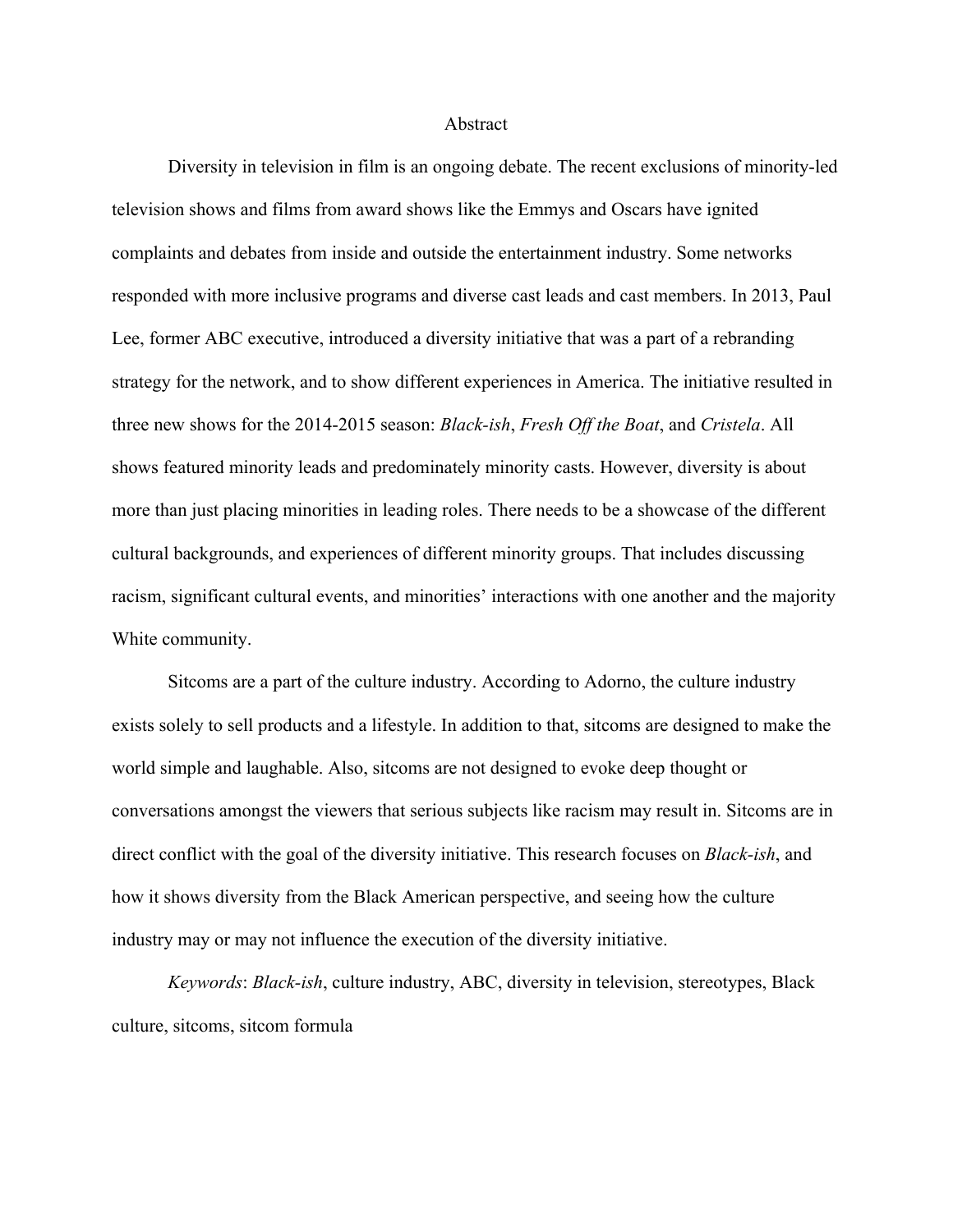# BLACK OR *BLACK-ISH*: DECODING *BLACK-ISH* AND ITS PLACE IN THE CONVERSATION OF DIVERSITY

by

Jasmine Vickers

B.A., Southern Illinois University Carbondale, 2012

Thesis Submitted in partial fulfillment of the requirements for the degree of Master of Arts in Media Studies

> Syracuse University May 2018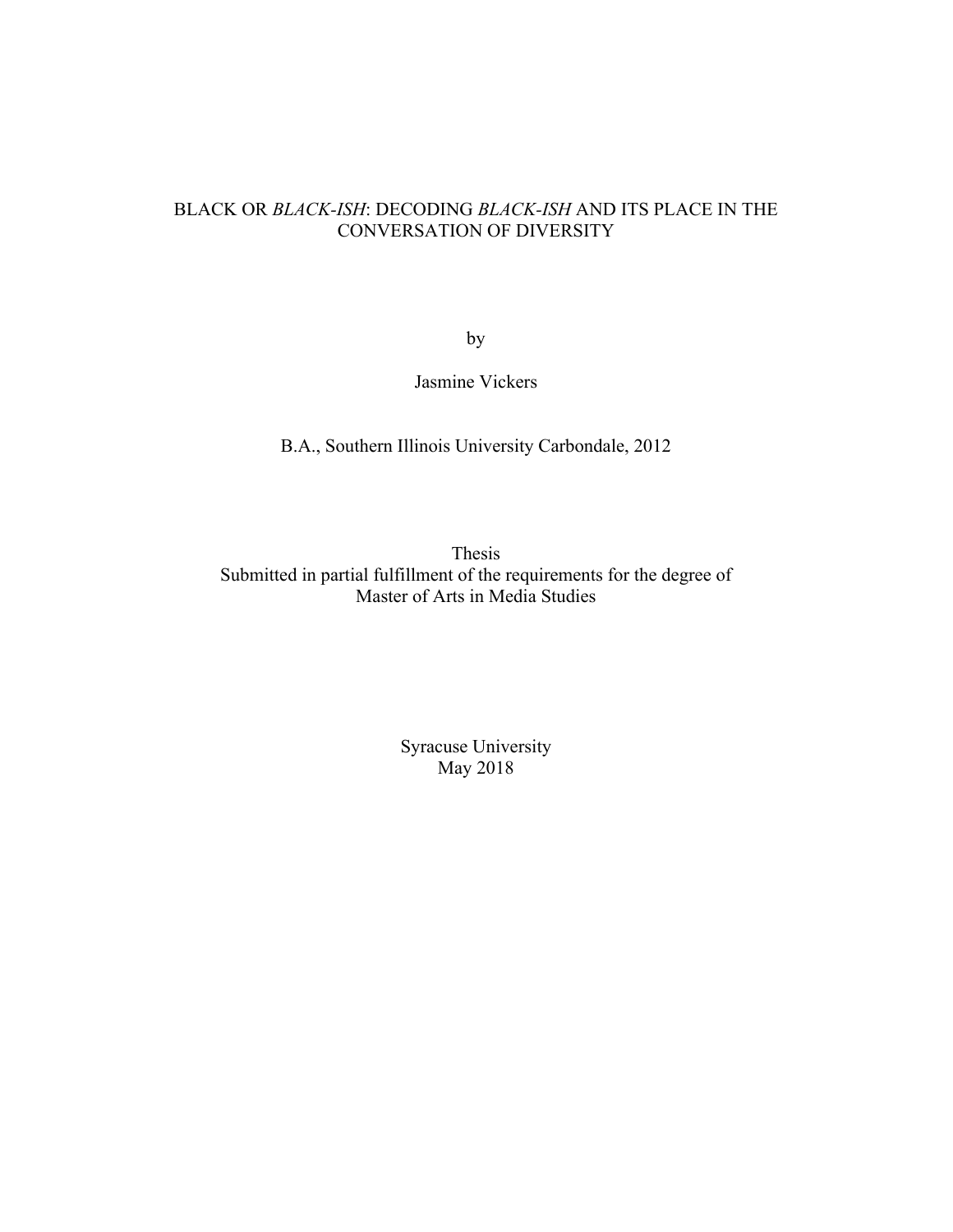Copyright © Jasmine Vickers 2018 All Rights Reserved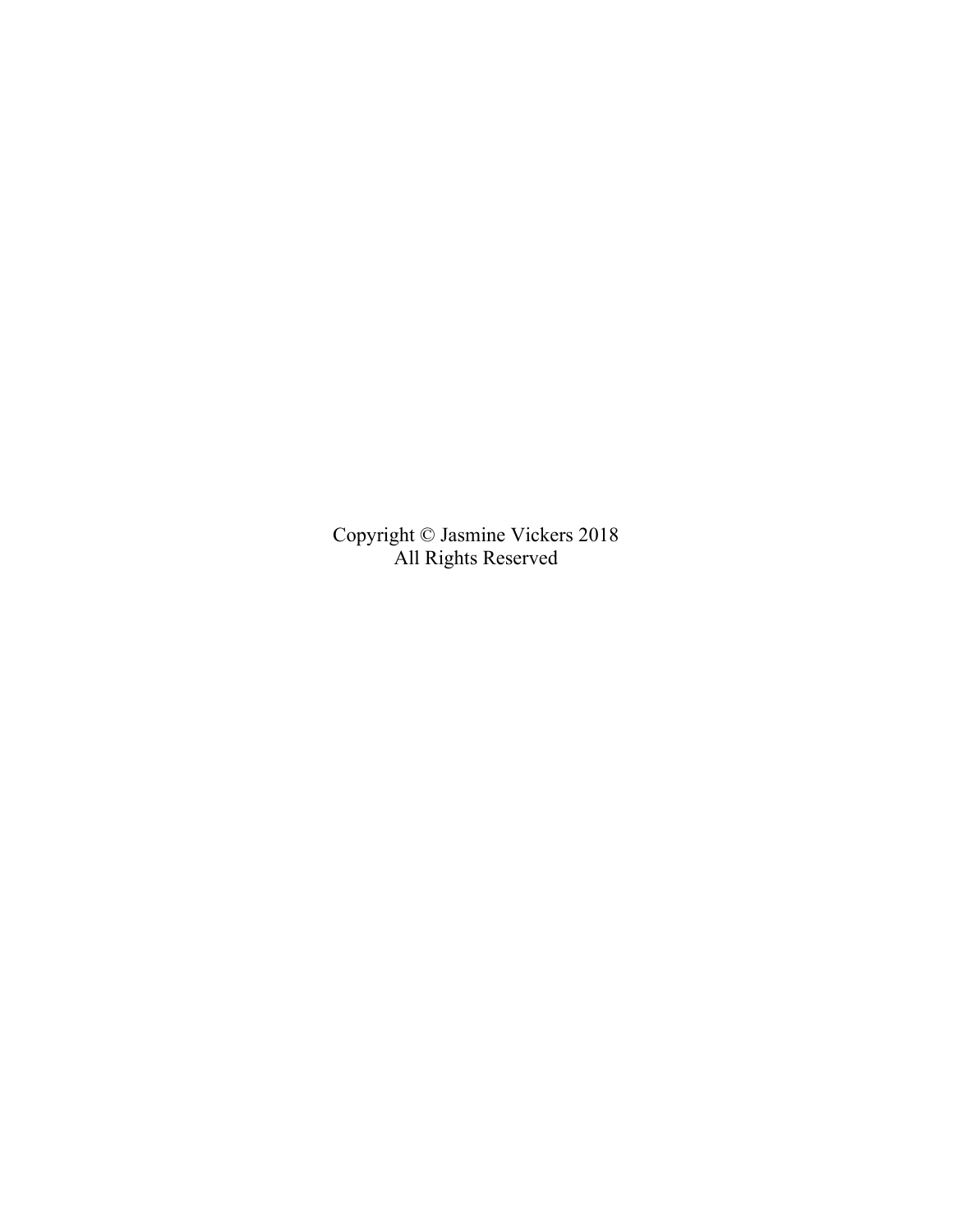# Acknowledgements

First and foremost, I would like to thank God for giving me the strength and perseverance to complete this thesis. I want to thank my Thesis advisor, Prof. Anne Osborne for guiding and giving me support through this process. I want to thank my committee: Prof. Charisse L'Pree and Prof. Richard Dubin, and my thesis chair Prof. Carol Liebler for their feedback and patience throughout this entire process. All of them have made me a better writer and researcher.

I want to send a special acknowledgement to my mom, Renee Vickers. Thank you for always encouraging me, and instilling values, perseverance, and strength. You always told me that I can do anything, and that I am special. I thank you for that. I love you so much.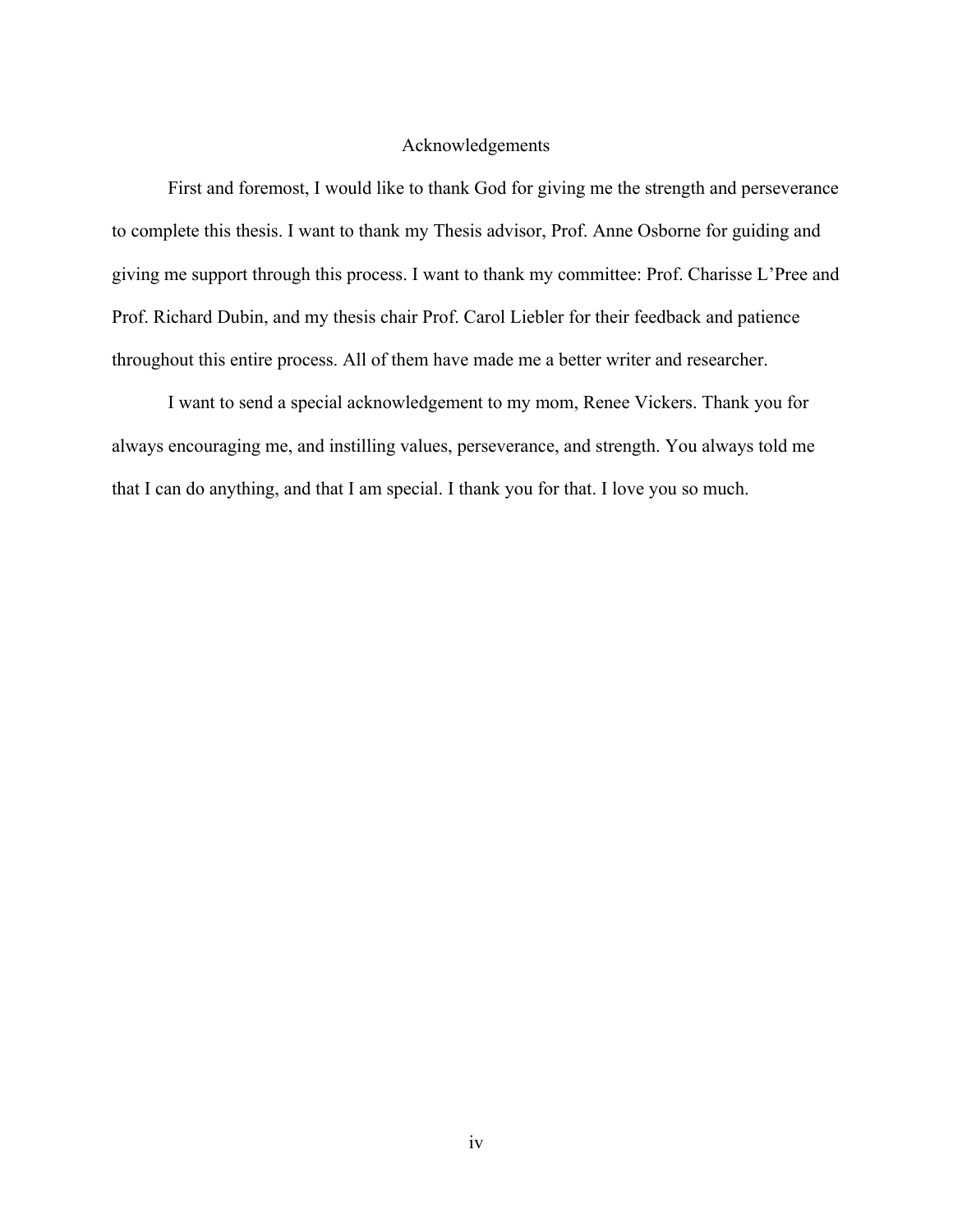# Table of Contents

| Chapter One: Introduction             | $\mathbf{1}$   |
|---------------------------------------|----------------|
| Brief Overview of Black-ish           | $\overline{2}$ |
| Chapter Two: Literature Review        |                |
| <b>Culture Industry</b>               | 7              |
| Sitcom Formula                        | 9              |
| Symbolic Annihilation                 | 11             |
| Stereotypes                           | 13             |
| History of Black Sitcoms              | 16             |
| For this research                     | 20             |
| <b>Chapter Three: Methodology</b>     |                |
| Semiotic approach to textual analysis | 23             |
| Data                                  | 25             |
| <b>Steps in Analysis</b>              | 26             |
| Chapter Four: Data and Findings       |                |
| Characters                            | 28             |
| Typology of episodes                  | 30             |
| Cultural                              | 31             |
| Passive-Aggressive                    | 55             |
| Intersectional                        | 60             |
| Conclusion of typology                | 78             |
| Structure of Black-ish                | 79             |
| <b>Chapter Five: Discussion</b>       |                |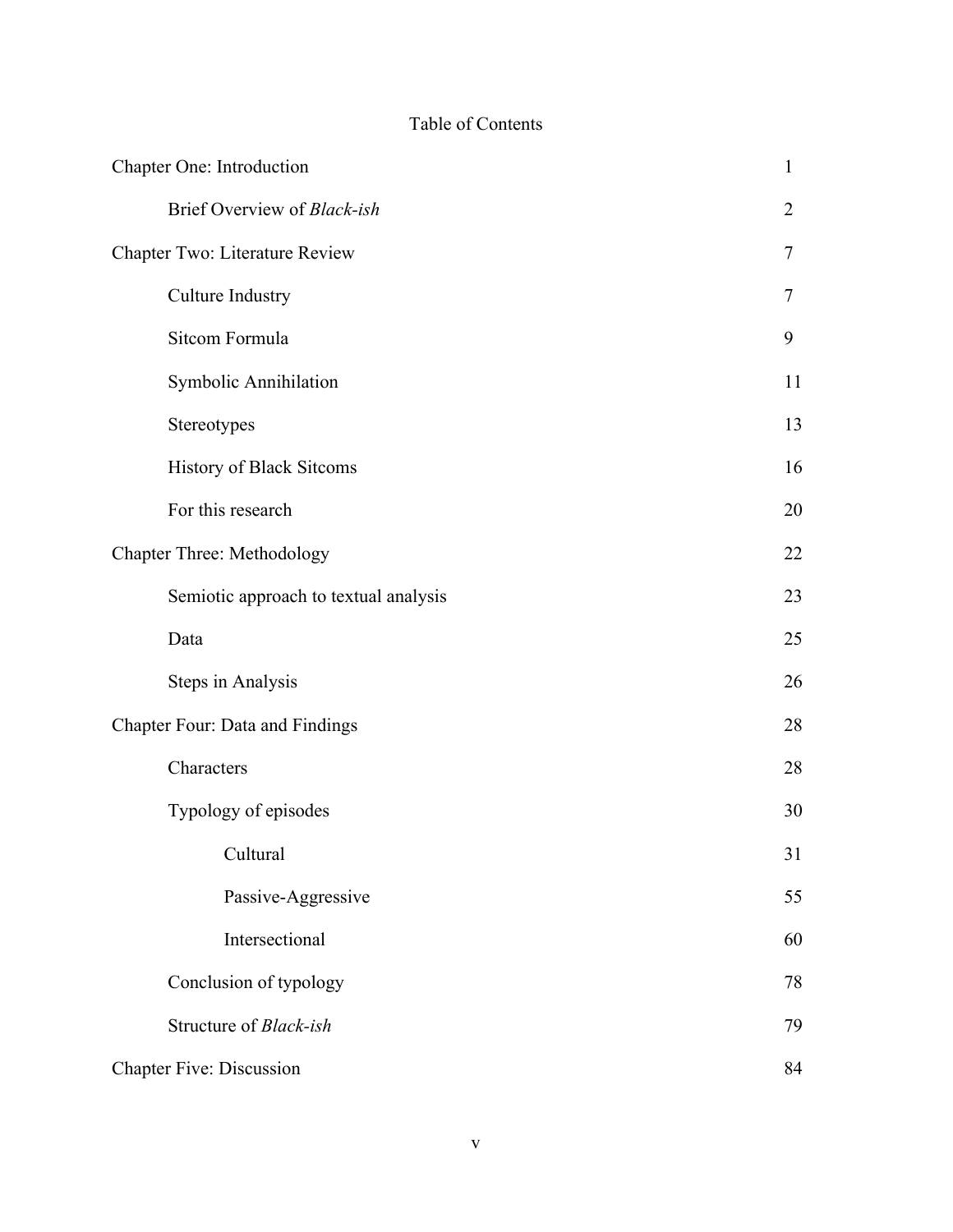|             | Dre's double consciousness                          | 84  |
|-------------|-----------------------------------------------------|-----|
|             | Presence of Stereotypes                             | 87  |
|             | Trivialization of significant Black cultural events | 90  |
|             | Conclusion                                          | 93  |
|             | Implications of research                            | 94  |
|             | Future study                                        | 95  |
| Appendix    |                                                     | 96  |
| Works cited |                                                     | 99  |
| Vita        |                                                     | 118 |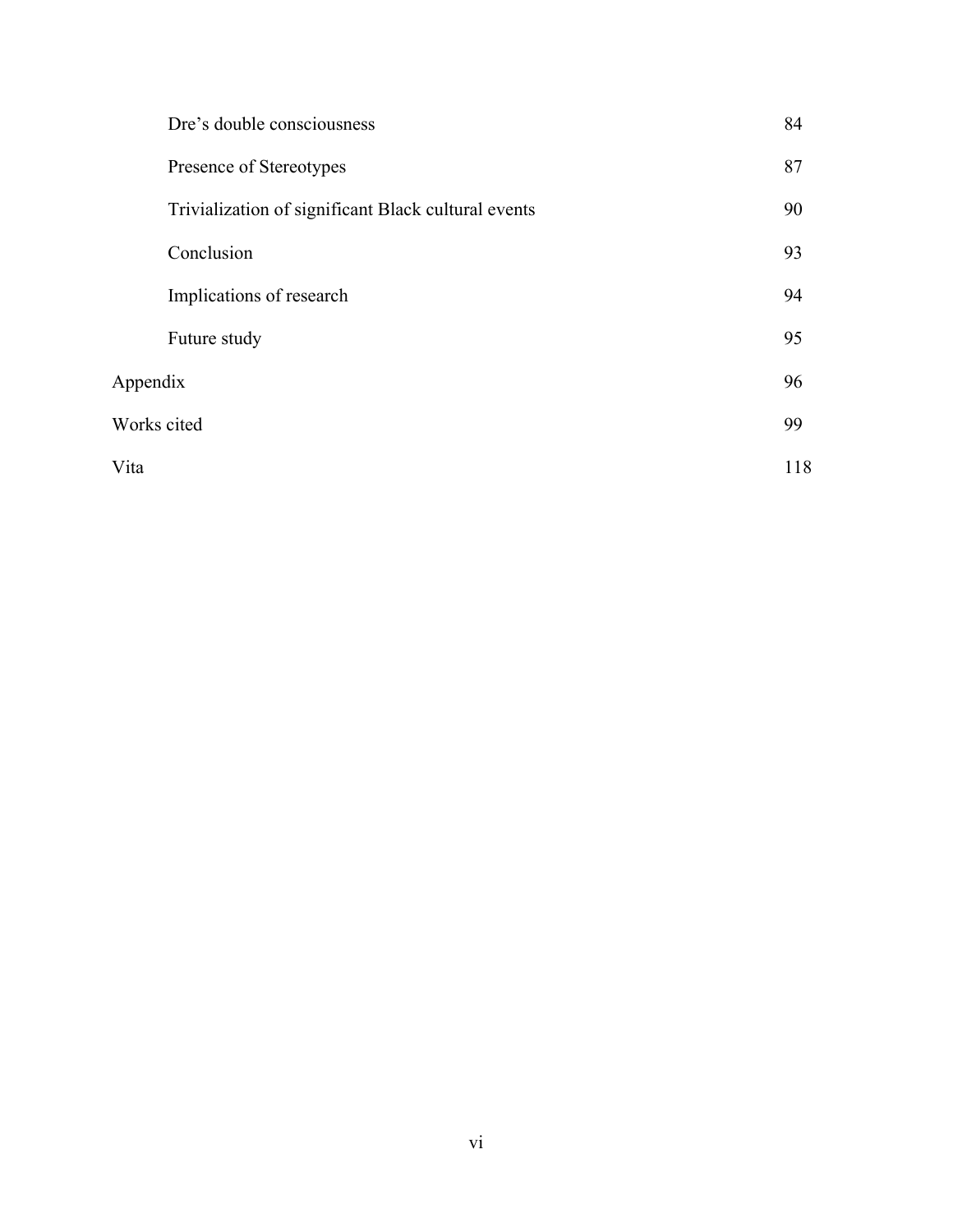#### Chapter One: Introduction

It is no secret that there is a shortage of minority representation in television and film. Every year, UCLA's Bunche Center for African American Studies releases a content analysis of minority and female representation in all areas of the television and film industries, from casting, to studio employment to the production, and executive levels. In the 2015-2016 season, minorities made up only 18.7% of lead roles on broadcast scripted television shows, and of that Black Americans only made up 17% of lead roles on broadcast scripted television shows (Hunt, Ramon, Tran, Sargent, & Roychoudhury, 2018).

This shortage of minority representation has drawn criticism from those outside and inside the entertainment industry. This led to the #OscarsSoWhite backlash of 2015 and 2016, after there were questionable exclusions of minorities from Academy Award nominations. Minority actors like Benicio Del Toro, David Oyelowo, and Will Smith, and films *Selma* (2015) and *Straight Outta Compton* (2015) which featured predominately Black casts, were shut out of the Academy Awards even though the films and actors received critical acclaim (Grossman, 2015; Keegan & Zeitchik, 2016).

Networks, like ABC, were forced to respond to the public outcry. In 2013, ABC announced a new diversity initiative that included new shows with predominately minority-led cast. Former ABC executive Paul Lee discussed the rebranding of the network's programming with the *New York Times*, stating "We did go out with a mission this year to reflect America" (Carter, 2014). Paul Lee also stated that ABC sought to include all American voices in this new diversity programming initiative. Lee explained that this diversity initiative was to provide an accurate, complex portrayal of minority life as a part of a larger ABC rebranding strategy to gain more viewership, as ABC was struggling in key demographic of 18 to 49-year-olds (Littleton,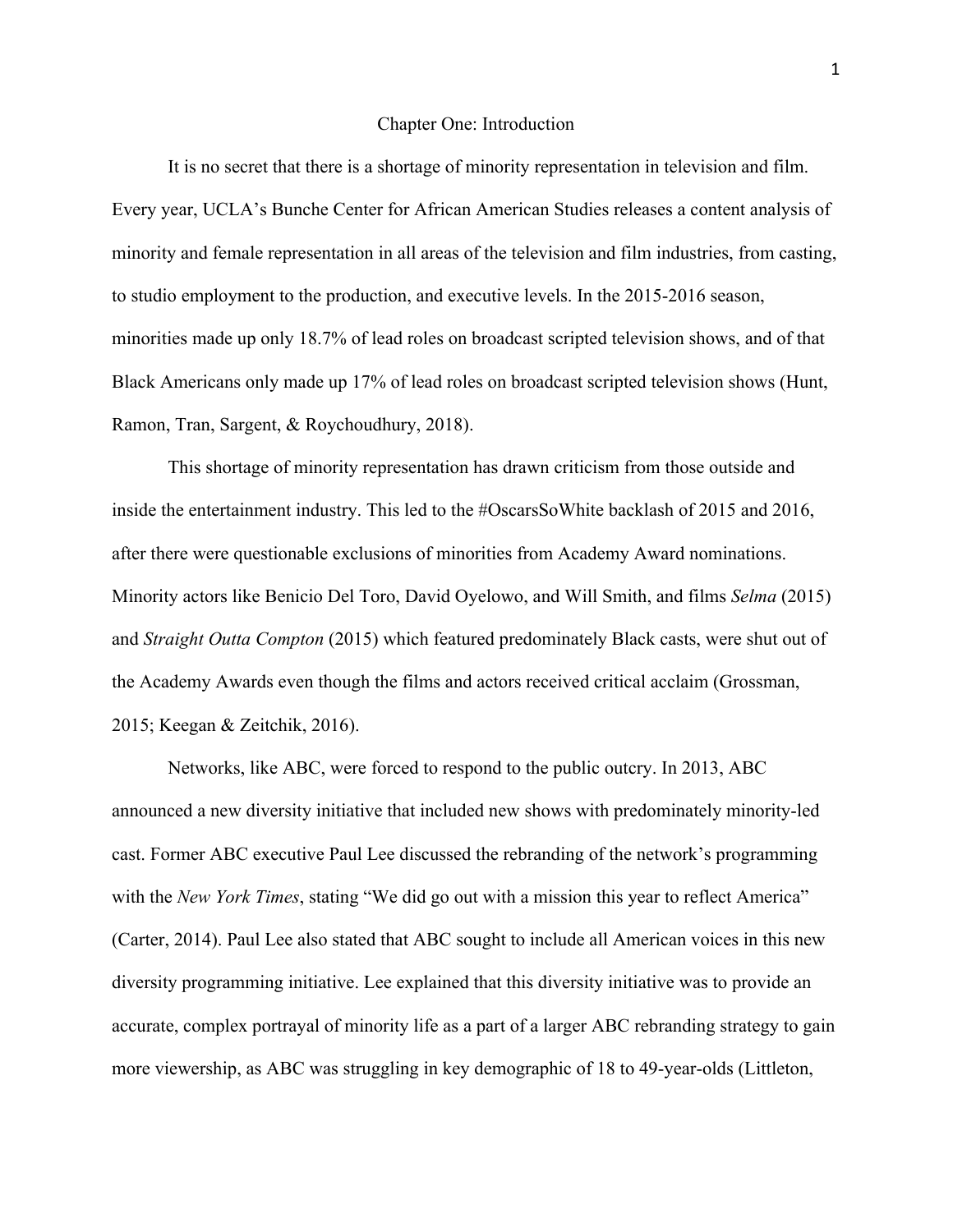2015; Malloy, 2013). Lee stated "We have a clear brand, a refocused brand for a broadcast network. We have built consistency and flow into the network and built the schedule brick by brick. We had to find authentic show runners with passionate voices and let them tell very specific, very authentic stories (Littleton, 2014)." The programs created to fulfill this mission for the 2014-2015 fall season were *Black-ish* (2014), *Fresh Off the Boat* (2014), and *Cristela* (2014); *Cristela* was cancelled after the first season due to underwhelming ratings, while *Black-ish* and *Fresh Off the Boat* received stellar ratings and generally positive reviews. This study focuses on *Black-ish*, and the execution to the diversity initiative as demonstrated in the program.

#### **Brief overview of** *Black-ish*

*Black-ish* was created by Kenya Barris, one of very few Black showrunners in Hollywood. Barris loosely based the show after his own experiences of living with his family in suburban Los Angeles. Barris contended that he wanted *Black-ish* to break down stereotypes about Black people, and give a glimpse into the experiences of Black families, and that the show would not shy away from racially charged subject matter, such as racial profiling (Tigget, 2014).

Barris stated that he recognizes that his children have grown up in a "post-Obama" society, and their experiences dealing with race have been much different than his. He saw his children liking different music and having diverse experiences in defining their version of Blackness. This led him to explore how Black culture is no longer relegated to just Black people. Also, Barris believes that it is important to highlight the experiences of Black families in America, and the cultural differences between Black and White families, and the experience of living in a majority White environment. He explains that it is important that other ethnicities understand stereotypes, and that every Black person doesn't align with those stereotypes, and for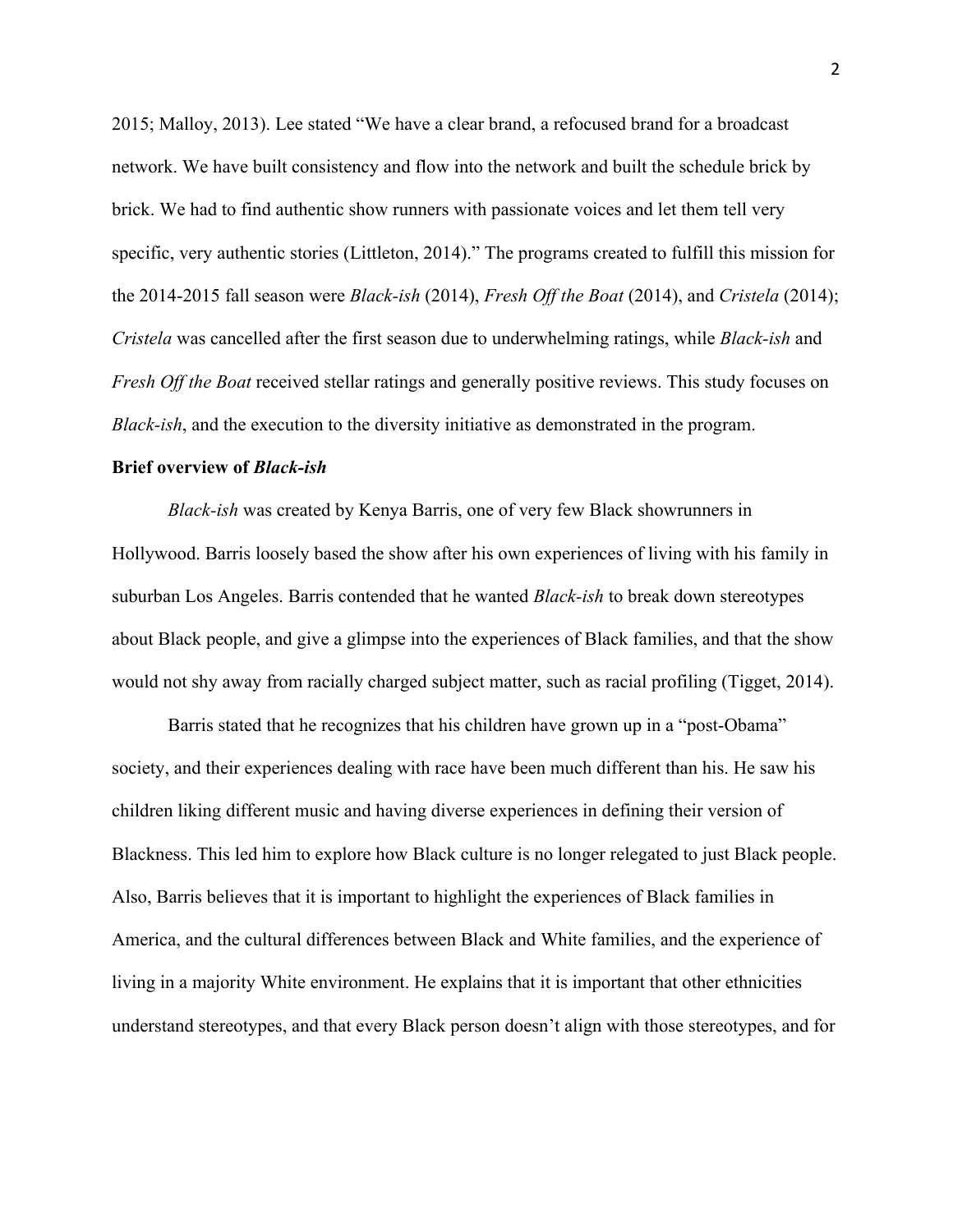White Americans to understand and acknowledge their own prejudices, even if their intent isn't malicious (Williams, 2014).

To build the vision that he had for *Black-ish*, Barris wanted to change the landscape of how the show was created, and decided upon having a diverse production team for his show. Barris felt that it was important to have writers of all ethnicities. When interviewed by the Wall Street Journal, Barris denied the show was about race, but he did opt to have a diverse writing staff to be inclusive of different views and experiences of the world (Jurgensen, 2014). The main writers for the show are Barris himself, Samilare Sonoiki, Devanshi Patel, Njeri Brown, and Lisa McQuilan. The writing staff consists of Black Americans, Indian Americans, Jewish Americans, biracial Americans, and "lots of women" (Dalton, 2014).

The producers are equally diverse. Anthony Anderson and Laurence Fishburne who star on the show are executive producers. Also, Helen Sugland and E. Brian Dobbins, who are Black, and Jonathan Groff, who is White, serve as the executive producers of the show, and James Griffiths, who is White, serves as an executive producer and director of the show. Also, there are veteran Black sitcom writers Yvette Lee Bowser and Larry Wilmore.

*Black-ish* premiered on September 24, 2014. The pilot episode pulled in impressively high ratings (11.04 million viewers; 3.3 rating of key demographic 18 to 49-year-olds), and received generally positive reviews. Critics praised *Black-ish* for sophisticatedly tackling the issue of race and ethnicity, and not shying away from the difficult topics about certain subjects that are unique to the Black American cultural experience (McNamara, 2014; Poniewozik, 2014). Tim Surette complemented *Black-ish* on being set in a world that "doesn't see color, as told through the eyes of someone that does see color" (Surrette, 2014).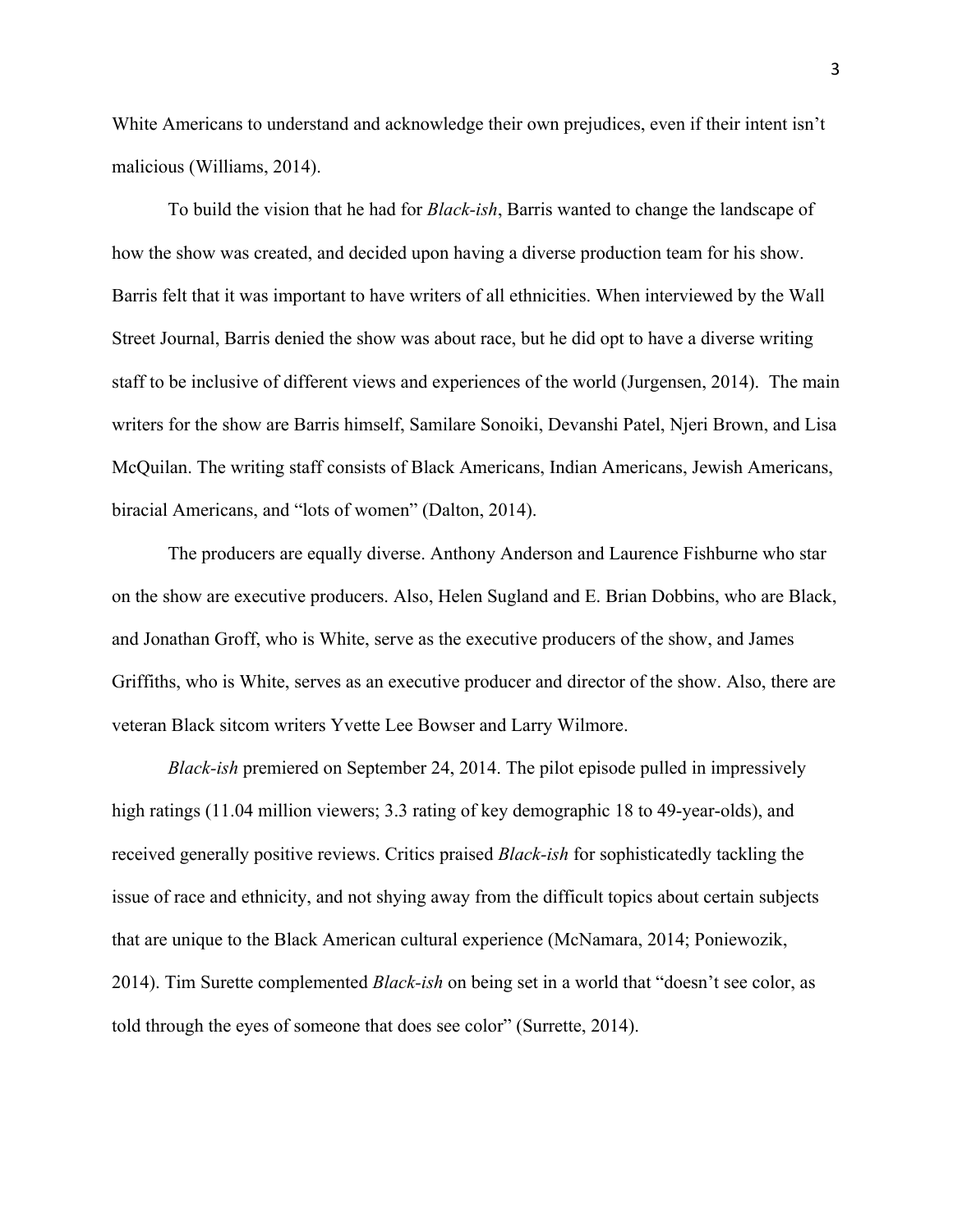Many early reviews of *Black-ish* likened it to *The Cosby Show*, but Kenya Barris explains that wasn't the intention. In an interview with *Huffington Post* in 2014, Barris laid out his intentions for the show. He stated that he wanted to "build off of what Dr. Cosby did in a really positive way." Barris denied that the show's creators are trying to define what Blackness is, but rather through the main character, Andre 'Dre' Johnson, the show explores how the homogenization of Black culture in society influences Dre's children's definition of Black as a reflection of their place in society (Williams, 2014). Dre is constantly trying to get his family to understand their own privilege as an affluent Black family, and the spoils that go along with that (de Moraes, 2014).

There was also criticism of the show. Critics felt that it would not resonate with the ABC audience. The show's title came under fire, as some felt it was exclusionary of a mass White audience. However, Barris brushed aside the criticism, and explained that *Black-ish* is more of an adjective describing Black culture than a definition of being Black thereby making it more inclusive (Dalton, 2014). Other critics felt that the show wasn't fulfilling its own mission. *Variety* columnist Brian Lowry criticized the show for having a provocative idea that was poorly executed, and said that it leans on the "obvious and predictable" sitcom writing (Lowry, 2014). Despite the criticism, *Black-ish* maintained an audience, and was picked up for a second season in the winter of 2015.

I have chosen *Black-ish* as the focal point of this study because I am a Black female researcher concerned about the lack of diversity and cultural representation of Black people in television. I feel that it is important to make sure that portrayals of Black people do not reinforce stereotypes or diminish Black culture. I have studied the representation of Black people in television and film, and I am hyperaware of the images and stereotypes of Black people in those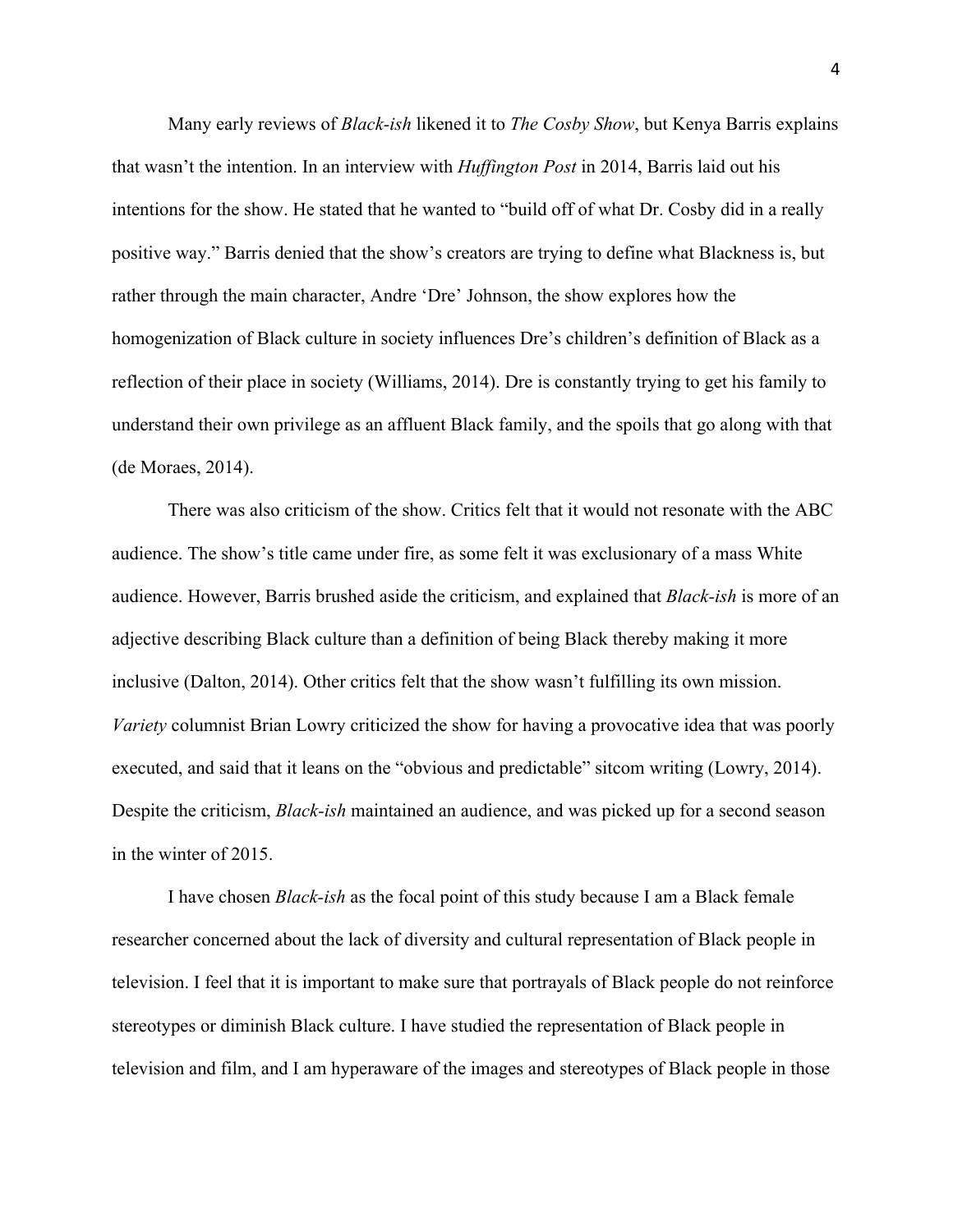mediums. I chose to focus on television because I feel that medium is potent in terms of audience viewership. The average person watches over five hours of television per day (Koblin, 2016). Television can assemble millions of weekly viewers at one time, and thus the images may hold more weight in terms of representation, because audiences have so much contact with television. For some audience members, television may be their only contact with a person of a different ethnicity or culture.

Television plays an important role in shaping attitudes, especially attitudes about minorities. That is why my analysis focuses on the execution of story being told. Per Adorno's theory of the culture industry, television programs are a cultural product, there is an obligation to sell products. To do that, many complex subjects, like race, religion, and politics are made simplified for a mass audience. This is done through the sanitization of those complex subjects. This will be further explained in chapter two. The purpose of this study is to analyze the first season of *Black-ish*, and evaluate to what extent *Black-ish* serves the vision of Barris and Lee within the confines of a cultural product designed to trivialize. The execution of *Black-ish*, and the vision that Paul Lee and Kenya Barris outlined for *Black-ish* being able to may be extremely difficult given the nature of the culture industry.

This analysis of the portrayal of the Johnson family is especially important, because only 24% of *Black-ish* viewers are Black (Pallotta & Stelter, 2015). With that in mind, Barris is almost writing the show to explain Black culture to a majority non-Black audience. This show is, in a way, explaining to a non-Black audience the experiences of a Black family (Garcia, 2015; Williams, 2014). For some non-Black viewers, this may be the only contact that they have with a Black family or Black people in general. The characters represented in the show serve as the introduction of Black people for some non-Black viewers. Studies have shown that television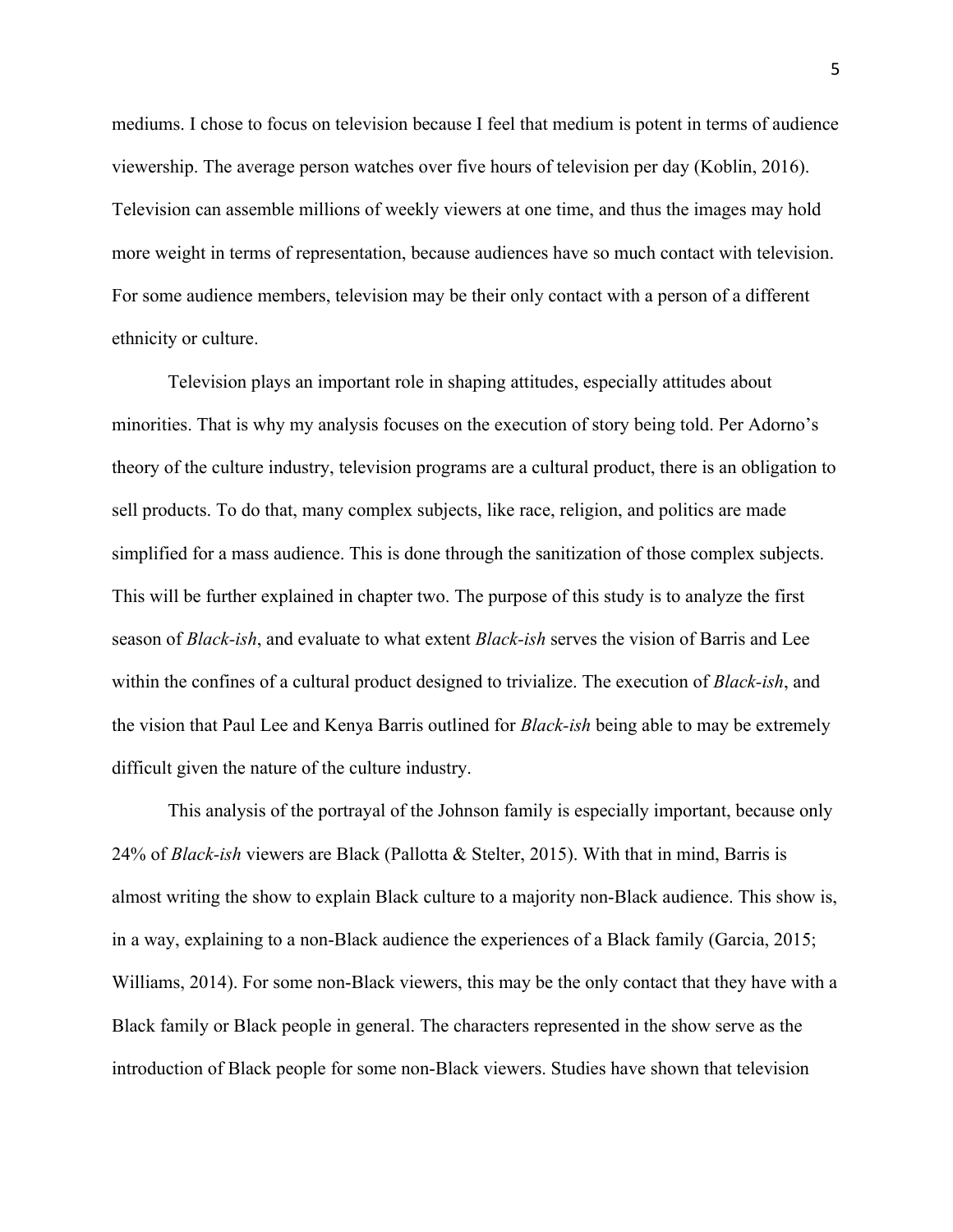portrayals of Black Americans can shape perceptions, especially when non-Blacks have limited contact in real life (Armstrong & Neuendorf, 1992; Fujioka, 1999). The portrayals of Black characters and Black culture are important because they could reinforce or break stereotypes. It is critical that there be a well-rounded representation of Black characters. The next chapter is a review of the literature, and the theoretical lens for this research.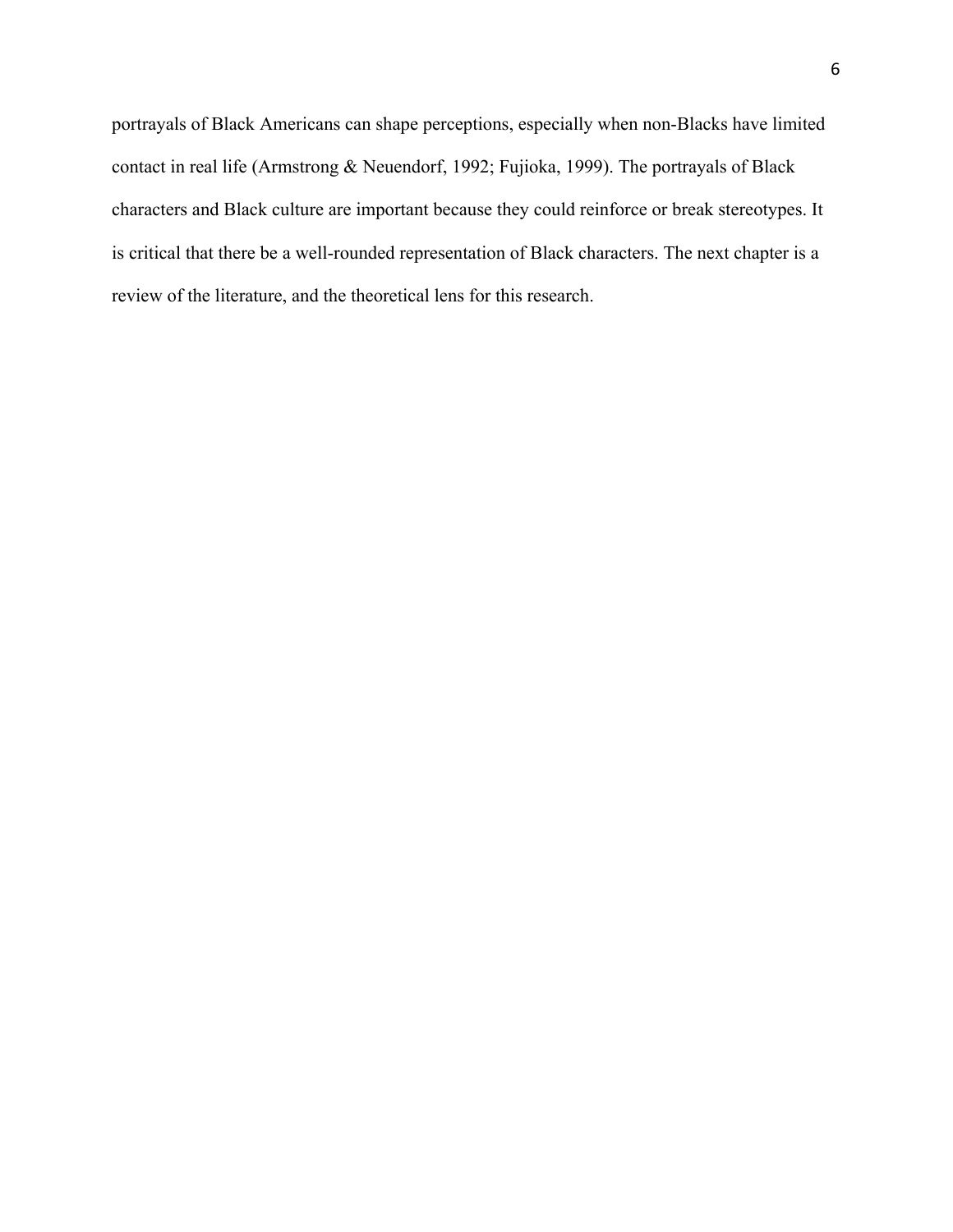#### Chapter Two: Literature Review

Kenya Barris' specific vision for *Black-ish* is the show is to challenge stereotypes, and give White America a look inside the lives of an affluent Black family. This goal may be difficult to achieve in a sitcom. Sitcoms are cultural products that follow a specific formula set by culture industry standards. According to Adorno's theory of the culture industry, a cultural product is a good that is produced by the entertainment industry, and used to feed the capitalistic needs of advertisers and corporations (Welty, 1984). *Black-ish* will be analyzed using Adorno's theory of the culture industry. In addition to the culture industry, theories of symbolic annihilation, and stereotypes of Black people in television are important in evaluating how *Black-ish* represents diversity in the show, and how that representation compares to Barris' vision for the show. In addition, the history of Black sitcoms will give context to the space that *Black-ish* occupies.

### **Culture Industry**

It is important to be critical of the goals that are set out when a television program is being produced. This gives insight into execution of the programming. Adorno and Horkheimer (1972) asserted that film, television, and other forms of entertainment were all manipulative tools used to keep the masses dependent on the majority that controls the content. Adorno and Horkheimer theorized the culture industry during the beginning of capitalist societies. The culture industry was created for advertisers to sell their products by placing them within the cultural product, such as a television show. Then the audience would be compelled to purchase what was being advertised. The cultural product must be standardized, or generic, to appeal to a mass audience (Adorno, 1970). Standardization includes oversimplifying complex situations, and social issues like race and politics and making light of them to make them palatable to an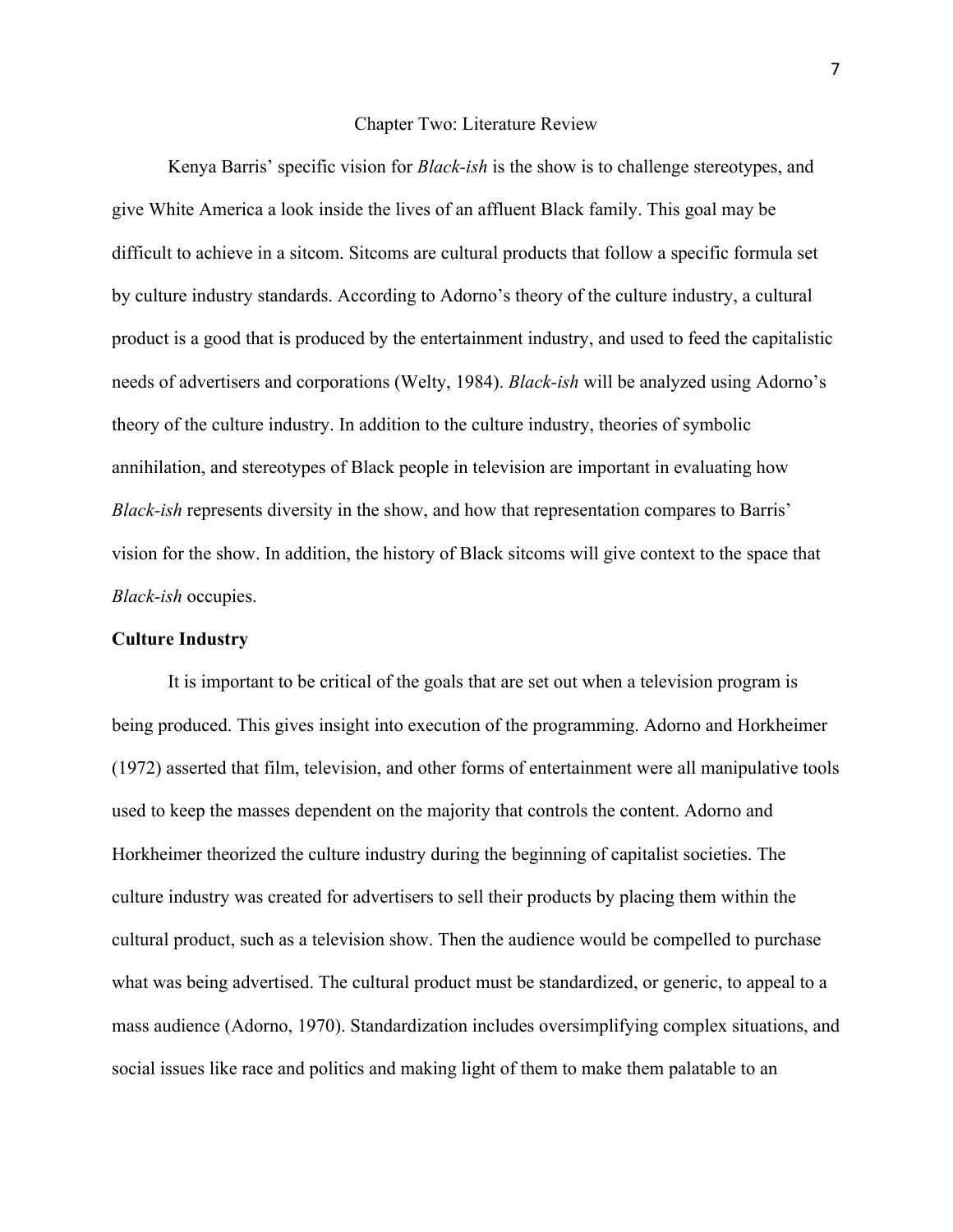audience, and thus making it easier for advertisers to sell their products (Mills, 2009). The culture industry conflicts directly with Barris' vision for *Black-ish* to tackle complex subject matter

The entertainment industry, in Adorno's opinion, is a lesser form of art because of its need to mass-produce products. In addition, he felt that it doesn't challenge individual thinking, but rather reinforces hegemonic structure. The culture industry emphasizes the need (or want) for material, tangible products such as clothes and automobiles. The programs produced by the culture industry are stylized, and made glamourous, taking the audience out of their immediate surroundings, and immersing them into the made-up society of the culture industry. This often blurs the lines between reality and fantasy, giving unrealistic expectations of the human experience. There is no space for the audience to think for themselves. They are at the mercy of the material items as designed by advertisers (Adorno & Horkheimer, 1972).

Adorno and Horheimer (1972) also suggest that the culture industry misleads the audience into thinking that the entertainment industry (television shows, movies, radio, etc.) is there to make them feel like their needs are important when, in fact, the culture industry is there to reinforce hegemonic norms and capitalism. Entertainment is used to sell products and idealism. For the culture industry to sell products, certain complex human conditions must be simplified.

Kenya Barris' vision of discussing complicated, and often uncomfortable, subjects, and showing complex racial dynamics in a sitcom are likely to contradict the goals of the culture industry. Race in American society is a topic that requires deep thought, analysis, and debate amongst the audience. Adorno posits that the culture industry is designed to keep the audience in a passive state of mind. This passive state makes the audience easier to control so that the culture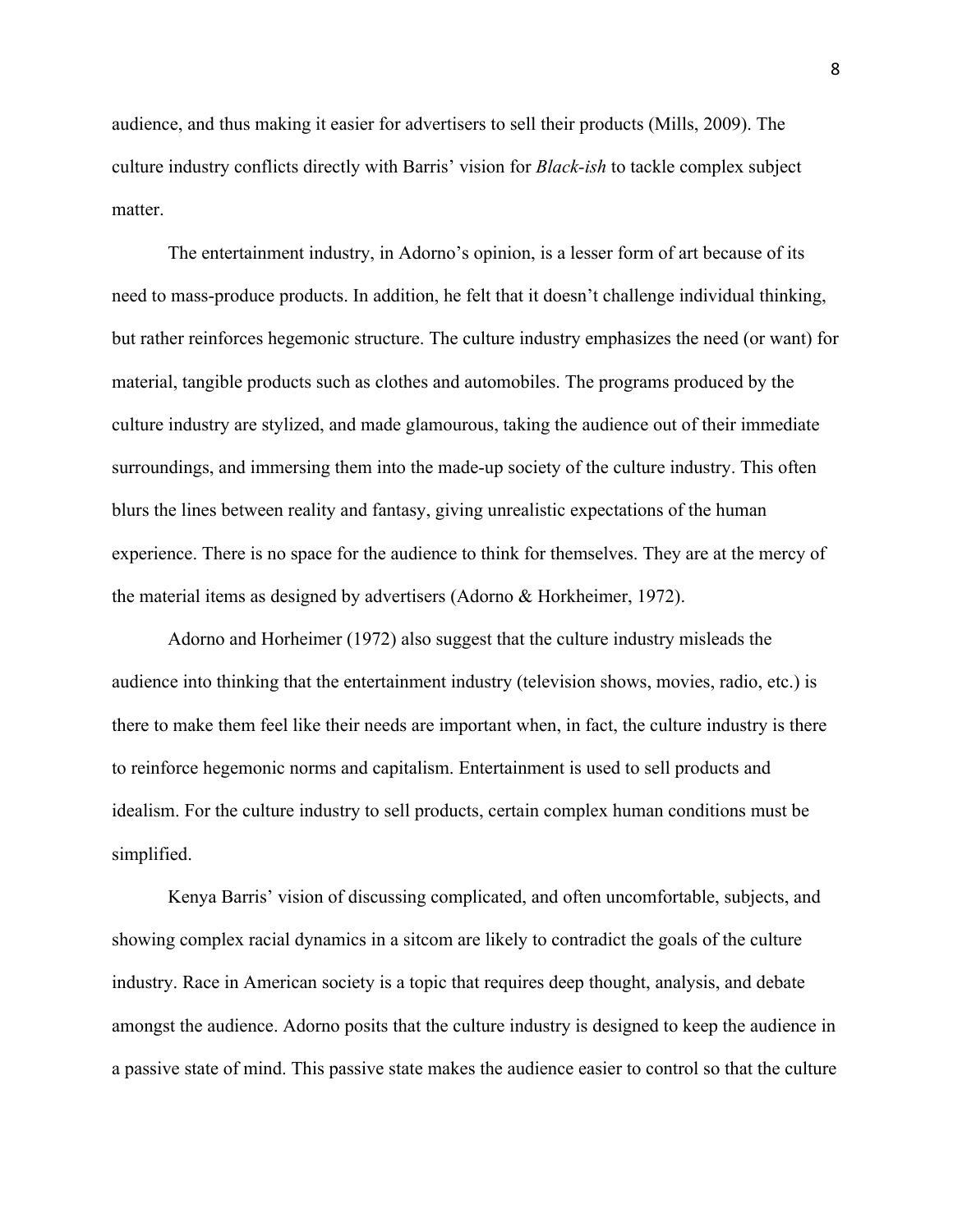industry can inundate them with materialistic wants to keep the audience from realizing that they are being controlled. It is through this lens of the culture industry that I evaluate how Barris presents Black culture and racial situation. This research examines whether, and to what extent, Barris can tackle subjects of race, stereotypes, and the idiosyncrasies of the Black community and how that relates to their place in a larger White society.

#### **Sitcom Formula**

Adorno also contended that the need to mass produce cultural products creates an assembly line for standardized products, such as sitcoms. Sitcoms, short for situation comedy, are meant to entertain by making serious situations seem humorous (Mills, 2004). They feature an ensemble cast that find themselves in peculiar situations meant to mimic real-life. The characters are placed in situations that require solving a problem or dilemma, and from these situations the comedic value of the sitcom arises. There are two kinds of situation that characters are in: work and home. All situations are solved through humorous schemes within the episode. There is no plot that carries over into the next episode.

Sitcoms were first introduced in the 1940s. The first sitcom to air on television was *Pinwright's Progress* (1946-1947) from the U.K. (McGuire, 2016). The first American sitcom to air was *Mary Kay and Johnny* (1947) which followed the life of real-life married couple, Mary Kay and Johnny Steams (Burditt, 2013; McGuire, 2016).

Over time, sitcoms developed a specific format, which makes them easy to replicate. An article published in *The Atlantic* (2004) outlined the format of the average sitcom. The episode is broken down into five stages: the teaser, the trouble, the muddle, the triumph/failure, and the kicker. The teaser is in the beginning of the sitcom, and introduces the audience to the protagonist, and their personality through a quick-witted joke. Next is the trouble, which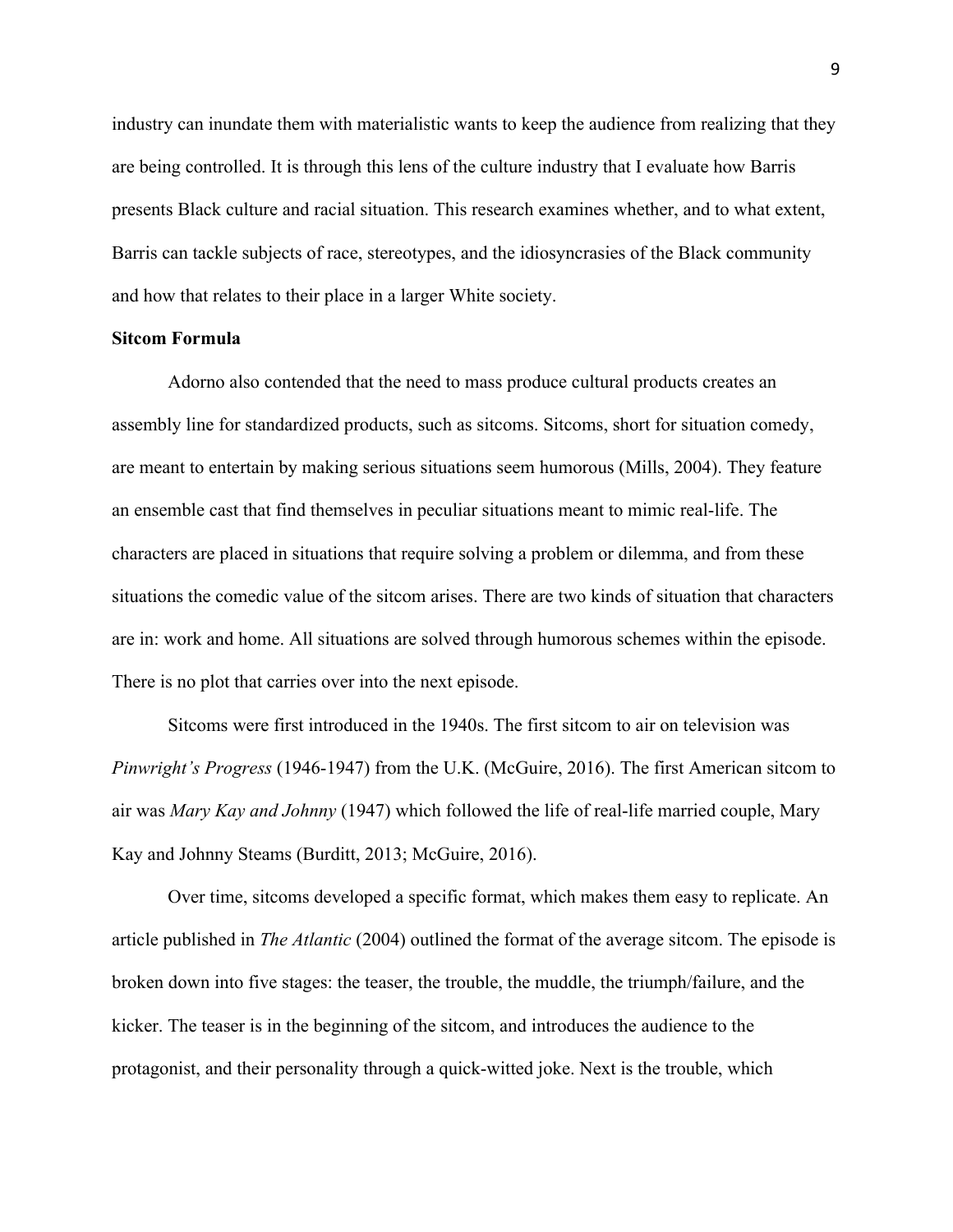introduces the protagonist to a problem that must be solved or a goal to be achieved, often containing subplots that aren't necessarily pertinent to the main problem or goal. The muddle usually comes in the middle of the episode. Here, the problem comes with a series of obstacles that must be faced for the goal or problem to be solved. The triumph/failure is the falling action of the sitcom in which the protagonist uses a last-ditch effort, after several failures, to solve the problem; it may or may not work. The kicker, at the end of the program, is the aftermath of the solved or unsolved problem, which usually ends in establishing that all is well regardless of the outcome (Charney, 2014). This format simplifies the complexities of the human condition, and makes the world more palatable for mass consumption, as Adorno posits in his theory of the culture industry.

Sitcoms need to entertain and grab the audience's attention to be successful (Lehman, 2006). Situation comedies are written to elicit humorous responses by offering the audience fastpaced, humorous exchanges between characters on the show (Mastro & Tropp, 2004). Along with the traditional nature of a sitcom are the social and cultural issues that reinforce the norms of society. Heteronormativity, traditional family structure, male-female relationship dynamics, and conventional racial hierarchy were all developed and reinforced by the early sitcoms (Dalton, 2005).

The sitcom formula aids in evaluating the format and structure of *Black-ish*, and ties into how the culture industry places boundaries on the content of programs, and what those boundaries mean for the discussion of complex subjects in scripts. Sitcoms are meant to entertain, and may not be the best platform to showcase or highlight race, politics and other subject matter that is not humorous. The structure of sitcoms is meant comfort the audience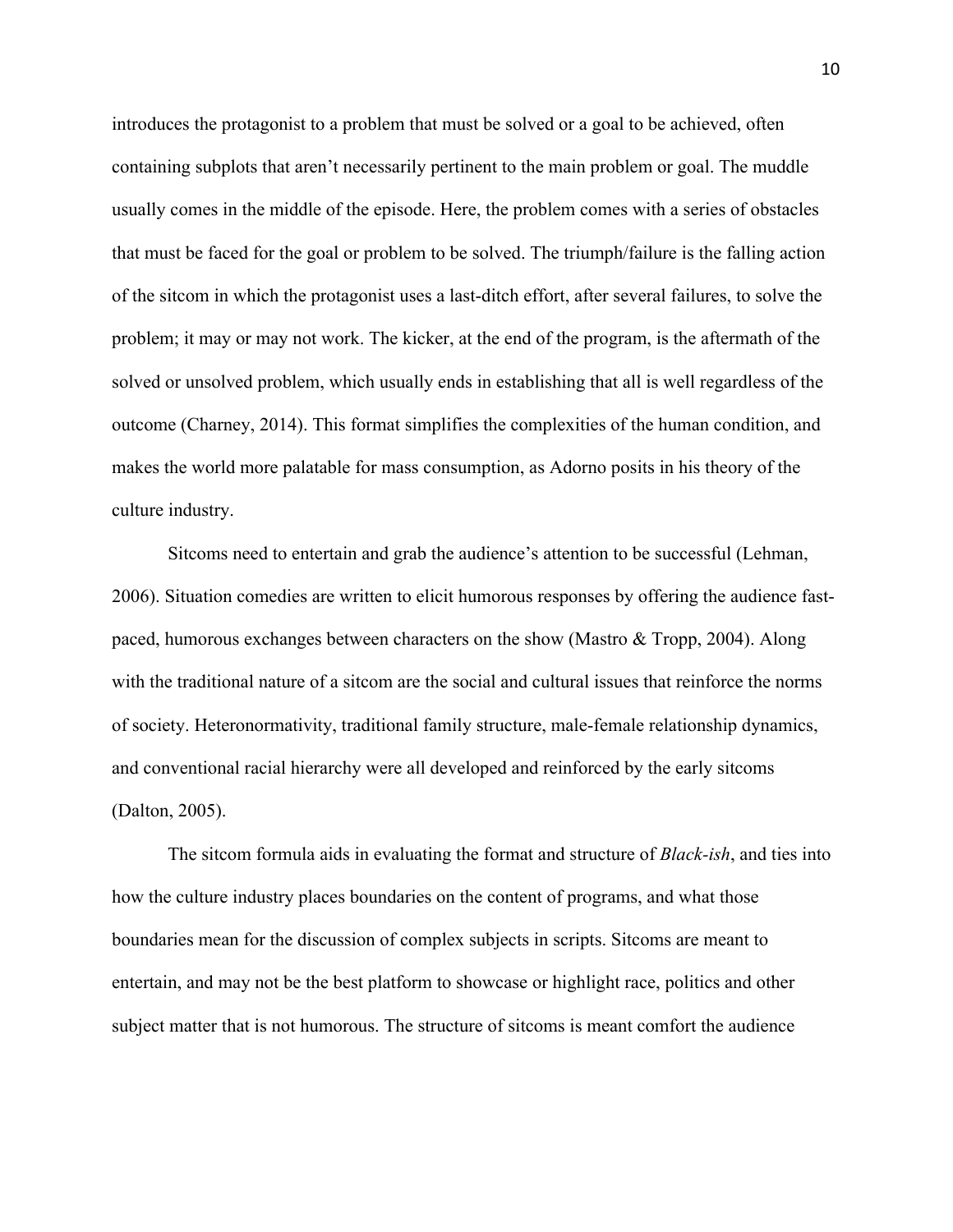about the world, suggesting that all problems can be resolved regardless of the depth or complexity of the problem.

## **Symbolic Annihilation**

The culture industry's need for mass production, trivializes the complexities of the human condition. One way this may happen is through simplifying or ignoring the existence of underrepresented groups of people. This is known as symbolic annihilation. George Gerbner introduced the theory of symbolic annihilation in the 1970s. Then it was expanded on by Gaye Tuchmann.

Nearly 40 years ago, Tuchman (1978) extended the definition in her examination of female representation in mass media. Tuchman gives two explanations for why media underrepresent or ignore women: (1) there are socioeconomic motivations for media programming, and (2) women are not key actors in media organizations. Tuchman pointed out that sexism exists in media because of the socioeconomic structure of the media companies. Television and film studios' sole purpose is to keep their investors happy. This caused producers and writers to be cautious not to offend audiences by addressing what could be considered controversial topics such as women's rights issues or radical critique of liberal issues. A maledominant view was accepted because the majority of executives were male (Tuchman, 1978).

During the 1970s there was a spike in female and minority hiring at television studios to add diversity. Shortly after, there was a slump in female hiring. Also, there were several lawsuits filed alleging that women and minorities were hired for "dead-end" jobs with no chance of upward mobility. This affected the media representation of women, because programming was developed in an environment that didn't nurture female perspectives. Furthermore, women did not have any control over content. Women felt the need to fall in line with the ideas of their male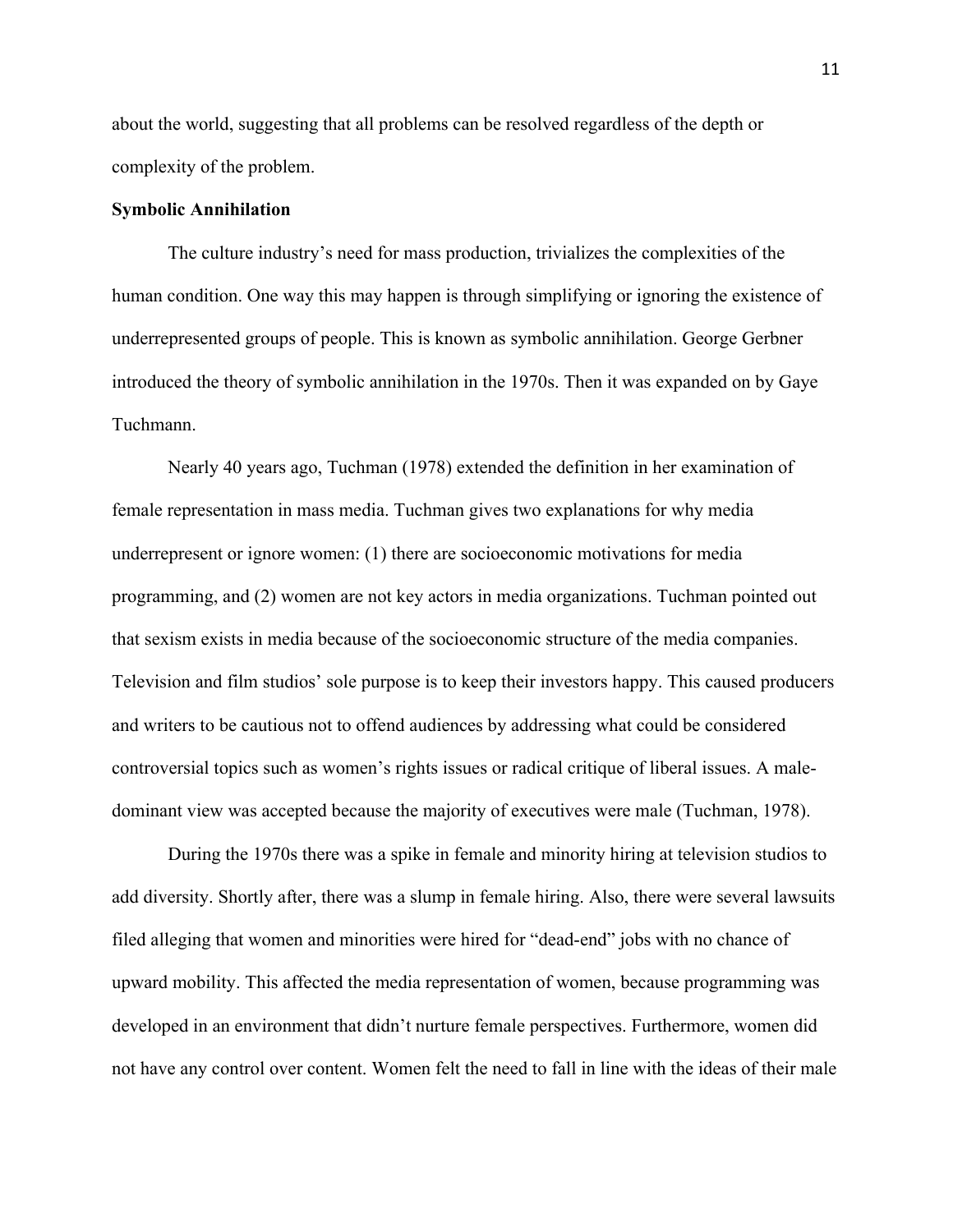supervisors for professionalism purposes, and not wanting to offend their coworkers (Kanter, 1977). Since the 1970s, there have been little strides in women leadership. In 2014, 100% of studio heads were males, and 94% White. Television had more female representation with television network and studio heads being 71% male, and 96% White (Hunt & Ramon, 2015). As this study points out, television is still largely dominated by White males, and that translates in to the type of programming that is released.

Not only can symbolic annihilation be traced to the diminished representation of women, but it can also apply to minorities. Black people are underrepresented in Hollywood, and have a difficult time forging their mark on Hollywood because the system is still dominated by White males. Kenya Barris is one of the few Black showrunners, producers, and writers in Hollywood. Black Americans are underrepresented in the entertainment industry in all facets and stages of creating content. In the 2013-2014 season, Black writers made up 5.4% of all television writers (Sun, 2015). Since then, that number decreased to 4.8% (Marine, 2017). Black writers only make up a small percentage of writers on major television programs, it can be difficult for the White writers to pick up on certain issues because there are no Black voices or opinions in the writing process. The lack of representation can result in offensive tropes and racial stereotypes (Anielski, 2015).

Stephen Duncan (2011) interviewed Black television writers, and many admitted that they find it hard to bring up racial issues in a writer's room where they are outnumbered by White people. It's an uncomfortable subject, so they ignore it all together. Rather than dealing with difficult situations, writers will often simply symbolically annihilate Black experiences, opting instead for all-White sitcoms. Senior writers stated that the way to talk about race is to not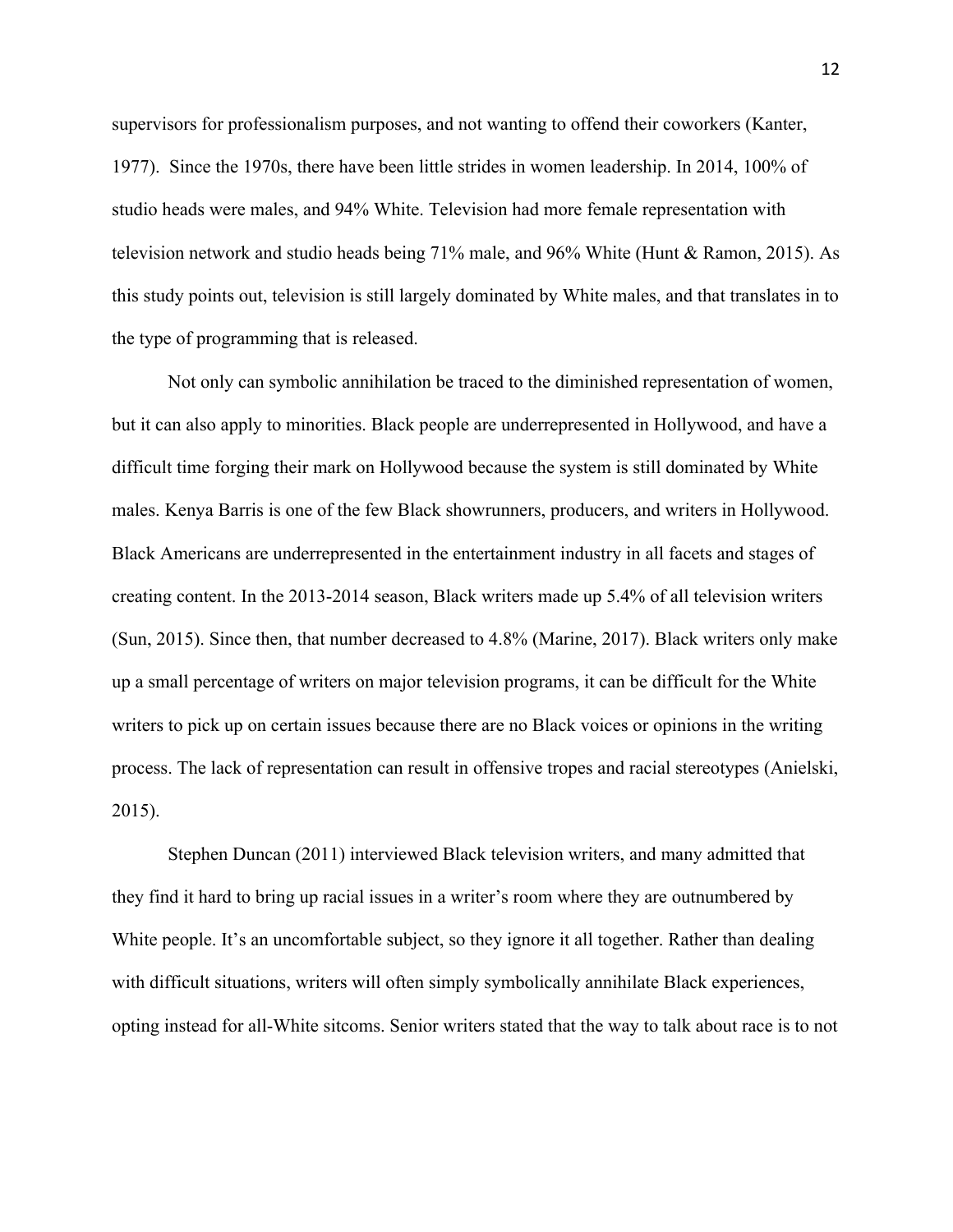talk about race, out of fear that the audience will be turned off if the show becomes too "preachy" (Williams & Emami, 2014).

Black writers state that they have had various "run-ins" with racial insensitivity during their times as writers for non-black television shows. When some White writers write patently offensive jokes or try to imitate Black American dialect, one Black female writer stated how uncomfortable it was to correct them, because she was in a room filled with White, and majority male writers. They began to coin her a "downer" for expressing her concern or correcting what she felt were misconceptions about the Black community in America (Harris, 2015).

Symbolic annihilation is an important part of this research because it adds a deeper understanding of the boundaries of the culture industry, particularly as it relates to the presence of the complex racial dynamics of Hollywood, and what that means aesthetically and contentwise for *Black-ish*. The lack of Black representation creates a unique challenge for Kenya Barris. In *Black-ish*, he wants to create a world that is cognizant of race, but that could prove to be difficult with the lack of Black writers in Hollywood to offer their own experiences and insight into the daily lives of Black people. Not all the writers on *Black-ish* are Black, as discussed in chapter 2. The dynamics in an integrated writers room will be accounted in the execution of the episodes.

#### **Stereotypes**

Without greater representation of Black people in Hollywood, the traditional stereotypes of Black people continue to permeate the content of the entertainment industry. Scholars have found that the representation of Black people in media is often distorted (Entman, 1990; Greenberg, Mastro, & Brand, 2002; Mastro & Tropp, 2009). Many writers of television and film rely on the common stereotypical representations of Black people to create their characters as a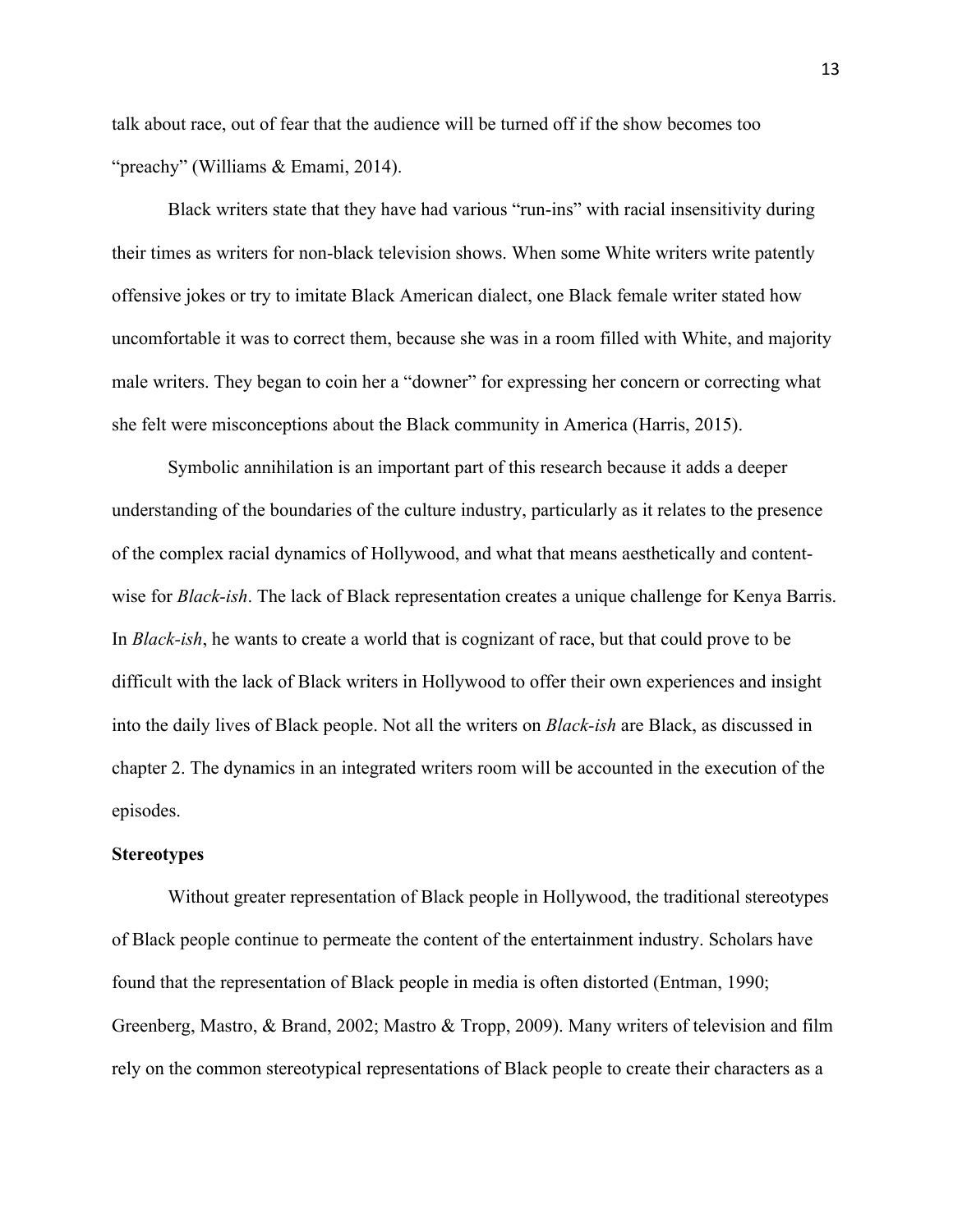fail-safe for inclusion. There are historical stereotypes of Black people as well as newly formed stereotypes of Black people that developed within the latter part of the  $20<sup>th</sup>$  century. Gray notes that these stereotypes are necessary for the White majority in power, and they help maintain a racial hierarchy of superiority among Whites and inferiority among Blacks (Gray, 1995).

Beginning in the 1800s, Black Americans were commonly lampooned during the vaudevillian, minstrelsy shows. White male actors would cover their faces in dark coal, make up their faces to have exaggerated facial features like big lips and buggy eyes, and act out what they perceived to be Black American life (Bogle, 2001). The characters that developed would morph into stereotypes with their own personality traits that were perceived as truths, and would be replicated, in some form, in future television shows and films. These characters were: mammies, sambos, bucks, coons, mullattos, and jezebels. The mammy is an asexual, heavy-set woman whose sole purpose is to serve her White family. An example of this is Hattie McDaniel's characters in early film and television (Bogle, 1995). Sambo is one of the most enduring stereotypes in history. A sambo is usually an African American male that is lazy, lacks intelligence, and, because of this, is always dependent upon his masters or caretakers. The prime actor that embodied that role was Stepin Fetchit (born Lincoln Perry) who starred in several films and is regarded as one the most controversial actors in history (Boskin, 1986). Bucks, or labeled by some historians as savages, are hypersexual males. He is strong, having an ape-like posture, and is used for breeding. The buck usually preys, sexually, on White women and is stopped by White men. This stereotype was most prevalent in D. W. Griffith's *Birth of a Nation* (1915) in which Blacks are in control and destroying the United States. Then, the Ku Klux Klan steps in to save America from Black control (Boskin, 1986; Plous & Williams, 1995). Coons are the male version of mammies, a subservient, loyal Black male who serves his master (Bogle,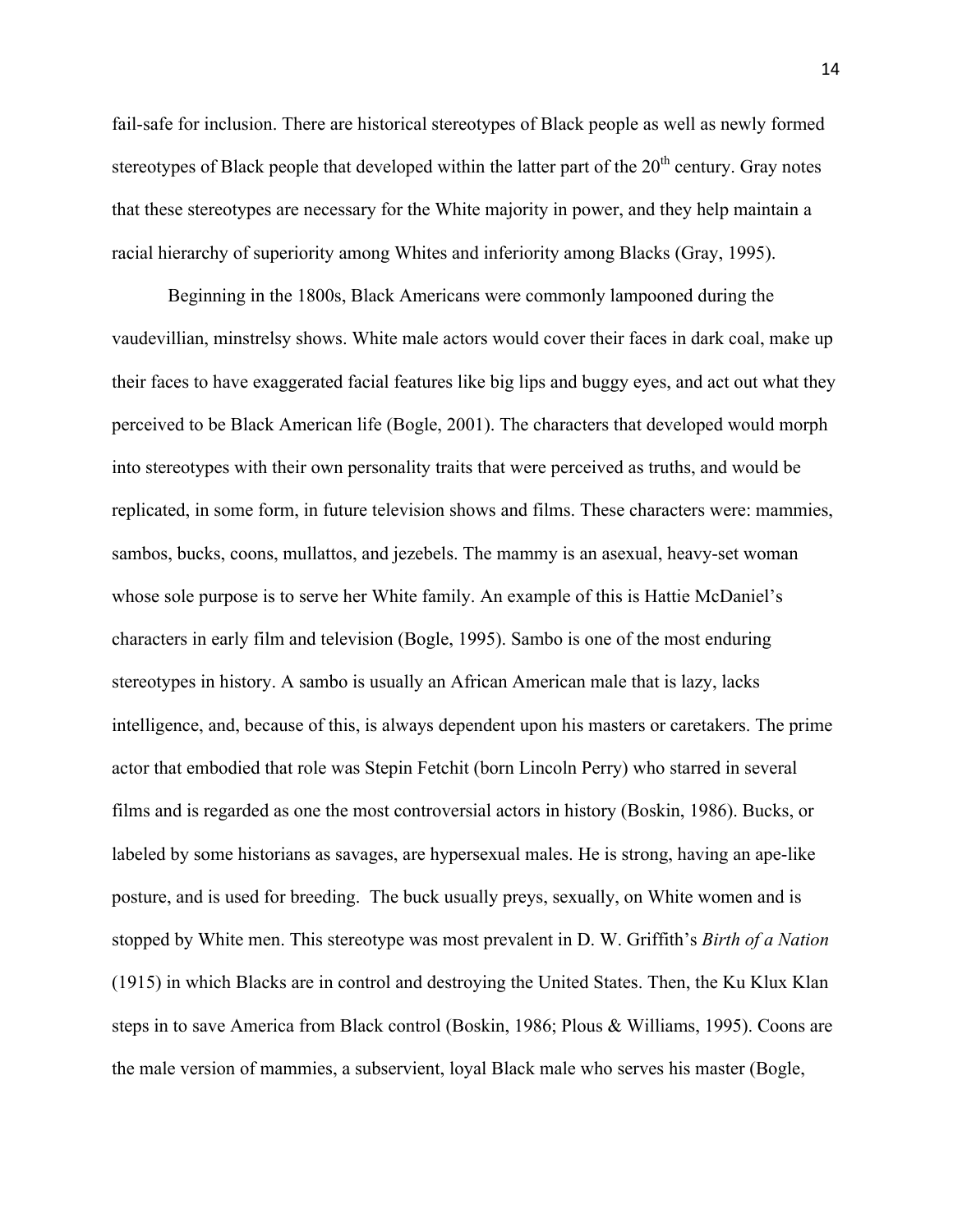1995). The most recent example of this stereotype is the character of Stephen (played by Samuel L. Jackson) in Quentin Tarantino's 2012 film *Django Unchained*. The mullato, or sometimes referred to as the tragic mullato, is usually a half-Black and half-White biracial woman, who struggles to fit in the two worlds. She usually must choose between passing for White (an example is Sarah Jane in the 1934 film *Imitation of Life*, remade in 1959) or accepting her Black American lineage (much like the character of Pinky in the 1949 film of the same name). Lastly, the jezebel is a promiscuous, sexually insatiable woman who is usually the sexual partner of a White male. This character was used to justify White men sleeping with Black women (Goings, 1994; Jewell, 1993).

The stereotyping of Black Americans is not just a phenomenon of the past, but has carried into the present, particularly stereotypes of Black women, the most notable being the sapphire and the welfare queen. The sapphire was popularized during the *Amos n' Andy* show as a woman of similar physical makeup as the mammy, but one who is fiercely independent, loud, and boisterous. She usually engaged in verbal battles with her significant other. An example of this is the character of Esther in *Sanford and Son* (1972-1977). The sapphire also emasculates Black men (Boskin, 1986; Jewell, 1993). The welfare queen was popularized during the Reagan administration, though it can be traced back to the Blaxploitation film era. As political debates arose surrounding the crack epidemic and the public welfare system, Black women became the face of welfare recipients, represented in the media as a woman with many children, who depends on welfare to take care of them. She doesn't have a job, and usually doesn't do a great job of raising her children (Gilliam, 1999).

A more recent stereotype to be popularized is the magic negro. The magic negro is a Black male or female, who plays the role of a spiritual guide in a White protagonist's life.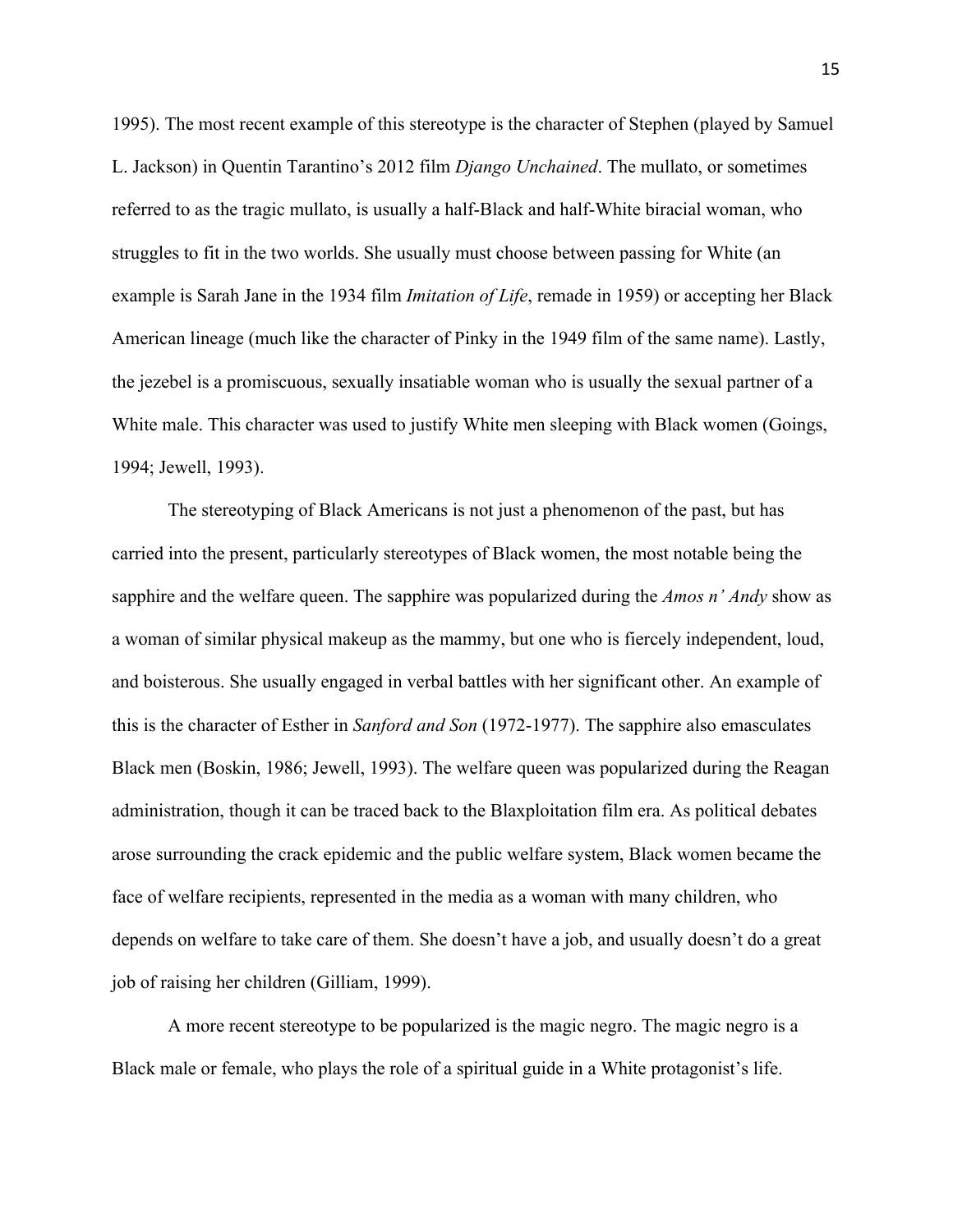Usually in the form of an angel or mystical figure, the magic negro serves to enlighten the White protagonist and fix their life. There are three main purposes for the magic negro: (1) to assist the character, (2) to help him or her discover and use their spirituality, and (3) to offer wisdom in a character dilemma (Entman & Rojecki, 2001). Examples of this are Coffey in *The Green Mile* (1999), or Cash in *The Family Man* (2000).

Kenya Barris stated that he wanted to challenge the perception of Black people, and give diversity to television. Diversity should mean more than programming with Black faces. Rather, it should challenge and reverse the stereotypes, as a way of reshaping the mindsets of viewers. Stereotypes of Black people have permeated television for decades. If *Black-ish* seeks to challenge the perception of Black people, but reinforces stereotypes, then Barris' contradicts his own vision.

#### **History of Black Sitcoms**

Despite the lack of Black representation in Hollywood, there have been shows that attempt to capture the Black experience, many produced by White males. Though they follow the traditional sitcom format, their approach to situations are specific to Black culture. Means-Coleman (2003) defines Black sitcoms as those that star Black Americans, and works to "illuminate Black cultural, artistic, political and economic experiences." Included in this definition are nuanced subjects that uniquely speak to the Black experience in America. An example would be the use of certain slang, or colloquialisms only heard amongst the Black community. Black sitcoms aim at giving a glimpse of the Black experience, as seen through the eyes of Black people, and are generally marketed and targeted towards Black audiences (Dalton & Linder, 2005). There has been a total of 111 Black sitcoms aired on broadcast television. Over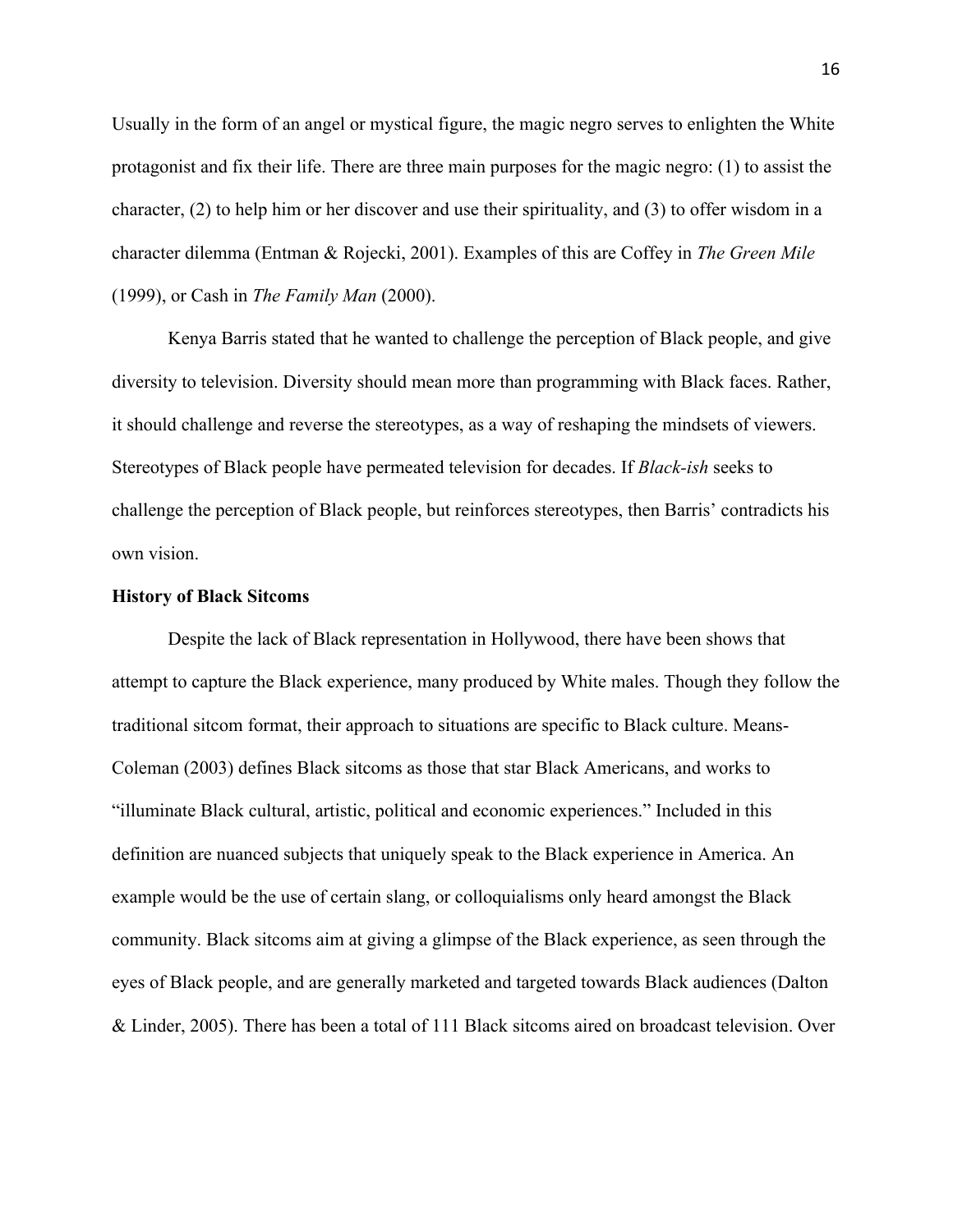half of those programs only lasted for one season (Williams & Emami, 2014). Means-Coleman & McIlwain (2005) break these Black sitcoms into five eras.

**The Minstrelsy Era**. This era brought the original Blackface minstrelsy to television, making caricatures of Black people and their experiences. The first Black sitcom was *Amos n' Andy* (1951-1953). It was the television version of a radio program (1928-1960) set in Harlem. The original radio cast consisted of two white males playing the principle characters: Freeman Gosden as Amos, and Charles Correll as Andy. Once the show was adapted for television, there were Black actors cast as both Amos and Andy, Alvin Childress and Spencer Williams, respectively. Then there was *Beulah* (1950-1952) was originally a radio program (1945-1954) starring a white male, Marlin Hurt who portrayed the main character. In the television adaptation, Hattie McDaniel and Ethel Waters, two well-known Black actresses and singers of the day, played the two main characters. There was controversy surrounding the television adaptation, as many in the Black community felt that the sitcom played up historical stereotypes of Black Americans. After much protest by viewers and groups like the NAACP, *Amos n' Andy* and *Beulah* were cancelled (Gray, 1995).

**The Assimilationist Era**. In the late 1960s, there was an attempt to create more positive portrayals of Black people. During this era, Black people could be seen mimicking, or assimilating to the lifestyle of their White counterparts. This made Black people seem more likeable and relatable to White audiences (Dates & Barlow, 1990; Gray, 1995; MacDonald, 1992; Nelson, 1992; and Riggs, 1991). Shows like *Julia* (1968) starring Diahann Carrol, told the story of a nurse raising her son after the death of her husband (Fife, 1974). The show was a departure from the mammy stereotype, and delved in to the life of a Black matriarch (Sewell, 2013). *Julia* was praised for its positive portrayal of Black women, but there was also backlash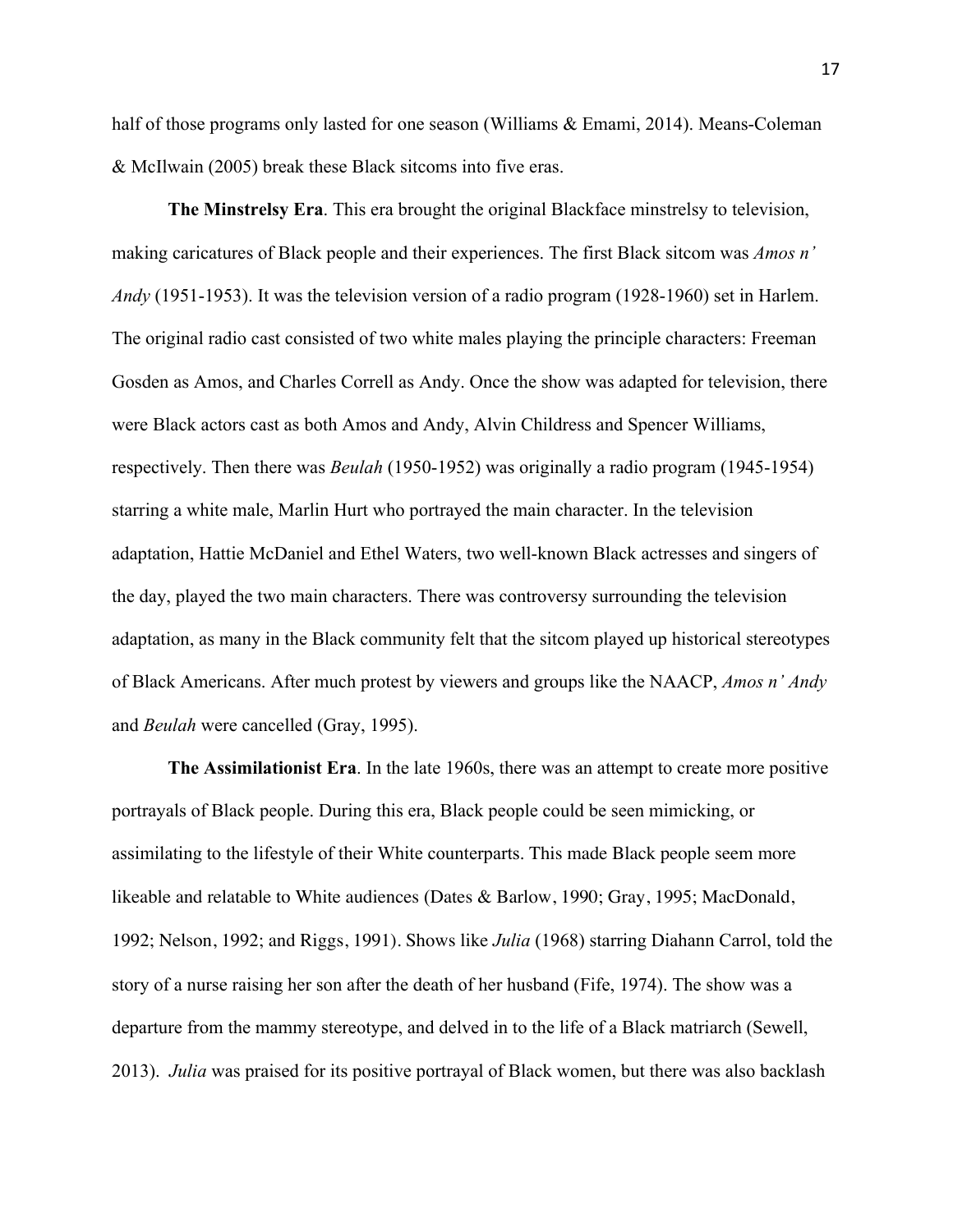because she was a single mother. Some critics felt that the show erased Black males, and Black male influence from their homes (Dreher, 2008). Another criticism of the show was that it did not address any Black culture or civil rights issues (Sewell, 2013).

**Social Relevancy and Ridiculed Black Subjectivity**. The middle-class Black family on television, like in *Julia* portrayed, was short-lived. In the 1970s, sitcoms portrayed Black families as struggling and mostly working class. This was also the era that showed Black people being the subject, as opposed to the object of programs, thereby positively contributing to society (Means-Coleman & McIlwain, 2005). Popular sitcoms like *Good Times* (1974-1979), *What's Happening* (1976-1979), and *Sanford & Son* (1972-1977) all portrayed the nuclear Black family, but all were either poor or working poor, otherwise known as underemployed (Gray, 1995). One of the sitcoms that challenged this image was *The Jeffersons* (1975-1985), in which a Black couple, George and Louise Jefferson, move into an upscale East Manhattan high-rise with the success of George's many cleaners. *The Jeffersons* is also the longest running Black sitcom with 11 seasons on CBS (Cadet, 2012).

**The Black Family and Diversity**. This era mostly focused on family dynamics. This is also known as the Cosby era (Means-Coleman & McIlwain, 2005). *The Cosby Show* (1984- 1992) is credited with the most famous portrayal of an upper-class Black family. *Cosby* showed the day-to-day lives of two parents with careers, a doctor and a lawyer, who have five children, living in Brooklyn Heights, NY. The criticism of *Cosby* is that there was very little emphasis or mentioning of the fact that they were an affluent Black family. Also, there were some who felt that two parents, with careers, raising five children, as shown on the show, was unrealistic. For example, Claire, being an attorney, and Heathcliff, being an obstetrician, were home quite often despite having two very demanding and time-consuming careers. The spinoff of *Cosby* was *A*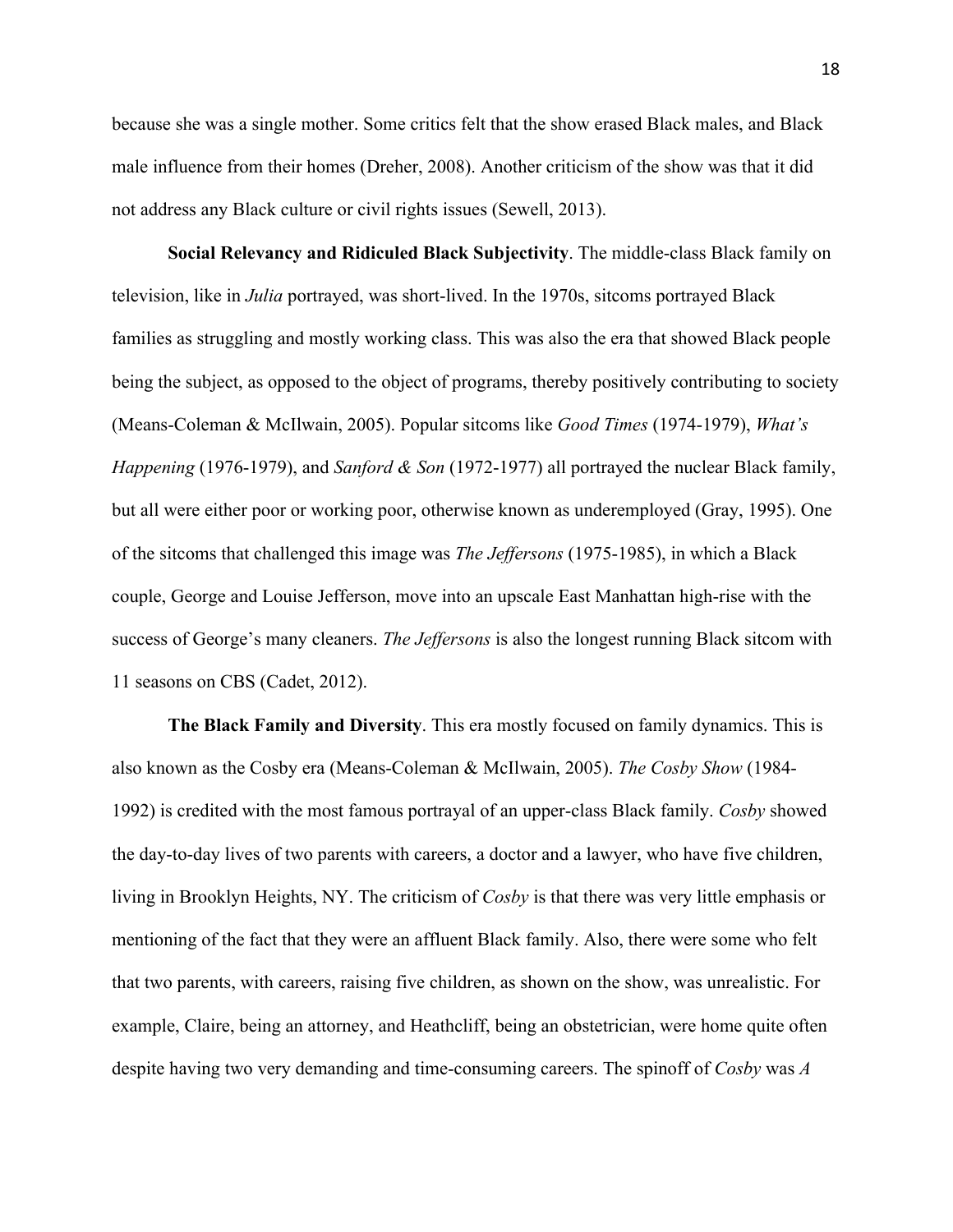*Different World* (1987-1993), which followed the Huxtables second oldest daughter, Denise, as she attends a historically Black college, Hillman College (Gray, 1995; Graves, 1993).

**The Neo Minstrelsy Era.** During this era, many Black sitcoms relied heavily on stereotypes, harkening back to the original Minstrelsy era of television. Shows like *Martin* (1992-1997) and *The Wayans Brothers* (1995-1999) saw Black people harkening back to the buffoonery of *Amos n' Andy* (Means-Coleman, 2003). Some of the portrayals caused such outrage that the NAACP vehemently opposed them.

Means Coleman and McIlwain (2005) credits FOX, The WB, and UPN as the "biggest culprits" of the Neo Minstrelsy era (p.125). Networks like FOX, a startup network at the time, capitalized on the Black viewing market with their famous lineup of Black sitcoms, most notably *Living Single* (1993-1998), *Roc* (1991-1994), and *Martin*, and tailored to Black audiences. FOX gained a significant Black viewership. They used this success to gain access to opportunities that gave the network a broader audience. When FOX gained a contract for sports programming, it quickly changed its programming strategy to tailor to White male audiences. In the mid 1990s, FOX began to slowly cancel its Black programming. By 1999, all its Black sitcoms and dramas were gone (Zook, 1999). During much of the late 1990s, a majority of Black sitcoms, like *Moesha* (1996-2001), *All of Us* (2003-2007)*,* and *One On One* (2001-2006) aired on UPN. UPN was an upstart network, and needed programming much like FOX had in the early 90s. When The CW bought UPN in 2005, it only picked up a handful of Black sitcoms for primetime airing *Everybody Hates Chris* (2005-2009) and *The Game* (2006-2015), which was picked up by BET in 2009, were the most popular. By 2009 The CW had gotten rid of all the Black programming and most of its sitcoms all together because the network decided to focus more on dramas (Mathis, 2014). After *The Game* ended on the CW, Black sitcoms were completely erased from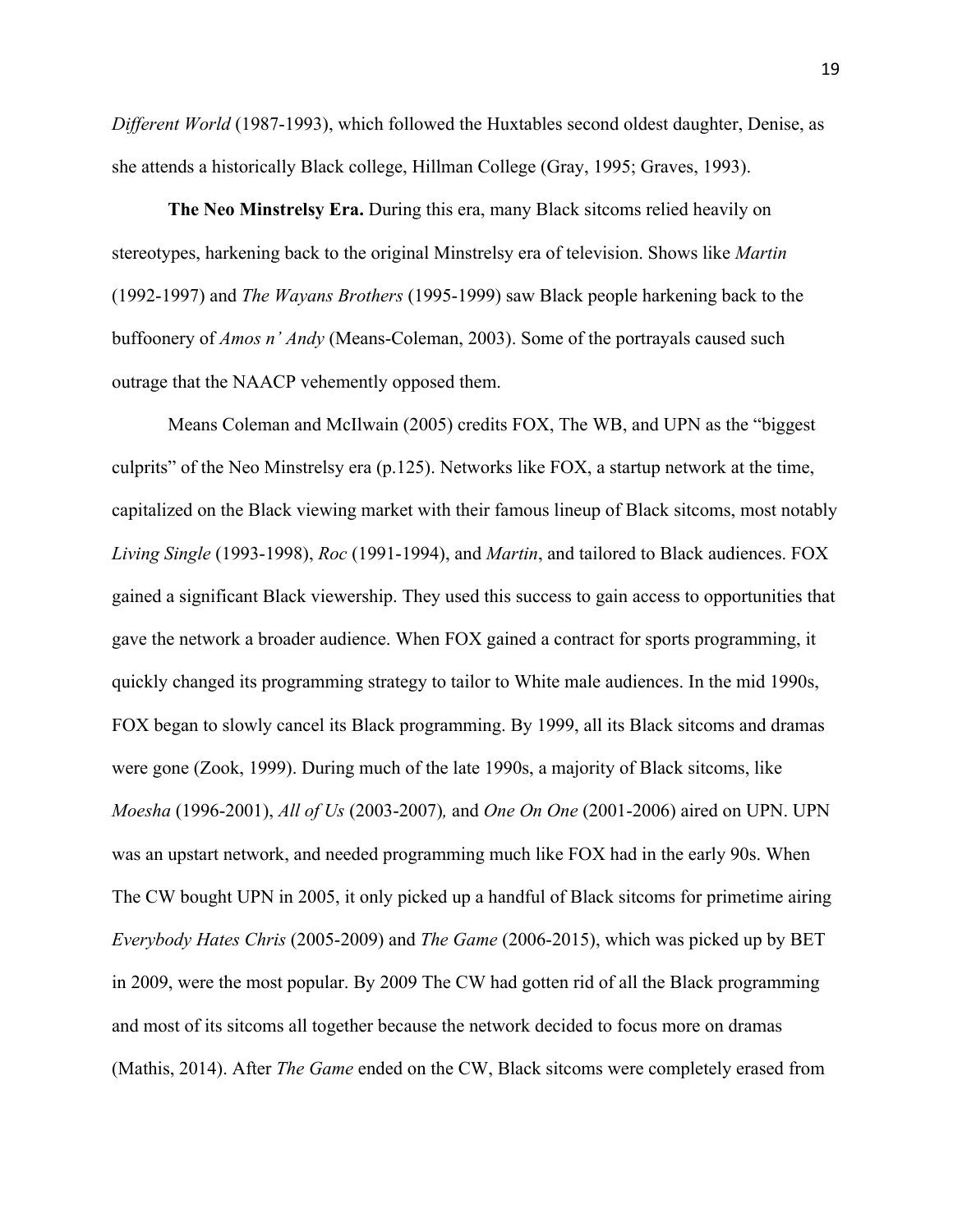broadcast television, though there were some Black sitcoms that aired on cable television. There were no Black sitcoms on broadcast television between 2009 and 2013.

Black sitcoms opened the door to a televised Black experience, but it was at the expense of the legitimacy and seriousness of experiences and social problems that Black people encounter. Black people are more likely to be featured in a sitcom than a drama (Hunt  $\&$  Ramos, 2015). Relegating the plight of Black people and their life experiences to a genre of programming that is designed to make everything humorous may signal to the audience that the setbacks and systematic problems that Black people go through is humorous. Making systematic oppression and racism humorous takes away from the seriousness of the situation. Also, as previously stated, many of the representations of Black characters have been negative, and confine Black people to long held stereotypes (Inniss & Feagin, 2002; Staples & Jones, 1985).

*Black-ish* reintroduces Black sitcoms to broadcast television. The history of Black sitcoms gives context to the images, plots, and characters in *Black-ish*. Part of this analysis is evaluating how *Black-ish* fits into the conversation of diversity, and what that means in relation to the Black sitcoms that came before. Barris' ideas for *Black-ish* are not new, and neither is a sitcom about an affluent Black family. What is new is the era in which *Black-ish* is taking place. The world, its moral compass, and its politics have changed since the inception of Black sitcoms, in some regards. This research seeks to analyze whether *Black-ish* evolves the Black sitcom and Black portrayals, and ushers in a new era of the Black sitcom.

#### **For this research**

Black sitcoms traditionally show the world from the Black American perspective. That perspective is usually non-humorous situations that are made humorous through traditional sitcom vices. The nature of the culture industry is to make the world simple. This research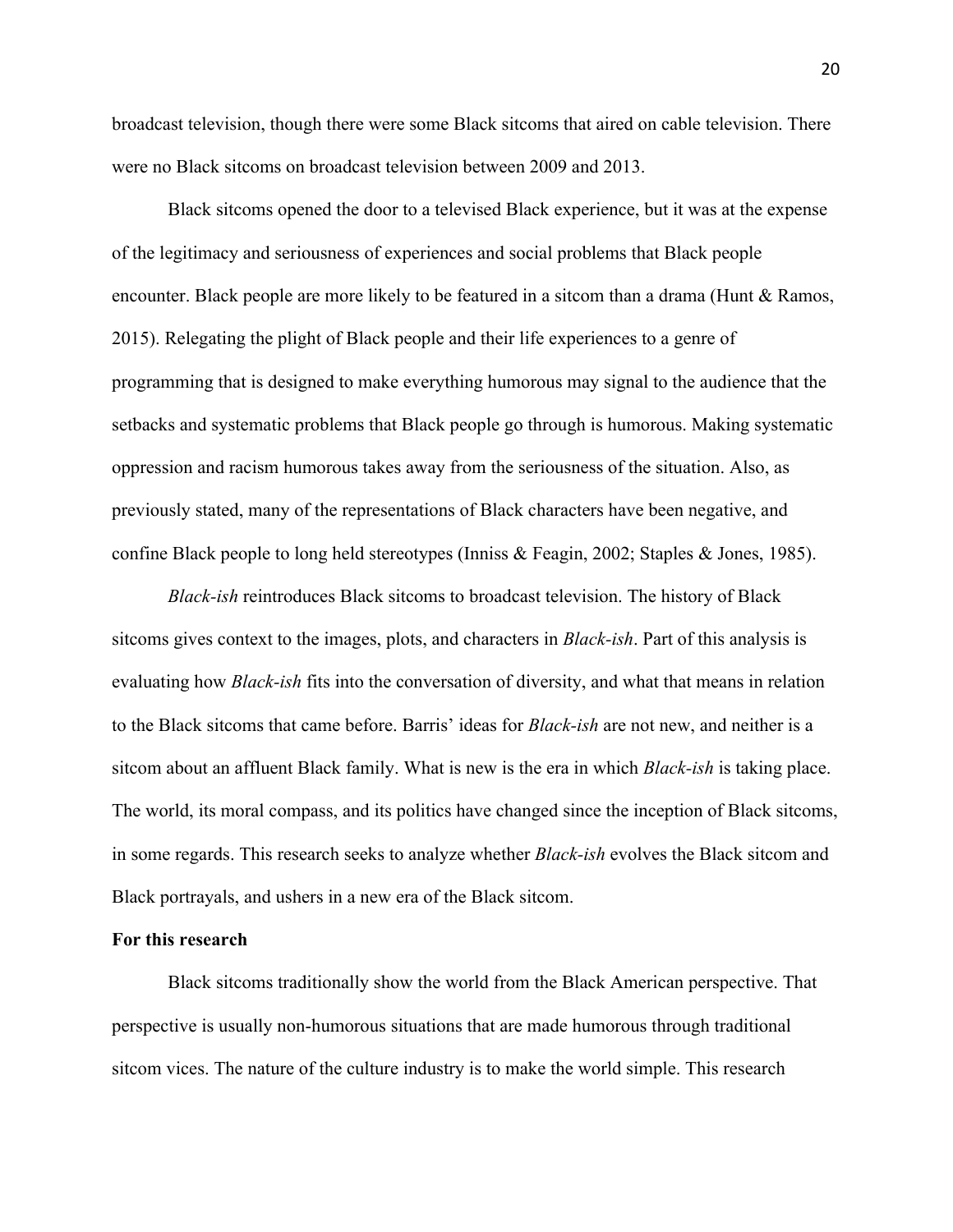analyzes the how *Black-ish* represents diversity, and the goals of Kenya Barris. It also analyzes how the complex experience of Black America is exemplified in a cultural product specifically designed to make the world a simple, humorous place.

The research question for this analysis is:

RQ: To what extent does *Black-ish* address the complex subject matter of Black culture and representation within the structural challenges of sitcom formula?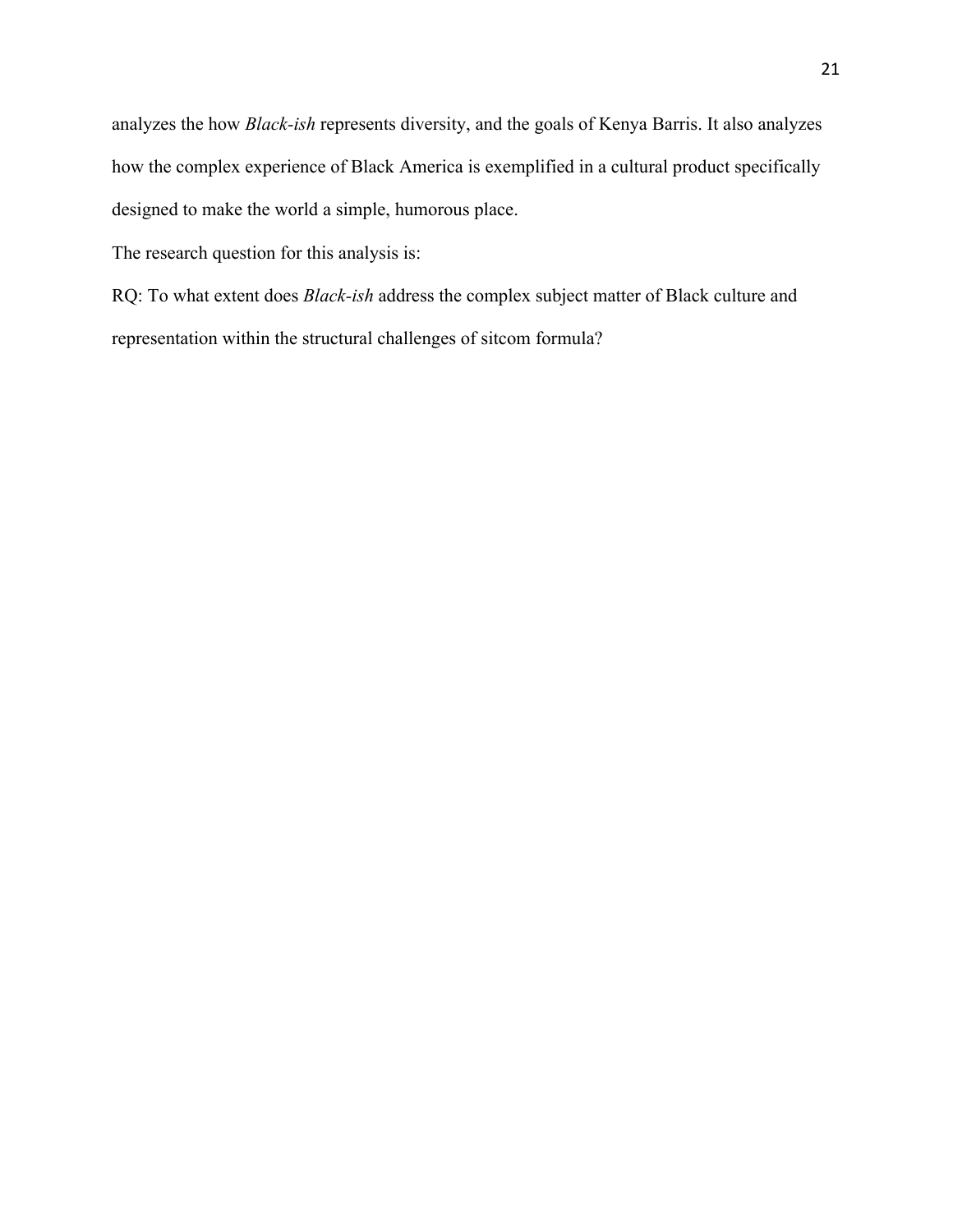#### Chapter Three: Methodology

*Black-ish* is a part of a diversity initiative by ABC. That initiative includes telling cultural stories that reflect specific racial experiences in America. This research will analyze if *Black-ish* focuses on cultural stories, and how the cultural stories are executed. The execution of the cultural story is important because, as in accordance with Adorno's theory of the culture industry, cultural products like sitcoms are not designed to address specific cultural or complex subjects, and they simplify the complexities of human experiences and interaction. Sitcoms thrive on levity and an over-heightened sense of humor, can make it difficult to properly execute the intricacies and nuances of the complex human condition. These complexities include issues of race and racially charged subjects. Given this fact, it could be a difficult task to display a complicated subject such as being a modern Black family amongst a predominately White environment. Especially, when television has been criticized for excluding or diminishing the experiences and presence of people of color, especially Black people.

This first season of *Black-ish* will be analyzed using textual analysis. The script, the characters, and the plots are the focal point of analysis. The justification for using textual analysis for this research is that it will best help me interpret how, and to what extent does *Blackish* address Black culture. I chose the first season because that is the foundation for character and plot development for the series. The subsequent seasons follow the model of the first season in that respect.

This textual analysis included reading the text for presence of stereotypes in the characters and symbolic annihilation of the Black experience and Black culture. The history of Black sitcoms (discussed in the literature review) provides a basis for evaluating cultural plotlines in the episodes. As Means Coleman (2003) stated, Black sitcoms are different than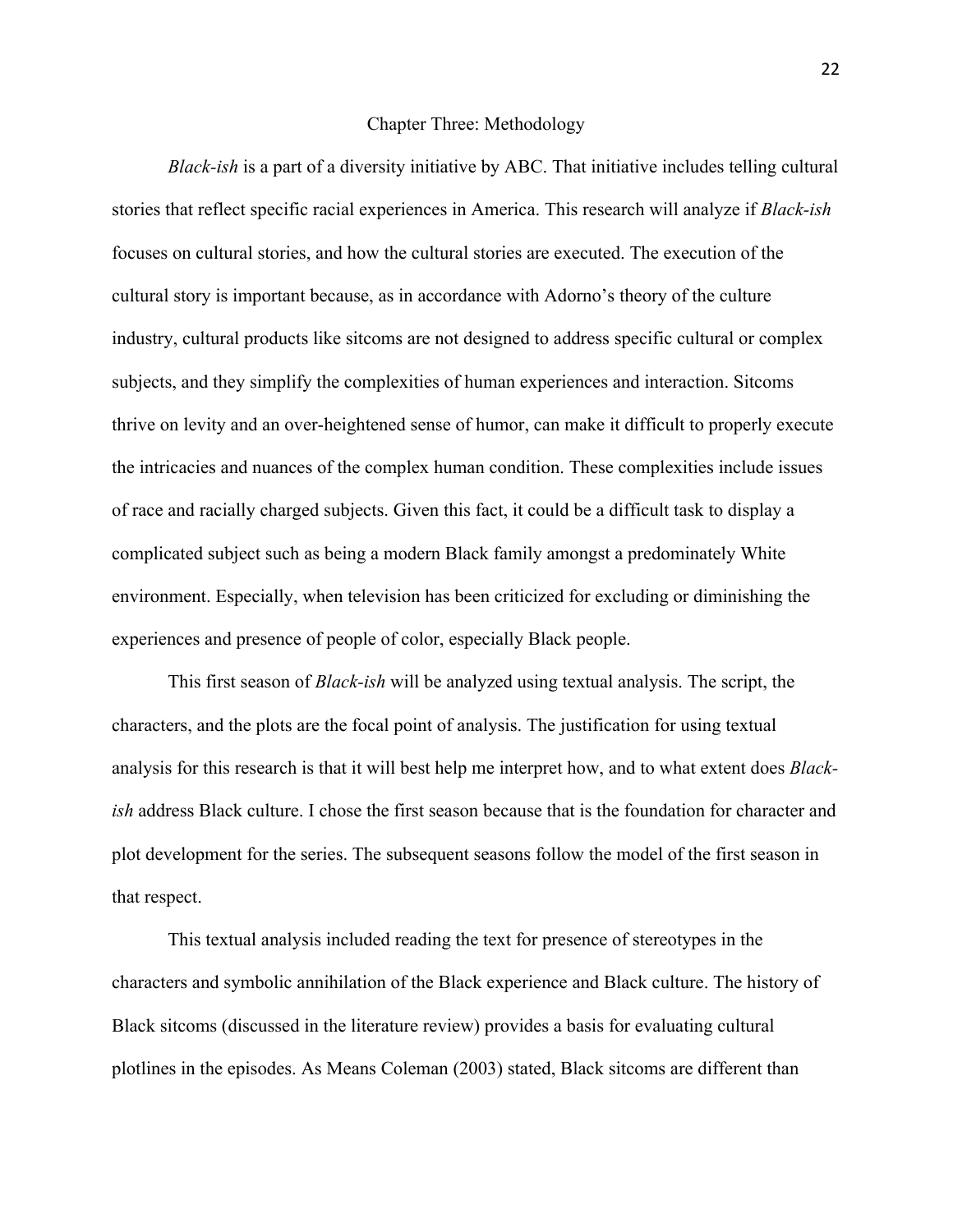regular sitcoms because they present the specific experience of the Black community by using language and situations that reflect Black culture. Using that definition, this research analyzed how *Black-ish* uses language and experiences to show Black culture. This includes colloquialisms and scenarios that are specific to the Black experience. Those episodes that were found to have a cultural plotline were separated, and given a deeper reading to explore how the cultural plotline is executed in the episode. This included the depth of how the cultural subjects are discussed. Episode that don't have a plotline that centers on the Black experience were labeled as a generic episode where the experience is universal, and not racially-based. The generic episodes were not given a deep reading, but they were considered in the overall analysis of the show as it relates to character analysis and structure of the episodes.

#### **Semiotic approach to textual analysis**

I used a semiotic approach to the textual analysis. Textual analysis is the evaluation of texts that can help researches better understand how people make sense of their society based on the cultural products that they produce at a given time. Textual analysis is used to interpret the way in which messages are conveyed. It uses texts, such as movies, books, and television programs to examine the relationship between text and cultures, and how it shapes an individual's social reality (McKee, 2011; Hall, 1975). While there is no one way a text can be interpreted, textual analysis allows for the researcher to find a meaningful interpretation of the text. The meaningful interpretation, or latent meaning, is important particularly when analyzing a text that can't necessarily be quantified or coded as in content analysis, which usually entails coding, and in some research counting how many times a certain event within a text occurs.

Textual analysis also allows for interpretation of "implicit patterns, assumptions, and omissions" that cannot be readily deciphered from surface reading of the text (Fursich, 2009; p.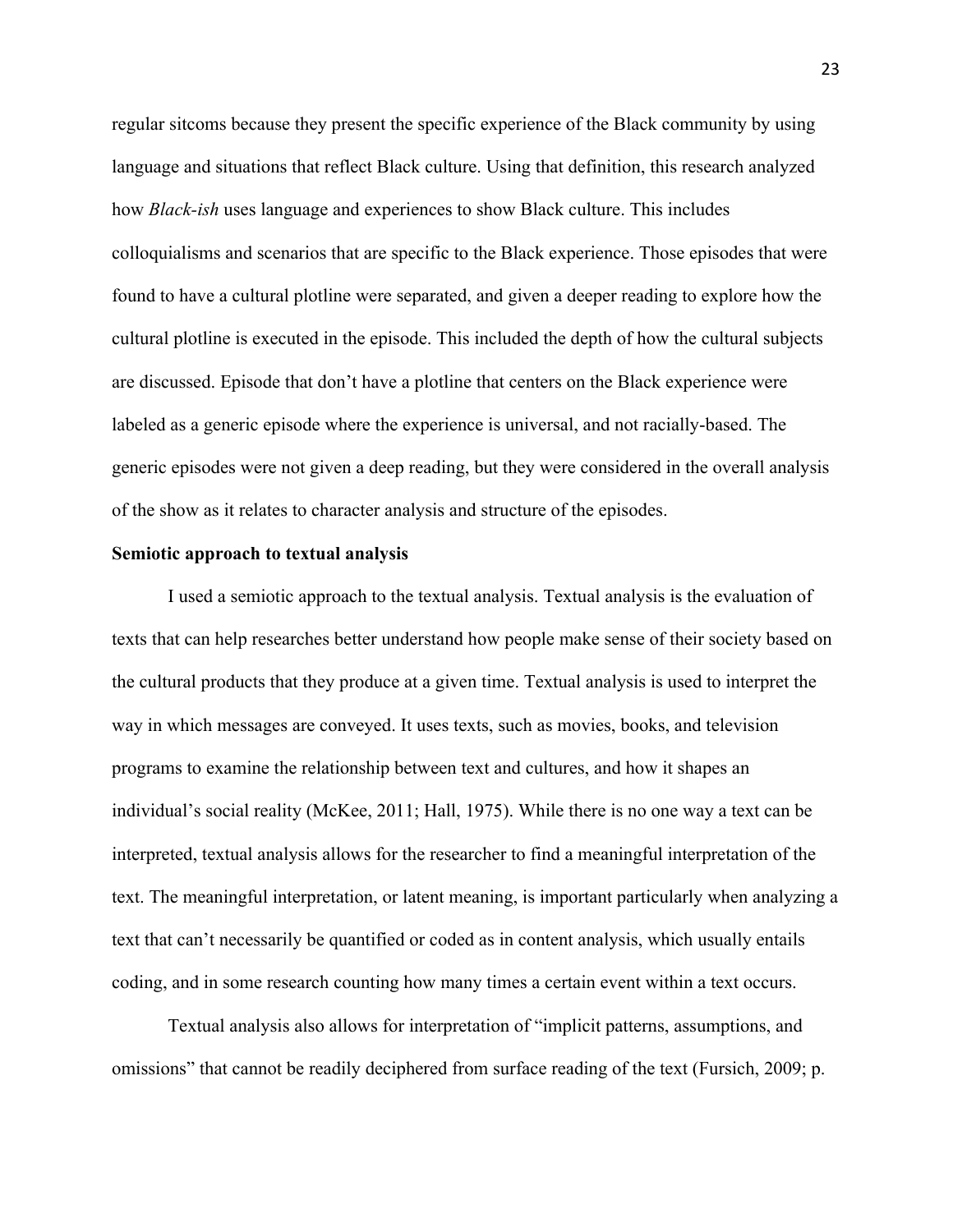241). When performing a textual analysis, the researcher spends a great deal of time with the text, and that allows the researcher to submerse themselves, and create many interpretations. That is one criticism of textual analysis. Greg Philo (2007) criticized textual analysis for not considering the intentions of the producers of content or audience interpretation and reaction of the content. Fursich (2009) argued that textual analysis engages a specific midpoint between encoding and decoding of media content, and that this midpoint is worth engagement. For this research, I cannot speak to the writers' intention or how the audience will or should interpret *Black-ish*. Instead, this research gives an interpretation of the execution of Black culture and the Black experience as it is presented in the first season of *Black-ish*.

Current events are a part of the textual analysis, because it may inform the script and the plot for the episodes. This is important because *Black-ish* deals with the experience of a Black family in a predominately White environment. A Black family's relationship with current events may differ from that of a White family, and since the majority of *Black-ish's* audience is non-Black, how the audience receives the material may be different than how I interpret the text.

The researcher's theoretical lens for analysis informs what the researcher interprets from the text (Denzin & Lincoln, 1998). Different theoretical lenses can lead to different interpretations of the same text. But the goal of textual analysis is to create meaning, analyze the way cultures communicate through the text. With a specific theoretical lens, the interpretation of the text is intentional and specific.

The culture industry is the theoretical basis for my textual analysis of *Black-ish*. When analyzing the first season, I looked specifically for ways in which the script presented, and may trivialize, the Black American experience. This experience includes racially significant situations, political views, and stereotypes. Symbolic annihilation and stereotypes are coupled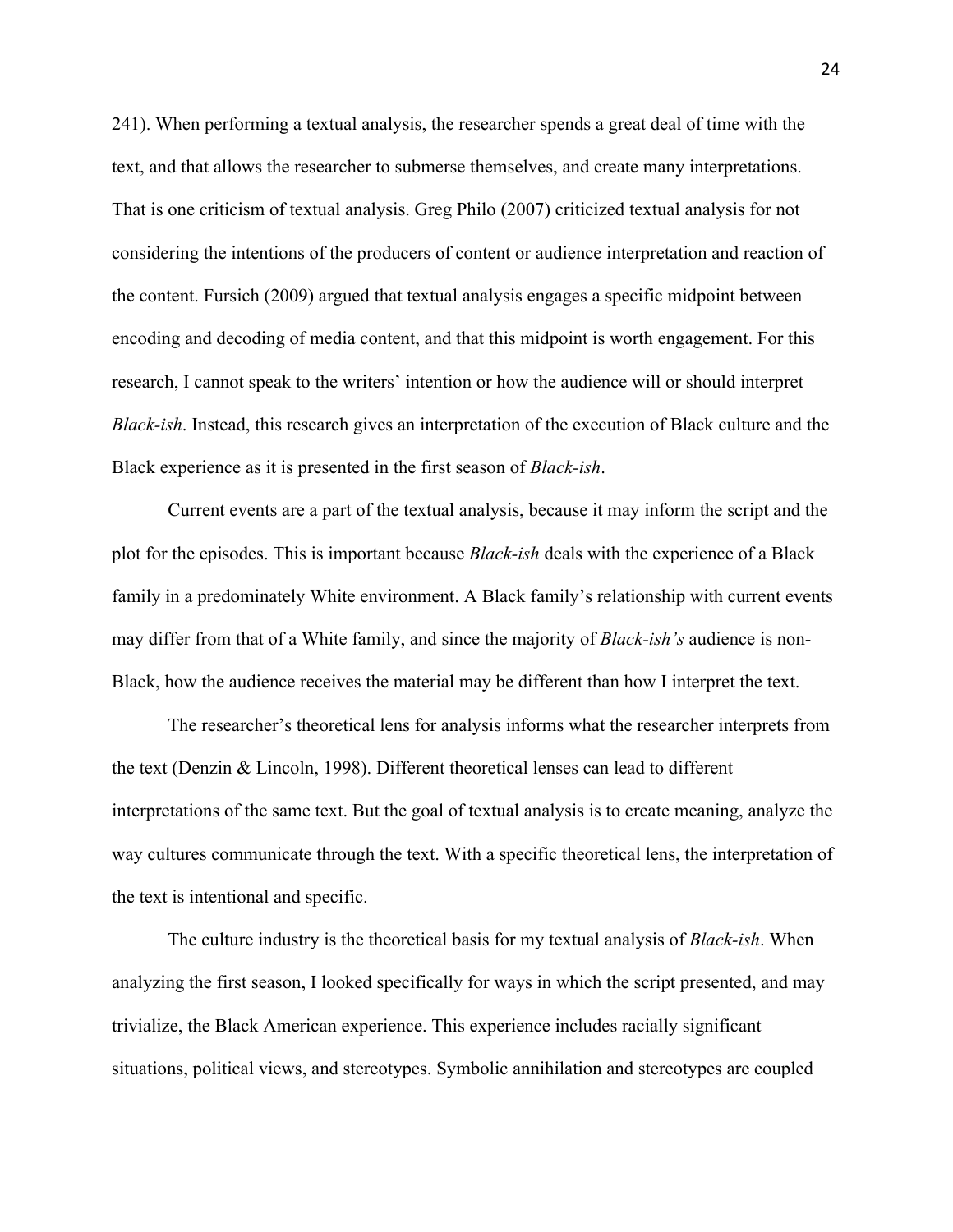with the culture industry, as their existence in media can be linked to the need for the culture industry to mass produce products, by diminishing the intricacy of human interactions. Also, analyzing the format of the show, because it defines the space and time that the script should make their point in the episode.

In addition to a theoretical lens, there are different approaches to textual analysis. One of those approaches is a semiotic analysis. Semiotics is the study of signs, and how they create meaning (Barthes, 1972). Signs are the building blocks of communication. A sign can be a word, image, or sound that have meaning beyond its surface meaning. In semiotics, there is the signifier and the signified. The image or sound is the signifier, and its meaning is the signified. My study uses semiotics to discern cultural meaning of the plots in *Black-ish*.

I applied a semiotic approach to the textual analysis to analyze how *Black-ish* executes culture through its script. Also, through the characters, how does *Black-ish* represent Black culture and the Black experience. I analyzed how each character functions within the show individually, and how they function in the ensemble with the other characters, also, what the characters represent symbolically in the script. The cast of *Black-ish* is multicultural and may represent different views. Semiotics is also the way I distinguish what I define as a cultural plot, because I am a Black female who understands Black culture, and what falls under that meaning. **Data**

For the textual analysis, the first season of *Black-ish* was viewed twice in its entirety. Then the third viewing was for specific episodes that I chose in which the plot was specifically related to or about Black cultural subjects, and those episodes were given a deeper reading. Notes were taken during each viewing of the show to follow the plotline, and any expressions, inflections, or emphasis in the content of the show that couldn't be described through the script.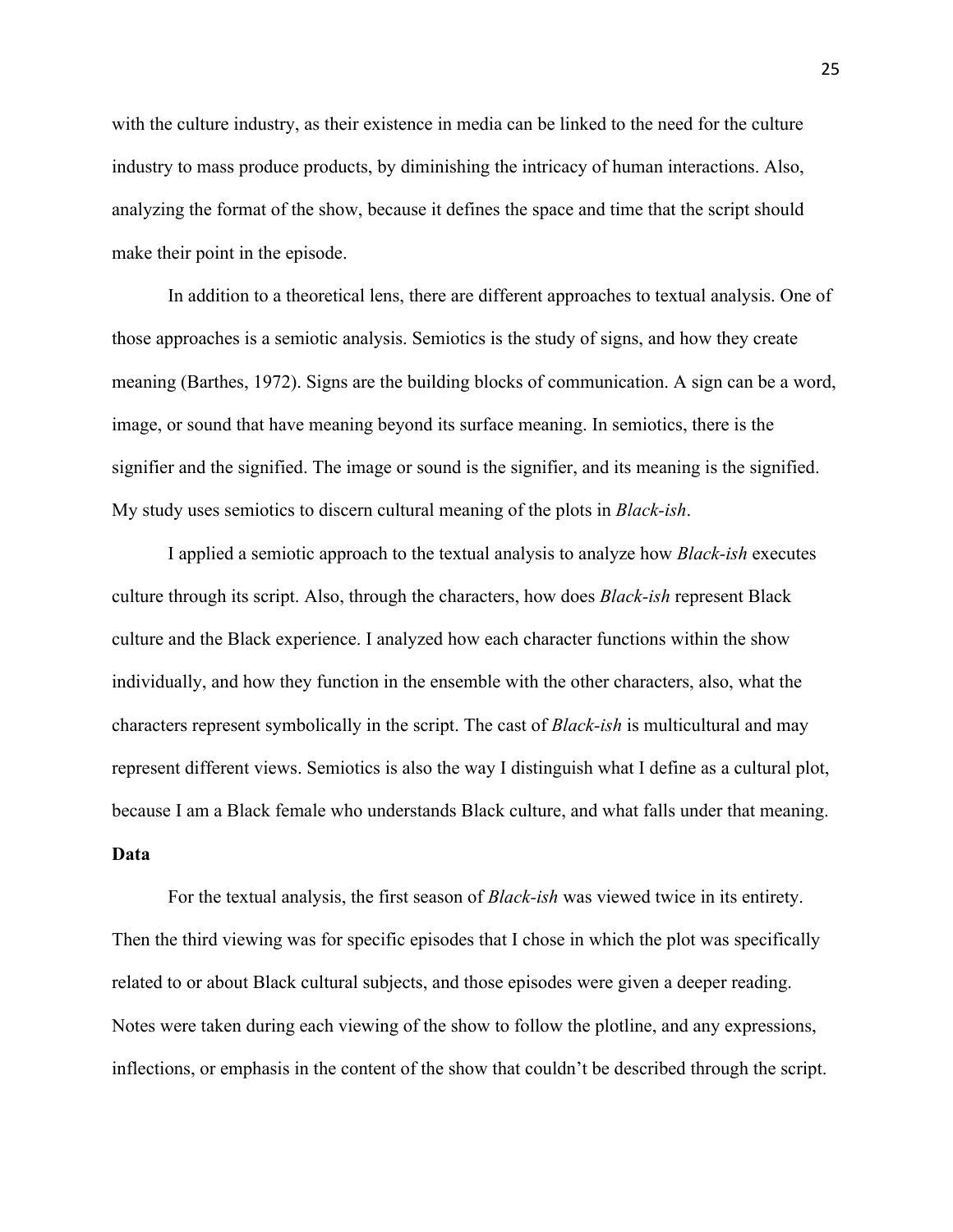#### **Steps in analysis**

First viewing. The first viewing of the series was to get familiar with the plot, characters, and the format of the show and in what order does that occur throughout the series. In addition, analyzing if the format stays the same throughout the series, or is there a change in format as the season progresses. The format is the most important part of the first viewing. It entailed looking at the settings, the characters in those settings, and how it may inform the characters' actions.

**Second viewing.** The second viewing was to look at any recurring themes and trends throughout the series. This viewing is a deeper analysis into the script. At this point in analysis, the culture industry informed the analysis. That included how subjects are discussed, and how levity plays a role in the way complex subjects, whether cultural or not. The second part of analysis evaluated the plot for cultural plots. As stated earlier in the chapter, the process of choosing cultural subjects begins by discerning whether the subject matter presented is specific to the Black American experience. This includes racist situations, political situations, or instances of systematic oppression. Those episodes that were found to have a cultural basis were separated to have a deeper level of analysis. The episodes that don't have a cultural basis were not analyzed further than this second viewing.

**Third viewing.** The third viewing was specifically for the episodes that I chose based on their plots showcasing Black cultural subjects. During this deeper reading, I analyzed the effect of the culture industry on the subjects discussed to see if there was an impact on how the cultural subjects are discussed. The impact of culture industry includes any instance of symbolic annihilation and any presence of stereotypes. These instances would directly contradict Barris' and Lee's vision of showing diverse, cultural images and experiences. The findings and analysis are discussed in the next chapter.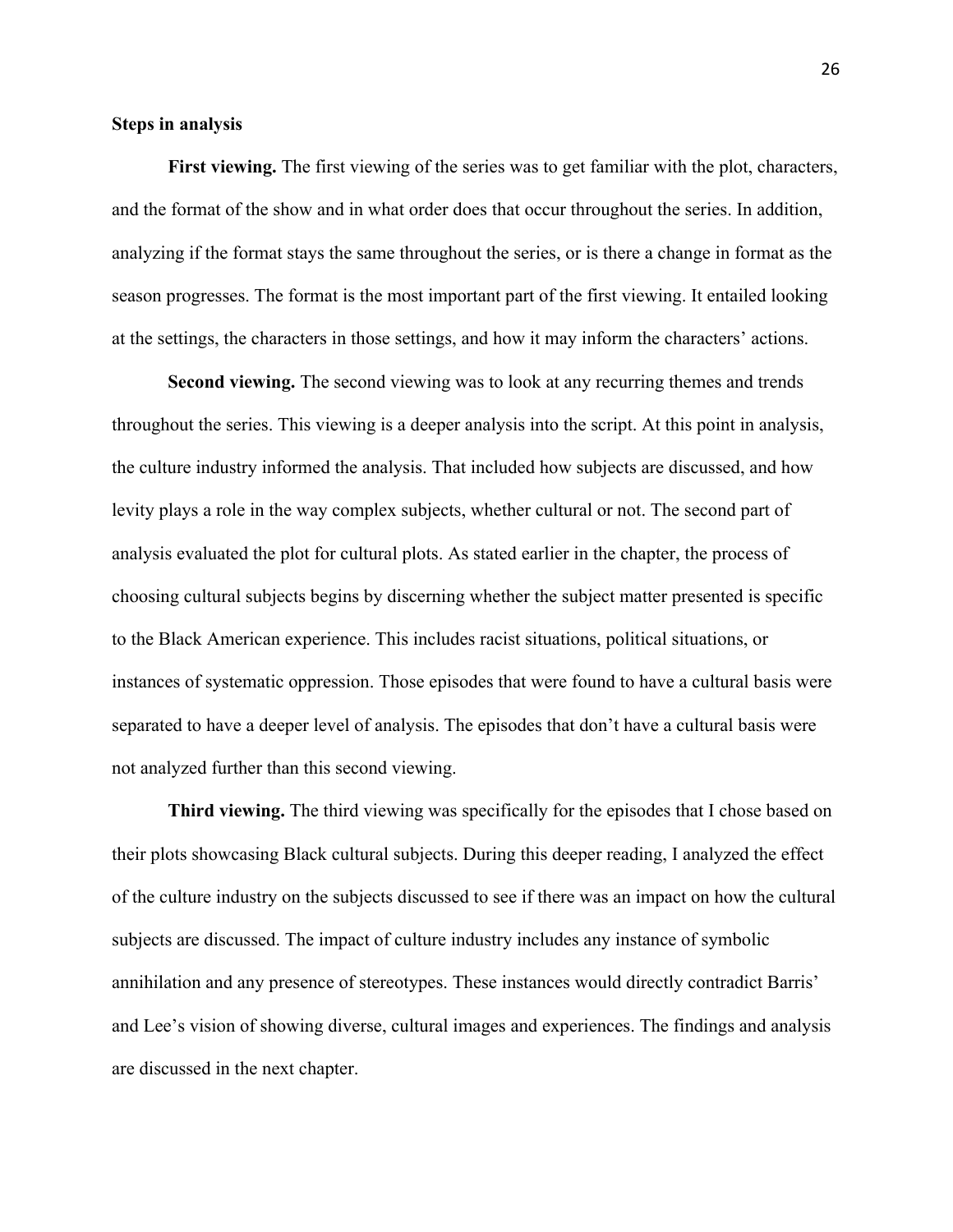Chapter Four: Data and Findings

I'm still going to need my family to be Black, not Black-ish. Andre 'Dre' Johnson (Barris & Barris, 2014).

After watching the first season of *Black-ish*, a total of 24 episodes, several reoccurring themes emerged, and they will be discussed in this chapter. The first section of the data and findings are an introduction to the main and supporting characters. The second section is the typology of the cultural episodes and the analysis of those episodes. The third section is the analysis of the structure of the episodes.

#### **Characters**

*Black-ish* is an ensemble cast consisting of the Johnson family, and Dre and Bow's coworkers. The characters offer different perspectives to the conflicts that arise in the episodes. Their personalities are different, and each character moves the conversations surrounding the plot. Below is an introduction to the characters. The main characters appear in all the episodes, and whom the plot surrounds (Welsh, 2013). Supporting characters are routinely brought back to the series, and are important to the plot of the series, but do not appear in every episode like a main character (Sierra, 2014).

# **Main Characters**

• Andre 'Dre' Johnson, 40 (he turned 40 during the first season), is the patriarch of the Johnson family. He's from Compton, CA, and an advertising executive. He has managed to create a successful life for his family through his own success but he feels that his success has created a privileged family that is oblivious to how other non-affluent Black families live. This is usually the source of the tension throughout the episode.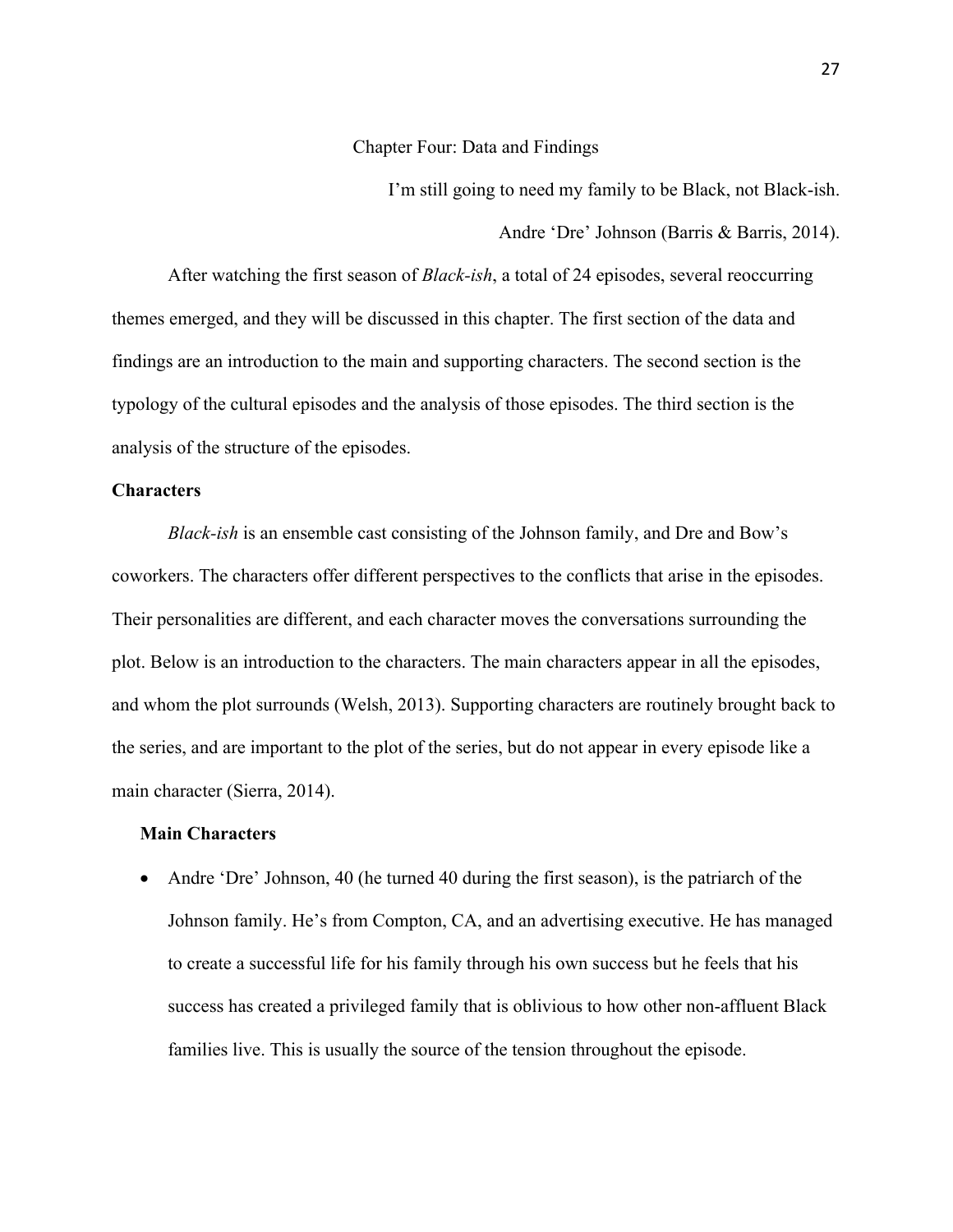- Rainbow 'Bow' Johnson, 40, is Dre's biracial wife. She is a doctor, but also makes time to be a mother and wife. She is usually the voice of reason for Dre, and is more loving and understanding towards their children.
- Zoey Johnson, 15, is the eldest daughter, and the most loved by Dre. She's into fashion, and runs her own teen fashion and beauty vlog.
- Andre 'Junior' Johnson Jr. is the oldest son (his turns 13 in the pilot episode), and the most ostracized by the family. He's intelligent, but often goofy and aloof. He is teased by his family for his love of nerdy activities such as video games.
- Jack Johnson is one of the six-year old twins. He is precocious, and loved by his family.
- Diane Johnson is the other twin. She is witty, highly intelligent, and often antagonizes the rest of the family with quick one-liners.

#### **Supporting Characters**

- 'Pops' Johnson, approximately early 60s, is Dre's father. He may or may not live in the house with the family; it depends on the episode. He often gives advice to his family. Also, he criticizes Dre for his success, and his family's lack of Blackness.
- Ruby, approximately early 60s, is Dre's mother. She's very loving towards Dre. She also has an antagonist relationship with Dre's father, who is her ex-husband. She isn't fond of Bow, and often criticizes her for her biracial heritage.
- Charlie Telphy is Dre's newest coworker. Charlie is new to the area, and quickly tries to attach himself to Dre. Outside of the Johnson family, Charlie is the only other Black character on the show.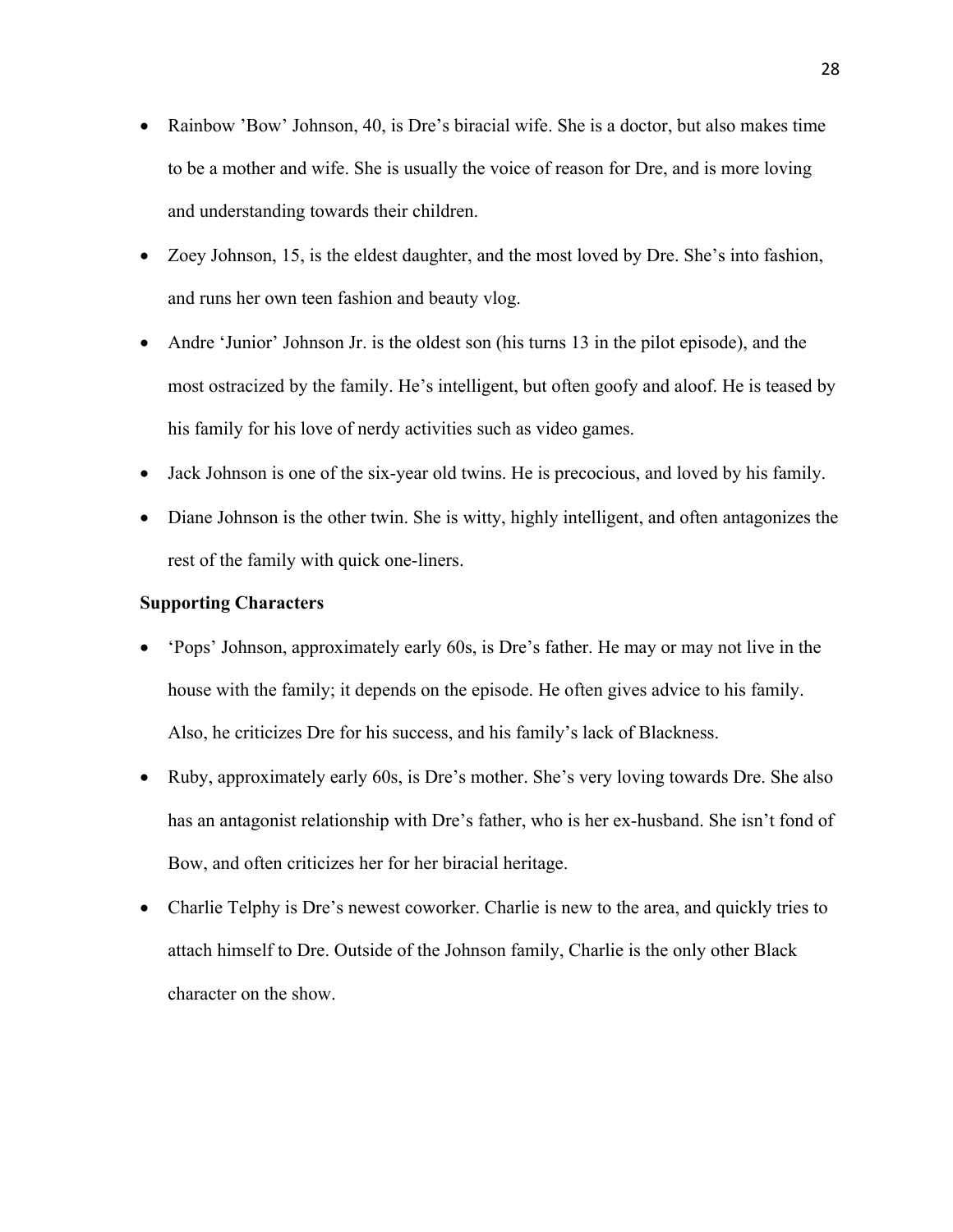- Josh is another one of Dre's coworkers. He seems to be younger than Dre, but holds a higher position in the company. He is White, and often borderline offensive with his comments.
- Mr. Stevens is Dre's boss. He is middle-aged and White, and makes his position known throughout the series. He is also equally as offensive with his comments as Josh.

# **Typology of Episodes**

Despite Barris' claim to want to address issues related to the Black experience and Black culture, not all of *Black-ish's* episodes did so. Through analysis of the first season, a typology emerged for how and what extent each episode addressed racial issues. Episodes of *Black-ish* fall into two broad categories: generic sitcom plots or cultural plots. Within the cultural category, there are two subcategories: passive aggressive and intersectional. Generic episodes are those that have a plot that is not related to Black culture or the Black experience. The generic episodes will not be discussed in these findings. Half of the 24 episodes in the first season were categorized as generic, and the other half are cultural episodes.

Cultural episodes have plots that surround conversations specific to Black culture and the Black experience. Often these episodes center on some public debate, in which there seem to be a racial divide about the merits of the subject being discussed. I categorized the specific episodes based on my education in Black American studies and Black representations in media. While 12 episodes address race issues, only six episodes from the first season can be categorized as purely cultural. Through deeper analysis of each episode, two subcategories of cultural episodes emerged: passive aggressive and intersectional episodes. Passive aggressive episodes featured the Black experience as the main plot, but after the tension was introduced, the plot changed into a generic plot and the cultural basis for the episode was dismissed. Two of the cultural episodes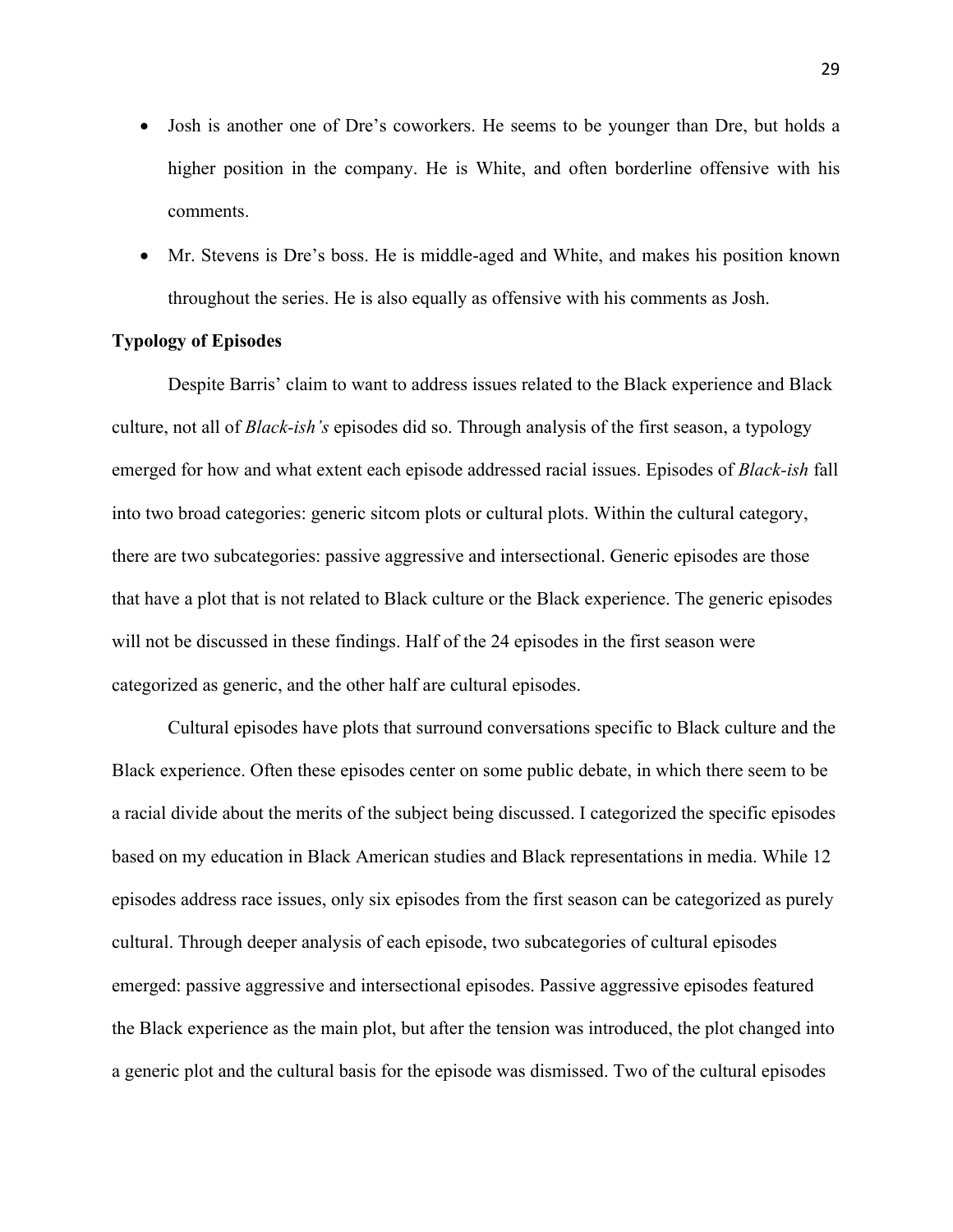fit this definition. Intersectional episodes had a generic plot, but the conversations between the characters, and the way the tension was resolved is specific to the Black experience. Four episodes were intersectional.

The next sections offer in-depth analysis of the cultural episodes, and justification for their categorization. They are divided into the categories previously discussed: first the cultural episodes, then passive aggressive, and intersectional episodes. There are tables that state episode number, the title of the episode, head writer of the episode, the original air date, and a general plot summary.

| Table 1                                   |                                                      |                    |                                                                                                                                                                      |  |  |  |
|-------------------------------------------|------------------------------------------------------|--------------------|----------------------------------------------------------------------------------------------------------------------------------------------------------------------|--|--|--|
| Cultural Episodes of Black-ish Season One |                                                      |                    |                                                                                                                                                                      |  |  |  |
| Episode                                   | Title/Writer                                         | Original Air Date  | Plot Summary                                                                                                                                                         |  |  |  |
| 1                                         | "Pilot" by Kenya<br><b>Barris</b>                    | September 24, 2014 | Introduction to the Johnson<br>family. Dre is up for a promotion<br>at work.                                                                                         |  |  |  |
| 3                                         | "The Nod" by Kenya<br><b>Barris</b>                  | October 8, 2014    | Dre tries to show Junior to<br>importance of Black male<br>acknowledgement.                                                                                          |  |  |  |
| 5                                         | "Crime and<br>Punishment" by Corey<br>Nickerson      | October 22, 2014   | Dre battles with the decision to<br>spank Jack.                                                                                                                      |  |  |  |
| 10                                        | "Black Santa/White<br>Santa" by Gail Lerner          | December 10, 2014  | When the company Santa dies<br>suddenly, Dre jumps at the<br>chance to be the company's first<br>Black Santa                                                         |  |  |  |
| 12                                        | "Martin Luther Skiing<br>Day" by Lindsey<br>Shockley | January 14, 2015   | The family goes skiing on MLK<br>day. Dre tries to show Junior the<br>relevancy of racial prejudice<br>when Junior doesn't recognize<br>the significance of MLK day. |  |  |  |
| 20                                        | "Switch Hitting" by<br>Kenya Barris                  | April 22, 2015     | Dre's Blackness is challenged<br>when he tries to win an account<br>for the firm.                                                                                    |  |  |  |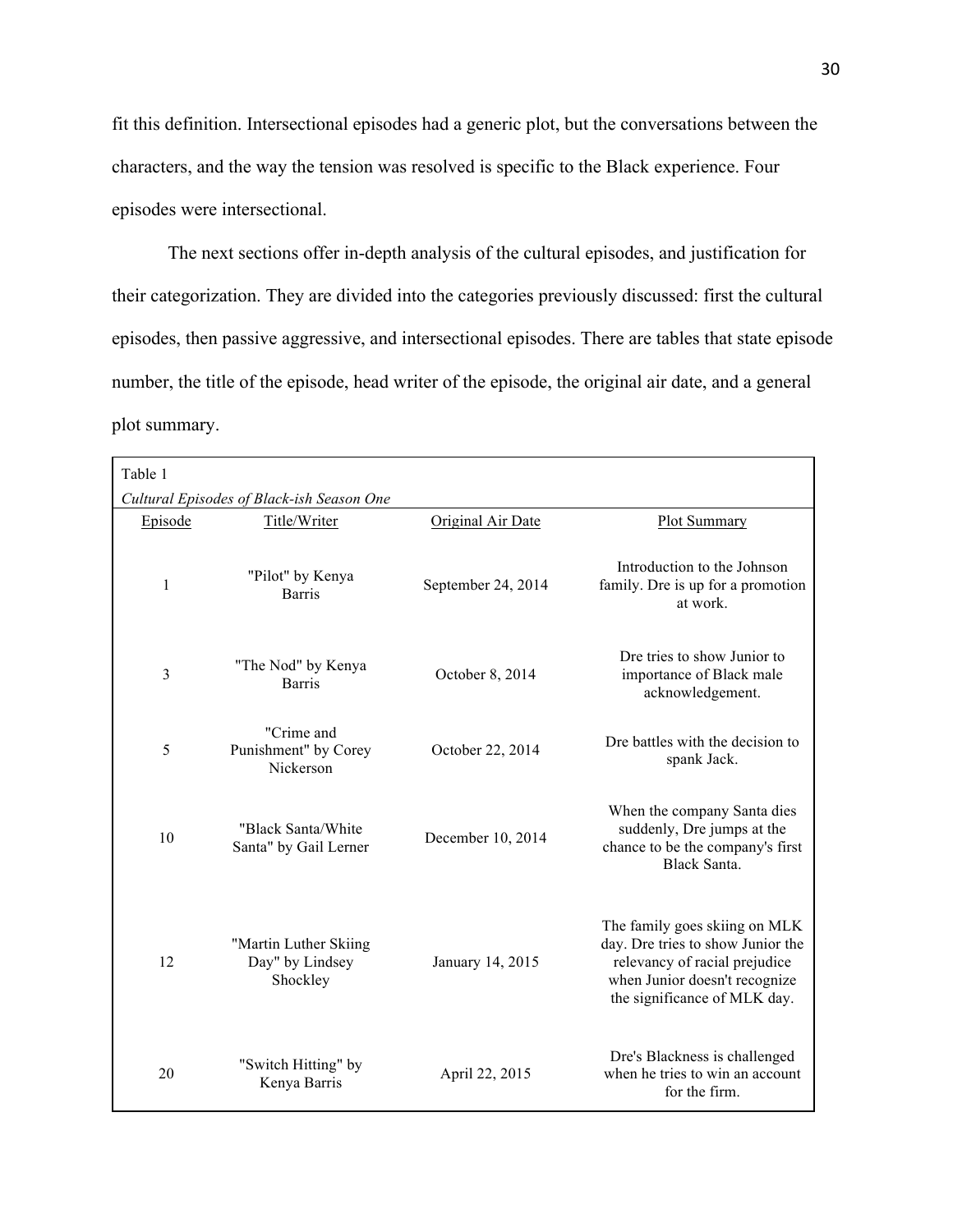**"Pilot." Original air date: September 24, 2014.** This is the introduction to the Johnson family that consist of Dre, his wife Bow, and his four children, Zoey, Junior, Jack, and Diane. The episode begins with Dre introducing his family. Then he begins to discuss his life, and that he is an ad executive, who has made a good life for himself and come a long way from Compton, CA, where he grew up. This pilot episode sets the tone for the entire series, especially how Dre views his environment. I identified this episode as a cultural episode because it's about Dre's identity as a Black man, and how he is navigating his surroundings.

This episode centers on Dre's career advancement, and the stigmas that go along with that. He gets a promotion at work, but soon finds that his ethnicity, and not necessarily his work abilities, are the reason for the promotion. Dre explains to the audience that his advancement is an advancement for all Black people. As he is walking through his building, there are other Black people there with less prestigious jobs, or jobs that don't have a ladder of upward mobility. Dre has "made it," but he is an anomaly. The fact that he still feels that he must break barriers is a symbol that while Black people have made strides within corporate America, there is still work to be done for true equality, particularly in the workplace. This is what Adorno talks about when he speaks of the culture industry selling the viewers an ideal, as farfetched as that ideal may be. *Black-ish* equates the American Dream with a corporate identity, and that encompasses all the tangible items that Dre accumulates.

Early in the episode, Dre gets the promotion he's hoped for. Though Dre is promoted, signifying his upward movement, his promotion is a double-edged sword. Dre is promoted to the Vice President of the "Urban Division," which in his mind is "the Black stuff" (Barris & Barris, 2014). Dre feels that his advancement isn't valid, because he was chosen based on his skin color, and not necessarily his abilities. This is representative of the struggle that Black people face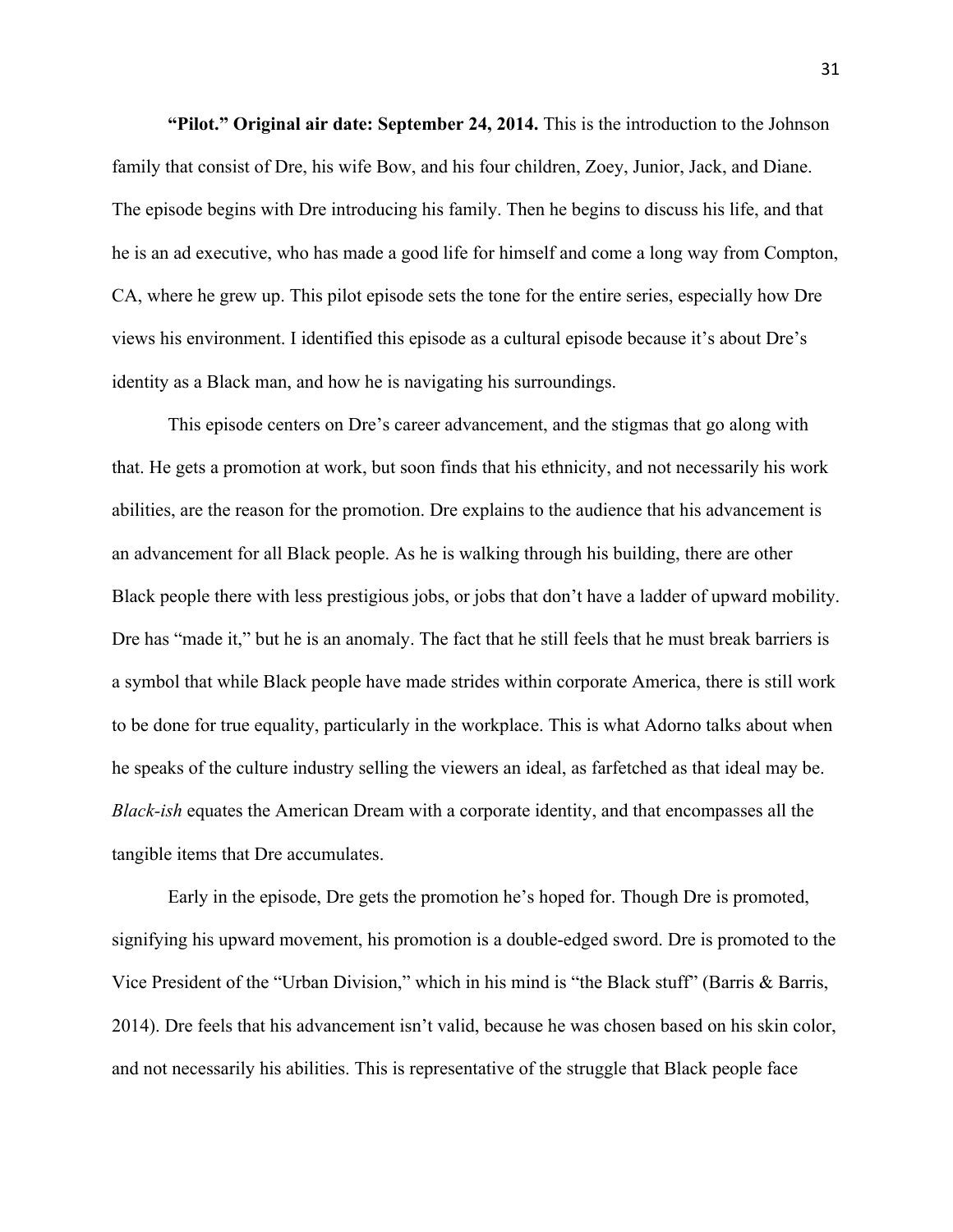when trying to elevate their status. Black people want their abilities to be respected in the workplace, and by their White coworkers.

The other side to the coin is that while Dre wants to advance regardless of his race, his position within the show is about his race informing, or validating, his advancement. This makes for an interesting, and somewhat confusing, dynamic in the show. As Bow states in the episode, Dre would've been upset if the position was given to a non-Black person, yet he's upset that he was chosen to lead the "Urban Division" (Barris & Barris, 2014). This may be representative of the battle that Dre feels within himself, which is explored throughout the season.

Pops, Dre's father, is introduced in this scene. Pops scolds Dre for working at a Whiteowned advertising firm, and states that Dre would've been a partner at this point in his career if he were at a Black-owned firm. During the conversation between Dre, Bow and Pops, the children are introduced. Junior arrives with his White friend, Zach, and informs his parents that he wants to have a Bar mitzvah instead of a  $13<sup>th</sup>$  birthday party, even though the Johnsons aren't Jewish. He also says that he wants to try out for field hockey instead of basketball. Dre is mortified, and worries that his family is forgetting their Black roots. Then, the twins, Jack and Diane, exclaim that they didn't know that they're Black. Dre is forced to reevaluate his success and Blackness when listening to his children disinterest in their Black identity.

Dre decides to hold a family meeting to inform them that they're on "Operation: keep it real" (Barris & Barris, 2014). This is slang for reclaiming their Blackness. This episode clearly addresses what W.E.B. Dubois refers to as double consciousness. According to Dubois, Blacks and Whites live in two separate worlds. Even if they inhabit the same community, they have different experiences of being an American. Double consciousness explains that Black people have two versions of themselves: mainstream self and real self. (DuBois, 1903). The conflict of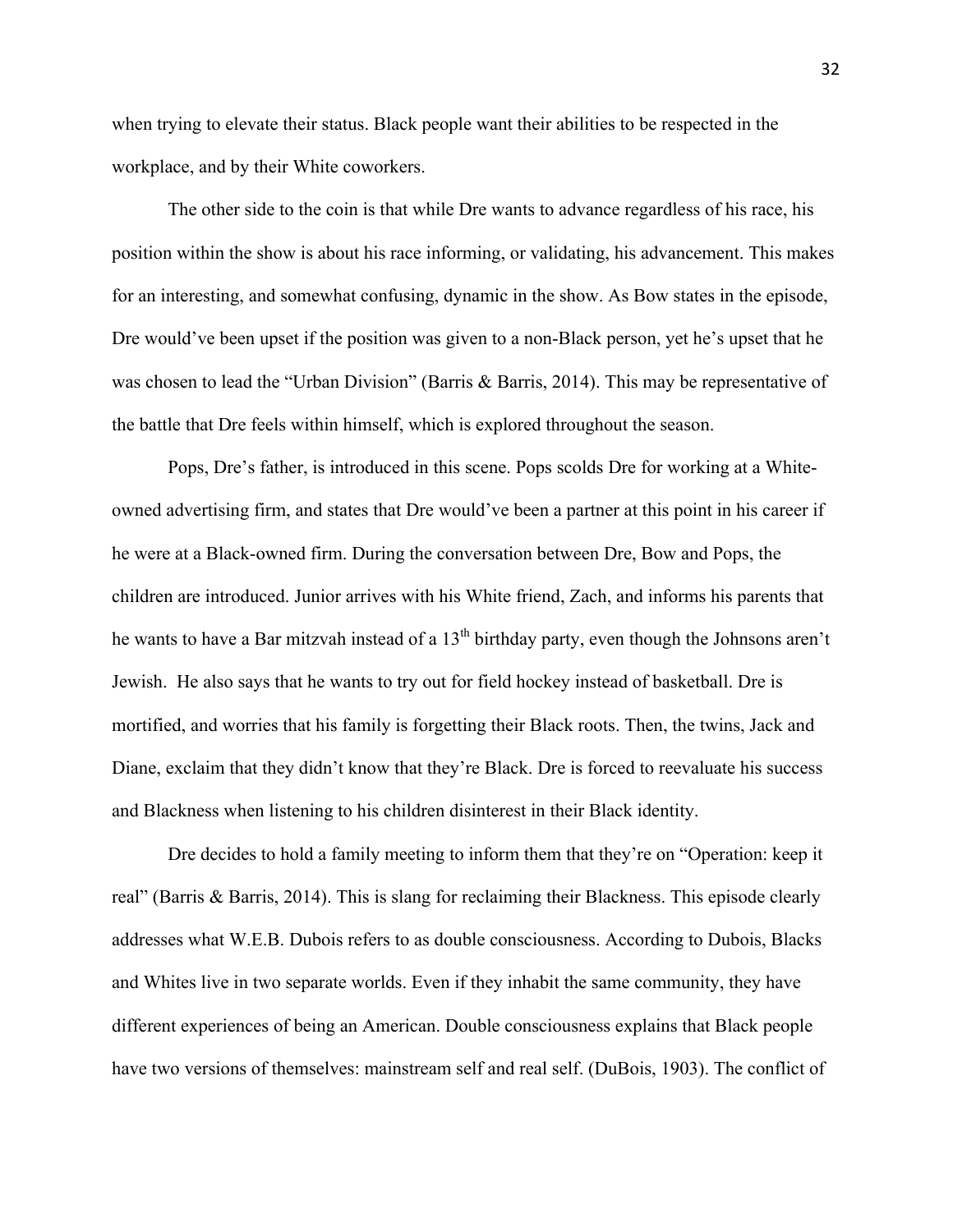these two identities can cause a Black person to lose their identity by trying to fit into two worlds. That's the struggle that Dre is going through. He feels that his success has made his children less aware of how the world views them. At the same time, he is dealing with his own abandonment of his Blackness for his family's elevation. Also, Dre is dealing with his Pops, who constantly grieves him about being a puppet for White people. This, compounded with his promotion issues, is the inciting action for the entire series. Dre projects his struggles with double consciousness onto his family, more specifically, his children.

Dre decides that Junior is going to have a "Rite of Passage" ceremony instead of a birthday party. The "Rite of Passage" is an African tradition in which a male child, at the beginning of puberty (usually around 13 years of age) is given the responsibilities of manhood (Warfield-Coppock, 1992). Bow and Pops disagree with this decision. During this scene, the difference of being Black and being African (either an immigrant or direct descendant) is touched on. Dre tries to connect his Blackness directly to African traditions. The problem with this concept is that Black people in America, who are descendants of slaves, don't always know their cultural lineage in African, unless, they have acquired that knowledge through DNA or an ancestral search. There are different cultures in Africa. Each country, city, and tribe has their own traditions. This lack of ancestral and cultural direction has forced Black people to adapt to their environment, and create their own traditions.

At work, Dre must give a presentation for a potential account. Mr. Stevens' tells Dre to "put his swag on it," and Dre uses the opportunity to showcase a more culturally grounded presentation by presenting a chaotic, political, post-Rodney King verdict riot view of Los Angeles (Barris & Barris, 2014). The culmination of Dre's inner conflict, the promotion, and his children's apathy result in Dre giving a potentially career-ending presentation. The scene is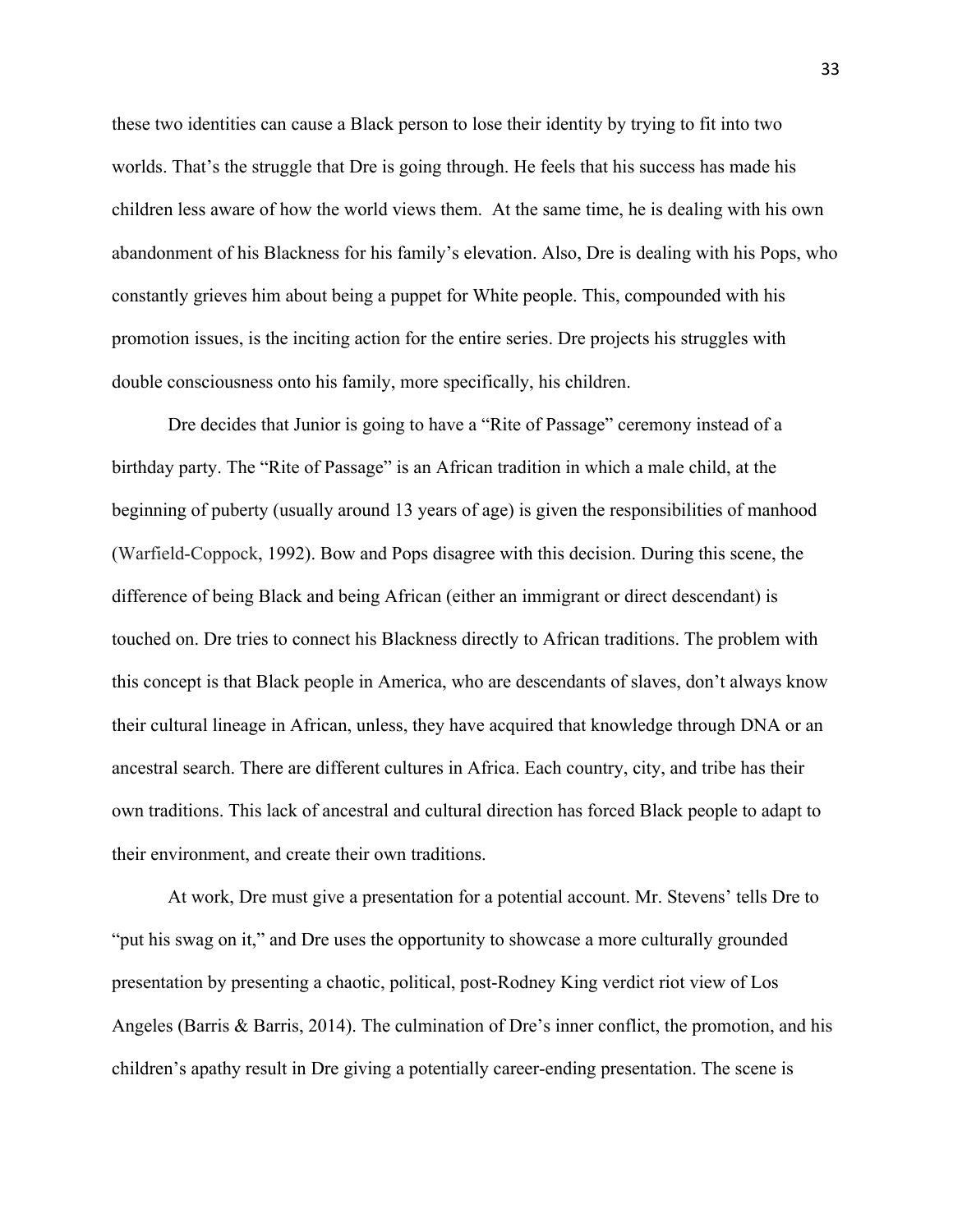supposed to be funny and over-the-top, but it also presents an interesting conflict for Dre. He begins to question his own motives for his advancement. He begins to doubt his sacrifices, and feeling like a puppet, much like what Pops calls him. This is a part of double consciousness. The maintenance of two identities can call one's judgement into question.

The resolution of Dre's conflict, in this episode, is given through Pops. Pops tells Dre that he should be true to himself, and not worry about his family's perception of their Blackness versus his perception. Pops giving Dre this resolution seems almost out of character for him. When Pops was introduced in the episode, he seemed to be the least likely to agree with Dre's decision to forgo his Black identity. Dre seems to find peace in his father's advice. The episode ends with a voiceover of Dre redefining the word "urban," and accepting the promotion, because in the end he is providing a better life for his family, and that is the American dream (Barris  $\&$ Barris, 2014).

While Dre finds comfort in his quest for advancement and acceptance, his conflict still lingers. It is the impetus for the conflicts that arise during the rest of the season. What's problematic is that Dre equates his success with the material things that he has gained, such as his house and his car. As Adorno's concept of the culture industry would predict, by the end of the first episode, the conflict (Dre's s double consciousness) is resolved by consumerism and fulfillment of the American Dream. Dre's advancement is purely self-centered. He loses the sense of community that he had in the beginning of the episode.

**"The Nod." Original air date: October 8, 2014.** This is a cultural episode because it explores a code of acknowledgement between Black males. A nod between two Black men, a semiotic gesture, is rooted in the Black tradition, particularly in Black males as Dre explains in the episode. Another aspect of this episode is what could be described as the levels of Blackness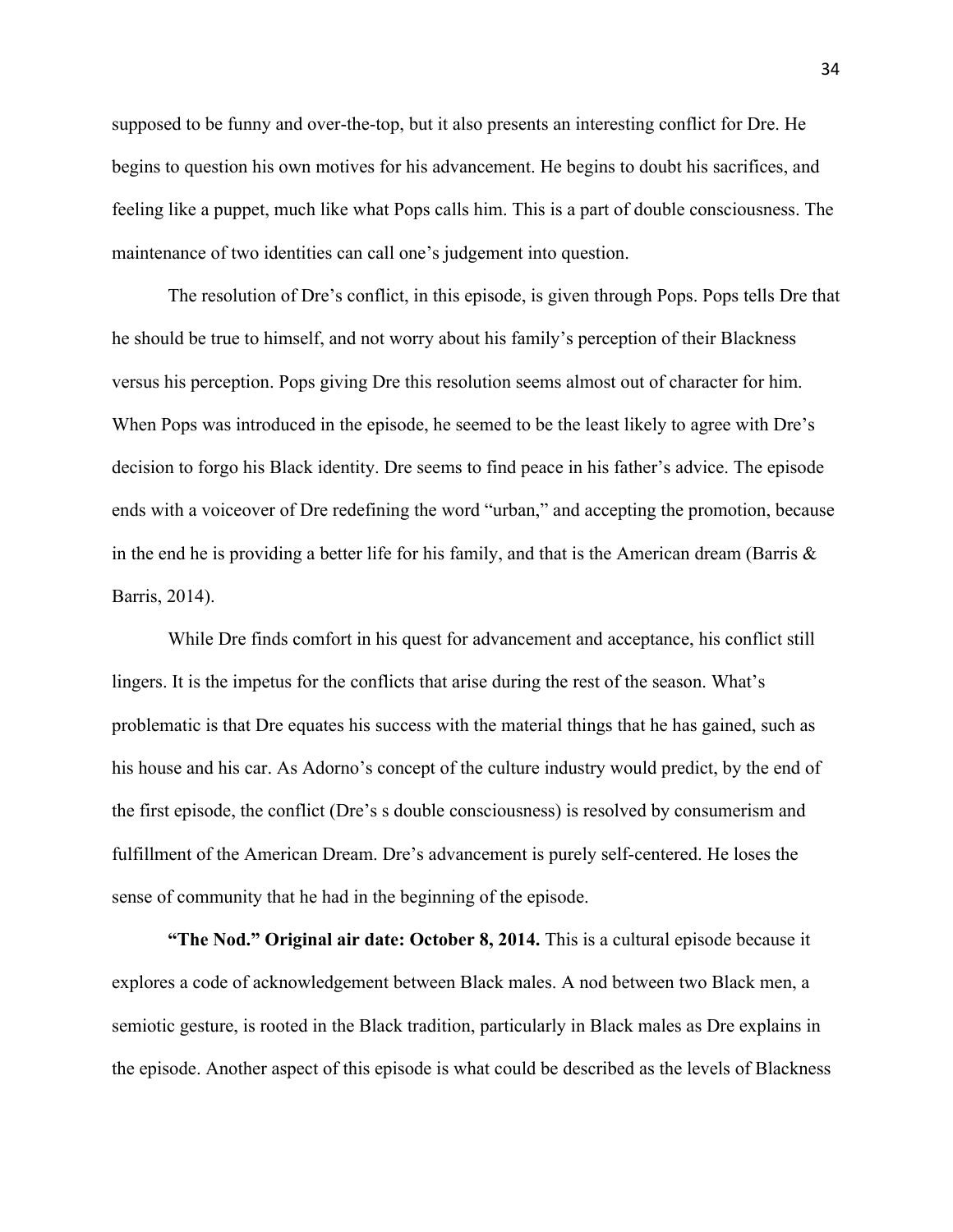that some within the Black community feel exist, and rules of communication amongst the Black community. The concept of "the nod" is explained throughout the episode using parallel concepts of male rules of communication

The episode begins with Dre taking his children to school. While Dre helps Junior carry a project, he sees another Black man with his son, and gives him "the nod," and Junior does not. This upsets Dre, and he explains the meaning behind the gesture in the next scene talking to Bow and Pops:

Dre (talking to Bow): *Look, babe. The nod is important. It's the internationally accepted, yet unspoken, sign of acknowledgement of Black folks around the world.* (In a voiceover) *So, no matter who you are or where you're at, it's your duty to give the nod. Even in the most extreme circumstances, we always found a way to let each other know, "I see you bruh."* (Barris & Barris, 2014).

"The nod" is a way of saying that there are very few Black people around *us*, and *we* are the ones who made it out of economic disparity and marginalization to live amongst the White community. The White community is the beacon of success, which was explained in the pilot episode.

Bow (talking to Dre): *Dre, please don't turn this into another thing. The truth is that Junior's generation has different perspective on the struggle to you and Pops. Can't you just let that be a good thing* (Barris & Barris, 2014)?

Bow relegates "the nod" to those that have survived the "struggle." The struggle is defined as the difficult task of pulling yourself up out of poverty and cultural, political, and systematic disenfranchisement. This is done traditionally through attending college, and getting a high paying job that will afford you the opportunity to elevate your social and economic status. It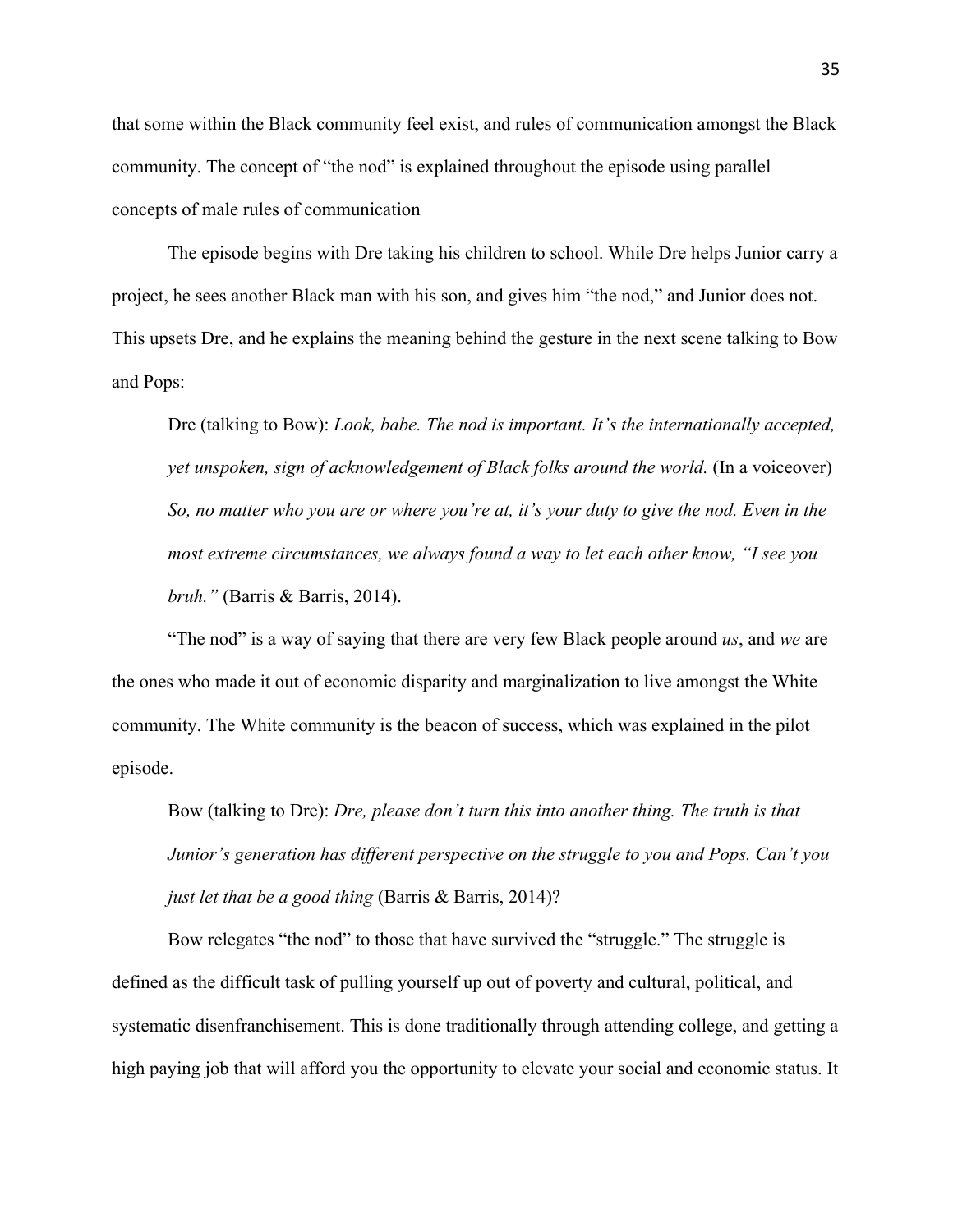is a struggle because studies show that is difficult to elevate your socioeconomic status in America. The socioeconomic status that you are born into, is statistically where you will stay for the rest of your life (Hargreaves, 2013; Ratcliffe, 2015). This is because poverty stricken neighborhoods have less opportunity than affluent areas. There is less access to well-funded schools that have resources to prepare one for college; that greatly limits one's opportunity of receiving a college education, and to be hired at a well-paying job.

In Dre's case, he worked himself out of the poverty-stricken Compton, CA, went to college, and was able to land a high-paying job which is why he is successful. The children will not have to work themselves upward in the same way that Dre did. Furthermore, they are being raised in a predominately White neighborhood, and that comes with its own set of acknowledgements and rules, as with any other community. This concept is explained by Bow, but Dre and Pops still think that it is unacceptable for Junior not to know "the nod":

Dre: *Bow, the nod is on the same primal level as a baby waving "hi."* 

Pops: *That's right.*

Dre: *As a man scrunching up his face when a woman with a big butt walks by.*  Pops (imitating the scrunching face): *Ah!*

Dre: *Whew!*

Junior: [staring with a blank then perplexed expression]

Dre: *Oh, my God. You don't do that either? I have failed* (Barris & Barris, 2014)!

This is the first point in the episode where the equivalency of male code of communication is equated with Black male rules of communication. Dre and Pops equate the nod with a man finding a woman attractive, and giving a semiotic gesture. Dre talks with Junior, and realizes that Junior isn't around Black kids at his school. Dre thinks that Junior's lack of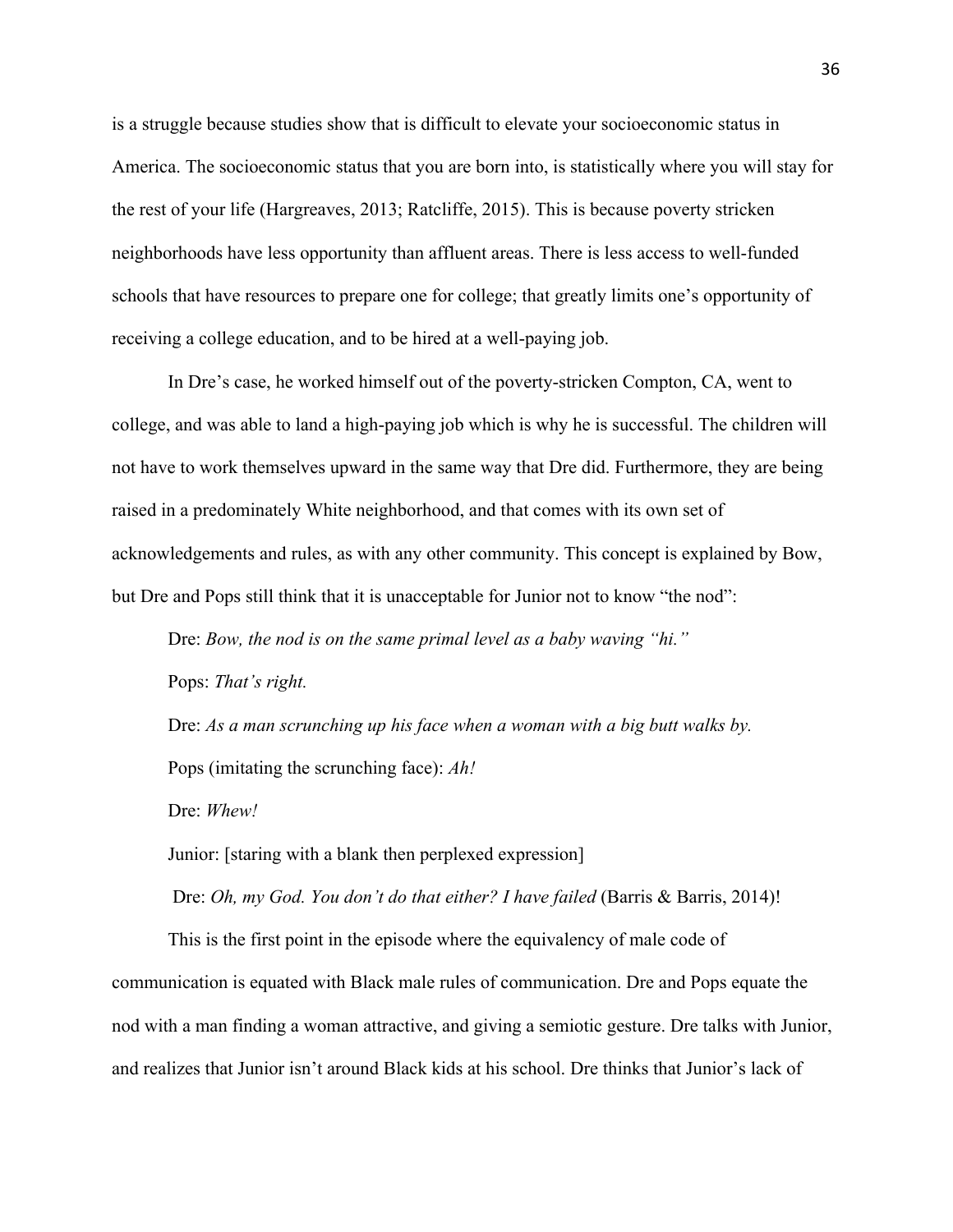exposure to other Black kids is the reason for his lack of acknowledgment. Dre thinks that is the crux of the problem and tries to find Junior some Black kids to hang out with. It is during Dre's search to find Junior Black friends that the different socioeconomic statuses of Black people and the cultural differences amongst Black people, as it relates to income, are introduced. Bow suggests that Dre consider the Leimert Park social club to find friends for Junior. This social club seems to be a replica of Jack and Jill of America, a prominent Black social club organization that provides opportunities volunteering and networking for Black youth (*jackandjillinc.org*, 2016). Members of this social club come from affluent Black families. Parents have sought these social clubs as a way of connecting their children to their roots (Rohrlich, 1998). This is precisely what Dre is trying to do for his children. This episode does a great job of presenting diversity within the Black community, and it serves Kenya Barris' vision of showcasing a variety of Black experiences. There is a significant percentage of the Black community that is working class and lower class. But there is a percentage of Black people that are upper class, like those who participate in programs such as Jack and Jill.

Later in the episode, Dre takes Junior to the Compton recreation center, which was used to parallel the Leimert social club and socioeconomic statuses, to play basketball with other Black youth. In the pilot episode, it is established that Junior is not good at basketball, but Dre insist on taking him to the recreation center to play basketball. The scene is problematic in that it reinforces the stereotype that Black people are constantly associated with sports or athleticism. The parallel between the social club and the recreation center makes it appear as though playing basketball is more Black than joining a prestigious organization that has, and continues to provide other outlets for success for Black youth. Sports also provide the same kind of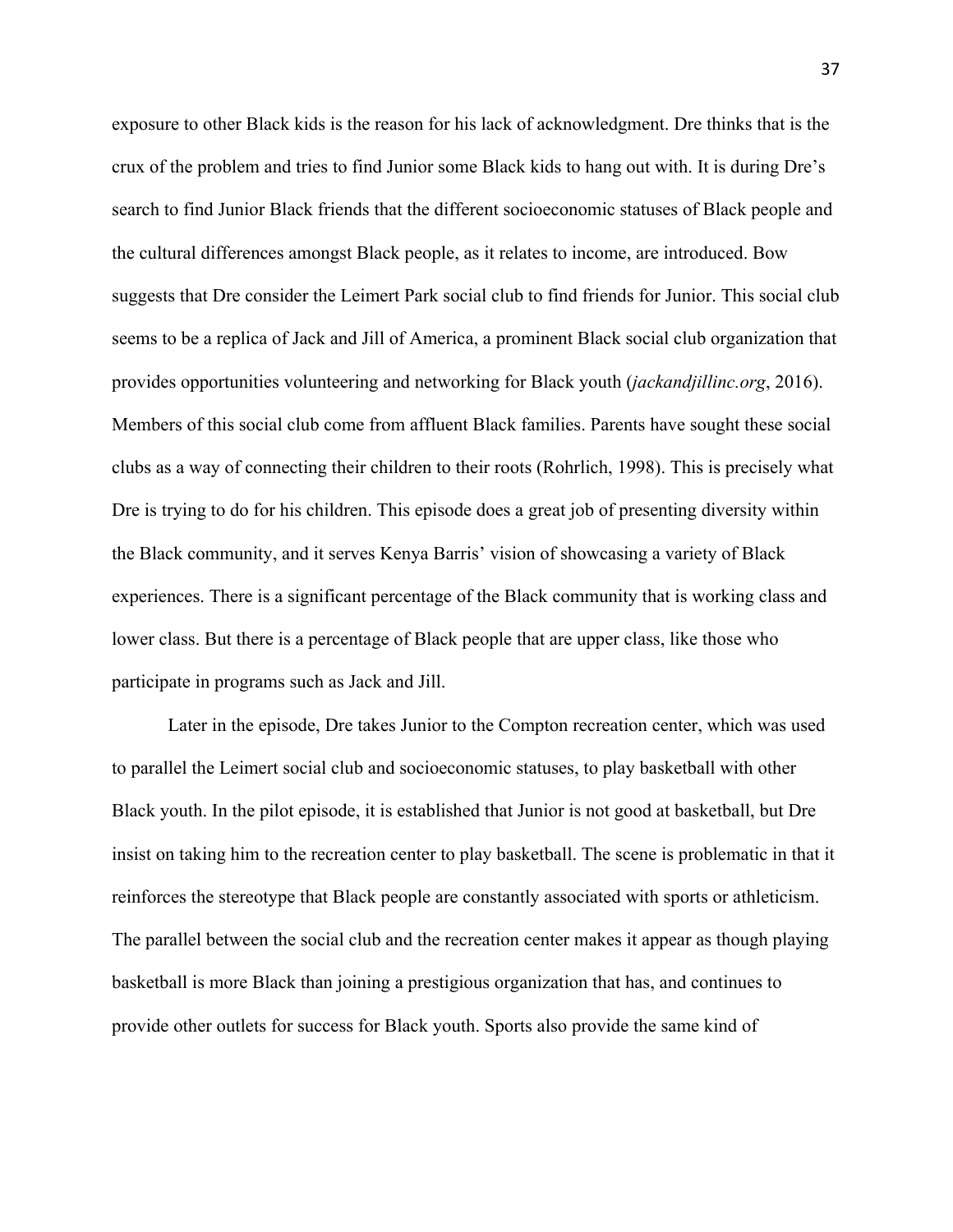opportunity for impoverished Black youth, but it does align with stereotypes even though the outcome is positive.

Charlie Telphy is introduced in this episode. He's a Black man that has been added to Dre's advertising team. He is recently divorced, and is raising his son Eustace. In his introduction, Charlie has similarities in mannerisms to Dre. They connect over their shared views on race. But, as the episode progresses, Charlie's quirks are introduced, and it seems that his character is more for entertainment than to show more diversity in the Black community. Charlie has a lack of personal boundaries, and that makes his character uncomfortable to be around, but a comic relief for the episode. This is shown when Charlie stands next to Dre in the bathroom, and when he tries on Dre's clothes and shoes at his house. Charlie's quirkiness irks Dre and Bow. Again, with these scenes, there is a parallel between Black male communication and male communication. During the dinner scene when Charlie wears Dre's shoes, he is breaking both rules, and it comes off as comical.

There are parallels between Dre and Charlie's characters. Both have contentious relationships with their sons for the same reasons. Both don't think that their sons understand "the struggle," because they reaped the benefits of their parents' success. Dre thinks that Junior and Eustace should befriend each other, which further advances Dre's plot of finding Junior some Black friends. Also, Charlie wants to introduce Eustace to more friends, because they just moved to the area.

At the end of the episode, Junior and Eustace are in Junior's room, and they are talking about a game. They bond over their shared love of this game, and things that surround the game. When Dre sees this, he concludes that Junior's "struggle" is different than his. Junior's "struggle" is being a nerd, and not fitting in with the rest of the student population. In this scene,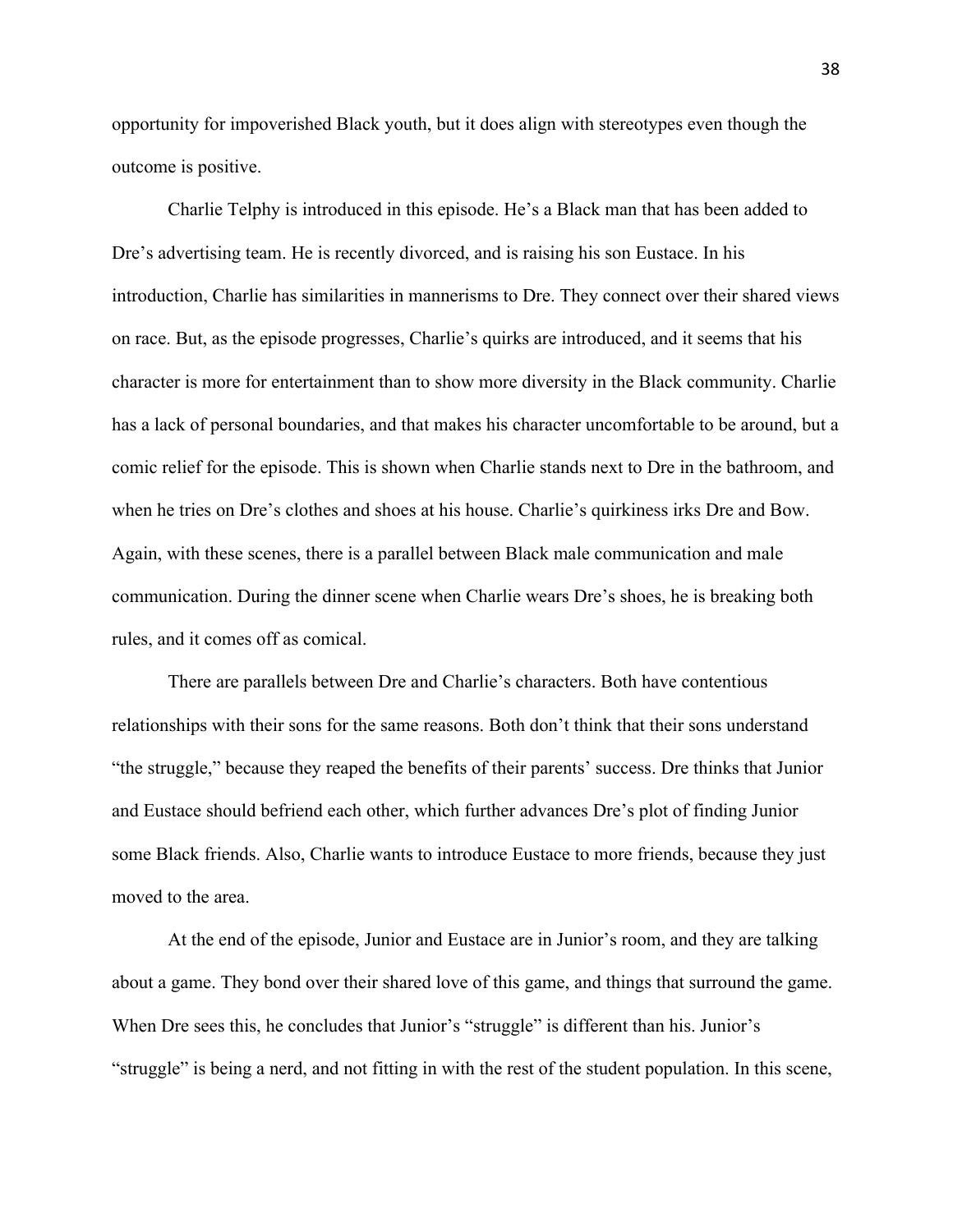the parallel of communication is at play. When Junior and Eustace are talking about the game, they are using terms that only avid consumers of the game would know. When Dre hears them talking, he has no clue what they're saying or what they are referencing, as did Junior in the beginning of the episode when discussing "the nod." The plot has come full circle, and Dre realizes that there are different means of communication between groups. I believe that this episode is teaching the non-Black viewing audience the same lesson of communication between Black people.

The evolution of double consciousness is at play during the conclusion. Dre and Charlie have similar backgrounds, and their success has caused their sons to have similar backgrounds and identities. Junior and Eustace don't have the same concept of their Blackness as their fathers do, because they were raised in an environment that doesn't immediately recognize them based on their ethnicity. Instead, they are outcasts because of their interests. Their form of double consciousness may be that they must align themselves with popular interests to be accepted into their environment.

In this episode, the use of cultural parallels explains the Black experience to a non-Black audience. Dre compares being othered as a nerd today to being othered because of one's race. Another parallel can be seen in comparing how Dre explains "the nod" and the bathroom stall rules. Dre explains to the audience that there are certain rules that men follow. One of those rules is that they do not stand next to one another in the bathroom stall. Charlie breaks this rule, and Dre is uncomfortable, much like when Junior doesn't recognize "the nod." Explaining the unwritten male rules is supposed to make the audience understand the unwritten Black male rules of acknowledgment. Paralleling gender rules with cultural rules may not be sufficient to get a non-Black audience to understand Black cultural rules.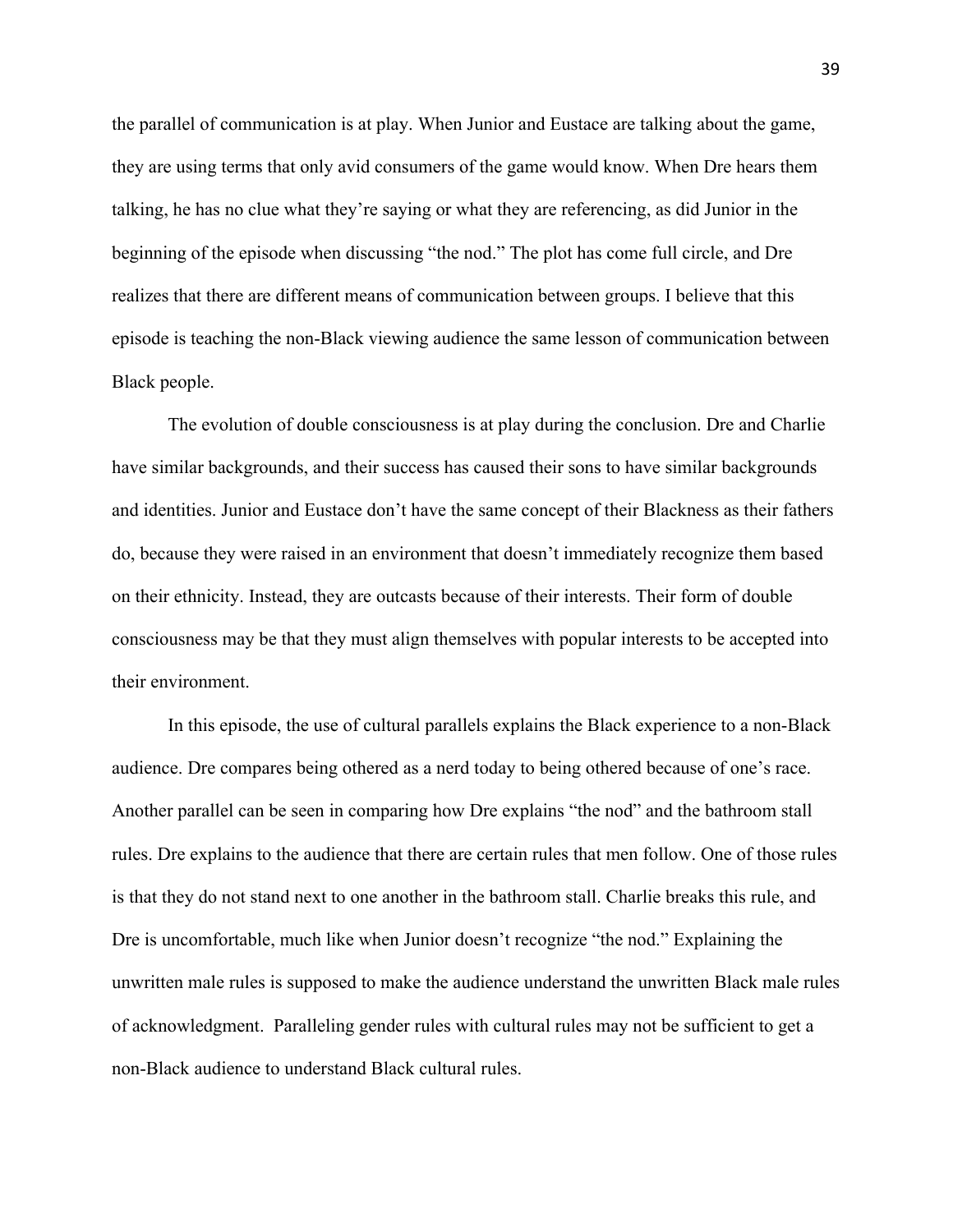**"Crime and Punishment." Original air date: October 22, 2014.** This episode is cultural because it discusses how Black families discipline children, which usually involves physical discipline. Dre and Bow contemplate spanking Jack when he won't stop prank hiding. In this is episode, spanking is discussed in a generational way, but I chose to label it as cultural because statistically Black families are more likely to spank their children than any other ethnicity (Patton, 2017). Also, there are direct links between slavery and Black parental discipline, and both are a part of the Black American experience.

This episode about spanking also aired on the heels of the Adrian Peterson incident, in which the NFL star was accused of spanking his child with a switch. A switch is a thin branch from a tree or bush. There were pictures of Peterson's then four-year-old son with whipping marks on his legs, hands, and scrotum (Cooper, 2014). There was outrage by some parents who claimed that the act was barbaric and abusive. Others, most notably Charles Barkley, claimed that spanking is a form of discipline, particularly for Black families. After that, the debate transformed into Black parenting versus White parenting, and is spanking acceptable, or is it a behavior that is too rooted in old ways that needs to be obsolete.

When Jack won't stop hiding, Dre threatens him with a spanking. As the episode progresses, Dre struggles on whether he will physically discipline Jack with a spanking. In this episode, the spanking debate is divided amongst generations. Pops believes that spanking is valid, necessary, and will always yield positive results. Dre and Bow are on the fence about it. When Dre gets to work, his coworkers of different ethnicities have their own opinions about spanking. All had their own stories about being spanked as children. This is despite the statistical and sociological data that suggests that spanking is a cultural norm in the Black community. While the subject of spanking can be viewed as a generational form of discipline, there is a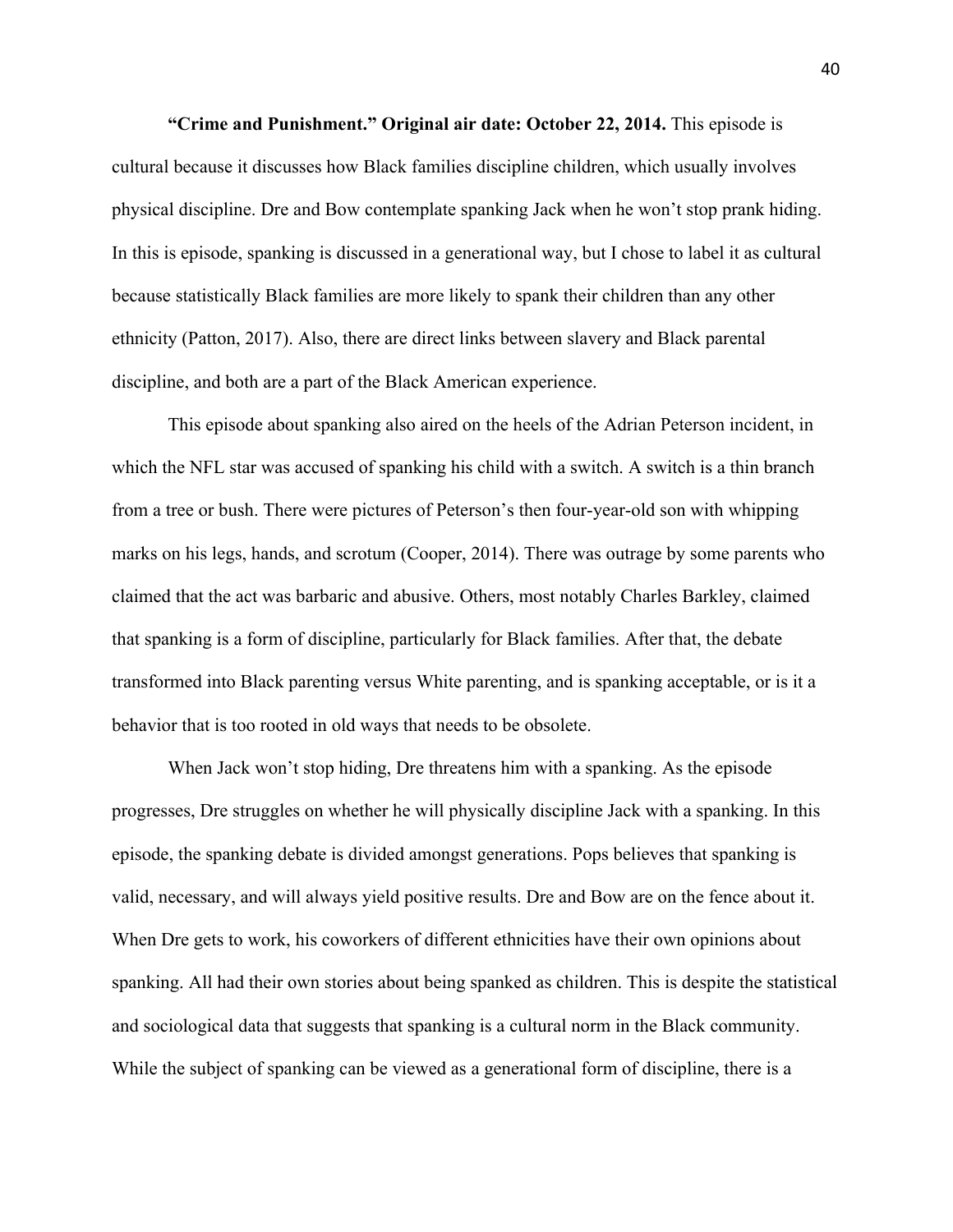cultural background for spanking in the Black community, and Black parents are more likely to spank their children (Suh, 2015).

Spanking in the Black community can be traced back to slavery. The history of spanking isn't discussed in this episode. It is annihilated completely from any conversation. It is a disservice to relegate spanking to a generational debate, especially given the statistics on Black parents and forms of discipline. Spanking, or whipping, was introduced to the Black community during slavery. The slave master would beat slaves as a form of punishment, as well as physical and psychological control. This behavior was passed down from the master to the slave and their families (Love, 2009). Since spanking wasn't presented as a cultural discussion, there is no background information about its origin in the Black community. It is the only time that a cultural subject isn't discussed in the show. The reason for that is unclear, but it can be inferred by using Adorno's theory of the culture industry, that the subject of slavery and its ramifications are not comfortable nor marketable to audiences.

The back and forth argument about the merits of spanking note how controversial the topic is. There are studies that suggests that spanking causes post-traumatic stress disorder, because it is an act of violence. Also, studies show that spanking is learned behavior that will be passed down, similar to individuals who experience, or are exposed to, domestic violence (Simons & Wurtele, 2010; Vittrup & Holden, 2009). In the episode, that may be the reason that Dre decided not to spank Jack. In a flashback, Dre recalls Pops spanking him with a Hot Wheels' track. The flashback seemed to be traumatic for Dre.

Instead of spanking Jack, he tells him that he is disappointed in him hiding. Jack is more devastated that Dre is disappointed in him, than when he was being threatened with a spanking. Dre realizes that his approval means more to his children than discipline. This is a win for Dre,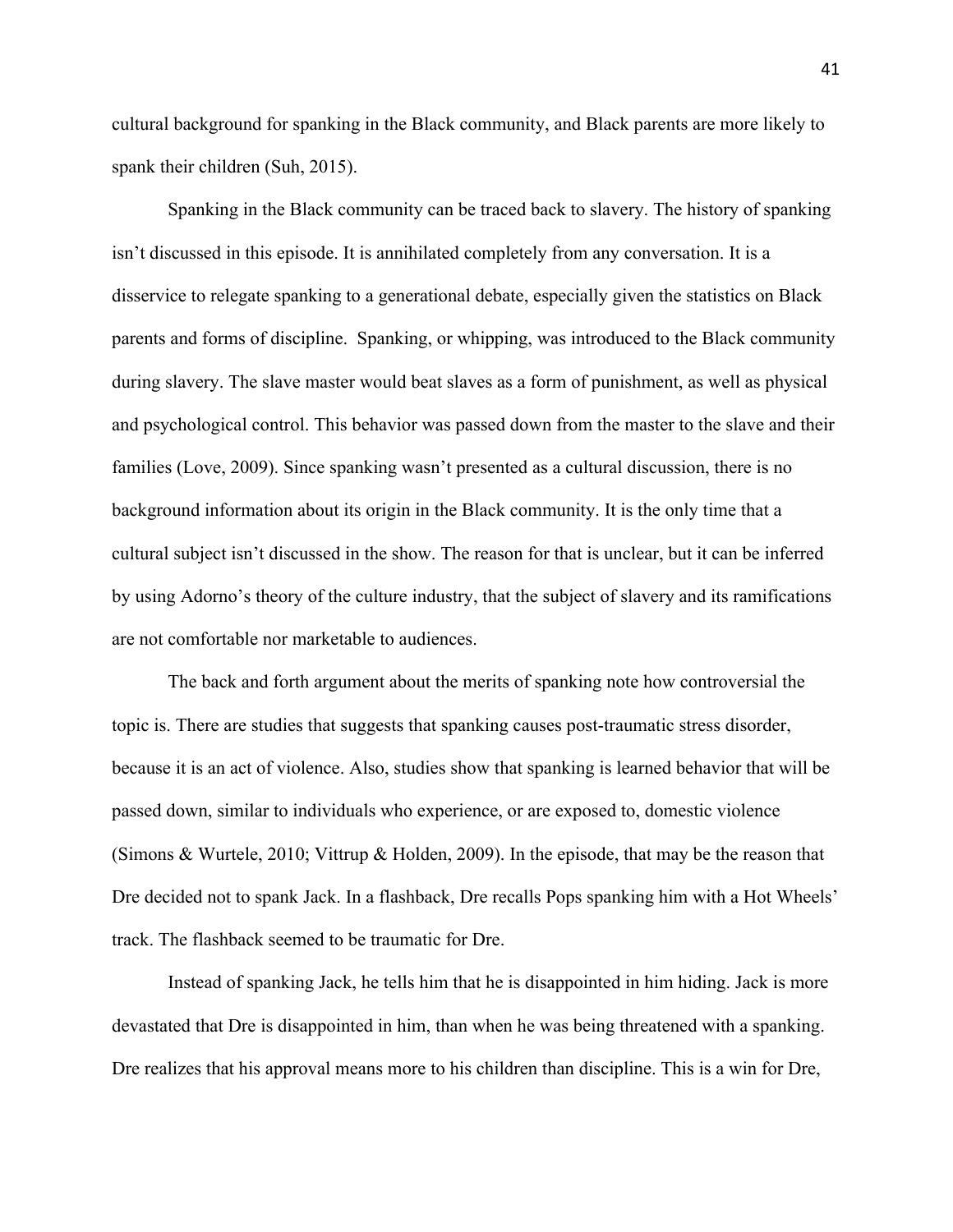because he was able to gain control of Jack without using any physical form of discipline, unlike what Pops used to do to him.

While spanking isn't in and of itself presented as a cultural subject, the conversation can be discussed as a cultural subject. There is a difference in the way that Bow and Dre view spanking, as opposed to how Pops views spanking. That can be traced to generational and cultural. Pops came of age at a time when physical discipline, especially amongst Black families, was a way to keep children in line, and save them from receiving discipline in the world, such as getting in trouble and getting arrested. Which has racial implications, especially for young Black males. Bow and Dre may have different views because they are raising their children in a predominately White environment. Physical violence, as debated with Adrian Peterson, may not be culturally acceptable in the environment that Bow and Dre are a part of.

**"Black Santa/White Santa." Original air date: December 10, 2014.** In this episode, Dre desperately wants to be Santa at his company's annual Christmas party but his boss, Mr. Stevens chooses Angelica, a Mexican American woman, to play Santa. I identified this episode as cultural because it explores the belief of Santa only being White, and the in-group biases of the Black community. This episode, seemingly, was written after the comments made by Megyn Kelly, in which she firmly stated that Santa Claus is White (Pfieffer, 2013).

Dre is appalled and upset when Mr. Stevens chooses Angelica, particularly because of her Mexican heritage. Ruby sides with Dre, and says that Black people have earned the right to play Santa before any other ethnicity or sexual orientation. Bow calls out Dre and Ruby for harboring racist views, which they deny. Dre and Ruby fervently believe that Black people can't be racist, because they're Black. Black people have been the targets or racism and racist policies, and it would be against Black people's interests to exhibit racist or prejudiced behavior. Racism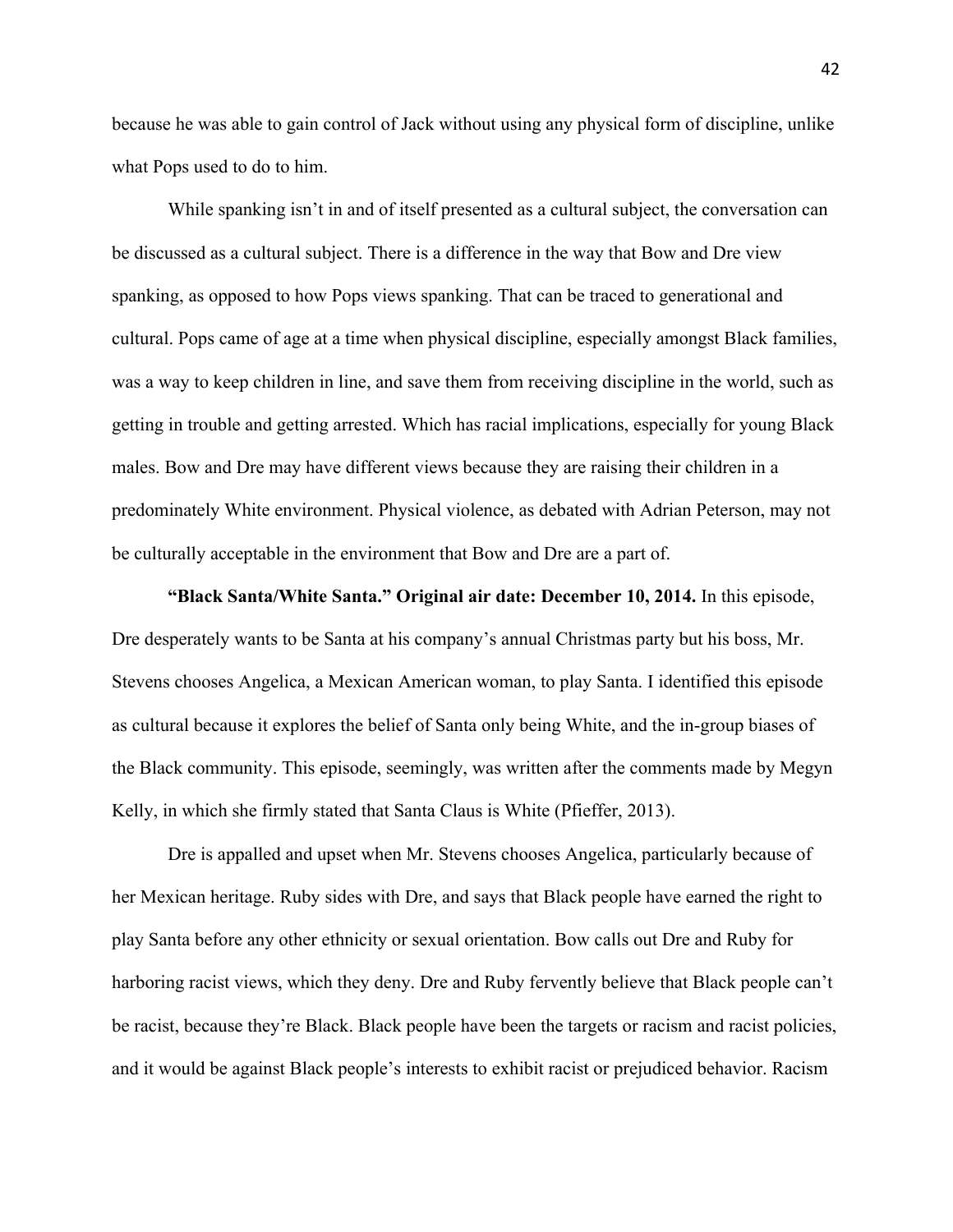in the sociological sense is one group holding the majority of power over a lower group, and thus being able to create a systematically oppressive environment, making it extremely hard for the oppressed group to gain their own power (Claire & Dennis, 2015). There are some who believe that because Black people are not readily in a position of power economically, politically, or socially, they are not able to be racist in the sociological sense of the term. The flipside to that debate is that when Black people are the majority, and a white person is in the minority in the environment, that Black people can impose their own sense of circumstantial power, even though outside of that environment, they hold not nearly as much power (Freeman, 1995). This is at the heart of the conversation between Dre, Bow, and Ruby.

An undertone of this episode is the seeming animosity between Blacks and Hispanics. Historically, the war between Black and Hispanic gangs, and the changing racial makeup of Black neighborhoods, with the influx of Hispanic immigrants, has caused tension between the two groups. Some of the basis for that animosity is addressed in this episode. Ruby laments about how Hispanics have taken all the low-level jobs away from Black people. There are Black people who feel that the social, economic, and political plight of Black Americans and the Black community are being ignored, especially with the ongoing debate about immigration reform becoming increasingly popular in the media and politics. The want for Black people to have their fair share at success is displayed when Dre devises a plan to get Mr. Stevens to reconsider his decision about choosing Angelica to be Santa. Once Dre hears the way that Angelica says "ho, ho, ho," by putting emphases on the second "ho," he immediately goes to Mr. Stevens, and Mr. Stevens decides that Dre will play Santa instead of Angelica (Lerner & Barris, 2014). Mr. Stevens seemingly chose Angelica to be Santa, after Dre insists that he have a person of color be Santa, and in his mind that meant him. Dre is so adamant at solidifying his Blackness at the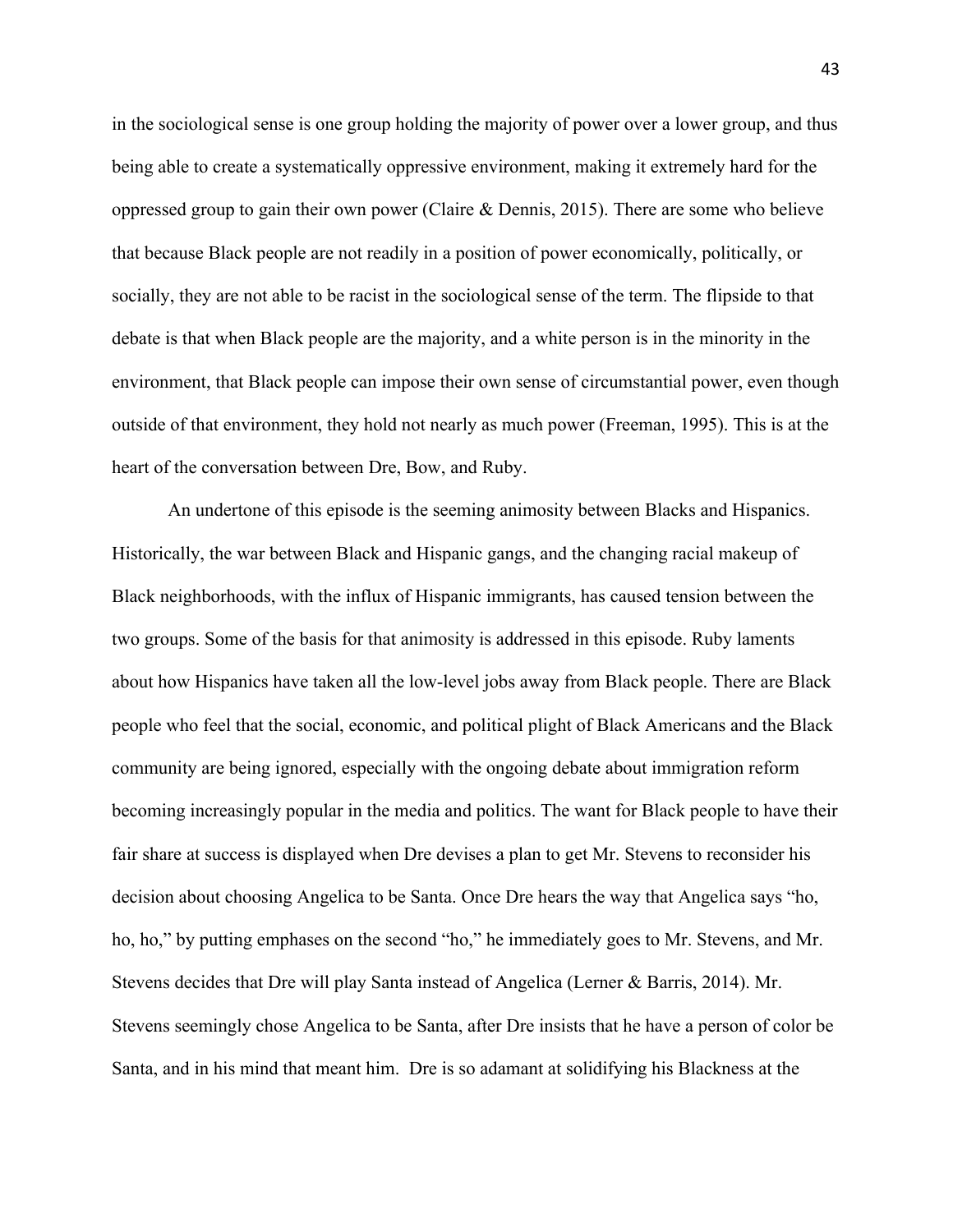company, that he is willing to sabotage another minority group, even though their fates are bound together by them both being minorities in a predominately White firm.

The conversation of Blacks versus Hispanics and Black people confronting their own prejudice are difficult and uncomfortable discussions. That could be the reason that both were infused into the subplot of Ruby and Bow arguing over who will make Christmas dinner. Dre and the kids want Ruby's traditional Christmas dinner, but Bow wants to make a more contemporary Christmas dinner. The big reveal at the end of the episode is that Ruby hasn't made Christmas dinner herself in 10 years. She's been ordering the dinners from a Hispanicowned caterer. When Bow finds out, Ruby makes a speech about how Hispanic Americans are the backbone of the American work force, seemingly adding irony to her disparaging statements about Hispanics earlier in the episode. I believe this was done to present both sides of the debate about Hispanic immigrants. It is done in a humorous fashion, as Adorno posits it would be, but at the same time, it is one of the only ways to present both sides of an argument without it overtaking the larger plot. Angelica gets her revenge by withholding the fact that Santa is responsible for purchasing presents to give the children at the Christmas party. Consequently, Dre doesn't buy presents, and all the children are disappointed.

The resolution in the episode is that Dre realizes that Christmas isn't a competition, it's about family and comradery. There is a double entendre about the resolution of the shows that Blacks and Hispanics rely on one another to survive, as they are both struggling to cement their place in America, and fortify their heritage and importance to the larger society. Ultimately, the two minority groups need one another to succeed, and make a powerful majority. Undermining each other only serves to divide, and neither group will advance. This lesson isn't learned by Dre, and that is a lost opportunity. Dre's learning experience is more self-centered, and focuses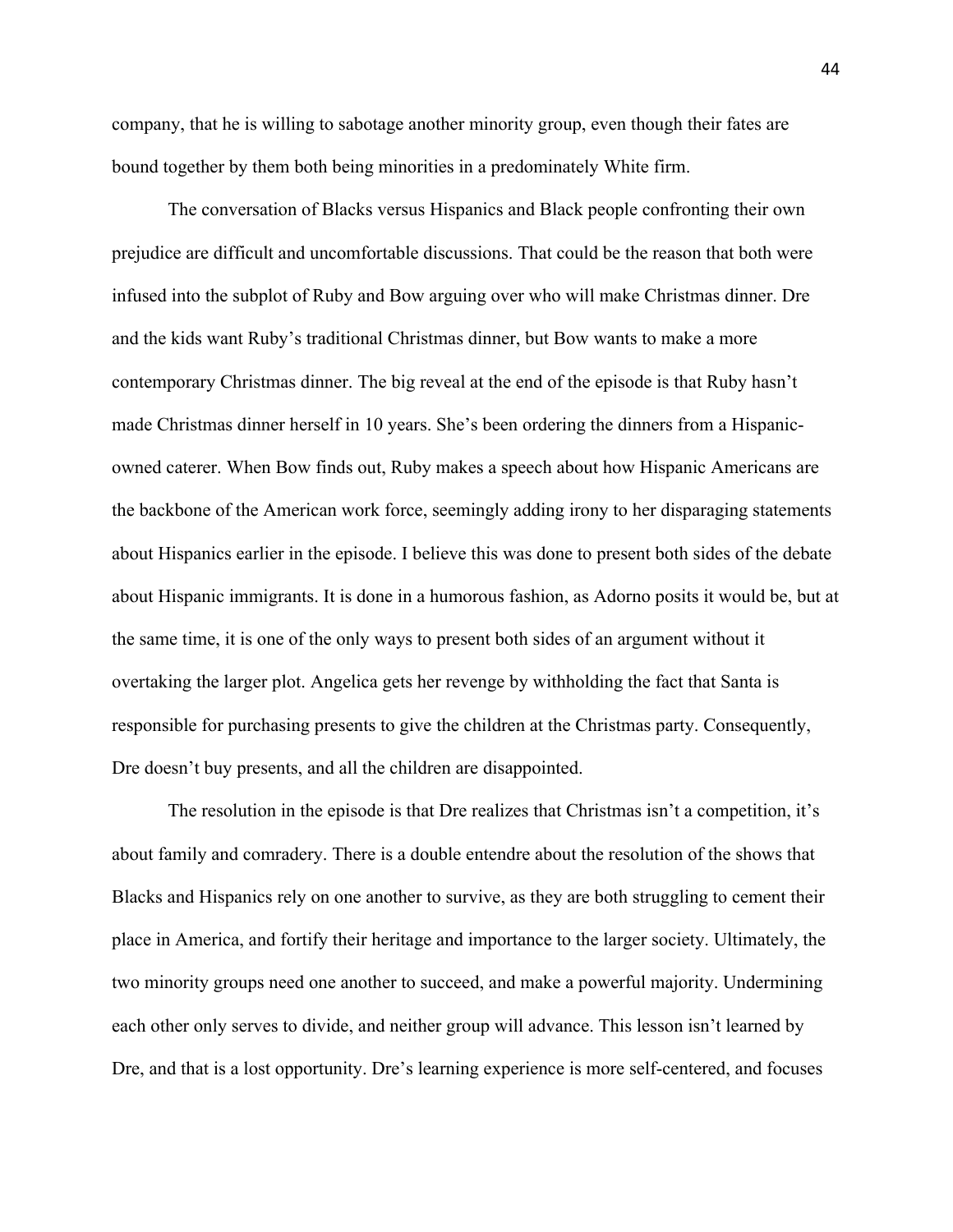on Christmas. He fails to realize that his plight ties in with Angelica's because they are both minorities. Sabotaging her doesn't change his position within the company or his identity amongst his coworkers. But instead, Dre chose his position as a male identity over his ethnicity when convincing Mr. Stevens to choose him over Angelica.

It is interesting to note that while this episode centers on a discussion of Santa's race, very little attention is given to the facts that Mr. Stevens chose a woman for the role. When Dre first tells Bow that he is disappointed she says she's happy a woman was chosen. This episode normalizes the thought that Santa doesn't have to have a specific gender, as Dre is more upset about the ethnicity than the gender. Traditionally, sitcoms uphold heteronormative gender roles, but this episode strays away from that.

**"Martin Luther Skiing Day." Original air date: January 14, 2015.** This episode is cultural because it pays homage to the struggle of the Civil Rights Movement, and the legacy of Rev. Dr. Martin Luther King Jr. However, this episode's potential impact is diminished by the light-heartedness of the writing, and the unfair comparisons of the struggle of those in the Civil Rights Movement to the struggles of contemporary teens on vacation. There are several moments of levity to prevent the episode from being more like a sermon than a sitcom. The first moment is during the introduction with Dre's voiceover.

Dre: *Dr. Martin Luther King Jr., visionary leader, commanding orator, and disciple of nonviolence. No matter what they threw at him, he always managed to keep his temper in line, and, arguably equally important, his mustache* [a picture of Dr. King is displayed with arrows pointing to his mustache]. *I mean this thing is always on point* (Shockley & Barris, 2015).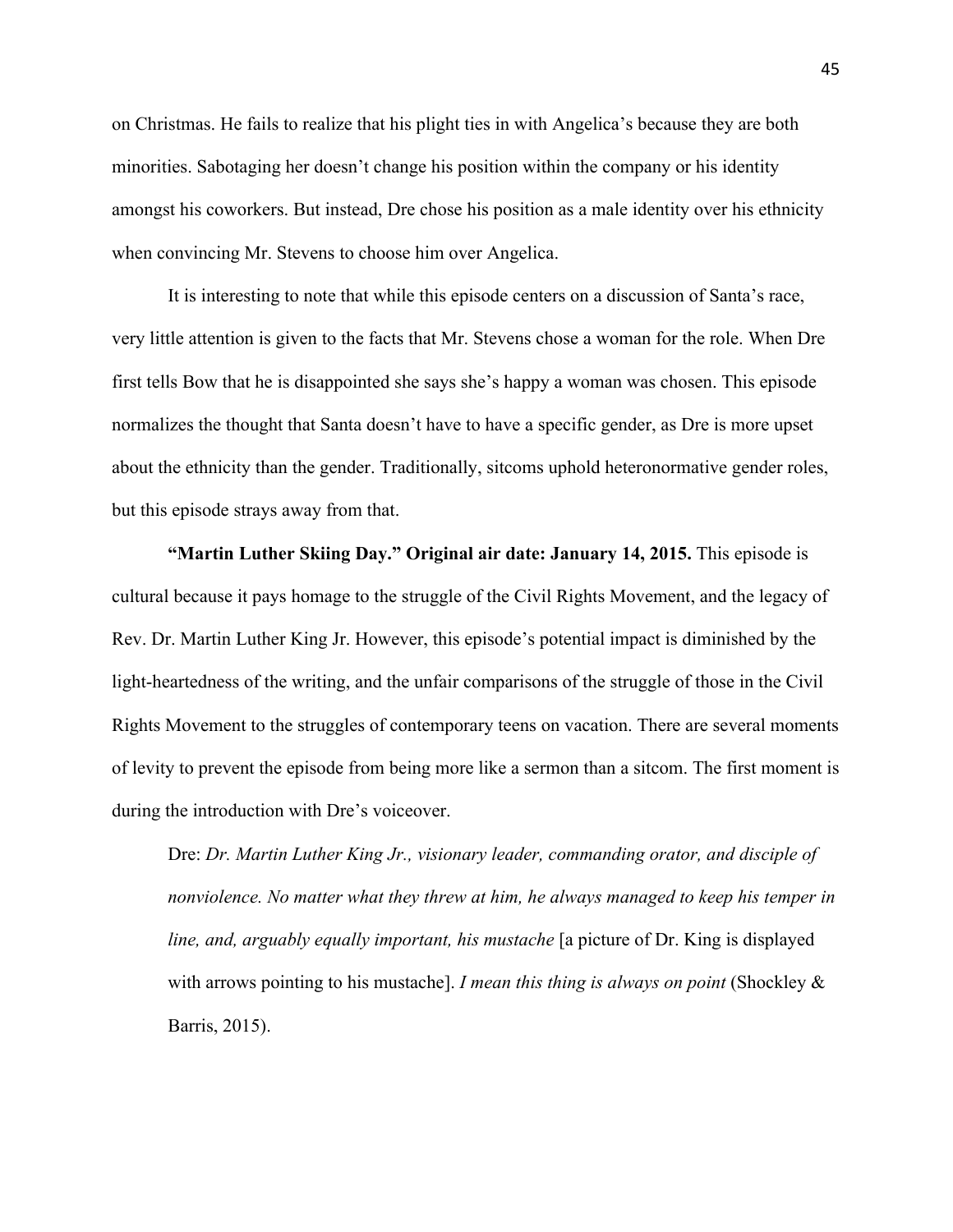Dre begins by talking about the legacy of Dr. King, and the struggles that he endured during the Civil Rights Movement. The sequence has pictures of Dr. King, and spiritual music in the background. It appears this will be an episode to teach the audience, about the struggle for Black equality. As Dre is talking about the legacy of Dr. King, he makes a joke that Dr. King was also known for having a great moustache. That is comedic relief of the sermon-like tone that Dre was using at the beginning. That is the beginning of a trend in this episode to make the subject matter more palatable for the audience.

Every year for Martin Luther King Day, the Johnson family takes a ski trip to commemorate his life and work. Dre claims that the family is breaking down the "color barriers on the slopes." The irony of that statement is that on average it cost \$5000 per person to ski. There are both Black and White families that can't afford to ski. This is an example of *Black-ish* making excuses for the Johnson's lavish lifestyle as Dre asserting their Blackness into historically White circumstances.

This episode presents MLK Day as a holiday *for* Black people. At work, Mr. Stevens talks about MLK being a holiday for Dre and Charlie, and he uses air quotes when he says "holiday." The same tone and air quotes are used by a police officer that stops Dre later in this episode. The air quotes and the sarcastic tone indicate that some White people may hold hostility about MLK Day, seemingly because it's not a day that benefits them personally. Junior's friend Zach who accompanies the family on the ski trip, offers a different representation of White people's attitudes toward MLK Day. Zach talks about how his family usually teaches literacy at the local prison on MLK Day. In this simple statement, the episode evokes stereotypes of Black lack of education and criminality and White savior trope. Dre makes a joke that White people must be productive on MLK day, and that Black people don't need to have the same kind of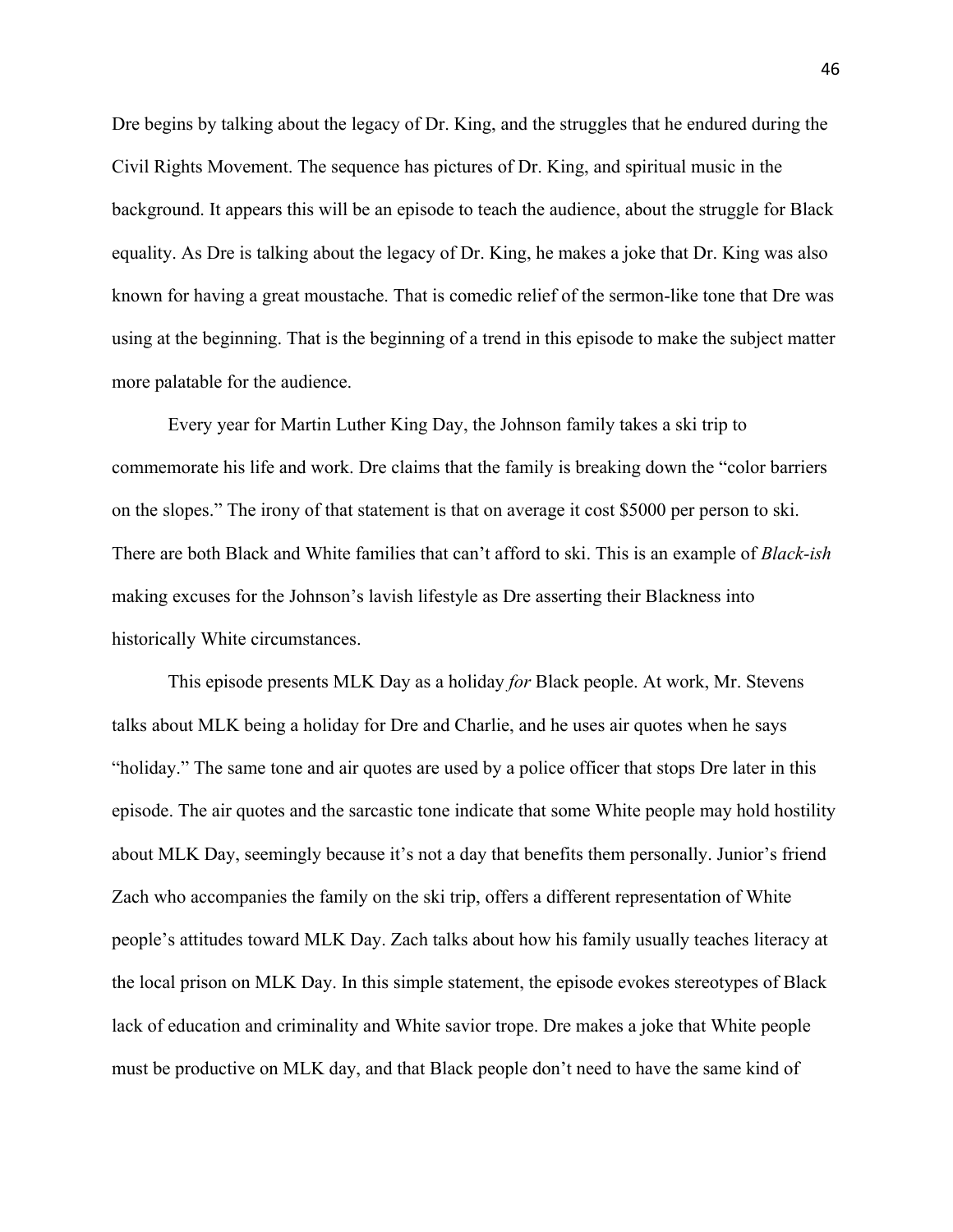productivity, because of their Blackness, and knowing about the struggle. Dre's comment about the lack of productivity and Blackness reinforce the stereotype about the laziness of Black people. The stereotype suggests that Black people would get ahead if they would work for it, which completely ignores the systematic racism that limits Black people from obtaining equal education, and thus can limit their opportunities for social, political, and economic advancement.

Though Dre doesn't see the need to engage in community activism on MLK Day, he is appalled when Junior can't state any facts about the March on Washington. What's more embarrassing for Dre is that Zach knows more than Junior. Later, Dre and Bow discuss Junior, and conclude that they've raised a "bad Black person," who is unaware of his heritage and history. Dre uses the rest of the episode to show Junior that racism still exist. Although strides were made with the Civil Rights Movement, there is still more work to be done to achieve full equality.

When Dre, Junior, Zach, and Charlie (Dre invited him earlier in the episode) are driving to the ski lodge, they are stopped by a police officer. Dre feels that this is perfect time to teach Junior about racial profiling. He asks Zach to film the police stop in case something detrimental occurs. The police officer, however, uses calm tone, and explains he stopped Dre for a legitimate reason. Dre is hypersensitive, taking every word out of context. Everyone in the car agrees there was nothing wrong with the officer's actions. In this scene, Charlie is driving, and Dre is on the passenger side:

Charlie: *Alright, everybody. This is it. Wallet in hands. No sudden movements.* Dre: *Zach, record this. If anything happens, tell our story.* Zach (takes Dre's cell phone): *On it.*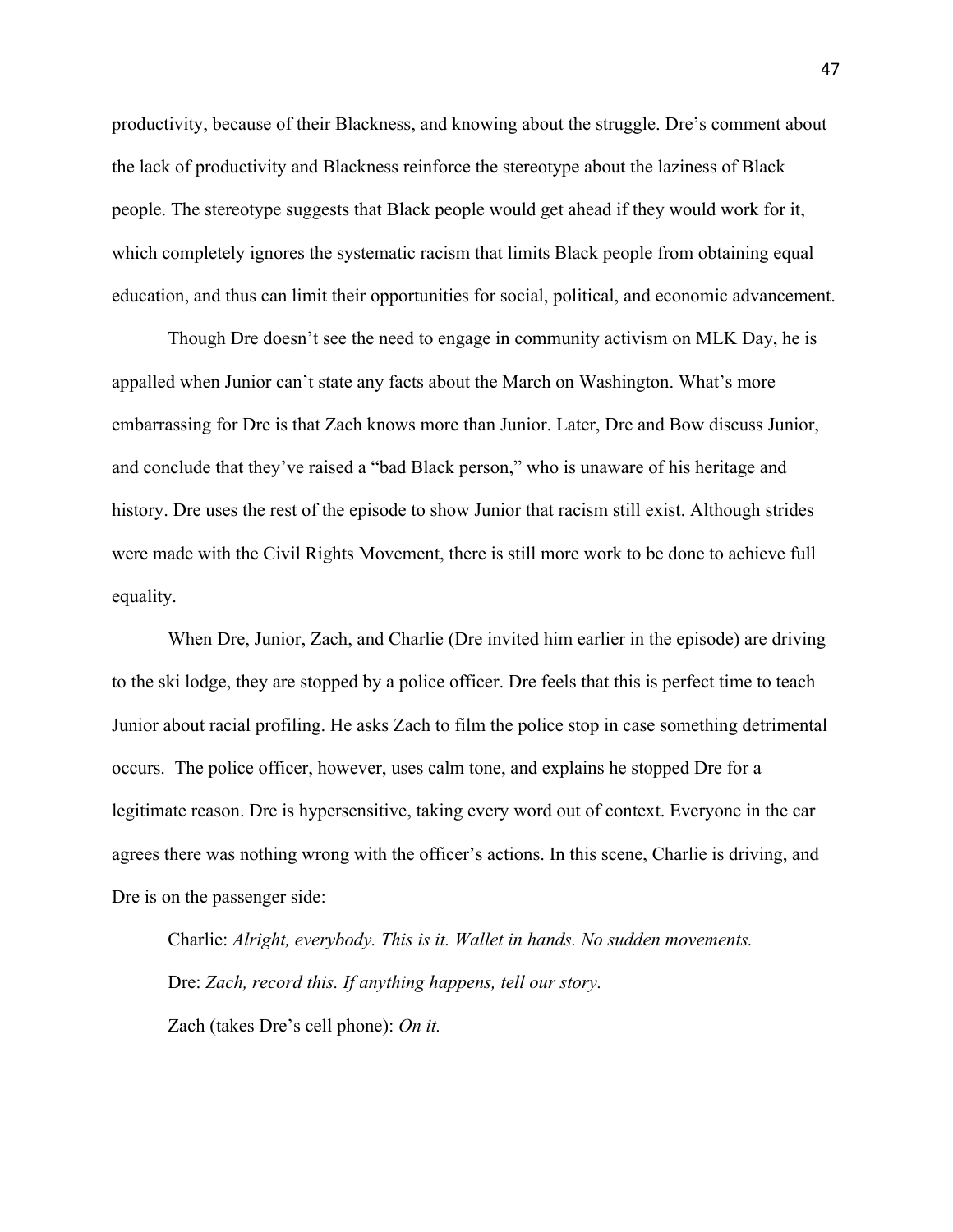Police Office (knocks on window. Charlie rolls the window down): *License and registration.*

Dre: *Yeah, because he doesn't think we have it.*

Police Officer: *No, just a routine question.*

Charlie (chuckles nervously): *He's a diabetic* [talking about Dre], *um…I'm gonna give him some Now & Laters to get his sugar back.*

Dre (talking directly to the officer): *Sure, like you ask everybody for their license and registration.*

Charlie (angrily): *Stop playing, Dre.* 

Police Officer: *Asking for license and registration, we learn that on day one.* 

Dre: *Oh, and what did you learn on day two? How to pull over a car full of law-abiding citizens?*

Charlie (to Dre): *I'm not going back. I swear to God I'm gonna hit my nitrous.*

Dre: *No, no, we weren't speeding, we weren't swerving, we weren't…*

Police Officer: *Your tags are expired, but I'm gonna let you guys go with a warning because it's a* [makes air quotes] *"holiday weekend."*

[The officer walks back to his patrol car]

Dre: *You see that? Air quotes* (Shockley & Barris, 2015).

This scene is troubling as it makes light of, and pokes fun at, racial profiling. Sandra Bland, Philando Castile, Oscar Grant, and Michael Gardner are some of the most recent highprofile, police-involved killings that this scene is mimicking. These victims, all Black Americans and unarmed, were allegedly, profiled, apprehended, and/or killed by police officers. There were no convictions or indictments for any of the killings. The scene in *Black-ish* suggests that Black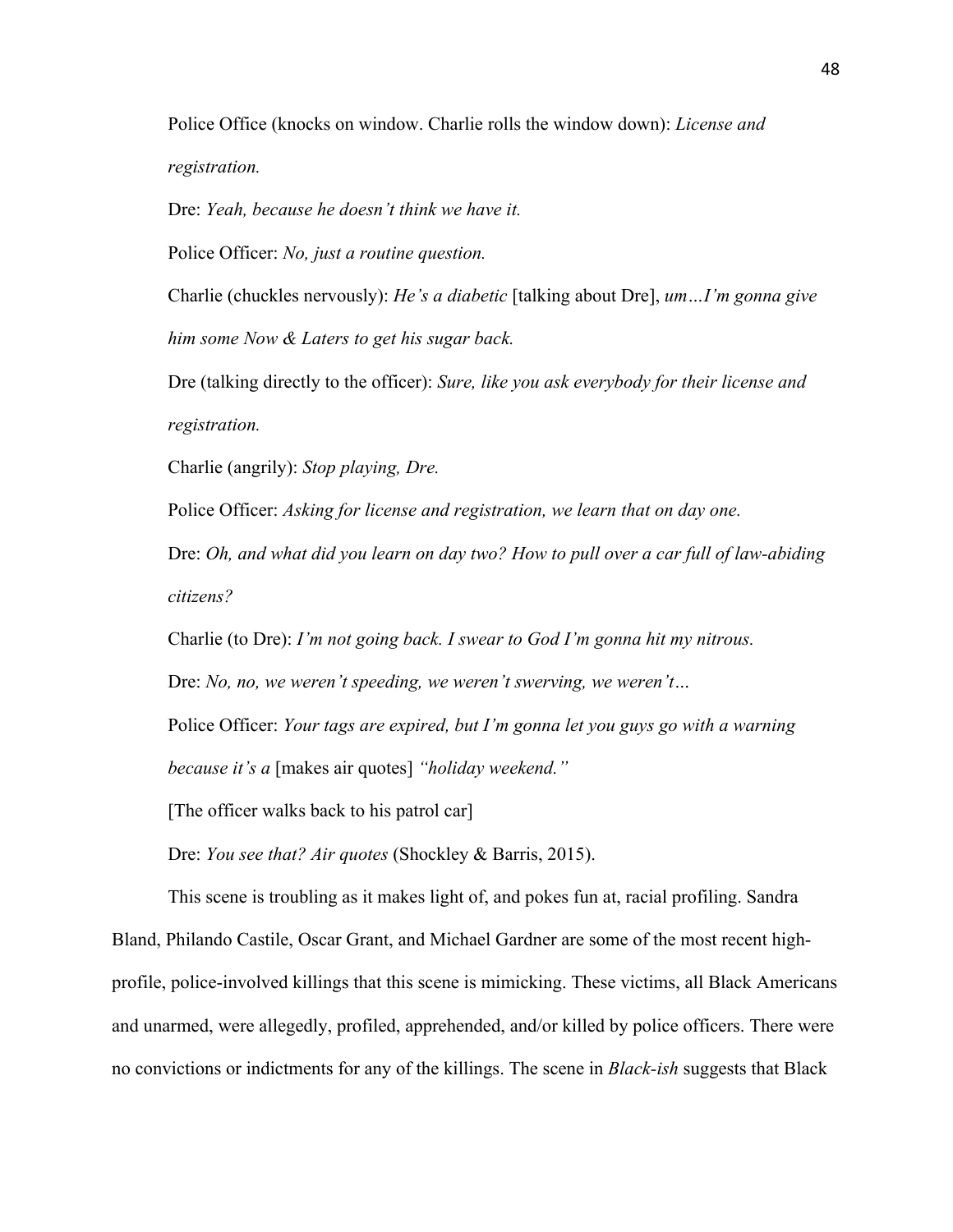people overreact when being stopped by police, even though there is evidence that Blacks and Hispanics are more likely to be racially profiled, and arrested for petty crimes than Whites.

Dre continues his lesson when he, Charlie, Junior, and Zach go into a convenience store, aptly named Whitey's. Dre uses this opportunity to show Junior about racial profiling in stores. When they walk into the store, the cashier/store attendant isn't fazed or paying attention to any of them. Dre decides to provoke a response from the clerk by stealing candy. Unbeknownst to Dre, the candy is free, and his plan falls through. They end up getting kicked out of the store because Charlie was sampling the nacho cheese without paying for the nachos. While this scene is funny and light, it again makes light of racial profiling. It adds fuel to the belief that Black people overreact to the simplest things, and play the race card when there is no reason or action that requires such a response.

Next, all the family, including Charlie and Zach, arrive at the ski lodge. When Dre and his family don't get the adjoining room that they requested, Dre immediately claims that the establishment is racist. The irony is that another Black family is books the adjoining rooms. Dre makes a scene, and stages a sit-in on the luggage cart. Then he gets detained by security. In the next scene, he is sitting at a table, behind bars, which turn out to be decorative posts in the corner of the resort, and he is writing a letter about the state of racism, harkening back to Dr. King's "Letter from a Birmingham Jail":

Dre (speaking out loud to himself): *Freedom, like adjoining rooms, is never given, it must be demanded by the oppressed…* (Shockley & Barris, 2015).

Again, it's hard to claim that the Johnsons are oppressed when they can afford to take seven people skiing, and two separate rooms at a swanky ski resort. This trivializes actual systematic oppression that minorities are subjected to. Bow comes over to talk to Dre, and reprimands him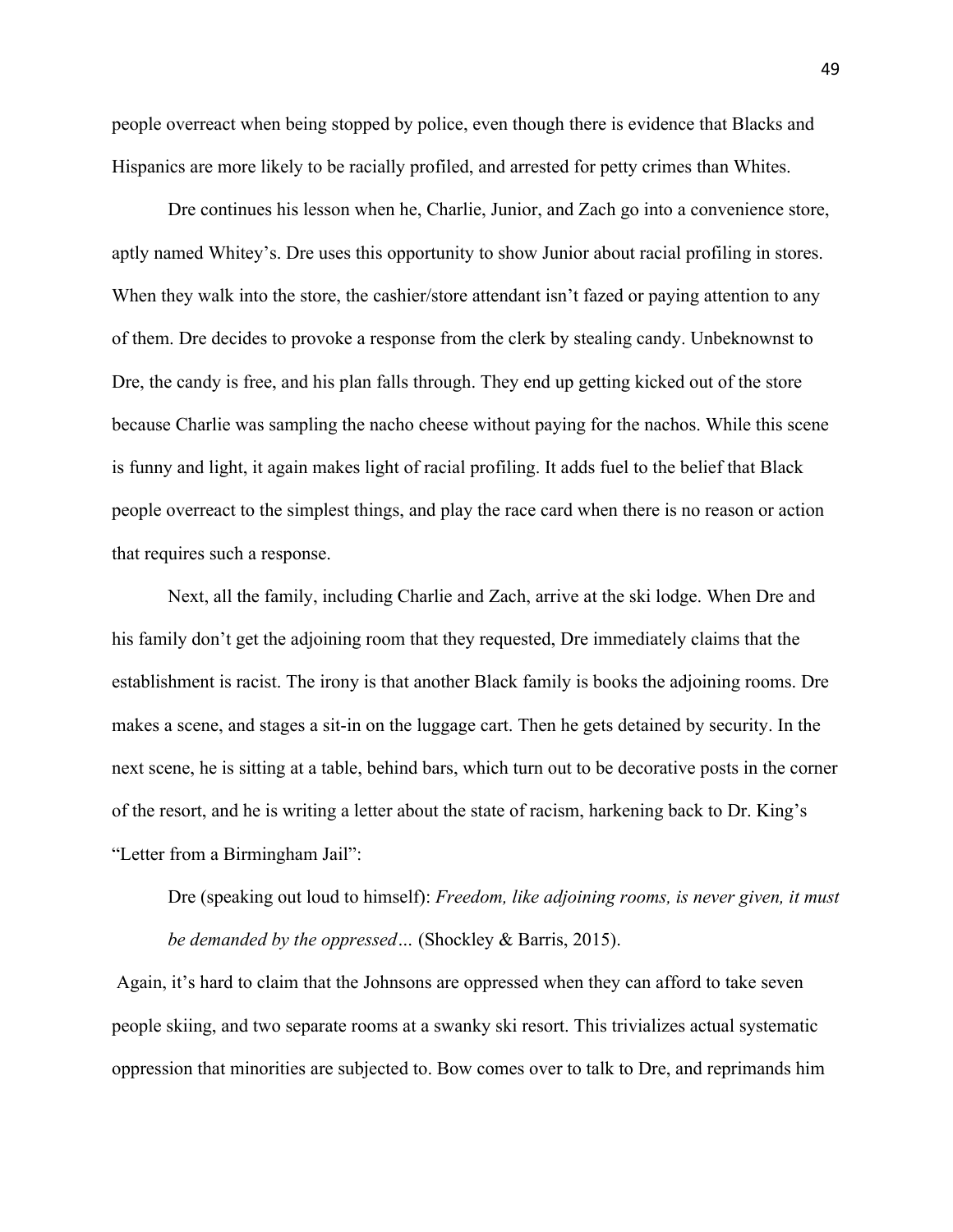for making a scene. Then she mocks Dr. King for being called a "doctor," when he didn't have a medical degree. Both Bow's comments and Dre's comedic reenactment of King's imprisonment trivialize the significance of the Civil Rights Movement and King's contribution to history.

The final scene is Dre, Charlie, Junior, and Zach taking the shuttle to the top of the mountain. Dre and Charlie plan to ski, while Junior and Zach plan to snowboard. When they get on the bus, Junior and Zach are treated differently because they are snowboarders, which is less respected than skiing. They are immediately told to sit in the back of the shuttle instead of where they want. This prompts Junior to make his version of the "I Have a Dream" speech, in which he states that all people, whether snowboarding or skiing, should be treated equally.

Junior: *Excuse me. Can I say something?*

Dre (voice over): *And then it happened. When confronted with actual injustice, even if it was small scale, in the spirit of Dr. King, Junior knew how to step up.*

Junior: *I may be a newbie to snowboarding but the way you're treating her, it's not right. There's no difference between boarders and skiers. We're all just people with wood strapped to our feet sliding down a mountain. I have a dream that one day we will not be judged by the size of our board but by what we do in the pow-pow. Because the snow doesn't care who we are…*

Charlie: *It does not. The snow plays for keeps.*

Dre: *Oh, okay.*

Junior: *It just wants to be thrashed. Free to thrash. Free to thrash. Thank God, all mighty, we're free to thrash.*

[Applause]

Dre: *Hey, that's my son everybody! My son, a standup dude* (Shockley & Barris, 2015).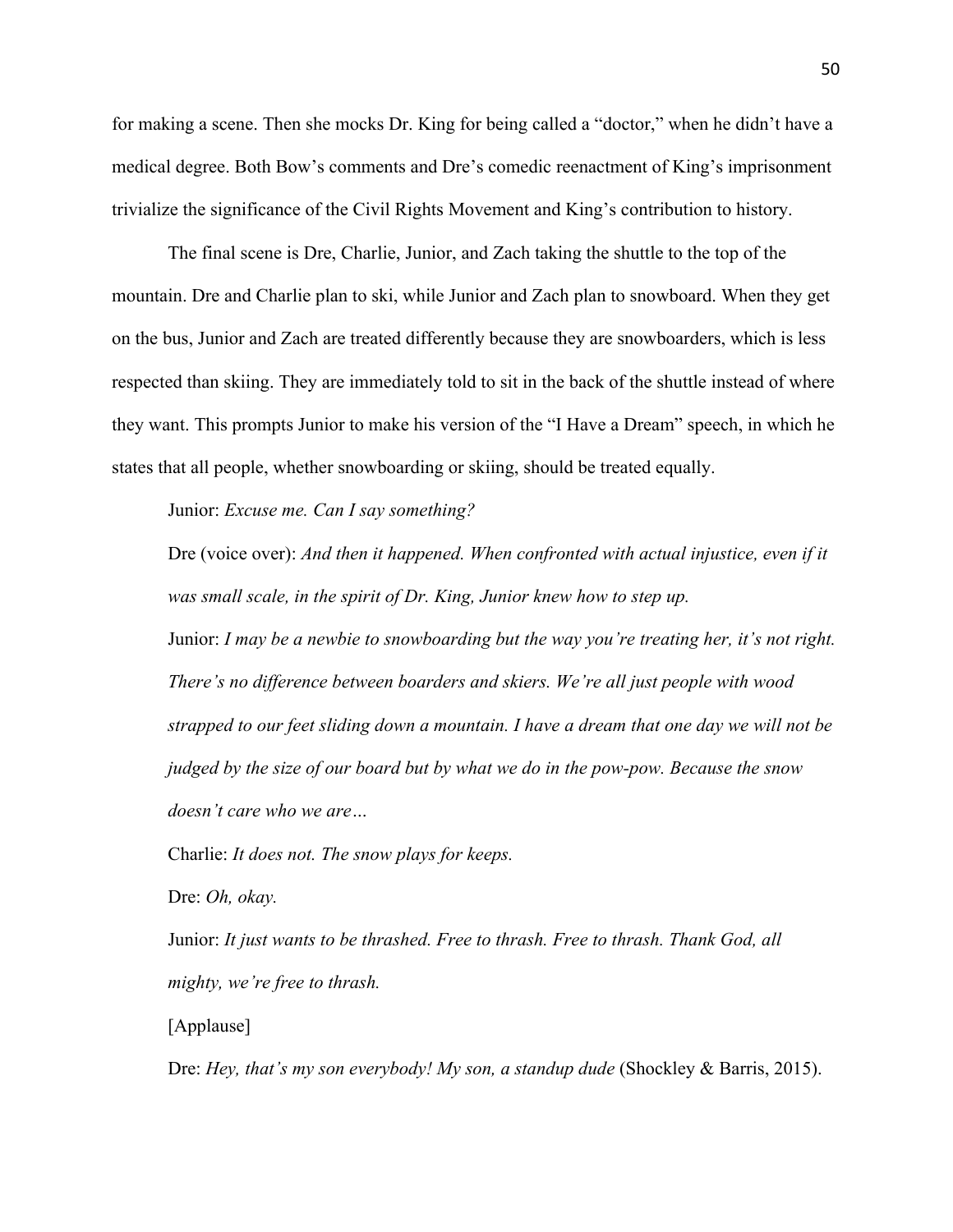The passengers on the bus applaud, and Dre exudes pride in his son's speech. When Junior sits down, he explains to Dre that he understands that there is still racism in the world, and is aware of the dangers that lurk for him, as a young Black man.

The conclusion to this episode is problematic, because it diminishes the struggle of civil rights and equality to being as simple as just integration. The Civil Rights Movement of the 1960s, and other subsequent movements for equality like Women's Rights, and LGBTQ rights, was about more than a minority or oppressed group being given the permission to assimilate and integrate into a dominant culture. It is about dismantling the systematic structure that was put in place to oppress minority groups, and to have those who benefit from that systematic structure recognize that they benefit from it.

**"Switch Hitting." Original air date: April 22, 2015.** This episode, which aired well into the first season, is at the core of *Black-ish's* mission. This episode is cultural because it explores double consciousness, and mainstream concepts of Blackness and Black culture. In this episode, the internal battle that Dre faces, riding the line between Blackness and respectability within/assimilation into White culture is verbalized. The episode begins with Dre, in the mirror, dressed in a throwback jersey, with a thick gold chain, and a pit bull in tow. He explains his attire and double consciousness in the voiceover:

Dre (voiceover): *It's been said that Black people have a double consciousness. We have our mainstream selves to be in "the man's" world, and we have our down-home selves for the brothers. Some of us handle the switch effortlessly. Some of us have trouble. I was always one of those who handled it perfectly, but no more switching back and forth for me. From now one I'm keepin' it real, one hundred…Damn it. I mean, a hunnit. You may be wondering how I got to this very real place. Well, if you believe every Hollywood*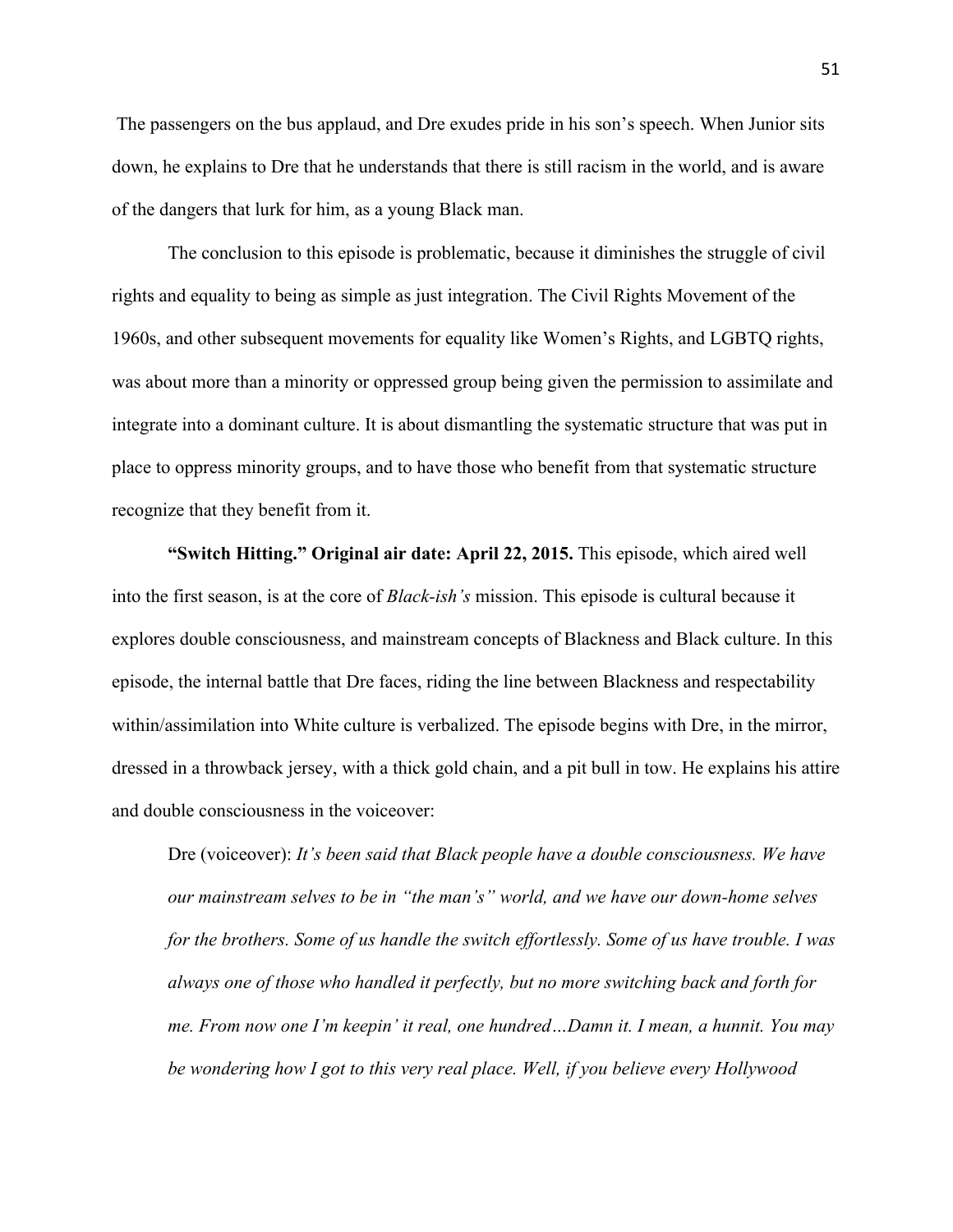*movie ever made, the same way any Black guy gets anywhere…With the help of a White guy* (Barris & Barris, 2015).

The monologue sets up the battle that Dre has fought the entire season, even after this episode. Double consciousness is a survival tactic. Systematic racism forced Black people to create two versions of themselves to survive to thrive in a White dominated world. Black people must prove that they're just as intelligent, educated, and focused as their White counterparts. In other words, Black people have been forced into assimilating to White culture, because to be from a different culture, or their own Black culture, is a hindrance to achieving success, or as Dre pointed out in the pilot episode, the American Dream.

Mr. Stevens informs Dre that Jay is looking for a great advertising plan to advance his business, and he heard that Dre was one of the best ad men. The undertone is that Jay is looking for the best way to advertise to Black people. Jay is a White man imitating his version of Blackness. He is speaking in stereotypical Black diction. He uses terms like "keep it real," and defines Blackness in the way that White America has been conditioned to define Blackness. Images that are controlled by mainstream America have painted a one-dimensional picture of Blackness. As Jay observes Dre in his work environment, he is turned off by Dre's love of the farmer's market, and how he is "acting White" over the phone. When Dre gave a presentation that detailed his plan for Boxable, Jay immediately dismisses him as "corny," or an "Oreo," meaning that he's Black outside, and White inside. Instead, Jay gravitates toward Charlie, and is considered giving the account to him. Charlie is more authentically Black to Jay, which is code for stereotypically Black.

The name of Jay's company, Boxable, may be read as a metaphor for Jay trying to put Blackness in a box to sell, and not realizing that Blackness comes in many shapes or forms. Jay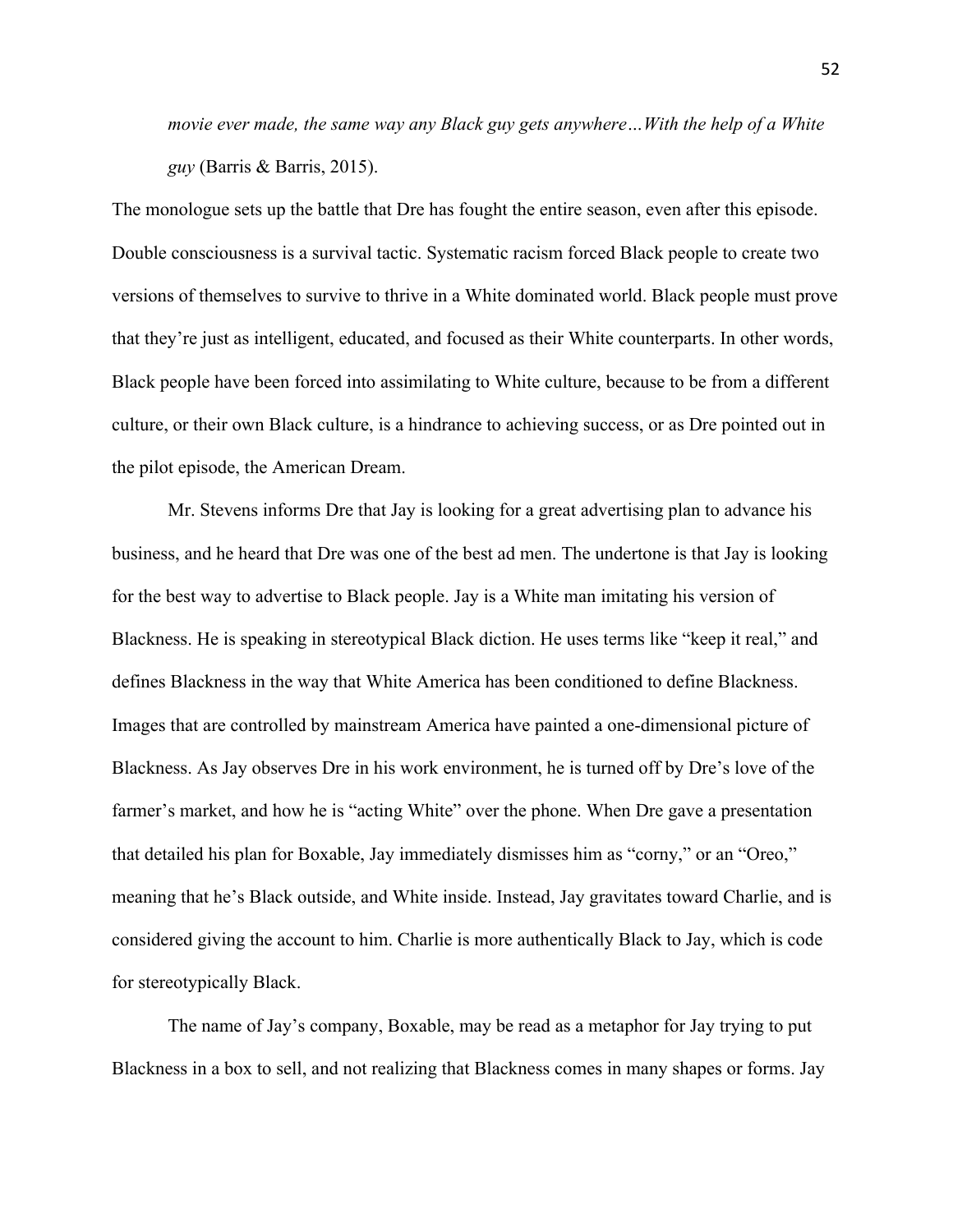has an issue with Dre not conforming to the stereotypical notion of Blackness, as he himself does. The irony of this episode is that Dre is receiving the same treatment that he gives his family throughout the series. From the pilot episode, Dre went to great lengths to point out that his family lacks Blackness. He is constantly teasing or disapproving their choices, because he feels that they do not align with his definition of Blackness. Now, he is being challenged on his Blackness, ironically by someone who is White. Just as he goes to great lengths to teach is family about their Blackness, he must now prove that he is Black, in the cultural sense.

To impress Jay, Dre invites him over for dinner. The goal of this dinner is to show Jay how "Black" he and his family are. Unfortunately, there are many things that undermine Dre's attempt at impressing Jay. At home, Dre goes downstairs to find that Bow straightened her normally curly natural hair. When Jay arrives, the twins come downstairs after working on school projects about the person they admire. Jack is dressed up as Vanilla Ice, whom he dubs the "godfather of rap," and Diane is dressed as Sarah Palin. Then Junior enters, dressed in a Dungeons & Dragons costume, and Zoey asks Dre if she and her friends can attend a John Mayer concert. To add fuel, Bow serves "healthy" soul food: vegan mac n' cheese, and kale as "collard greens." Then Pops comes in the door, and mistakes Jay for an IRS official (Pops receives a letter from the IRS in the b-plot), and tries to bribe him. Jay seems perplexed, but it's not clear if he is aware of Dre's efforts.

After the dinner, Dre is noticeably defeated. Pops talks to Dre, and Dre tells him that he failed to impress Jay, and he's going to lose the Boxable account to Charlie. Pops tells Dre that he shouldn't be ashamed of his ability to straddle both the Black and White worlds. His ability to play both fields allowed him to create a great life for himself and his family; it's necessary for survival. This was an interesting moment, and surprising coming from Pops. From the pilot, Pops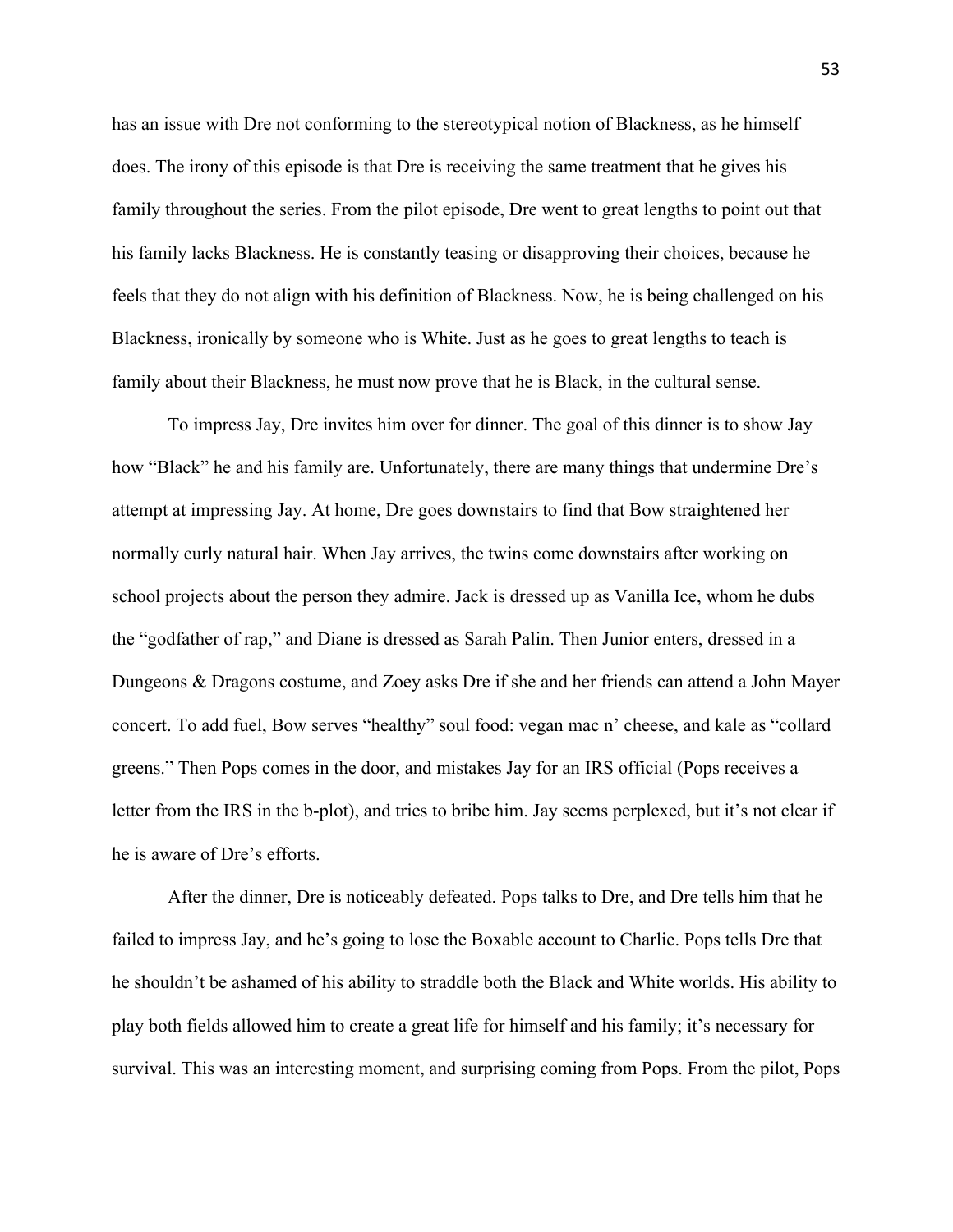always gave Dre a hard time for not being Black enough, and being a "puppet" for the White man. The internal struggle that Dre is posed with in this episode, directly ties to double consciousness. Dre questions whether his hard work is worth his reputation as a Black man.

The next day, Charlie gives a presentation to Jay, and it is horrible. He gave terrible suggestions for Boxable, and the lust that Jay felt toward him in the beginning of the episode wore off with the presentation. Dre arrives, and gives a speech to Jay about Blackness.

Dre: *All week, I've been listening to the White Cornell West over there make me feel like I wasn't Black enough for this campaign. You know what? Screw you… Keeping it real isn't some checklist you find on Yo! MTV Raps. It's about being you, and for me, sometimes that means watching The Good Wife with the missus while we eat mac and teese, all right? It's got my cholesterol down. I'm off the Lipitor, Son. And, that's real* (Barris & Barris, 2015).

Essentially, he tells Jay that his stereotypical image of Blackness was not his form of Blackness. Jay is impressed by Dre's confidence, and tells him that it is this Dre that he wanted to see in the first place. He gives Dre the account.

The resolution of this episode is problematic, as it is predicated upon Charlie's failure. Dre received the account because Charlie proved that he wasn't as astute or creative or intelligent as Dre. The message of the episode is marred, because it is unclear whether Dre would've gotten the account if Charlie didn't mishandle the presentation. But, this is also aligned with Charlie's character. His intelligence is always juxtaposed to Dre's, and because he is the protagonist, Dre is going to be favored by the audience. Whether Dre's speech is what convinces Jay is debatable because of Charlie. That deflates the entire episode.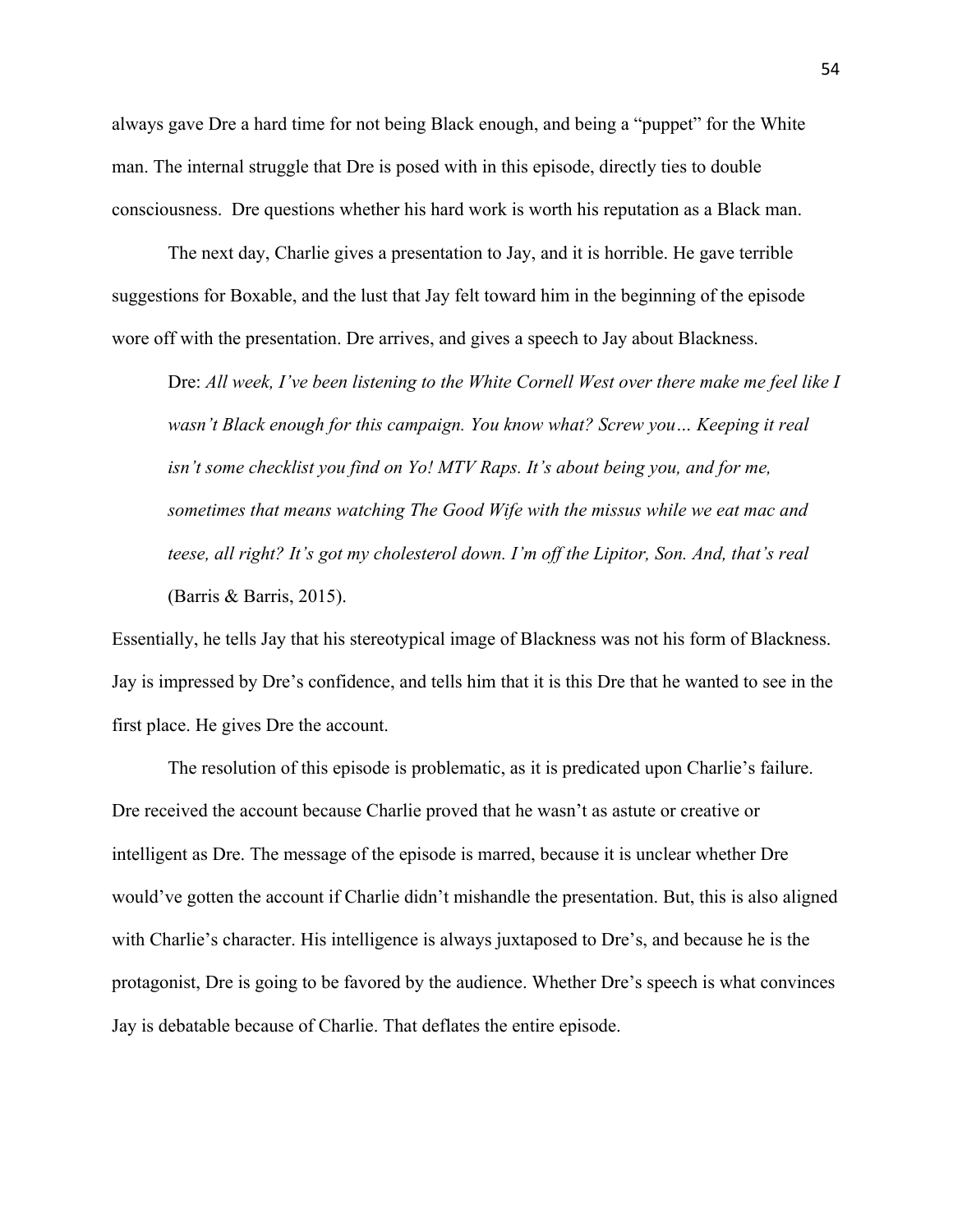The next section is the passive-aggressive episodes that begin with a cultural plot, but shift into a generic plot after the introduction.

| Table 2                                             |                                                        |                   |                                                                                      |  |  |  |  |
|-----------------------------------------------------|--------------------------------------------------------|-------------------|--------------------------------------------------------------------------------------|--|--|--|--|
| Passive-Aggressive episodes of Black-ish Season One |                                                        |                   |                                                                                      |  |  |  |  |
| Episode                                             | Title/Writer                                           | Original Air Date | <b>Plot Summary</b>                                                                  |  |  |  |  |
| 9                                                   | "Colored<br>Commentary" by<br><b>Yvette Lee Bowser</b> | December 3, 2014  | Bow is upset when Dre<br>doesn't stand up for her<br>during Jack's baseball<br>game. |  |  |  |  |
| 14                                                  | "Andre from<br>Marseille" by<br>David Hemingson        | February 18, 2015 | Dre is upset when Zoey<br>begins dating a White<br>exchange student from<br>France.  |  |  |  |  |

**"Colored Commentary." Original air date: December 3, 2014.** This is the first of the passive aggressive cultural episodes. Both the title and the beginning of the episode suggest that it will address race. Race is simply the catalyst for an episode that centers on husband/wife dynamics. This made for a confusing plotline.

At the beginning of this episode, Dre explains to the audience that it is hard keeping his family together. He forces the entire family to attend Jack's baseball game to bring his family together. During the game, the announcer uses what Bow considers derogatory and racist language when referring to Jack. Bow asks Dre to confront the announcer, but he doesn't find the comments offensive. Bow is angry that no one, including Dre, finds the comments offensive, and she makes a scene in front of the other parents, who are White. At this point, the plot changes into being about marital issues and not about coded language. As the episode continues, Bow is angry at Dre, but he doesn't understand why. Later, Dre and Bow attend a work function and Bow confuses two artists. Instead of correcting her, Dre lets the mistake go in the conversation.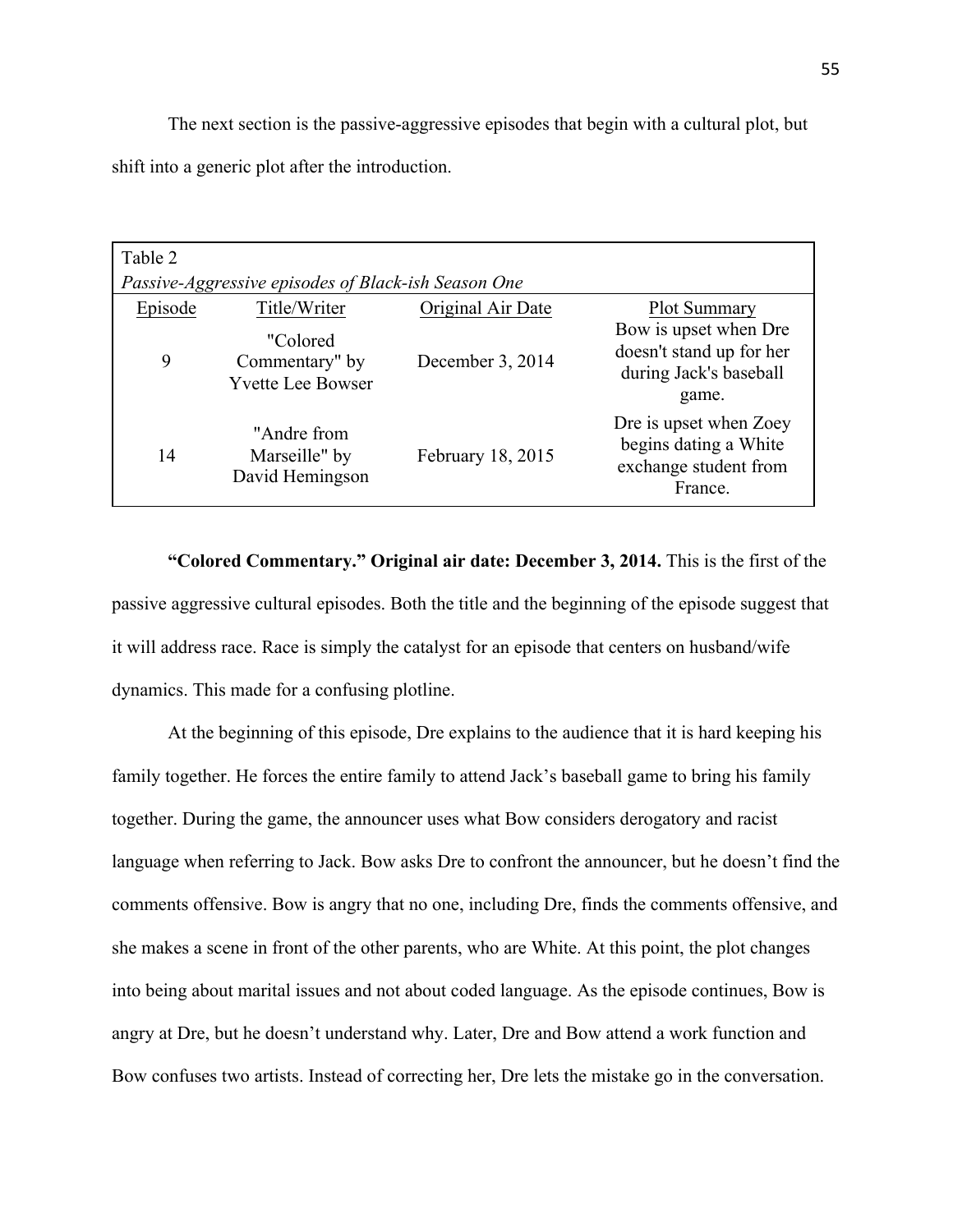He corrects Bow later after they leave the party. Bow becomes more upset with Dre for not coming to her aid.

The use of coded language is only brought up again in the middle of the episode when Dre tries to make up to Bow for not backing her up before. Dre yells at the announcer in front of everyone and accuses him of racism. Only this time, the announcer isn't using any coded language. The problem with this episode is that, though Bow's angst about the announcer is valid, the coded language is never explained and Dre's challenge to the announcer, for comedic purposes, happens when the announcer has done nothing wrong. This completely invalidates the significance of the coded language used at the introduction by the same announcer. As a result, this episode misses the opportunity to address coded language and micro-aggressions that are a part of the Black experience. Since it is never discussed in any form, and there is a change in the direction of the plot, non-Black viewers may not pick up on the nuanced language, and both what was said in the introduction and what was said in the middle of the episode may not resonate or hold significance. This is another form of the symbolic annihilation of the Black experience. This opportunity made light of coded language and micro-aggressions.

Coded language, often used in media, is words that subtly but intentionally play upon implicit racial biases. For example, during Hurricane Katrina media outlets referred to Black residents as "refugees" and "looters" while White residents were referred to as "victims." Bloggers called out media outlets for dehumanizing and criminalizing Black residents, and playing on implicit racial biases (Jones, 2005). Racial micro-aggressions are implicit racial biases that come about because of subconscious psychological conditioning, and adversely effects certain minority groups such as Black Americans (Sue, Bucceri, Lin, Nadal, & Torino, 2007). Much like racially coded language, this episode misleads the audience to believe that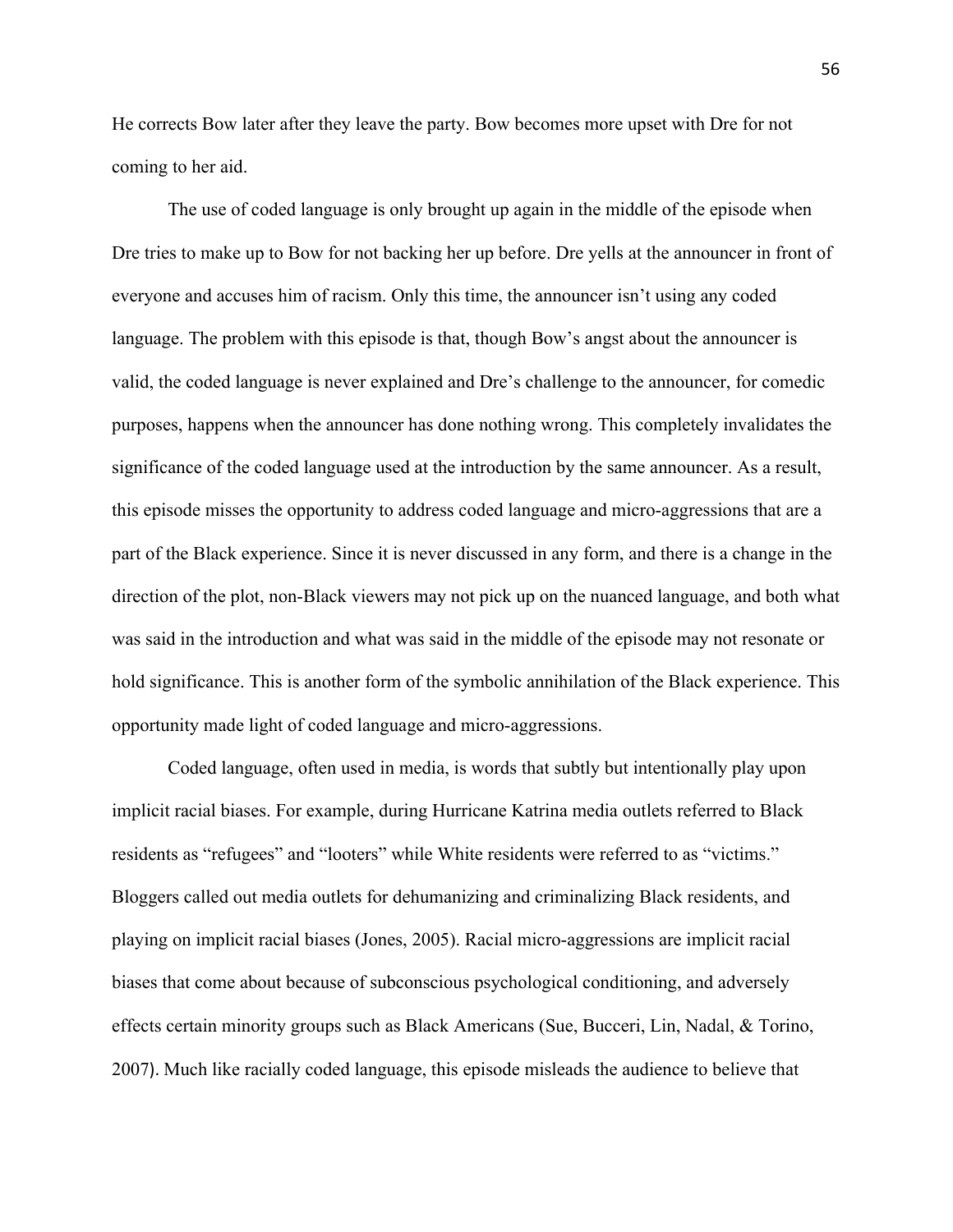there is nothing wrong with coded language. This episode misses the opportunity to teach the non-Black audience about subtle, intentional, and unintentional behaviors and language that can, and often do, exacerbate and excuse racial biases and stereotypes. Much like coded language and micro-aggressions, this episode conditions the non-Black audience to think that nothing is wrong with certain phrases or words. Adorno posits that this will happen, and he also posits that there will be lighthearted subject matter, which there is.

**"Andre from Marseille" Original air date: February 18, 2015.** This episode, like "Colored Commentary," had a complete redirection of the plot. The plot changes from being about interracial relationships to being about an overprotective father plot. In the beginning of the episode, Dre tells the audience that he and Zoey are close, but feels that they are growing apart. He tries to coerce her to talk to him while he drops her off at school. Then she informs him that she has been "hanging out" with a boy named Andre, and now they're dating. Dre seems pleased in the beginning, until he finds out that Andre is White, and an exchange student from France. Afterwards, Dre tells his coworkers about Zoey's new boyfriend. Josh and Mr. Stevens are thrilled. Charlie is indifferent, saying that the children of Zoey's generation don't look at race the way him and Dre's generation looks at race. This is the first episode that Charlie is subdued in nature. He is calm, and not making wild suggestions or acting erratically.

As the conversation continues, Josh applauds Zoey for dating Andre. Dre interjects, and asks Josh if he feels that Andre dating Zoey is a victory for White men. Josh quickly changes the subject. This exchange has a deeper meaning than is shown. It touches on the victory White men experience in being able to have their way with Black women, otherwise known as the bed wench. Black women have been the targets of White men's sexual exploits, and objectification, since slavery, and is reinforced in the stereotype of the Jezebel. This history was lost during this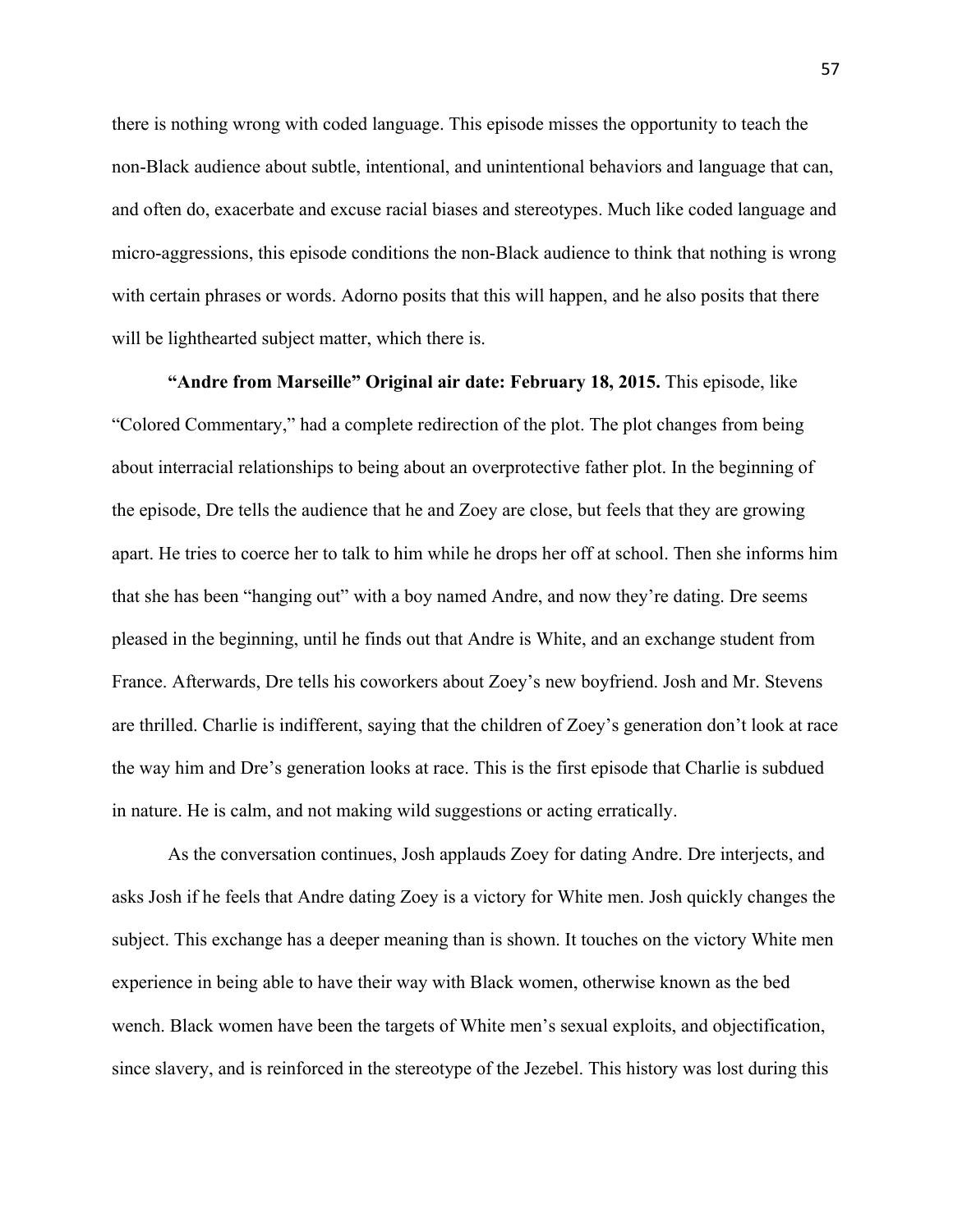conversation, because the attention was given to something else. As with "The Dozens," there was a missed opportunity to delve into stereotypes and perceived notions about Black/White American relationships that stem from slavery, and the residue that exist in American society from slavery.

The subject matter of the episode changes during a conversation at Dre's job when Josh and Charlie warn Dre about Zoey dating someone who is French. Both emphatically tell Dre that the French are known for being the creators of romance, and that Andre may eventually coerce Zoey into having sex with him. This causes alarm for Dre. At this point, Dre is not concerned with Andre being White, and it appears the whole conversation that arose from Andre being White is pushed aside to illuminate that he may try to have sex with Zoey.

When Dre tries to talk Zoey out of dating Andre, Zoey breaks the news that Andre broke up with her. Dre immediately assumes, it's because she's Black. In a way, the plot of the show comes full circle in this moment. The beginning of the episode is about race, then the plot becomes generic, but goes back to race. But the transition back to race is quelled when Junior informs Dre that Andre broke up with Zoey because he thinks that she is shallow. The interracial dating conversation is further removed when it is revealed that Andre dumps Zoey for another Black girl at school. That makes it clear that Andre didn't dump Zoey because of her race. Dre is more furious about Zoey being labeled shallow. The fluidity in Dre's anger is something that is present in many episodes, and it is even pointed out by Bow in the pilot episode. Dre is upset about race, but when the conflict isn't the direct result of race, he then gets upset at that.

Charlie points out that Zoey is shallow because Dre is shallow. He explains to Dre that they are shallow because they work in the shallow industry of advertising, where everything is showmanship and selling. Dre concedes this fact, and so does Zoey. Dre tells Zoey the reason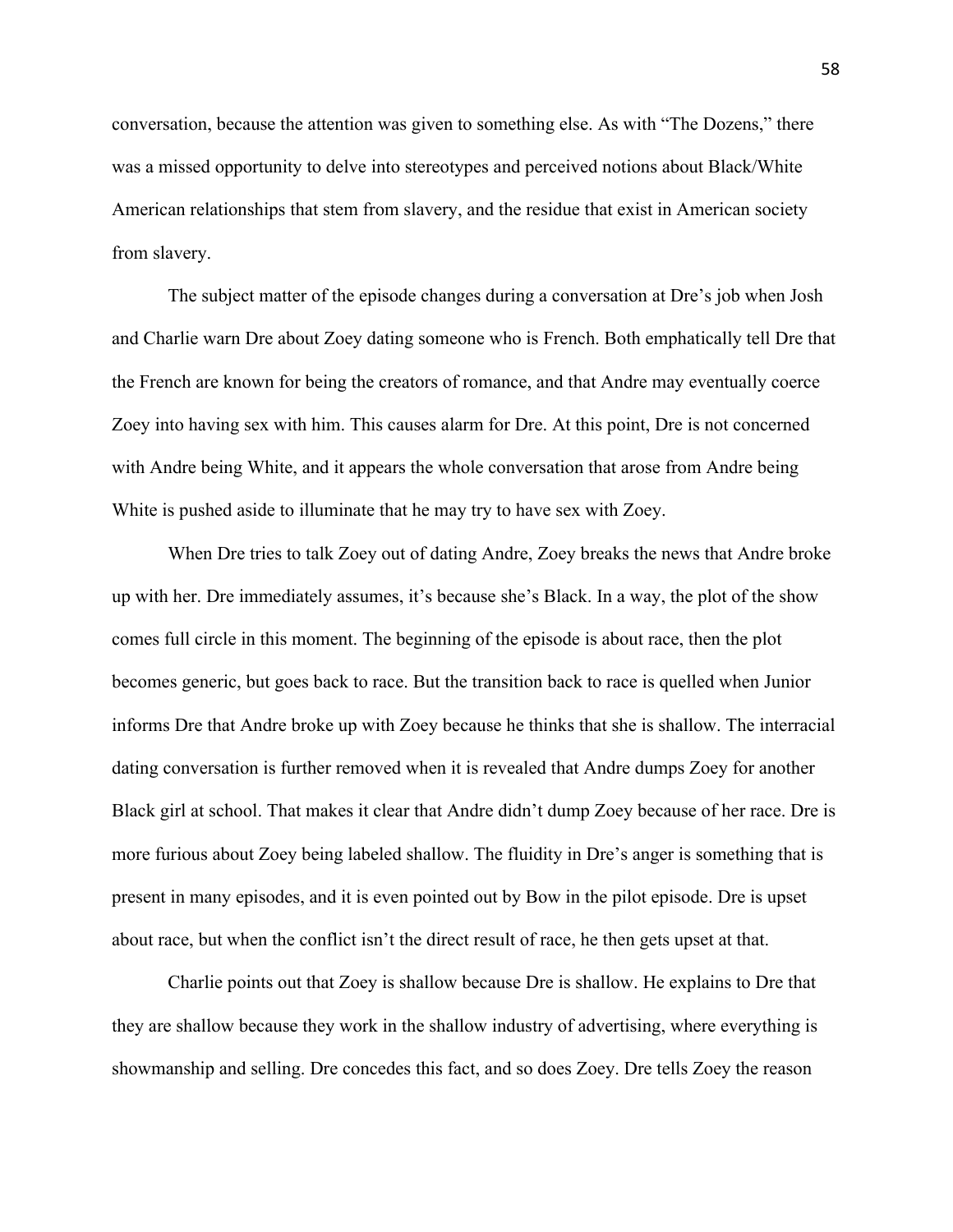that Andre broke up with her, and she is relieved that it's not because she was "ugly" (Hemingson & Barris, 2015). This further proves why Andre broke up with her.

An interesting subplot of this episode is Dre enlisting the help of Junior to find out why Andre broke up with Zoey. This is the first episode that Dre seeks the help of Junior, and it appears that they begin to bond over Junior's knowledge of computers and social media, which he uses to spy on Andre. This bond is short-lived when Junior fails to inform Dre about the demise of Andre and Zoey's relationship.

This episode is shallow, much like how Zoey and Dre are described. Its attempt at delving into interracial relationships, only to skim the surface, doesn't align with the vision that Kenya Barris laid out when the show was conceptualized. This also plays right into Adorno's explication of the shallowness of the culture industry.

| Table 3                                         |                                                           |                   |                                                                                                                                                            |  |  |  |
|-------------------------------------------------|-----------------------------------------------------------|-------------------|------------------------------------------------------------------------------------------------------------------------------------------------------------|--|--|--|
| Intersectional episodes of Black-ish Season One |                                                           |                   |                                                                                                                                                            |  |  |  |
| Episode                                         | Title/Writer                                              | Original Air Date | <b>Plot Summary</b>                                                                                                                                        |  |  |  |
| 15                                              | "The Dozens" by<br>Peter Saji                             | February 25, 2015 | Dre teaches Junior "the<br>dozens," when he is being<br>bullied at school.                                                                                 |  |  |  |
| 22                                              | "Please Don't Ask,<br>Please Don't Tell"<br>by Peter Saji | May 6, 2015       | Dre's sister Rhonda visits<br>for Mother's Day. He feels<br>that his sister isn't being<br>upfront about her sexuality.                                    |  |  |  |
| 23                                              | "Elephant in the<br>Room" by<br>Courtney Lilly            | May 13, 2015      | Dre is mortified when<br>Junior wants to join the<br>Young Republicans group<br>at school.                                                                 |  |  |  |
| 24                                              | "Pops' Pops' Pops'"<br>by Vijal Patel                     | May 20, 2015      | Pops tells the kids a story<br>about their great great-<br>grandfather, when the<br>twins must complete a<br>school project about their<br>family history. |  |  |  |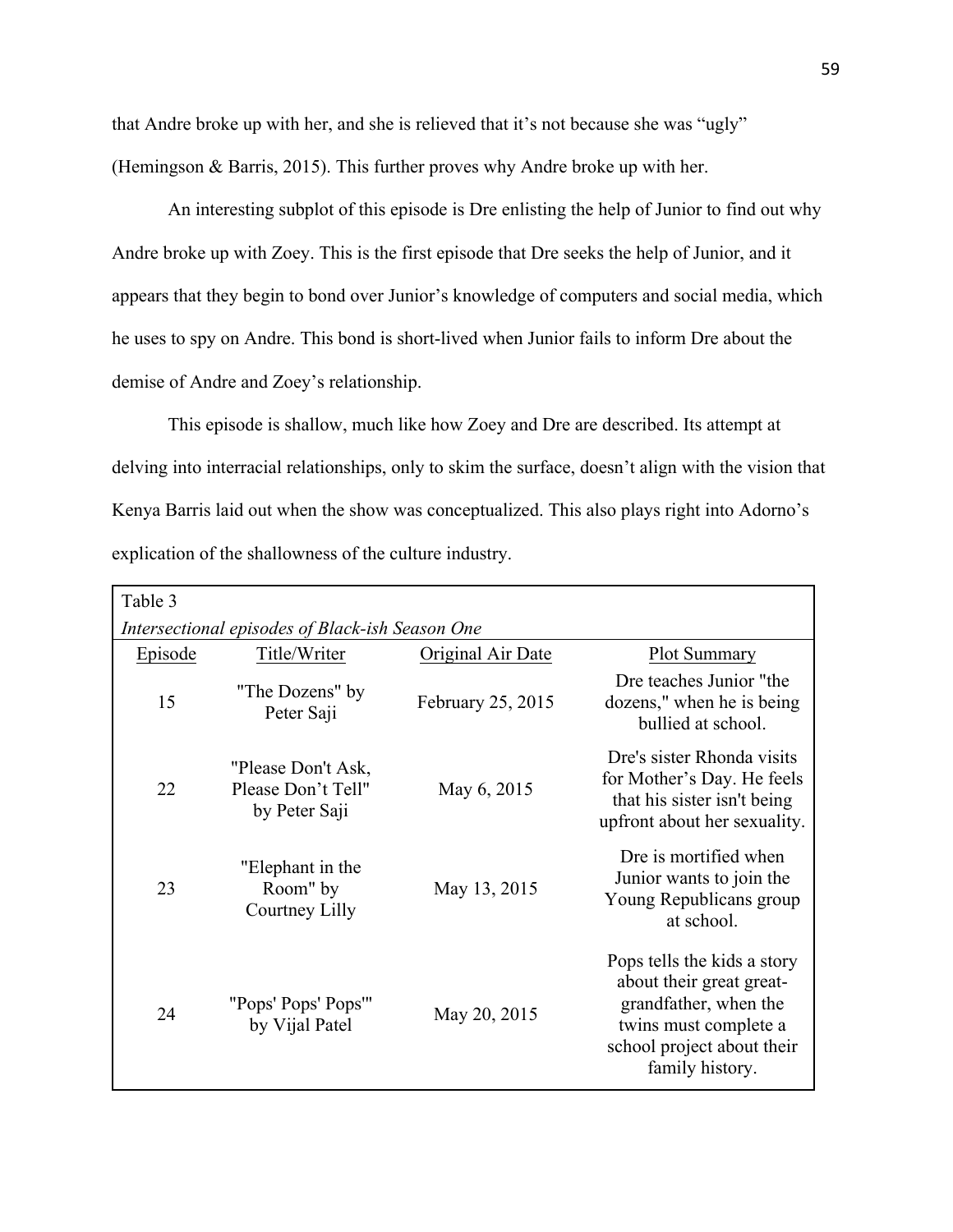The remaining four episodes to be discussed are categorized as intersectional.

Intersectional episodes take on subjects that are relevant to Black and non-Black audiences but address them through the lens of a Black family. In its first season *Black-ish* takes on high school bullying, LGBTQ issues, political affiliation, and family history. While none of these topics are specific to the Black experience, how the series addresses them is.

**"The Dozens." Original air date: February 25, 2015.** The first intersectional episode aired midway into *Black-ish's* first season. In this episode, Junior is being bullied. The plot of dealing with a bully is generic, but how Dre advises Junior to confront the bully is specific to the Black experience in America. Dre teaches Junior "the dozens," a Black tradition of trading comedic insults about one another. "The dozens" is a tradition that began during slavery, and was used to build psychological strength to cope with abuse from the slave master and larger society. While traditionally "the dozens" can be viewed as a form of psychological bullying, which some studies show has a detrimental effect on the victim, it was a Black male's only weapon against bullying from Whites, particularly White males, during slavery (Bruhn & Murray, 1985)

In this episode, through an animation sequence Dre explains "the dozens" to the Josh and Mr. Stevens and the audience:

Dre (voiceover): *Long ago, opposing African tribes didn't actually fight. They'd just make fun of each other.*

Animation African tribe man 1: [clicking tongue] *Yo mama.* Dre (voiceover): *Later, those same dudes came across the ocean, on something like the Love Boat, only no love, all Isaacs. Pissed off Isaacs. Eventually, they arrived in America, and the less desirable slaves were sold by the dozen. But they found a way to*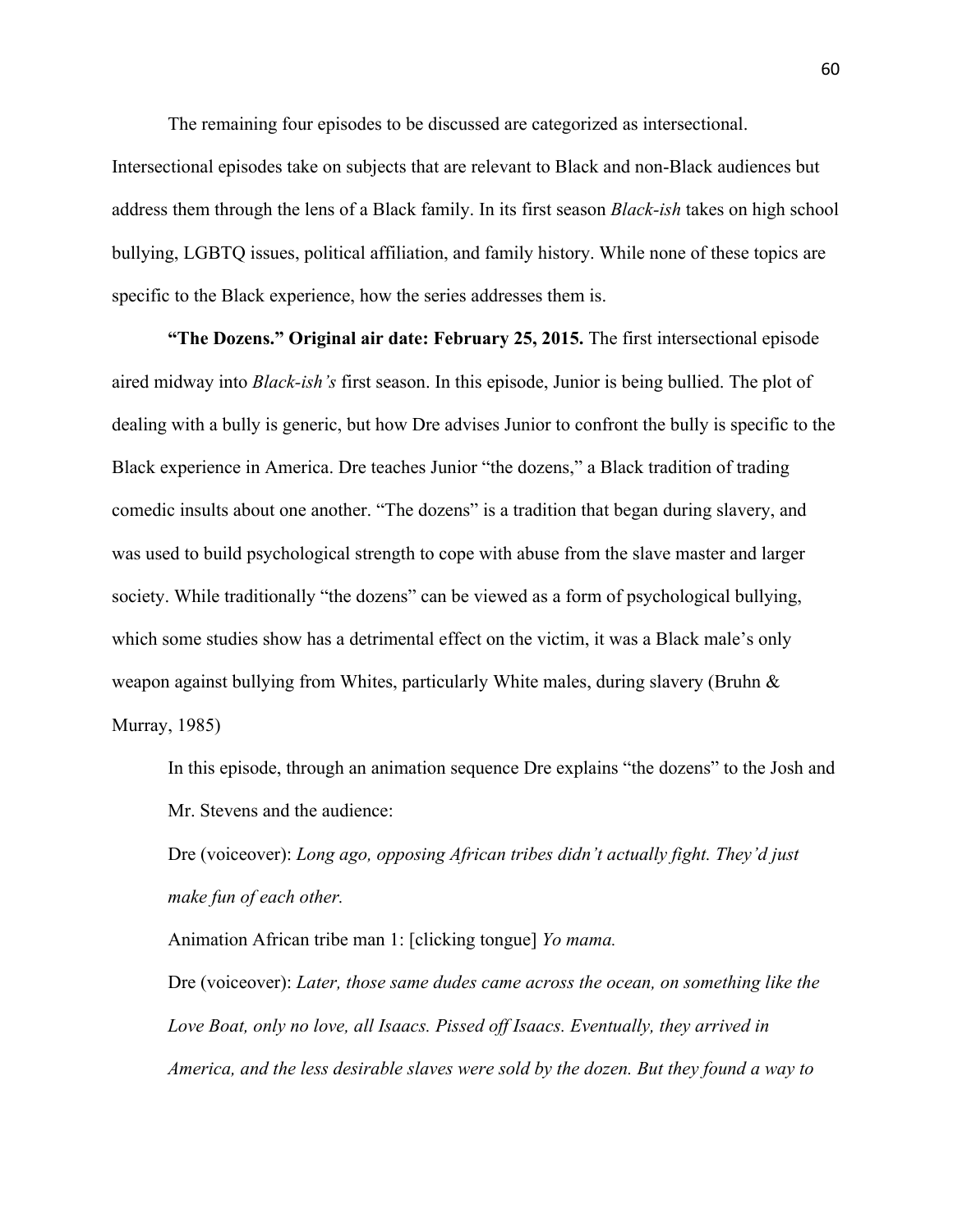*turn their pain into something positive, by making fun of each other. That's what we call "playing the dozens"* (Saji & Barris, 2015).

During the sequence, there is a place holder that says "Slavery animation too much of bummer. - Producers." The producers apparently felt that because *Black-ish* is a comedic family show, animating slavery wouldn't be viewed as funny. Both the partially true history and the animation placeholder are examples of the simplification that Adorno predicted; serious, visceral subjects, like slavery and African history don't have a place in the culture industry. The goal of a sitcom is to make you laugh, and slavery isn't laughable. This deception of the origin of "the dozens" is more problematic as it diminishes and rewrites the turmoil and psychological trauma inflicted upon slaves.

Junior informs Dre that he is being bullied by Cody, a White student from Boston. Dre immediately says that Boston is the home of the "original scary White guy" (Saji &Barris, 2015). Then Dre tells his coworkers the same thing. There is a subtle message communicated with that identification. Black males are often viewed as the aggressors, and not the victim. This is further addressed at the end of the episode. Having Junior in a position of victim to a White bully gives a different aspect to young Black males. Also, in a sense, it plays on the racial history of the White male aggressors in the Black experience, like slave masters and police officers. Dre decides to teach Junior "the dozens" to combat the bully verbally, instead of physically. At work, Dre and Charlie decide that "the dozens" is the most effective way to deal with Junior's bully:

Charlie: *There's two ways to handle a bully, all right? One, beatdown. Which, seeing that he's from Boston, is not an option.*

Dre (shaking his head): *Mmm-mmm.*

Charlie: *Two, talk about him till he cries.*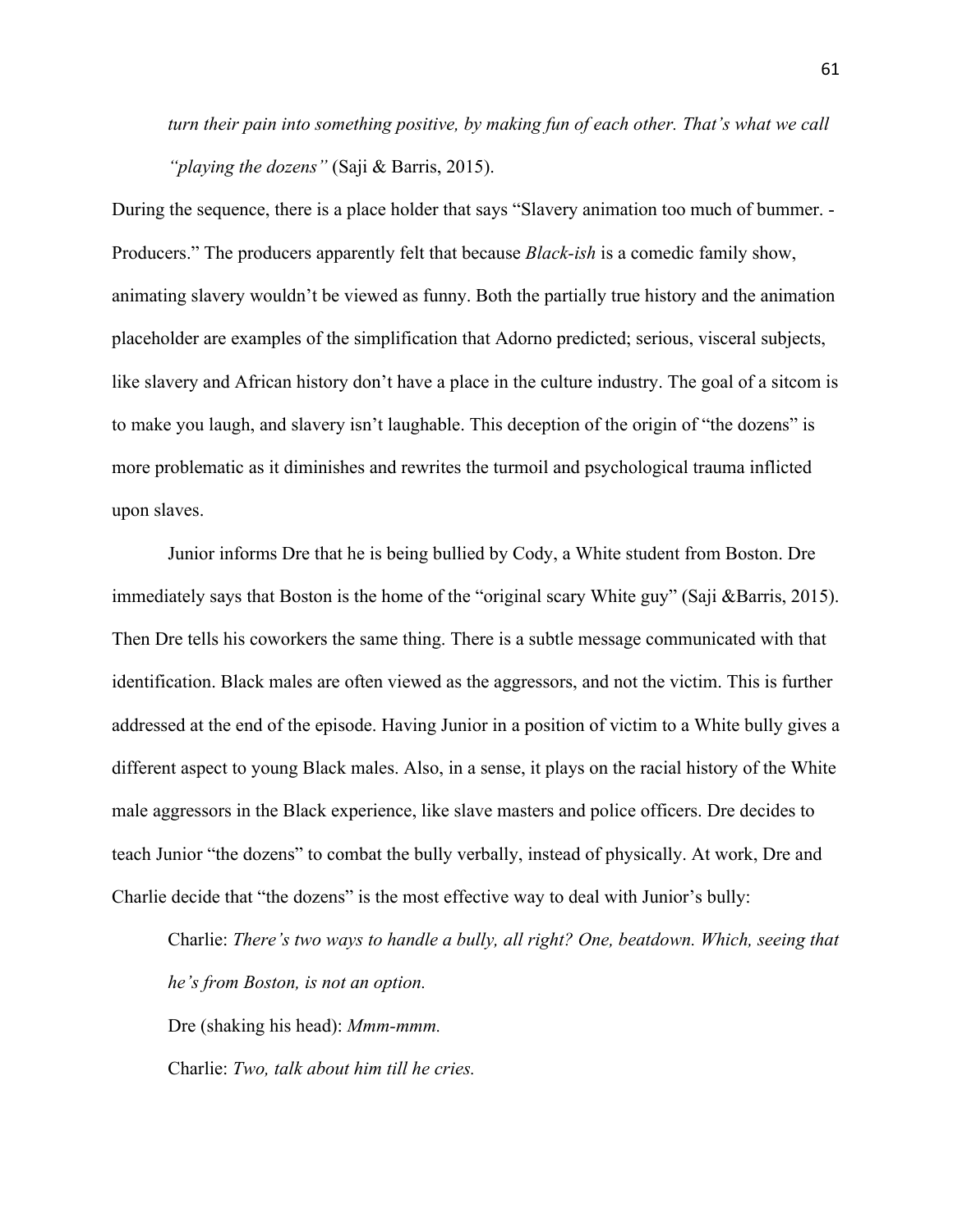Dre: *Exactly. I'm gonna teach my son how to play the dozens. Yes.*

Mr. Stevens: *I'm sorry. I'm sorry. The dozens?*

Dre: *Yeah, you see, we come from a long proud African Tradition of talking trash* (Saji & Barris, 2015).

They don't understand the concept. In fact, the issue of bullying in this episode is juxtaposed with their privilege, when they explain that they had bullies when they were younger. They tell Dre and Charlie that they were bullied by other minorities at their school. Josh and Mr. Stevens further exemplify White male aggressors. They were the ones bullying the minority students:

Josh: *Ugh! I had a bully. I'd grab his tiny head and flush it down the toilet.* [laughs] *Then he'd crawl around the bathroom floor looking for his glasses.* 

Mr. Stevens: [laughs] *That's classic. My bully was a Latvian exchange student. I'd give him a potato-chip wedgie. I'd just dump a whole tube of Pringles down his pants. That chip makes a nice jagged shard.*

Dre: *Hold up. Hold up. Hold up. It sounds like you two were the bullies.* Mr. Stevens: *No, no, no. They bullied us by being different.* Josh: *Yeah, like how the Native Americans bullied my ancestors.* Dre: *What the….* (Saji & Barris, 2015).

This scene was a short, comedic exchange, but it can represent certain racial attitudes toward minorities. This seems addresses how many White Americans feel they are now oppressed minorities. Whites may feel that because of certain policies, like affirmative action and the Civil Rights Act of 1964, that they're being punished for being White, even though prior to those laws and policies, minorities were (and still are) discriminated against based on ethnicity.

Later at home, Dre teaches Junior "the dozens."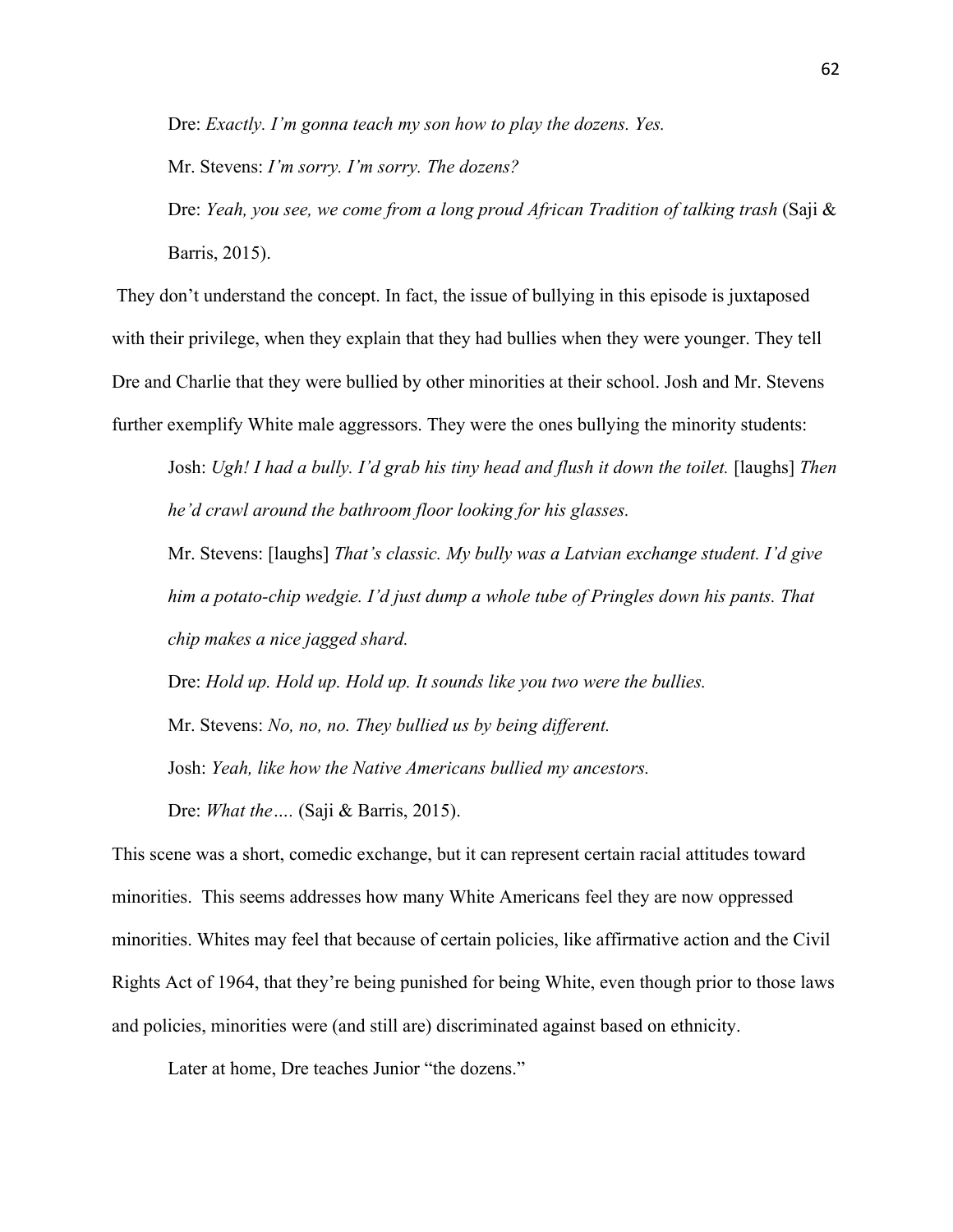Dre: (sighs) *The point is bullies used to mess with me until I got in that ass with some word-fu. Never got in another fight.*

Junior: *But I don't know how to be funny.*

Dre: *Son, being different is the fuel for funny. And looking at you, you got a full tank.* Junior: *I guess the lesson started. It's like when Obi-Wan taught Luke Skywalker to… Dre: Son, do you like being bullied? Now, look, you got to study your bully. Find his flaws, and go in. All right, now, there's several ways to do it, but my favorite is stating the obvious.* [pointing at Junior] *Look at this brother wearing a striped shirt.*

Junior: *What's wrong with my shirt?*

Dre: *Nothing! But my tone convinces you that everything is. Another version, the false compliment. Man, nice jeans.*

Junior: *Oh, yeah?*

Dre: *Your mama know they missing?*

Junior: *They don't fit her anymore.*

Dre: [sighs] *All right, if you ever get stuck, you can go to my favorite. "You big."* Junior: *"You big"?*

Dre: *You big Crest 3D toothbrush-faced ass fool. See, got you. Your turn. Go.*  Junior: *You big…*

Dre: *Uh-uh. I don't believe it.*

Junior: *Sesame Street…*

Dre: *Not funny.*

Junior: *Looking like a…*

Dre: *Mmm-hmm.*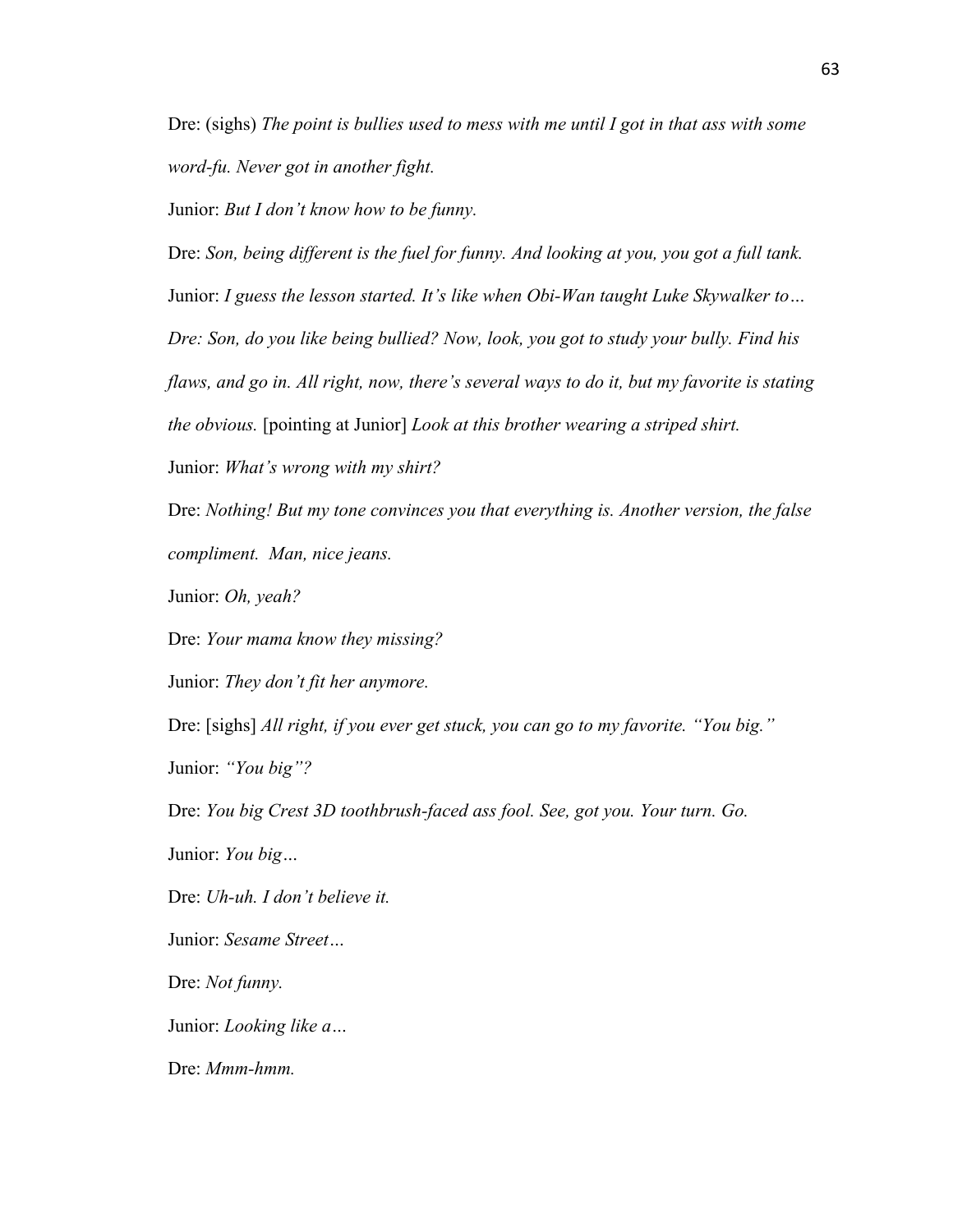Junior: *Like a … Like a…Like a nice…*

Dre: *Say it. Say it!*

Junior: *Comb* (Saji & Barris, 2015)?

Junior implements his new lesson on the bullies at school. Cody isn't one of the bullies because he's been suspended. Junior keeps insulting people to the point that Dre and Bow are called into the principal's office to discuss Junior's behavior. The principal accuses Junior of being aggressive with his words. Dre tells the principal that the only reason Junior is behaving this way is because he was being bullied, and the school has not reprimanded anyone. In this scene, the principal labeling Junior as "aggressive" is why Dre taught Junior to fight back with words. While it isn't verbally spoken in this episode, it can be inferred that Dre knows that Black males, whether the aggressor or the victim, will be blamed, as it is shown in this episode. Also, this episode comments on the school system's failure to reprimand White bullies, as Dre points out.

At home, Junior starts insulting his family, and that's when Dre realizes that he didn't teach Junior decorum. His insults are personal and hurtful. Junior has become a bully. Dre informs Junior that he should only use "the dozens" as means of defending himself from someone who is actively bullying him. The irony of this scene is that Junior is often the victim of bullying from his family. Junior is reciprocating the treatment that he receives. Yet, in this episode, he is made out to be overusing his new skill set of "the dozens," even though his family overuses him as a verbal, and sometimes physical, punching bag.

In the conclusion of this episode, Cody is back in school, and Junior decides to use "the dozens." Junior plans to disclose very personal and painful information about Cody's home life, and his parents. Then he remembers what Dre taught him about decorum, and not becoming the bully. Instead of talking about Cody, Junior decides to turn the jokes on himself. That displeases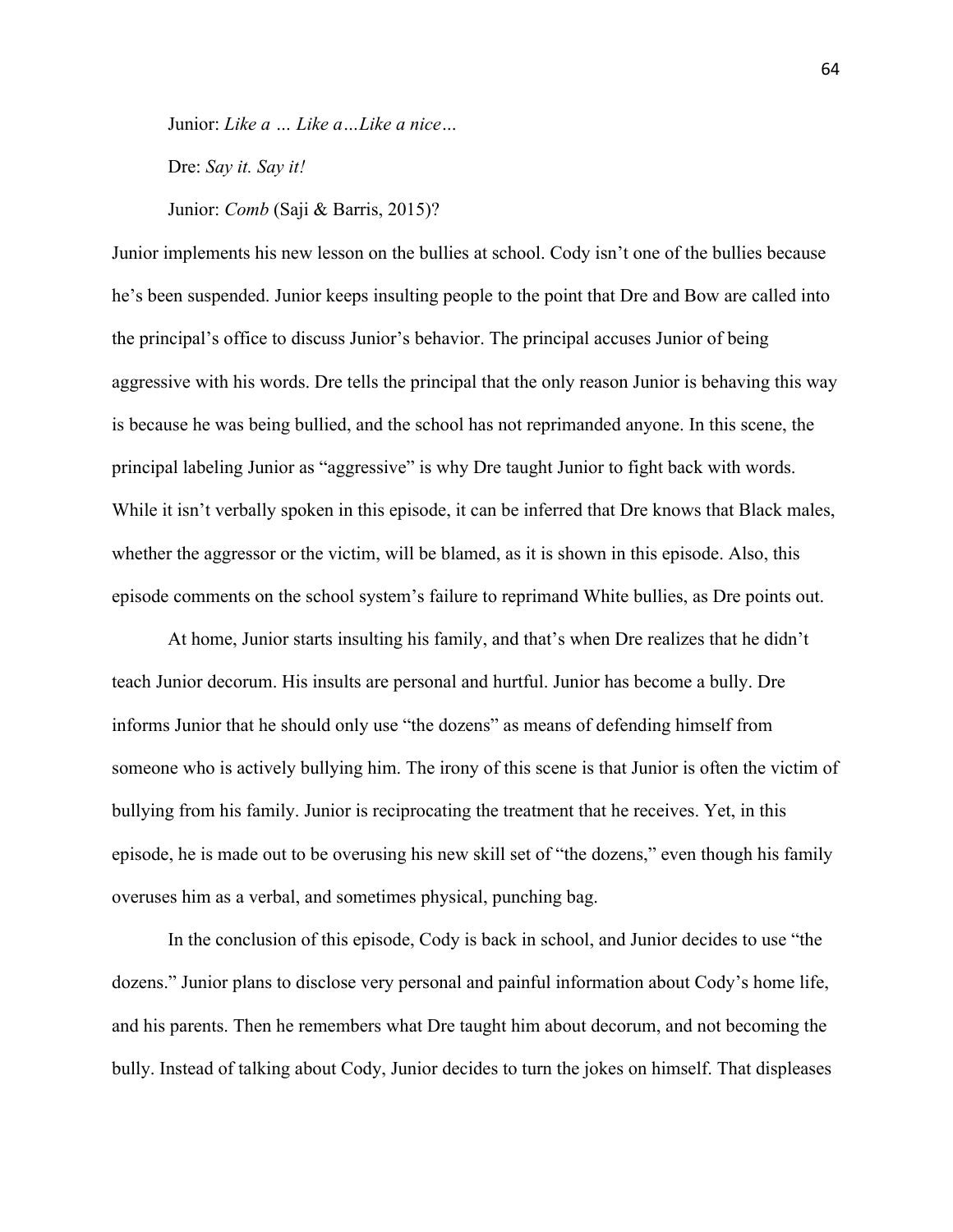the students, who are gathered to watch the verbal sparring, and Cody punches Junior in the face. At home, Dre tells Junior that he is proud of him, but Junior continues with the insults. This is the first episode that shows Junior standing up to Dre, and his insults. Also, the crux of this episode shows the power of words. While "the dozens" may not be a peaceful solution to bullying, it gives Junior the power to stand up for himself. "The dozens" gave Junior the power just like it gave slaves power and resilience against their enslavement. Contrary to what experts believe, Black males need a mechanism like "the dozens" to build mental endurance from verbal and mental abuse that they receive from the outside world, such as racial profiling (Dailey, 1986). This episode shows that there are verbal tools that can be used to combat bullying instead of physical that result in an unfair punishment for young Black males like Junior.

**"Please Don't Ask, Please Don't Tell." Original air date: May 6, 2015.** This episode discusses the family views on the LGBTQ community. I categorized this as an intersectional episode because, this episode deals with a universal topic of how families view their LGBTQ family members as seen through a Black family. In this episode, there is a generational difference about how the Johnson's handle their thoughts, opinions, and feelings of their LGBTQ family member.

The setting of this episode is Mother's Day. The family gathers to celebrate Ruby and Bow. This episode introduces Dre's sister Rhonda, played by Raven Symone. Dre speaks about Rhonda in the introduction.

Dre (voiceover): *There's some things Black people don't like to talk about. Like, if OJ really did it. The proper amount of suit buttons. And we never talk about… how much we love Robin Thicke. Another thing a lot of Black people don't like to talk about is the gay people in their family. Take my baby sister Rhonda. She's gay. I think. She lives in a one-*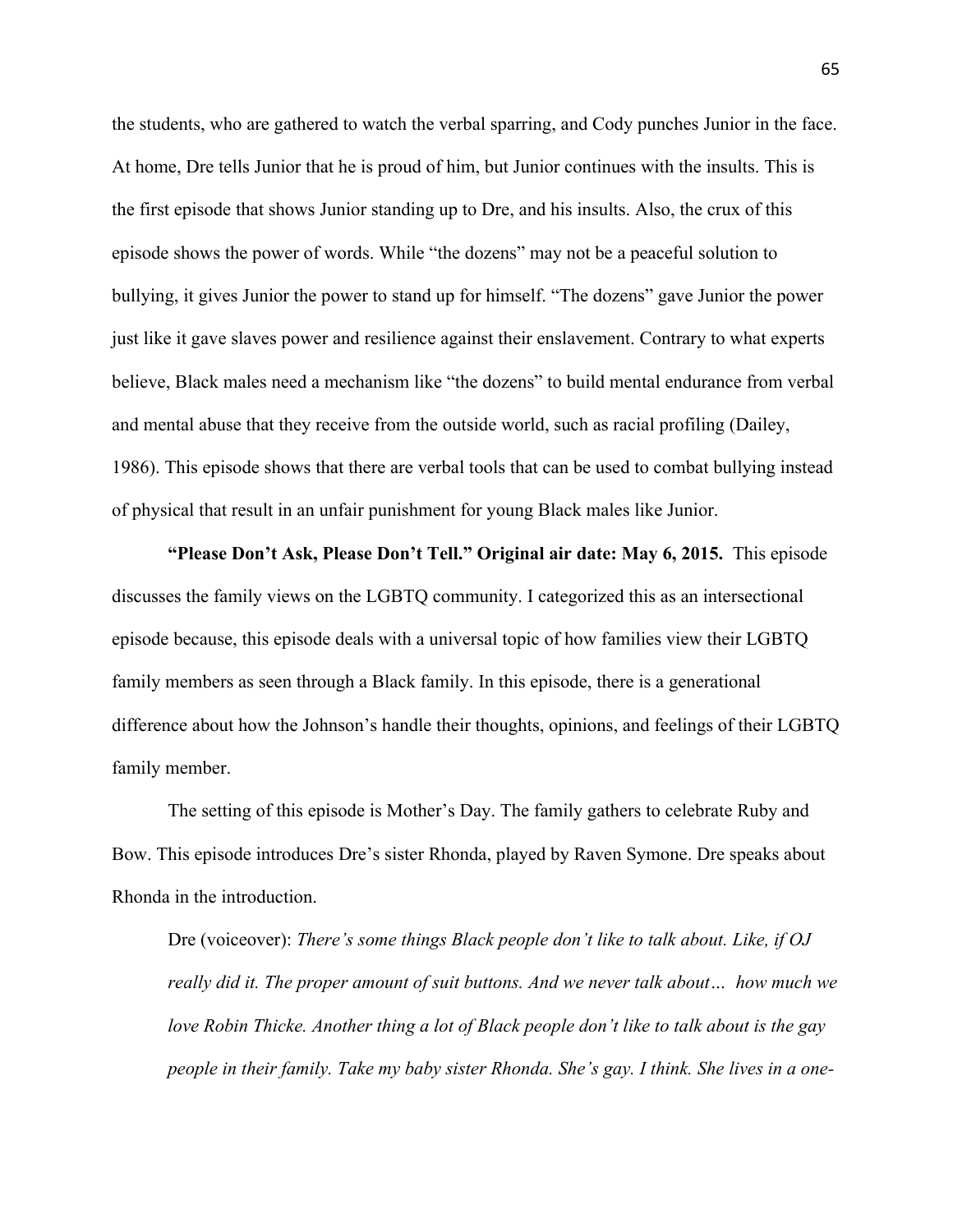*bedroom apartment with her friend Sharon, who's a mechanic, and their cat, Kitty Lang. So, yeah, she's definitely gay. And I'm cool with that. Of course, she never told me directly, because we don't talk about it. And my mom, she really doesn't talk about it* (Saji & Barris, 2015).

The setup for this episode is problematic insofar as Dre's monologue defines Rhonda as gay based upon stereotypes of the LGBTQ community. The monologue seems to be a light-hearted approach to explaining how the Black community chooses to ignore certain topics that evoke polarizing reactions.

Dre also explains that Black people usually ignore their LGBTQ family members, but he didn't give an explanation. A great deal of homophobia in the Black community stems from religious beliefs that were instilled during slavery, and the belief that marriage and relationships are to be strictly heterosexual (Sekou, 2017; *Human Rights Campaign*, 2017).

When Rhonda and Sharon arrive, it appears that Ruby is completely oblivious to Rhonda and Sharon as a couple. She refers to Sharon as Rhonda's friend. It is revealed later that Rhonda and Sharon are engaged, and plan to marry soon, but they didn't invite Dre and Bow because Rhonda hasn't officially "come out" to Ruby. Bow implores Dre to talk to Rhonda about how to handle Ruby.

At work, Dre talks to Charlie and Curtis about his sister, and the point is drilled in that Black people don't talk about, or ignore, LGBTQ members of their family. Curtis is Black, but he only appears in two episodes during this season.

#### Curtis: *'Sup, boss? You look bothered.*

Dre: *No, man, just some family stuff. Bow doesn't' think I'm close enough to my sister, who's gay.*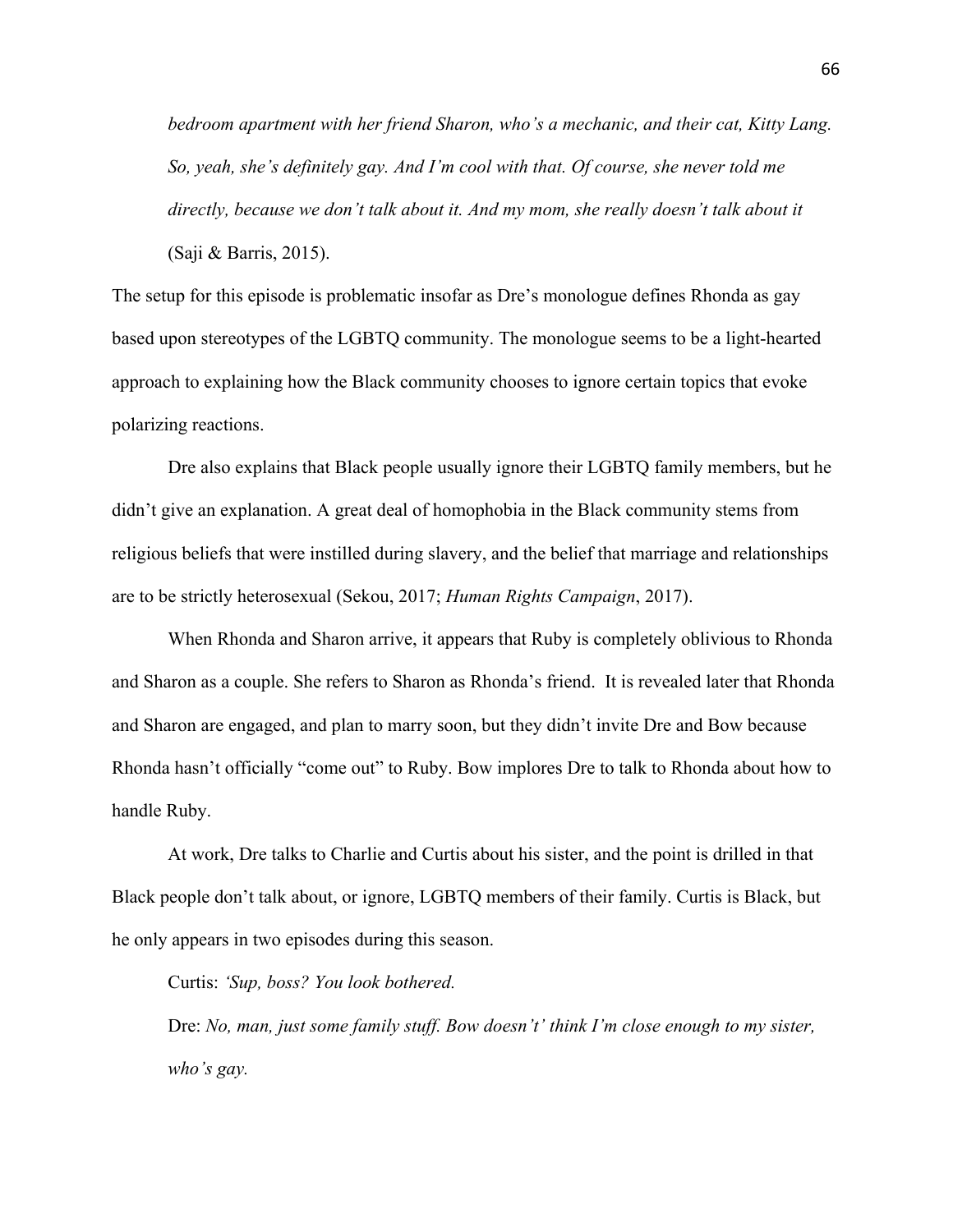Charlie: *Whoa. Been there. I got a brother. He's not gay or nothin'. But we got our issues.* 

Dre: *Mmm-hmm.*

Charlie: *Yet, and still, I was the best man at he and his lifelong roommate Gustavo's health insurance consolidation party last summer on Fire Island.* Curtis: *That sounds like a gay wedding.*

Charlie: *Whoa, watch your mouth there, youngster. That's my not-gay brother you're talking about there.*

Curtis: *It seems that If he wasn't gay, you wouldn't have to keep telling us how not gay he is.*

Charlie: *Don't you got, like, some coffee or something you need to be going to get. This kid here, right* [laughs].

Curtis: *All right, it's been great visiting the 1950s* (Saji & Barris, 2015).

This exchange between Dre and his Black coworkers emphasize the point made by Dre in his monologue about Black people not talking about their gay family members. The tone of the conversation, particularly Charlie's tone, is sarcastic as the point is being made about Black families and their ways of dealing with the LGBTQ community. There is another conversation between Dre and his White coworkers, and one of them is a lesbian, and she tells Dre to try to talk to his sister, and offer support. Dre decides to have a conversation with Rhonda while they made a sandwich, but they don't talk about Rhonda's sexuality, or her engagement:

Dre: *So, you good.*

Rhonda: *Yeah, I'm good.* [clears throat] *You know, just doing me.* Dre: *Okay.*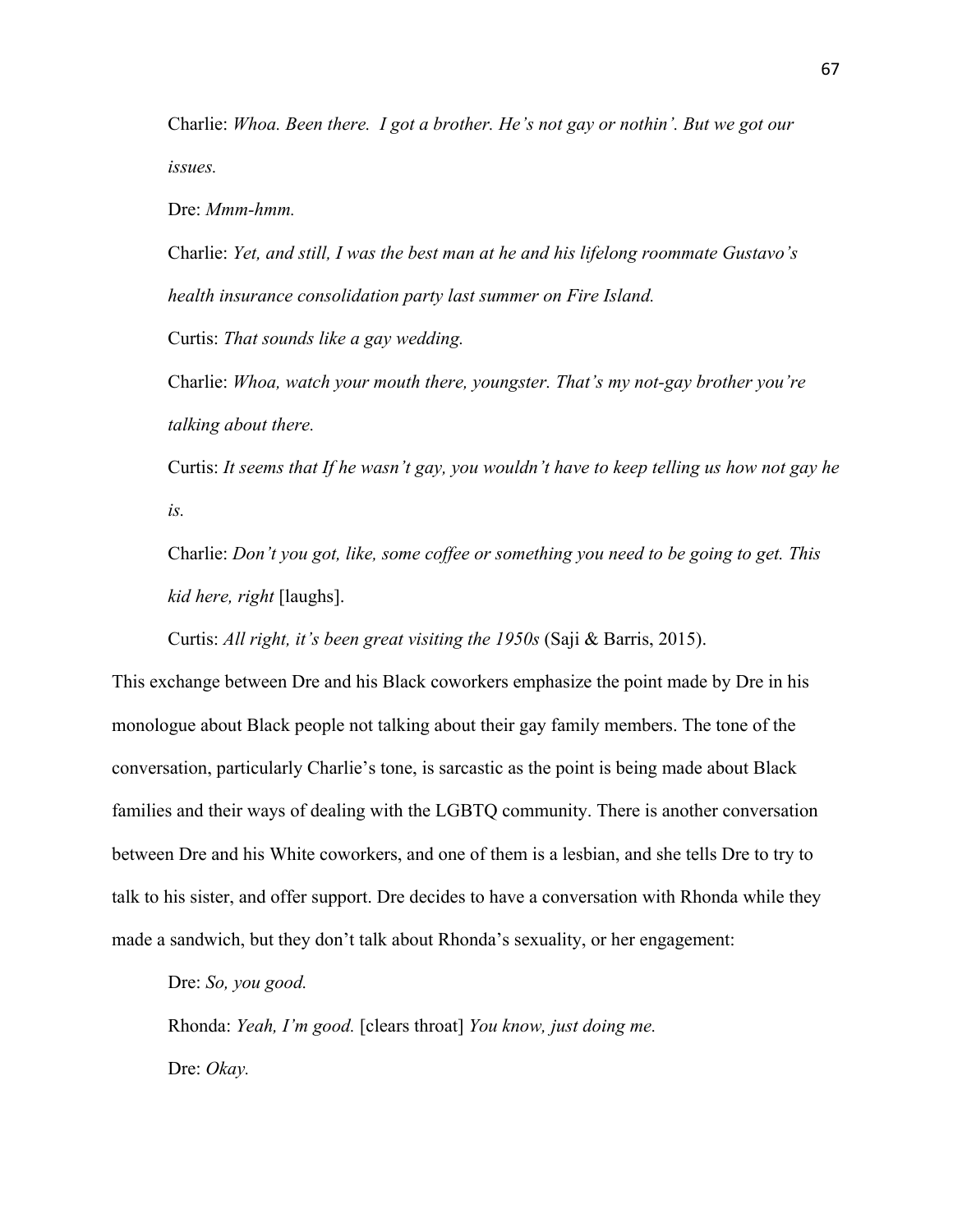Rhonda: *You good.*

Dre: *Yeah, you know, robbing Peter to pay Paul*. Rhonda: *You know, one monkey don't stop no show.* Dre: *Ha! You ain't gotta tell me that. And if I had your hand, I'd cut mine off.* Rhonda: *Shoot, I'm just trying to make a dollar out of 15 cents.* Dre: *Well, I'm waiting on my rich uncle to come out of the poorhouse.*  Rhonda: *Good luck with that. Stay up.*

Dre: *That's all I can do* (Saji & Barris, 2015).

Bow listens in on the conversation, and is in disbelief that they didn't talk about anything. The conversation proved that maybe Dre wasn't as comfortable or open to Rhonda's sexuality as he thought he was, because there is no way that Dre thought his conversation with Rhonda had depth. After this conversation, and the exchange between his coworker, Dre decided to have the conversation again with Rhonda. This time he confronted her about being engaged:

Dre: *So how you doing?*

Rhonda: *You know. I'm happy to be blinkin' and breathin'.*

Dre: *Yeah, yeah, yeah, yeah. No, but I'm serious. How are you doing? Planning a wedding?*

Rhonda: *Wow. I can't believe Bow told you.*

Dre: *Ha! Of course she did. Hell, she thought we were gonna talk about it earlier, but we made that sandwich.* 

Rhonda: *That sandwich was bomb and we should have another one. Come on.*  Dre: *Hey, hey. Rhonda, Rhonda, Rhonda. Come on.*

Rhonda: *Yeah, yeah, Um, I'm sorry I didn't invite you. You know it's just that …*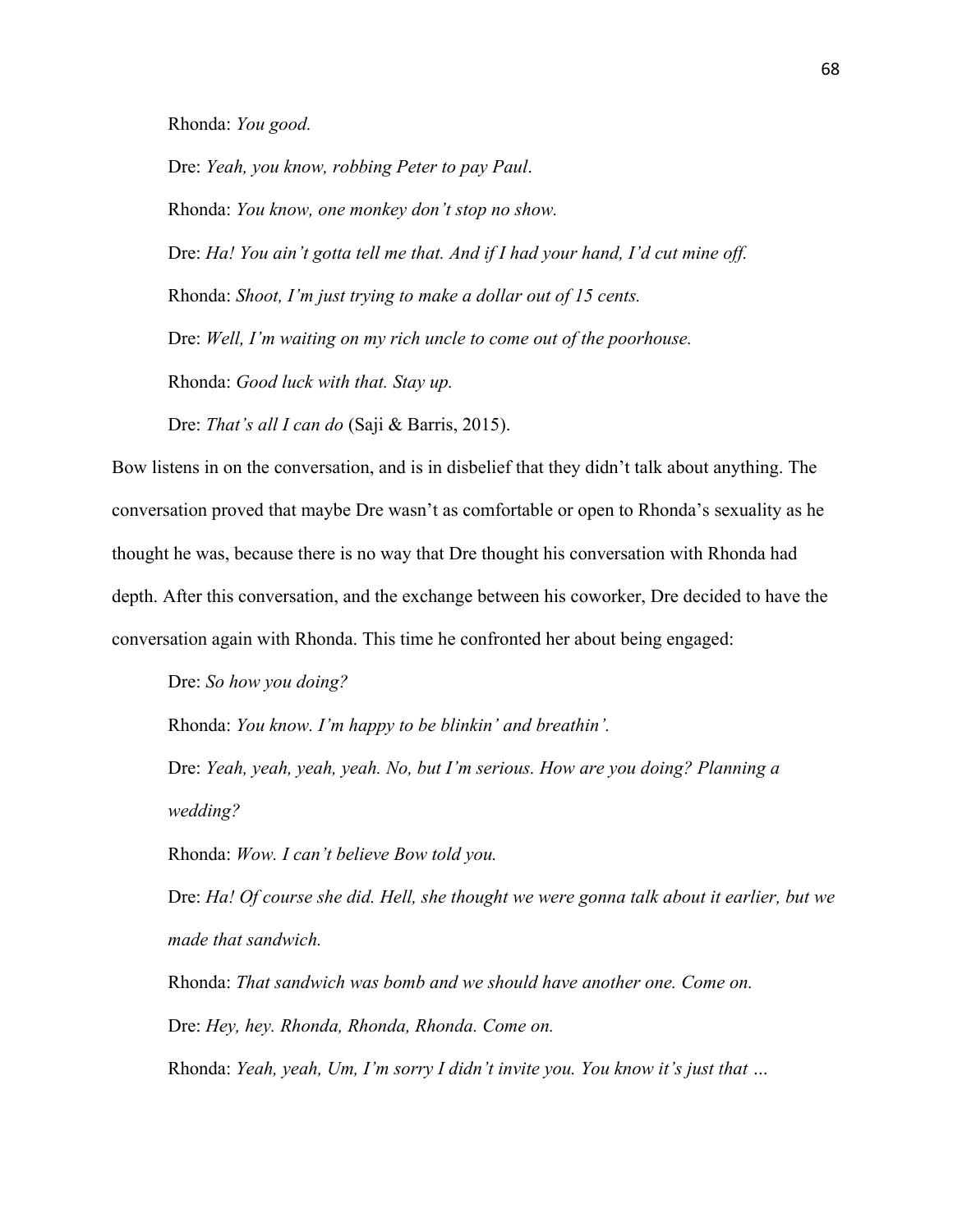Dre: *Hey, you don't owe me an explanation. This is on me. Look, I know I wasn't as supportive as I should have been about you going through your lesbian-ification.* Rhonda: *No, Dre, no no, no. See, you can't just become lesbian-ified. You gotta be born* 

*lesbian-ic.*

Dre: *See? Thank you. Now I know the right words.* 

Rhonda: *You're welcome.* 

Dre: *You know, I'm happy you found somebody. You know, you and Sharon are great together.*

Rhonda: *Wow. I really appreciate that* (Saji & Barris, 2015).

During this exchange, Dre eludes to Rhonda's sexuality being a choice, and she corrects him, and says that it wasn't her choice, and she was born that way. This exchange as important in the debate about homosexuality being a personal choice, while heterosexuality is the natural/birthright choice. Both Ruby and Dre believe that Rhonda's sexuality is a choice. But there is no scientific proof that one chooses, personally, whom they are attracted to.

During the Mother's Day dinner, as the family made a toast, Dre decides to announce Rhonda and Sharon's engagement. He feels that he was doing the right thing. Ruby is devastated. Rhonda gets angry at Dre. Dre talks to Ruby, and Ruby laments that it's her fault that Rhonda is gay, because she let her play with a gay neighbor. Dre corrects her, and said that this wasn't a choice, and Rhonda is who she is. Ruby talks with Rhonda, and everything is resolved. Rhonda invites Ruby to the wedding.

The conclusion of this episode is a prime example of the superficial nature of sitcoms. All sitcoms have a happy ending, though in real life, there are parents who refuse to accept their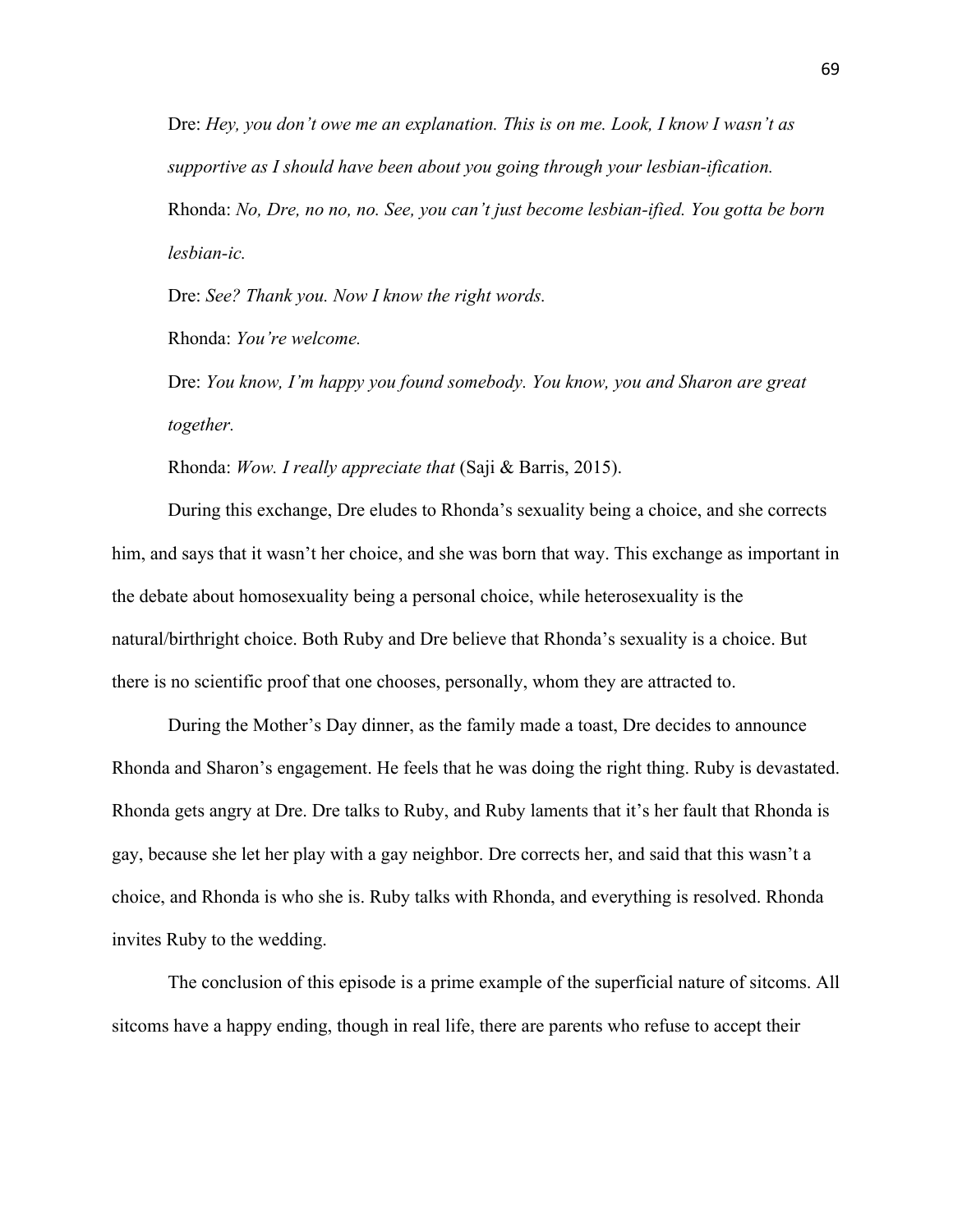children because of their sexuality. Ruby is so set in her beliefs, but then her love for her daughter conquers all.

**"Elephant in the Room." Original air date: May 13, 2015.** This episode is about family politics and conflicting views amongst different generations. This is an intersectional episode because it discusses the Black community, and its long-standing political affiliation with the Democratic Party. Again, Dre is inflicting his beliefs on his children, but has no plausible explanation for his Democratic affiliation, other than his ethnicity. This episode also explores the melding of two identities that, according to Dre, cannot exist in the same space: being Black and being a Republican. But for Junior, there is room enough for both identities, because his Black identity isn't rooted in overcoming racist circumstances like Dre.

The episode begins with Dre telling the viewing audience that Black people are not Republicans. He states, "that's something we just don't do" (Lilly & Barris, 2015). Black people are Democrats, and it's a longstanding tradition in the Black community. While it is true that in the US most Black voters register as Democrats, this episodes that doesn't explain the political history of Black people in America, including the political history of Black people would require explaining voting rights, and the history of both the Democratic and Republican parties as they relate to Black people (*Pew Research Center*, 2016). That may be too intricate and complicated of a history to tell in the limited time of a sitcom.

After the introduction, Junior informs Dre that he wants to join the Young Republicans group at school, and Dre is mortified. In the subsequent scenes he taunts Junior, and makes jabs at conservative beliefs. Dre tells Bow and Ruby about Junior's decision, and they are equally mortified. Despite Ruby subscribes to many conservative political views, such as views on marriage equality, she disagrees with being labeled a Republican. This represents the views of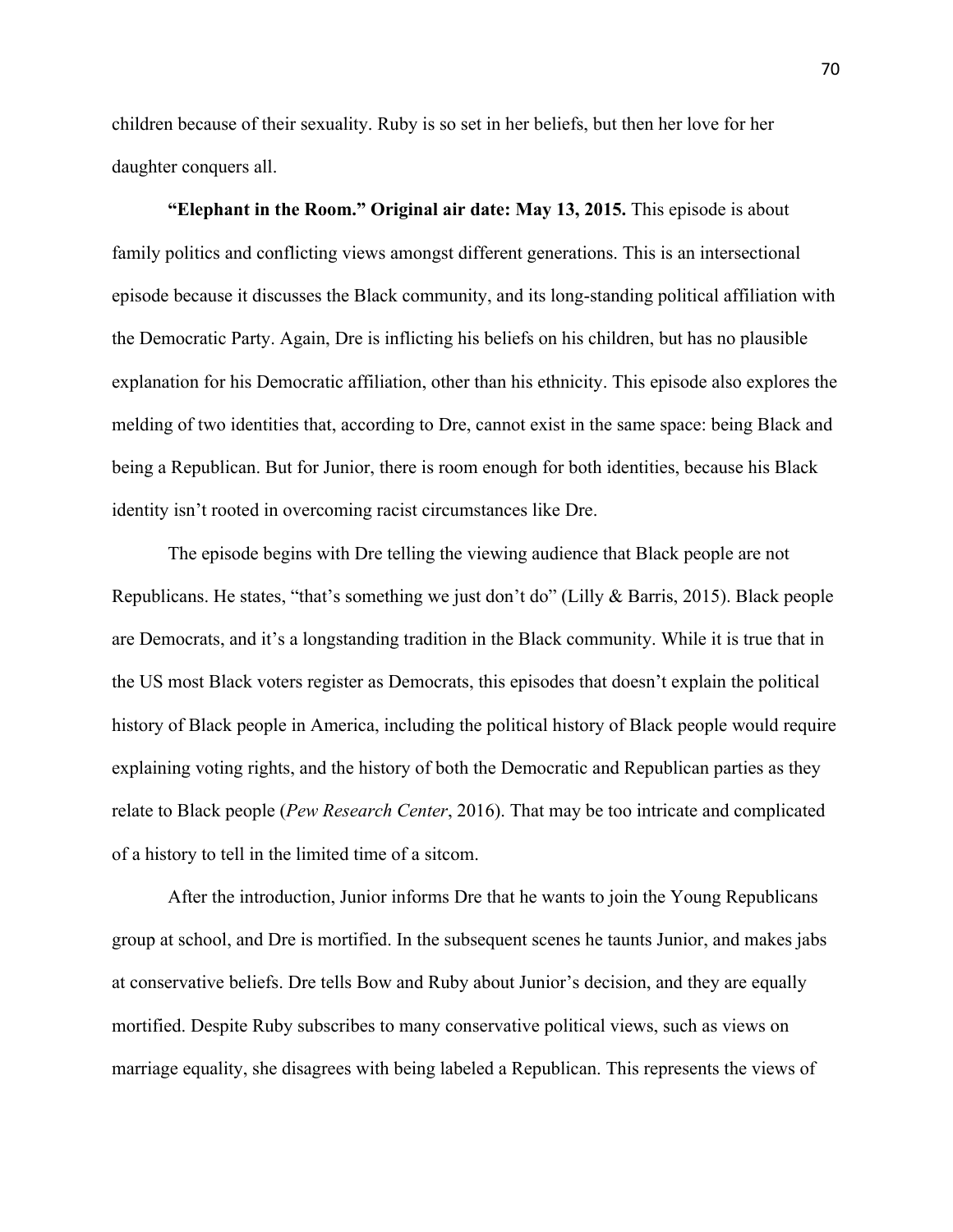many Black people, especially the elder Black community (Kidd, Diggs, Faroq, & Murray, 2007; Gay, 2013). Many Black Americans hold conservative views, yet still align themselves with the Democratic Party, and that can be linked to the history of the parties, which wasn't or couldn't be explained in this episode. The irony is that the Democratic Party is the party of Jim Crow, and other laws and policies that disproportionately had a negative impact on Black America, and it was the Republican Party that ended slavery, though both parties have a history of racist views. The political views of both parties have changed in the last 50 years, and the ideologies of the parties are not what they were when the parties were first conceptualized. **(**Escott, 2014**)**.

At work, Dre told his coworkers about Junior's decision. Mr. Stevens and Josh were happy about Junior joining the Young Republicans, said that Junior is the type of young man that the party needs as a future leader.

Dre: *You just don't get it. There are just some things a Black person cannot do. You can live in the suburbs and be cool. You can listen to the Dave Matthews Band and still be down.*

Charlie: *I love the Dave Matthews Band.*

Dre: *A Black guy can marry someone White and still be cool… You can do anything but you can't be a Republican. They are not down for us, so we are not down for them (Lilly* & Barris, 2015).

This explanation fails to acknowledge that the Republican Party, in the earlier stages, was the champions of slavery abolition (Foreman, 2012). This is where a little historical information would be helpful for the audience. Charlie warns Dre that he has to talk Junior out of joining the Young Republicans because he doesn't want Junior to be labeled an "Uncle Tom," which Mr. Stevens takes to be a positive label: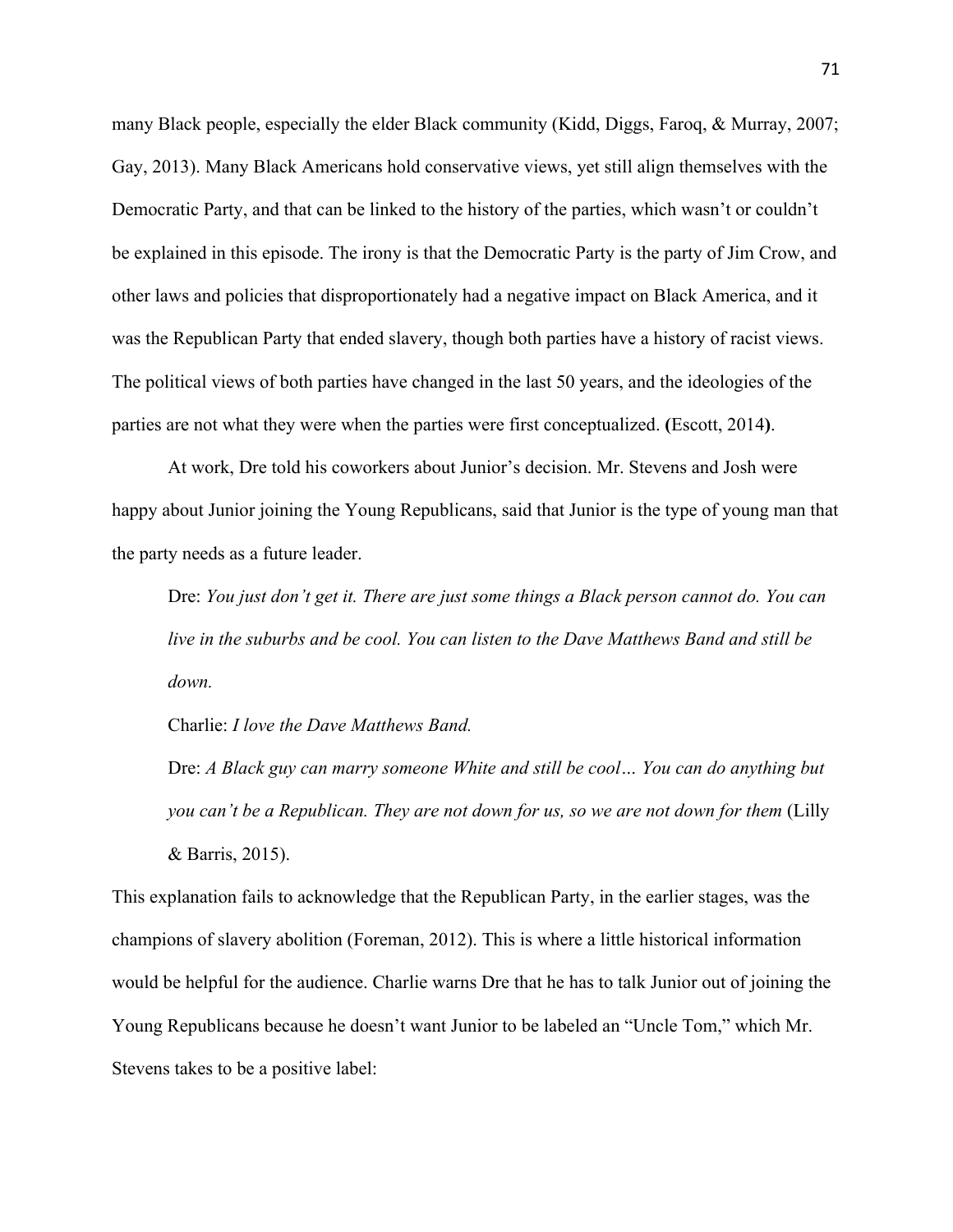Mr. Stevens: *Why not? I love my Uncle Tom. Okay, he wasn't actually my uncle but he was a great Black guy named Jim who worked for my dad and did everything he was told even at the expense of his own community.* [pause] *Uncle Tom isn't a great thing, is it?*

Dre and Charlie [shaking their heads]: *hmmm-uh* (Lilly & Barris, 2015). It is an interesting choice on the writers to have Mr. Stevens, a White male, explain the concept of an "Uncle Tom," instead of having Dre explain it in a fantasy sequence or voiceover. It may have lessened the impact of the term, because Mr. Stevens says a lot of outrageous things that are satirical in nature, and if a viewer has never heard the term "Uncle Tom," they might realize it is a common racial caricature, and the impact that the figure has in the Black community. "Uncle Tom" is visually explained in a fantasy sequence later in the episode when Dre fantasizes about Junior being a guest on the Bill Maher Show, and his placard reads "Uncle Tom." This gives the audience an idea of what an Uncle Tom is, even if an audience member isn't familiar with the term. Though political figures like Condoleezza Rice and Colin Powell would've been ideal examples to give the audience, because both have been criticized by the Black community for being Republicans.

Dre decides to dissuade Junior from his decision by giving him literature of liberalism, though liberalism doesn't necessarily equate to the Democratic Party. When Junior informs Dre that he joined the Young Republicans because of Hillary Montgomery, a Black classmate, who is a member of the group, Dre is relieved that Junior is smitten with a girl, but Bow and Dre still try to speak to Junior about his decision to join the Young Republicans.

Bow and Dre discuss Junior's decision to join the Young Republicans, and Junior challenges his parents by asking them if they even knew why they were Democrats. Dre gave the short answer, "because we're Black," while Bow told Junior that she agreed politically with the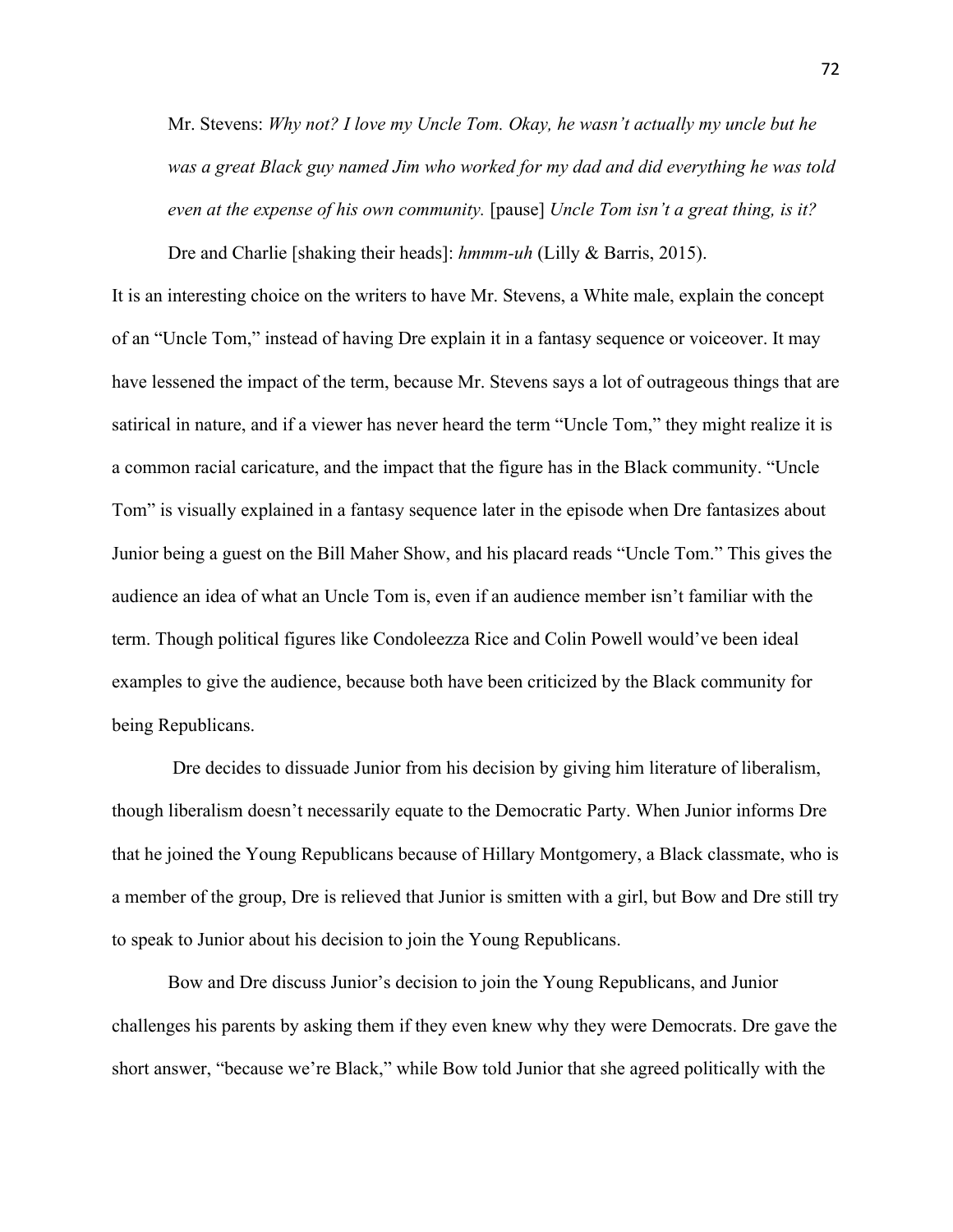Democratic Party. This exchange was interesting. This was second time during the season that Junior challenged his parents. It seems like the writers wanted Junior to forge an identity that was out of his character's norm. Junior's character was the perfect fit for this storyline, because it added more depth to his personality, and he seems to be the character that is most assimilated, but has a certain autonomy to make personal decisions.

After Junior brings Hillary home to meet his parents, she invites Dre and Bow to her home to meet her parents, Marcus and Angela Montgomery. Upon introduction, The Montgomery family is as affluent as the Johnsons, maybe even more so based on their elaborate, gated home, and their White butler/chef. Marcus and Angela appear to be very welcoming to the Johnsons, but Dre and Bow have visible tension. The Montgomery's explain their choice to identify with the Republican Party. Then Angela makes a backhanded insult at Bow by claiming that she took time away from her career to raise a family. Bow takes offense and the parents get into a heated argument, and Junior is embarrassed at his parents' behavior.

At home, Junior informs his parents that he did not want to subscribe to their political beliefs. Interestingly, Ruby agrees and told Dre and Bow that they cannot force their beliefs on Junior. He must make his own decisions. This is a change for Ruby since she was equally appalled with Dre and Bow about Junior's decision to join the Young Republicans. In the end, Junior decided not to join the Young Republicans. Zoey reveals that she introduced Junior to one of her liberal friends, and that dissuades him from joining the Young Republicans. Zoey agrees with Dre, and says "Republican? Black folks just don't do that" (Lilly & Barris, 2015). Even though the subject matter of this episode is important, it is diminished by Junior's easy persuasion based on his teenage hormones, and wanting to close with girls. There is a missed opportunity for an ideological debate to be front and center.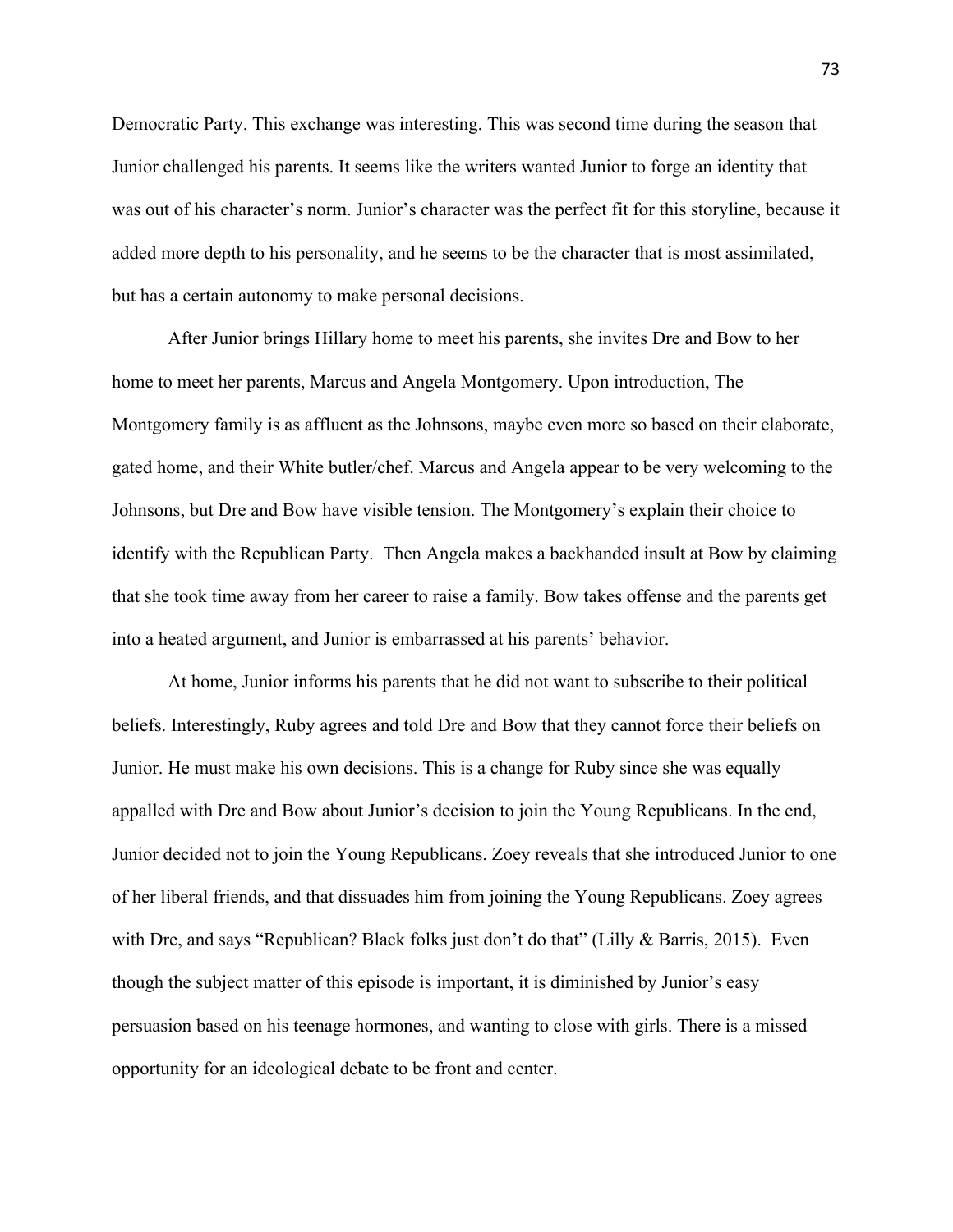Black democratic voters state that they vote Democratic because their parents vote Democratic (Baxley, 2016). Parents have a tremendous influence on an individual's political views. That was discussed in this episode, as Dre and Bow want Junior to be affiliated with the Democratic Party, because they are. In the end, Zoey (even though neither she nor Junior are voting age) convinces Junior to affiliate with the Democratic Party, because that's the values that Dre and Bow passed down to her.

This episode explores the chasm that exists between Black people and differing political views. The Black community is majority Democrat (70%), and feel that the Democratic Party has their best interests at heart, and creates policies that benefit the Black community (Maniam*,*  2016). Black people have a sense of community loyalty and interests that influence political beliefs. Black people often perceive the Republican Party as voting for or creating policies that hinder and oppress the Black community. This thought process has led Black people to believe that those that side with the Republican Party are not a part of the community, or they're Uncle Toms who are trying to assimilate to White culture, and abandon their Blackness. This sentiment is addressed in this episode when Dre has a fantasy when he fears his son being labeled as an Uncle Tom if he joins the Young Republicans. In a sense, it would be appalling for Junior to be a part of the Young Republicans given how "pro-Black" Dre is, and his liberal beliefs.

**"Pops' Pops' Pops'." Original air date: May 20, 2015.** In the season finale episode, the twins must complete a school project retracing their heritage. This is an intersectional episode because family history is universal, but during this episode encapsulates facets of Black history. This episode is metaphorically draws a line from the Harlem Renaissance to the present. The Harlem Renaissance was significant in Black culture because it was the rise of historical Black artists like Langston Hughes and Zora Neal Hurston, and Black art, music, and literature. I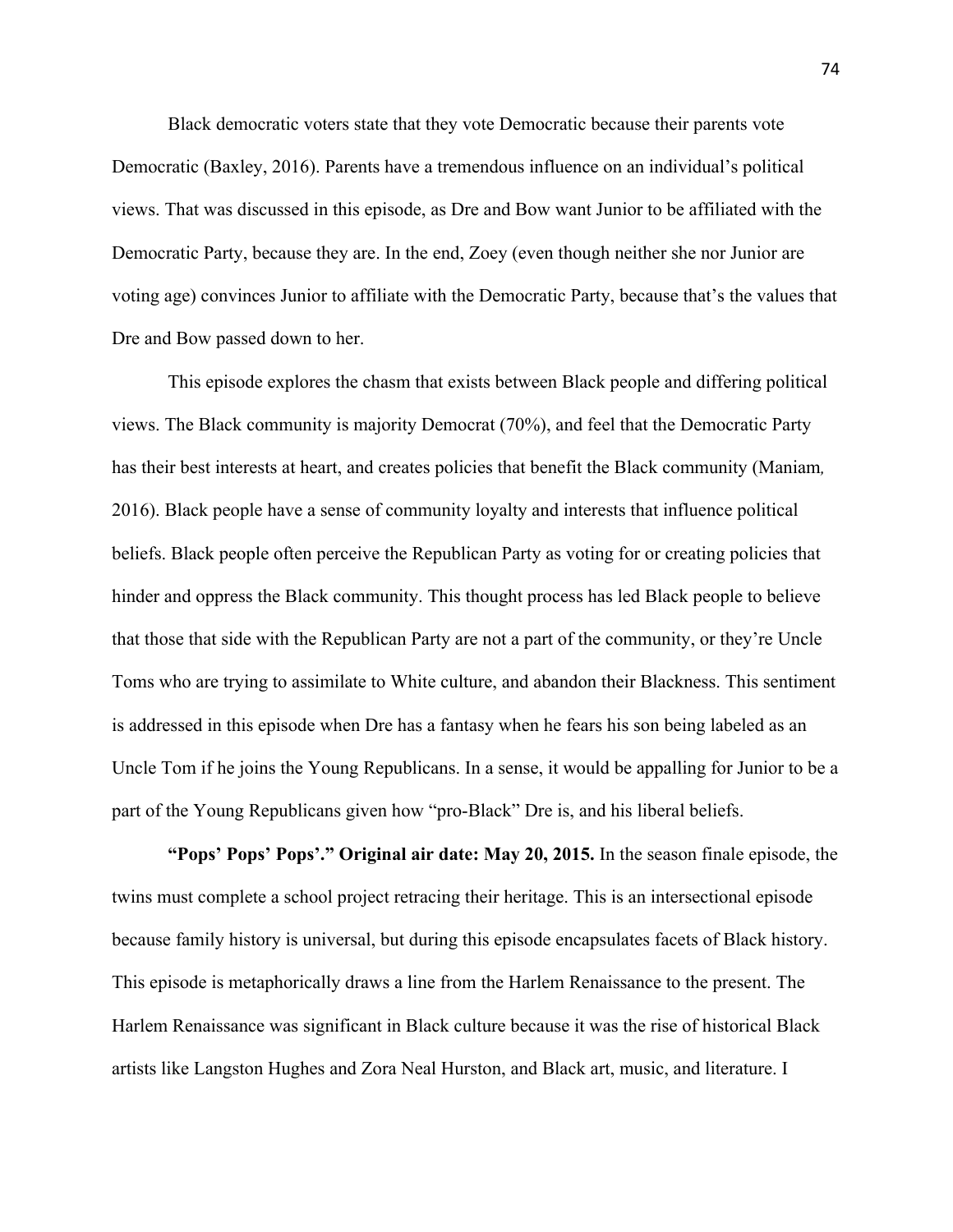believe that this period was chosen to draw parallel between that time and Black art today. The Harlem Renaissance introduced non-Black communities to the Black experience through art, much like what *Black-ish* is doing. Also, this episode outlines the origins of the labor movement, breakdancing, and improvisational jazz from the Black American perspective.

The episode begins with the twins being dissatisfied with their family heritage. They feel that their family isn't as exciting as their classmates. That is when Pops begins to tell the family the "story" about their great-great grandfather, and how he bet on the future of the family. The entire cast of the show reprises the essence of their characters, though renamed, in the flashback. Pops plays Bippy Barnes, a sportscaster and sports bookie. Dre plays Drexel 'Drex' Johnson, the central character of the story, much like Dre is the central character in the show. Bow plays Bee, Drex's lover and a performer at the Savoy Club. Zoey plays Zora, the coat check-in girl at the Savoy Club. Junior plays Jojo, a talkative shoeshine boy. Jack and Diane play Jolly and Dolly respectively, who work for Bippy. Ruby plays Rosy, the club mistress. Mr. Stevens and Josh play Kimble and Klark respectively, owners at the advertising firm Kimble, Kollins, and Klark. Charlie plays a janitor that works for Kimble, Kollins, and Klark. Since the episode is a flashback, there are no voiceovers by Dre until the conclusion, and it is the only episode in the entire season that isn't depicted from Dre's vantage point. Pops is the only voiceover in the episode.

The story begins with Drex visiting Bee at the Savoy Club. The Savoy Club in this episode is more than likely a mashup of The Cotton Club in Harlem, and the Savoy Ballroom in Chicago, two historical Black clubs during the Harlem Renaissance that showcased up and coming jazz musicians and big band performers like Billie Holiday and Louis Armstrong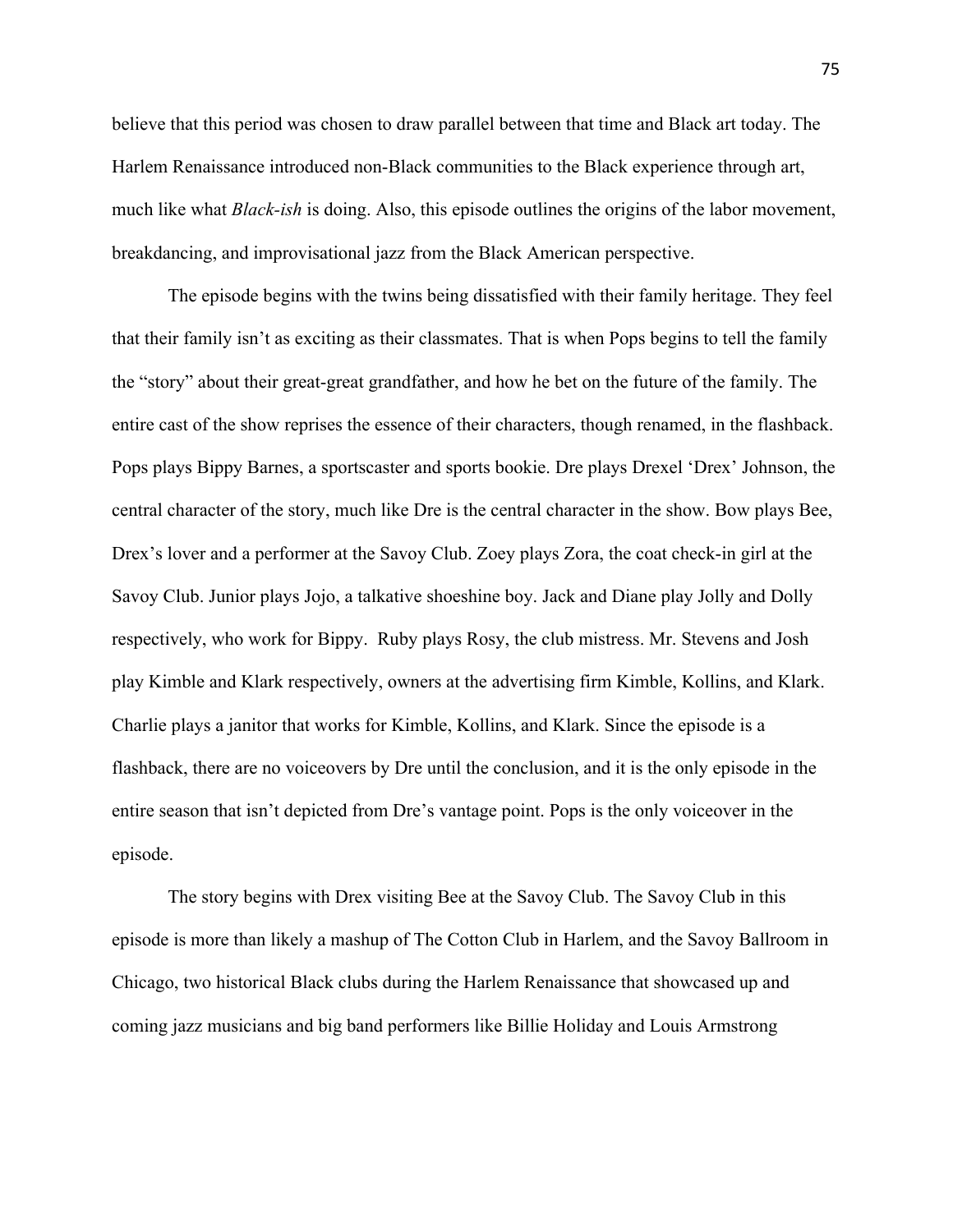(Engelbrecht, 1983). Drex wants to marry Bee, but he can't because of Elroy (played by Puff Daddy), the club owner, who feels that he owns every woman that works in his club.

The climax of the story is that Drex vies for Bee's love by challenging Elroy to a dance off. During the battle, Jolly dances in place of the club owner. They are using modern dance moves. In the end, Drex slips on ice, ironically, and loses the battle. The twist is that he bet on himself to lose, wins \$2000 and Bee's affection. Elroy threatens to kill them both, but Drex, Bee, Zora, Jojo, Jolly, and Dolly escape the club. Drex and Bee impromptu adopts the kids, and everyone lives happily ever after.

There are several metaphorical elements to this episode. The first is Kimble, Kollins, and Klark, whose notable initials are KKK referring to the Ku Klux Klan, the racist terrorist organization. Presenting Dre's present-day coworkers as part of a White supremacist organization seems to sum up how Dre feels about his coworkers and his job. They are living in the past, and aren't used to Black people being their equals. This is shown when Drex invites them to the Savoy Club, and they decline because they're White, and are too good to be at that club. Throughout the entire season, Mr. Stevens and Josh, without outright saying it, do believe that they are superior to Dre. This is evidenced by the way that they speak to him, and the racially insensitive comments that they make to him.

Charlie's flashback character, who is a janitor. On another level, this signifies that Dre is superior to Charlie. Charlie's character isn't given a name, but his is similar to the present-day Charlie with his gestures, and outlandish nature. In this episode, he claims that Langston Hughes stole his poems. He is less respected that Dre in the present, as he is in the flashback.

This episode parallels the Johnson family history with historical Black experiences. Pops gives a latent understanding of the significant Black American history, especially as it relates to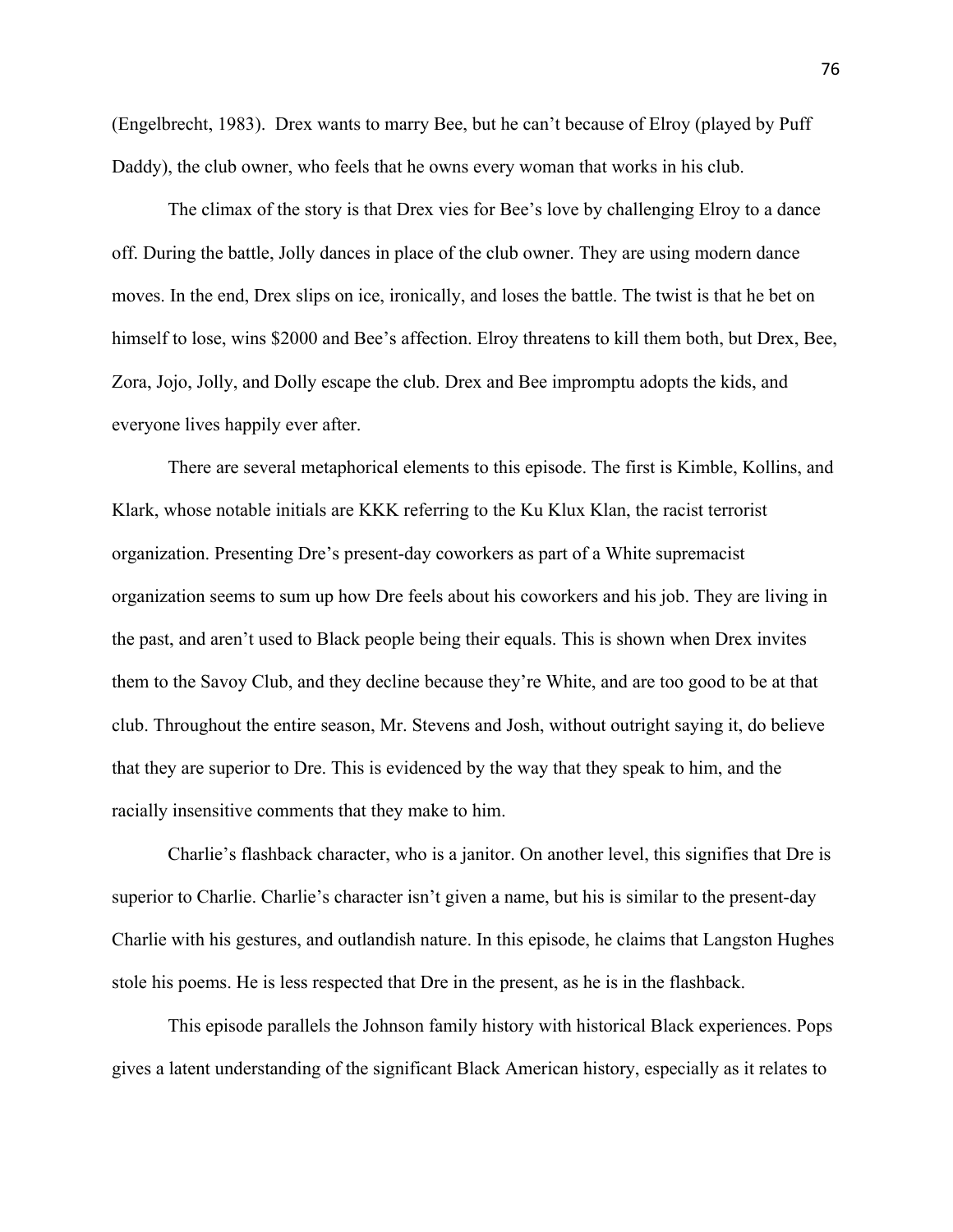art and music. These are facts that are not well-known or taught outside of the Black community. Kenya Barris noted that he wants to show Black stories on television. Throughout the season, he accomplished that, by showing the inner workings of Black communication, experiences of Black families, and Black politics. This is concluded with this episode.

This episode appears to give validation to Black stories, and the influence of Black people in American culture. The club represents Black influence in music and pioneering jazz, which is one of the foundations of popular music. The work space represents the environment that Black people had to survive, and thrive, to elevate their economic status in corporate America. The episode is told through Pops' memory, signifying the passing of family stories from one generation to another. During one scene, Bow and Dre realize that their children are listening to Pops, and they're not on their phones. This is the first time that the children are listening intently. Not only are they learning about their family history, but the story is infused with Black cultural stories. Pops is passing down information to the next generation, so that they can be proud of their heritage, and understand their lineage.

# **Conclusion of Typology**

*Black-ish's* first season does address racialized subject matter, as Kenya Barris stated it would. However, my typology points out that the cultural subjects aren't discussed in to the same degree, and are not discussed in all the episodes. The cultural episodes are broken up with the generic episodes. Also, the depth of the cultural subject matter varies depending on the episode. It suggests that the producers are careful to not make the show too Black, or too preachy to where the audience, especially the non-Black audience, can't enjoy the program without feeling guilty about the Black experience in America. Adorno posits that this is what the culture industry does. He also states that popular cultural products do not give the audience subject matter that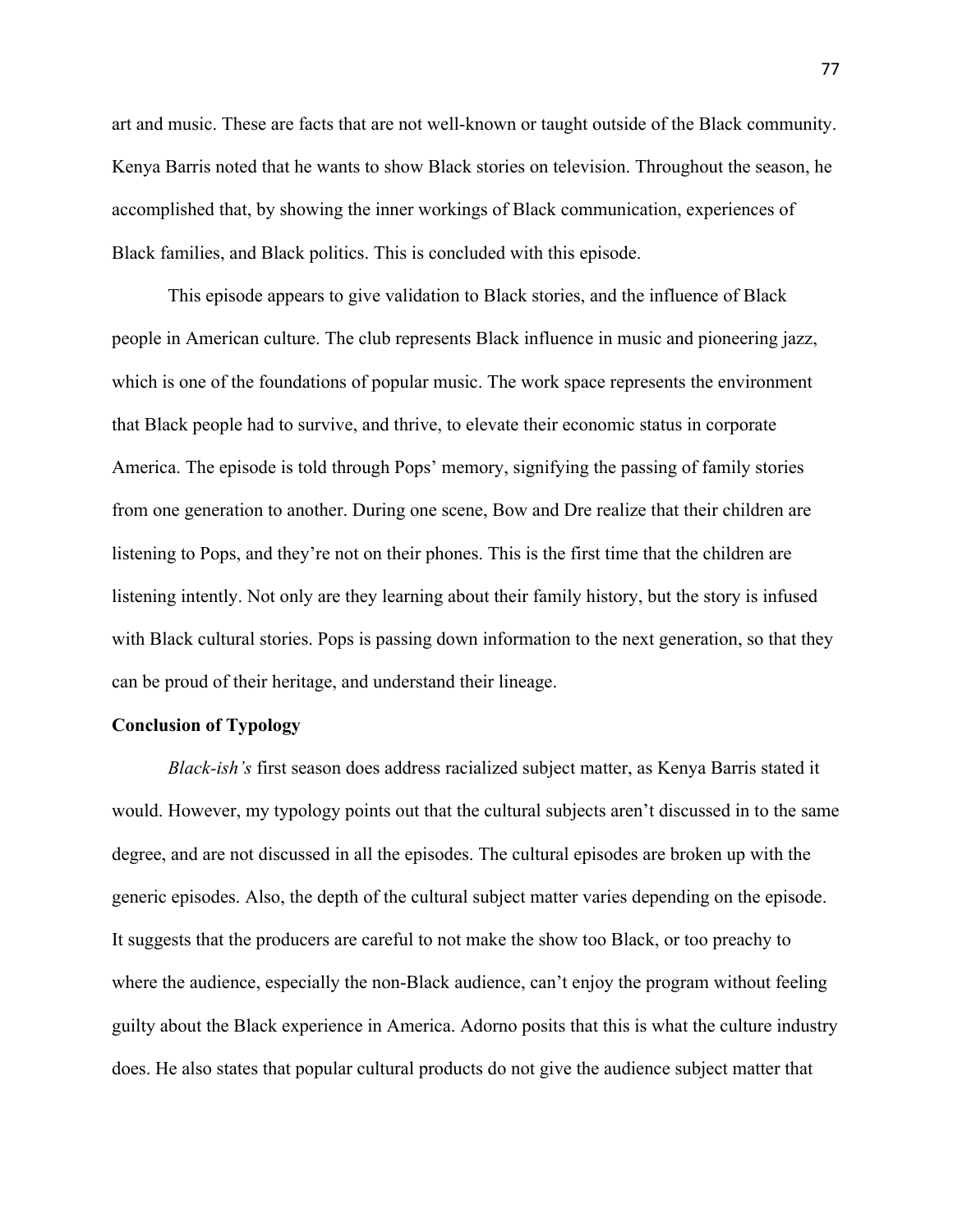they can think about. While I do agree that the cultural subjects weren't discussed in-depth enough, there are some of the episodes that can provoke discussion, mostly the intersectional episodes.

Black-ish blends the mainstream and cultural. This is prevalent not only in plotlines, but in the language. Throughout the episodes, Dre goes back and forth between using "proper English," and what is known as Black dialect. His language makes him relatable, or understandable, to Black and White audiences. As with the plotlines, as outlined in the appendix A, the plots of *Black-ish* switch back and forth between being about Black culture and being mainstream, or, as I defined them, generic. As with Dre's dialect, the switching of the plotlines makes *Black-ish* more relatable to both Black and non-Black audiences. Making *Black-ish* relatable makes it easier to sell to an audience. Adorno posits that programs must be universal for mass consumption, and this is proven in the structure of *Black-ish*. Black sitcoms, particularly those that are labeled by Means Coleman (2003) as "minstrelsy" and "neo-minstrelsy" did not rely heavily on the use of proper English, because they were being catered to the Black community, though there was universal success of those Black sitcoms.

## **Structure of** *Black-ish*

Each episode of *Black-ish* follows a specific sitcom format. Adorno suggested that the formulaic nature of cultural products would limit their ability to address complex issues. According to Adorno, the formula allows audiences to comfortably anticipate resolution of complex problems. Therefore, it is worth considering how the recurring elements in *Black-ish* function in relation to Barris' stated goal of addressing the Black American experience. Four important themes emerged related to the structure of *Black-ish*: Dre's voiceovers, animation sequences, the White, male dominated workplace, and generational differences.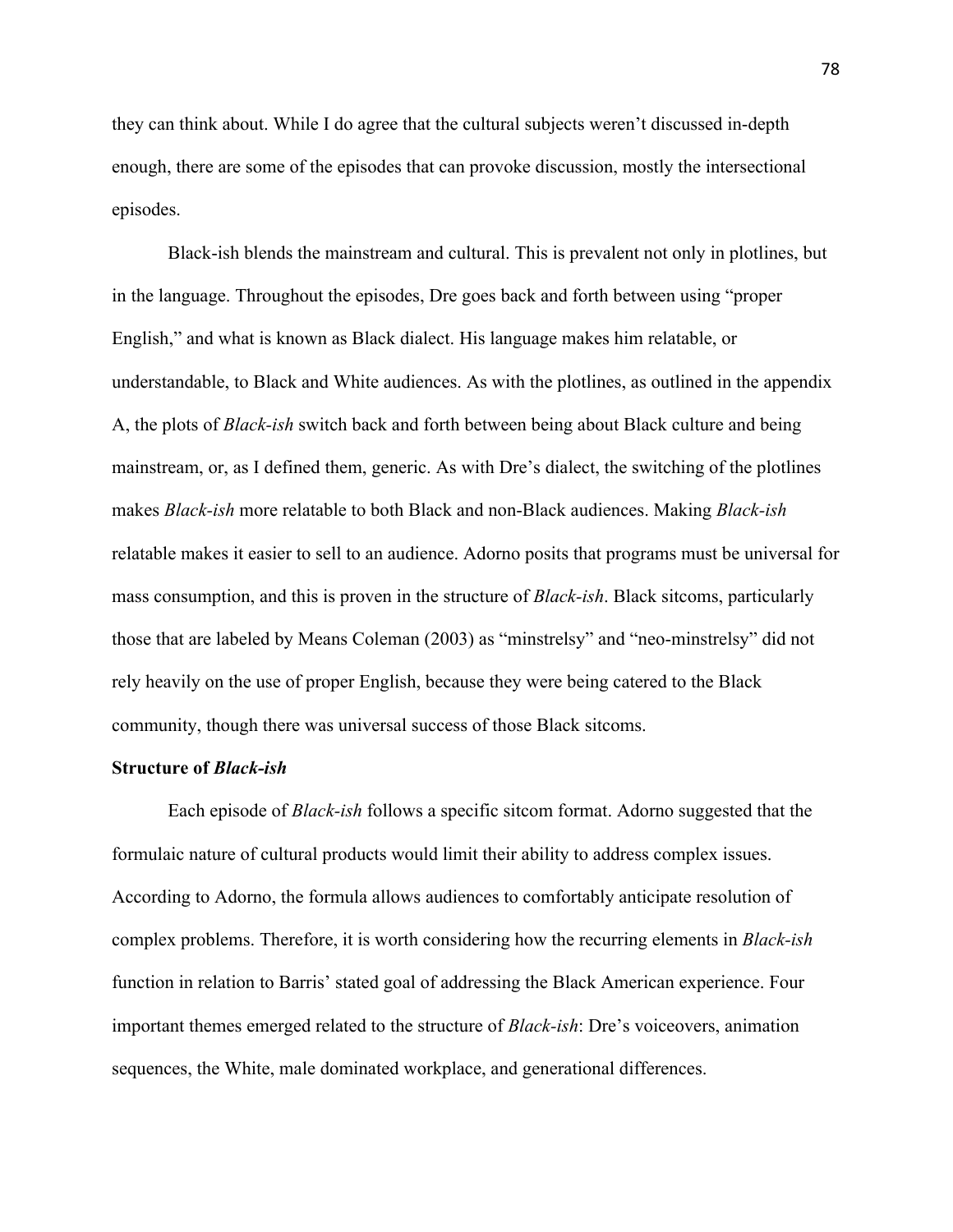*Black-ish's* structure make it easier to replicate episodes, as far as the outline of the story. However, it hinders the depth in which the subject matter can be discussed. The show is broken into five acts that last about four to five minutes each. The cultural subjects are usually explained in the first two acts, and the rest of the episode is the used to resolve conflict. The complex nature of the cultural subjects is difficult to explain in that time frame, especially when there must be a finite resolution to conflict. Dre's convictions usually lead to a plan to coerce, or manipulate, his family or the situation to fit his version of what the world should be. The plan usually fails, or at least a portion to the plan, and Dre is forced to come up with an amended version of his original plan, or accept the consequences of the initial failed plan. Finally, there is the resolution, when Dre accepts the lesson that was learned throughout the episode.

**Voiceovers.** Nearly every episode begins with Dre narrating and setting up the plot for the episode. This segues into the inciting action that begins the plot line, and is usually caused by either one of his children, his wife, or at work. At times the voiceover is introducing a conflict that is already in progress, as with "Switch Hitting." Dre has strong beliefs and convictions, and that usually causes the conflict. Dre's convictions lead him to concoct a plan to convert his children or his wife to conforming to his beliefs, but with no avail. Also, it may lead him to make a decision regarding a work conflict. Ultimately to end the conflict, Dre must concede all or part of his beliefs to resolve the tension.

Throughout the episodes, Dre gives a voiceover at specific times. The voice over is Dre speaking directly to the viewing audience about what's going on in the episode. The first voiceovers in the episode are at the introduction of the episode. This is where Dre sets up the plot of the episode by talking about something that is related to the tension in the episode like his job or his family. The other time that there is a voiceover is when Dre is explaining something to the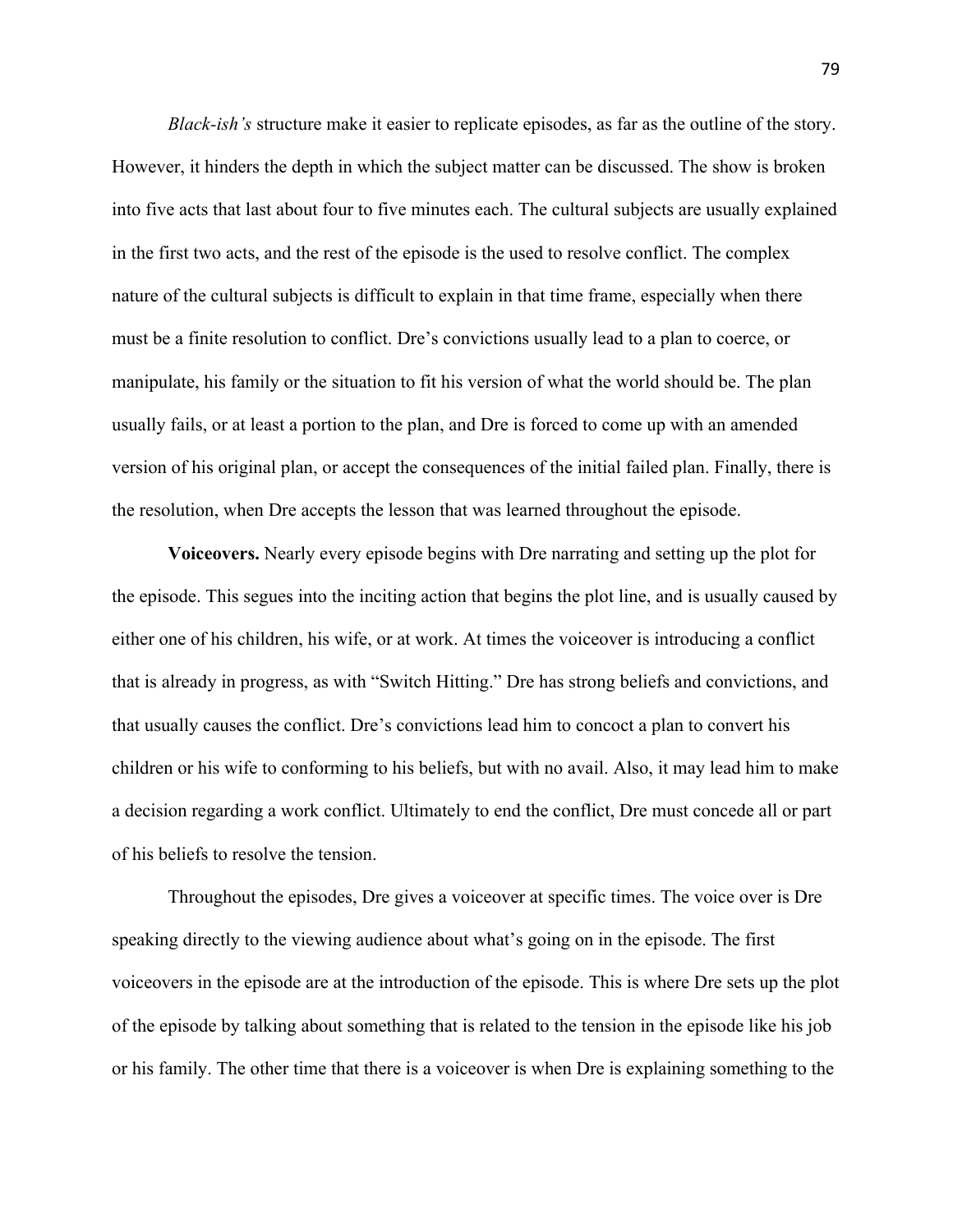audience that cannot necessarily be expressed in the scene, dramatically or action-wise. For instance, in the pilot episode, when Dre is speaking in a voiceover to the audience, he is explaining his position at his job where there are only a handful of Black people, and how those few Black people tend to stick together because of the environment. Dre also uses voiceovers when explaining events or trends that are significant to Black culture, like the March on Washington or the significance of "the nod."

**Animation**. On occasion, the voiceover is accompanied by an animation sequence that visually helps explain the voiceover. Another way concepts are explained are through fantasy sequences. Dre fantasizes, in exaggeration, about the consequences of the conflict in the episode, or something that wants to happen. For example, in the "Pilot" episode, Dre is getting a promotion, and fantasizes how that will be. The fantasy sequences seem more like comedic relief to get quick laughs from the audience, and diffuse contentious moments. Also, during the cultural episodes, they seem to deflate the tension that arises from talking about heavy subjects like, racial profiling, and coded language.

**Work environment.** After the tension in the episode is introduced, Dre will typically bring the problem to his job for his coworkers input. Dre's coworkers are a sounding board. He bounces ideas off them, and receives their advice. There are often racial, generational, and class factors that come into play during the dialogue about the conflict of the episode. The office scenes show the complex nature of office politics. The main work characters are Josh, Mr. Stevens, and Charlie. On occasion a female coworker is added, usually when the need for a female opinion is pertinent to the tension in the episode. The female coworker was only seen in scenes or episodes that involved, or called for, the female experience (i.e. the LGBTQ episode, or the episode about Dre trying to help around the house). Outside of those few episodes, the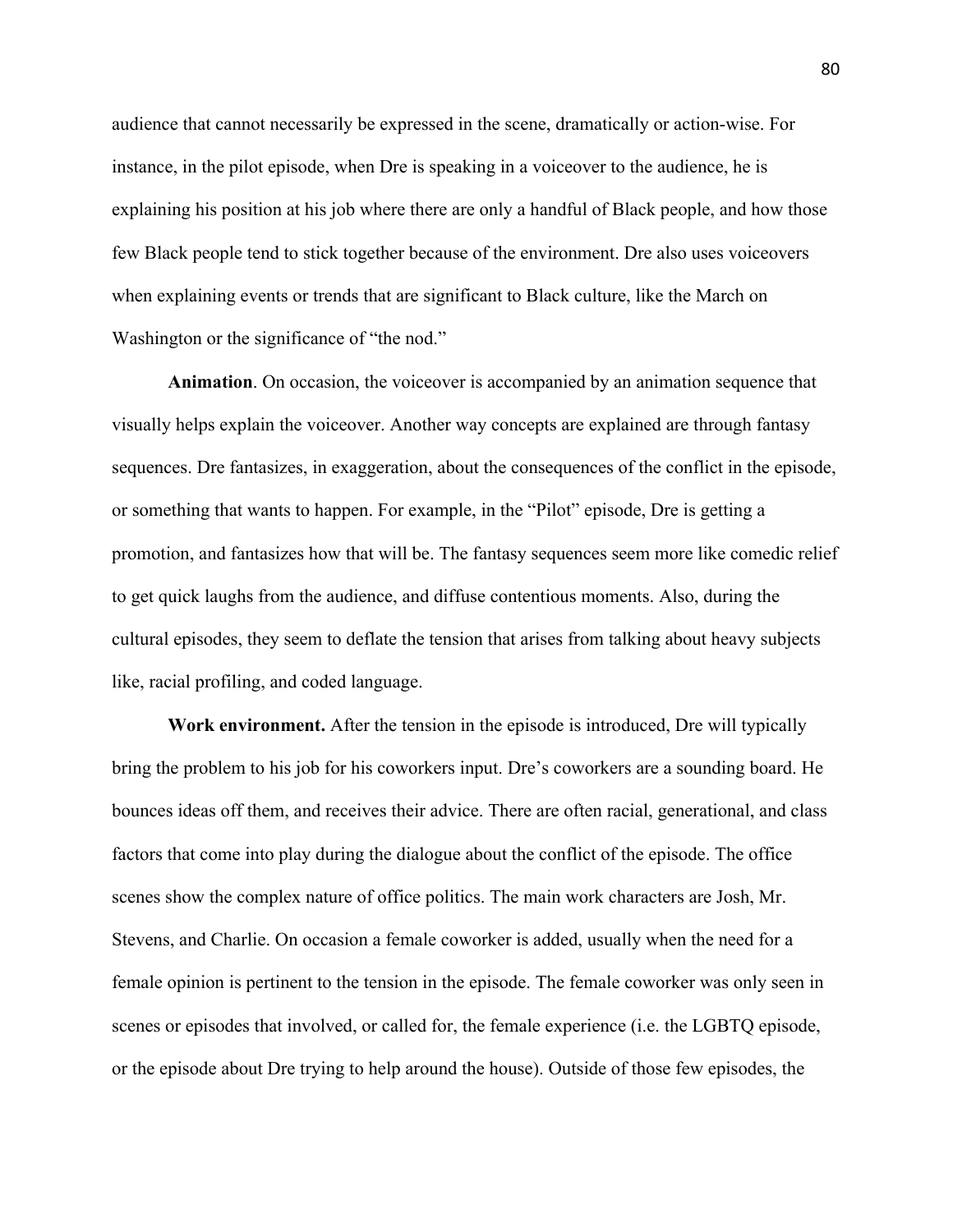work scenes were male driven. This is a larger problem in the actual workplace. Women often find themselves being silenced in male dominated fields.

The office of Steven & Lido represents White corporate America. Josh and Mr. Stevens represent the hierarchy in the workplace and White privilege. Their characters are presented in parody, extreme versions of real people, and their behaviors reflect that extremism to make a point in the show. Mr. Stevens who is part-owner and CEO of Stevens & Lido represents those who are so detached from the worker experience because of their status. They have no idea how those not in their position of power function. The function of the work scenes is often to mock Mr. Stevens and Josh, but they also are used to teach White people a lesson about the Black American experience. Josh's character sometimes represents privilege more than hierarchy. He usually says racially insensitive remarks because he is ignorant to his own views. During the cultural episodes, Dre explains concepts and historical experiences that are related to his White colleagues. It is usually a concept that wasn't explained in the introduction.

**Generational differences.** In the Johnson household, there are three generations represented: baby boomers (born between 1946 and 1964) in Ruby and Pops, generation X (born between 1965 and 1976) represented by Dre and Bow, and what's being labeled as generation Z (born after 1996) is represented by the kids, Zoey, Junior, Jack, and Diane (Bump, 2014; *Center for Generational Kinetics*, 2016). All the generations bring a different viewpoint to the tension in the episodes. The personal morals, political beliefs, and thought processes are different with each generation.

Also, the different generations represent the evolution of Black American thought, experience, and culture. The differences in the older generation and the new generation gives the show a richer and more well-rounded views of the conflicts and tensions that arise. It mimics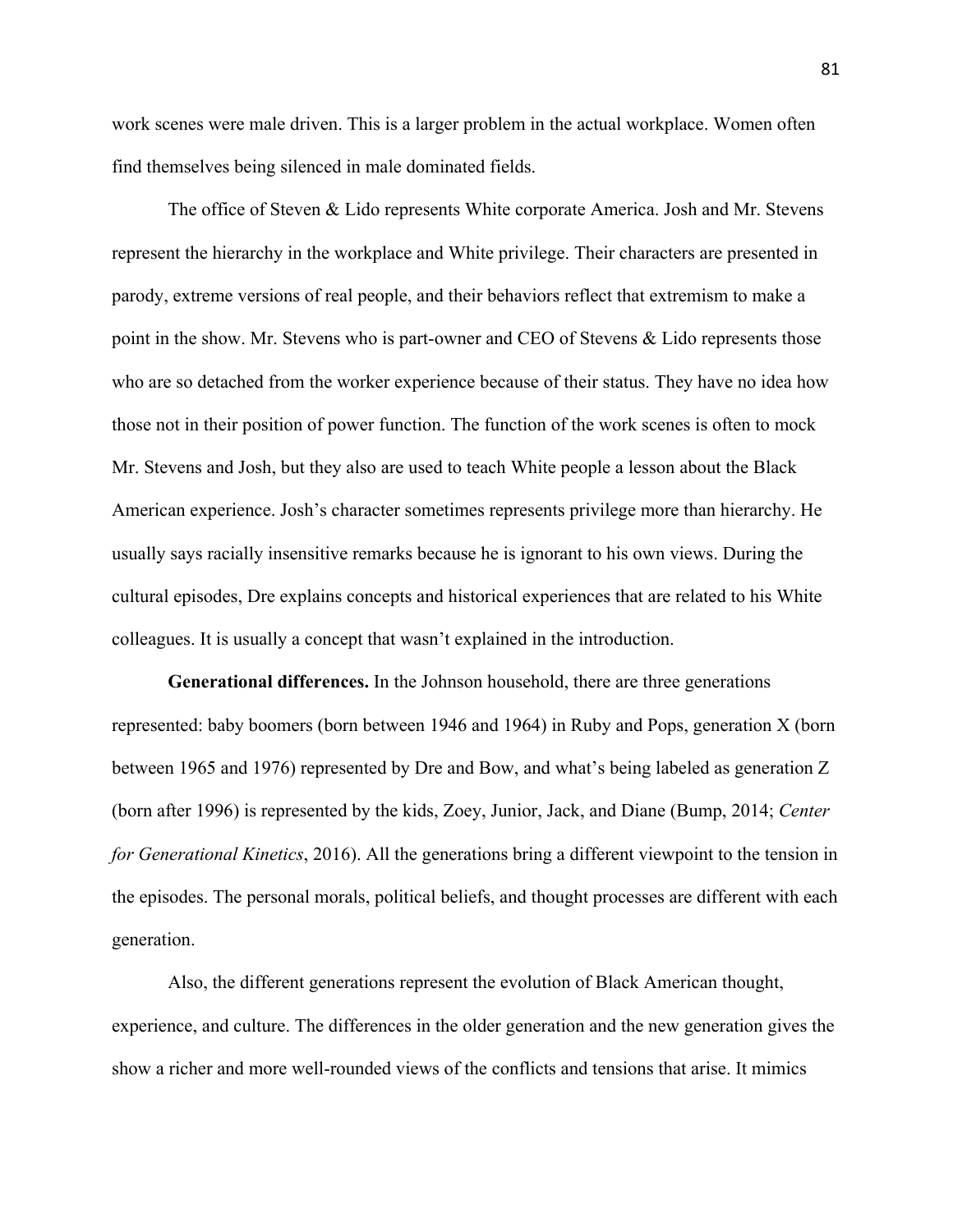Black society, the vast opinions and conversations that make up the scope of Black culture, and the evolution of the culture.

Pops and Ruby came of age in a segregated society. Thus, their thoughts on the world are rooted in their Black experience. They grew up in a world that was more divided racially and politically, causing them to view the racial situations in the show differently. That is the reason Pops continually antagonizes Dre for wanting to assimilate to his surroundings. Dre and Bow came of age at a time in which the country was becoming more integrated, and communities were beginning to meld their experiences together. This causes Dre specifically to develop the skills of dealing with other ethnicities, particularly White people. This is why there is such internal conflict with Dre, as the section on double consciousness elaborates. The children have grown up in an integrated society, and have different views on race, and racial subjects. They are color-blind, for the most part, and view themselves as being a part of the community they grew up. That doesn't necessarily have any bounds on their racial identity. The writers use these generational differences to highlight attitudes about issues as when Pops and Dre disagree on the effectiveness of spanking, or when Ruby, Dre, and the children show different levels of acceptance to Rhonda's sexuality.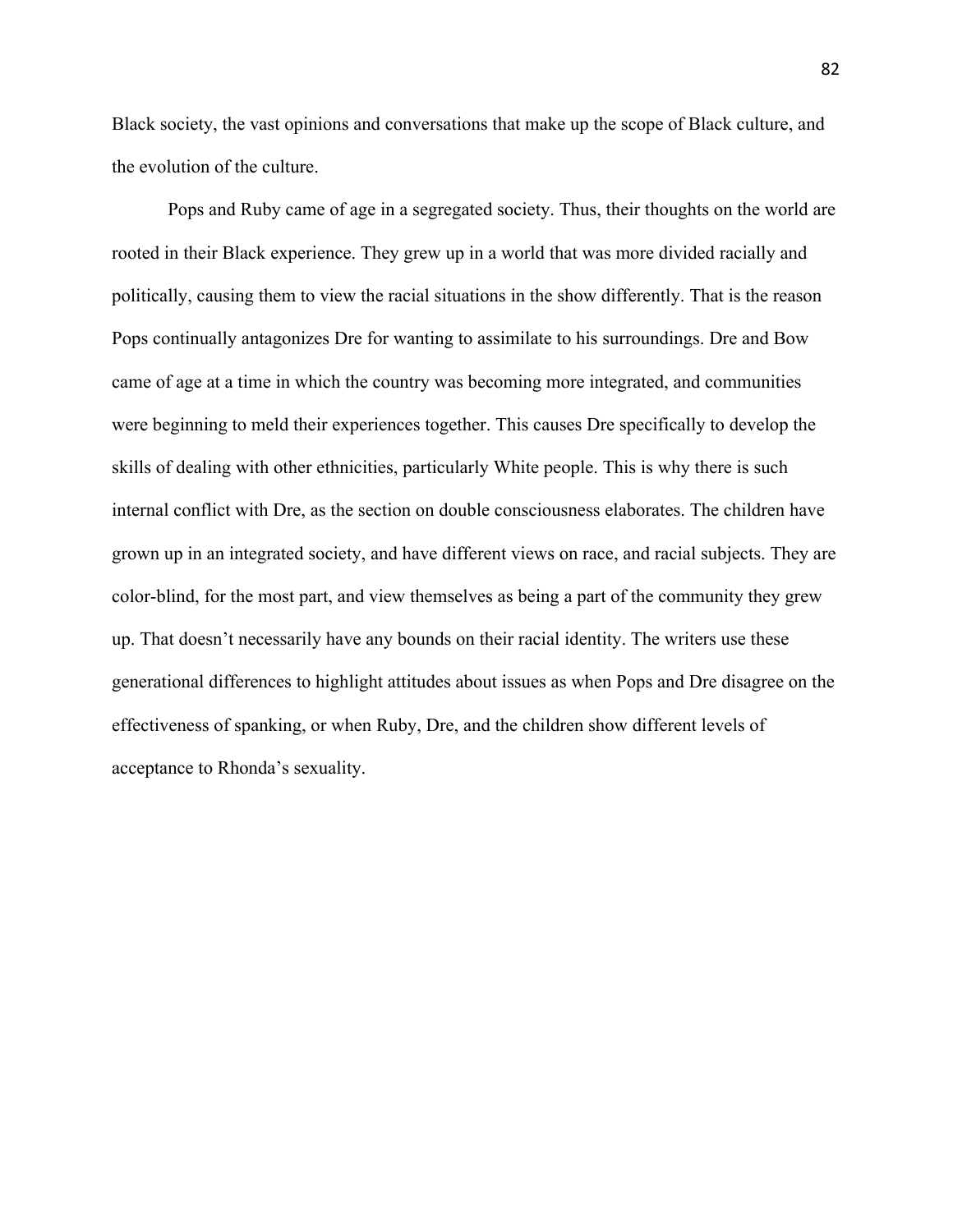#### Chapter Five: Discussion

Through textual analysis this research uncovered that *Black-ish* does present Black culture, but that isn't all of what encompasses the first season. There are also generic episodes in the first season that present the Johnsons as your typical American family that happens to be Black. The theoretical basis for this research was Adorno's theory of the culture industry, and that cultural products simplify complex human experiences to make them more palatable to a mass audience. Also, the presence of symbolic annihilation and stereotypes were analyzed. Kenya Barris stated a specific vision for *Black-ish*. He wanted to introduce a mainstream, non-Black audience to an affluent Black family, discuss racially charged subjects, and break longheld stereotypes of Black people. The focal point of this research was analyzing whether *Blackish* could present Black culture and the Black American experience within a sitcom that is designed to trivialize and sanitize complex experiences. I analyzed the first season, and discovered that Black experiences and culture were discussed. In the deeper reading of the episodes, it was clear that the boundaries of the culture industry shaped the approach to the difficult subjects discussed during the cultural episodes.

## **Dre's Double Consciousness**

*Black-ish* undoubtedly addresses racial issues. As the pilot episode makes clear, the show centers on a man who struggles with the double consciousness common among Black Americans. Throughout the season, Dre is forced to deal with his own identity as a Black man operating and thriving in a White world. There is a constant tug and pull between his own version or identification as a Black man, and the assimilation, or the blending, of his identity into his White surroundings. This is the most important structural element in *Black-ish* as it provides the basis for all the episodes that deal with race.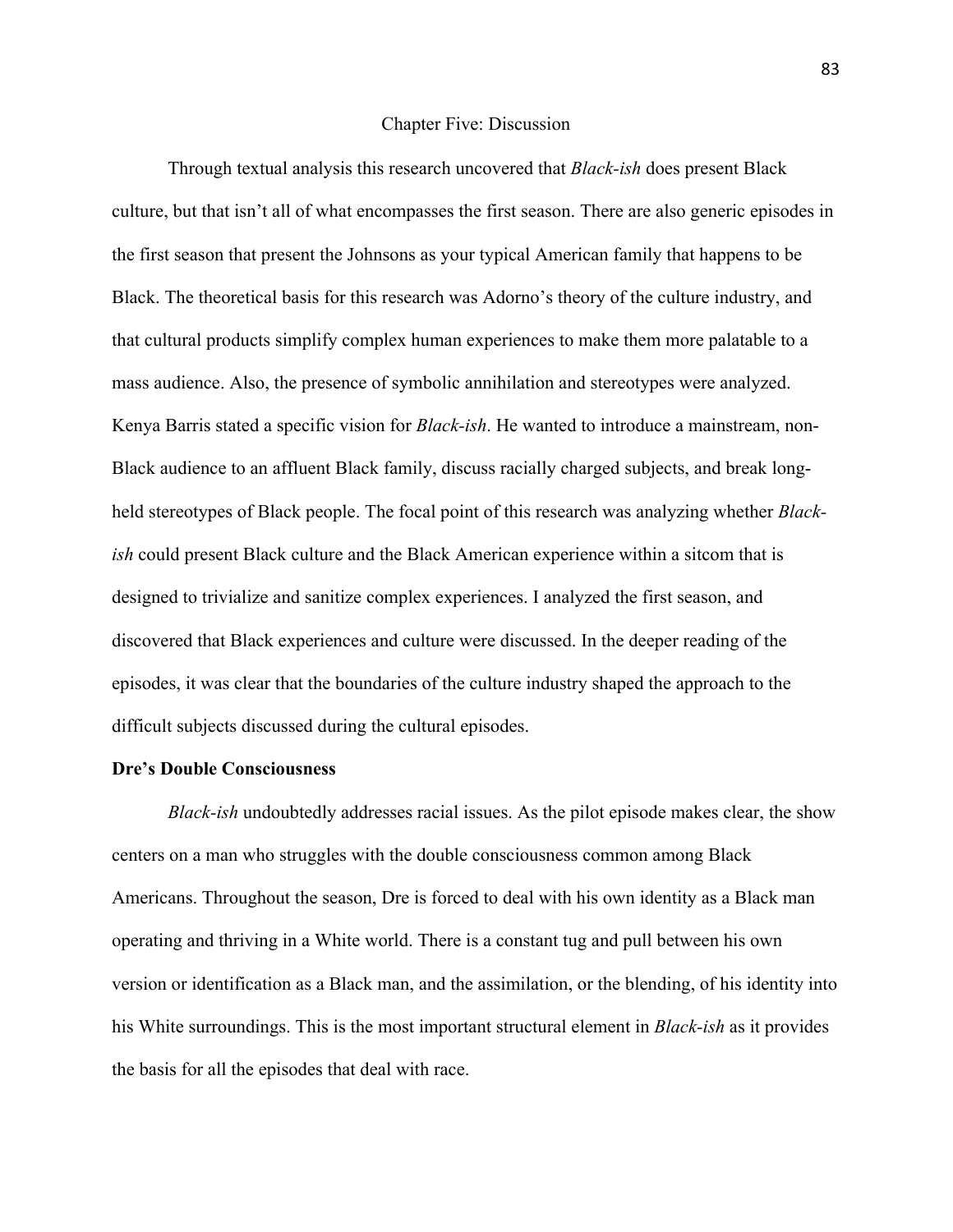Dre grew up in a time of more integration in communities. While not all communities were integrating, a great deal of the population experienced a more racially connected environment. Dre is the personification of W.E.B Dubois' concept of double consciousness. In *Black-ish*, there is an evolution of this identity. The fractured identity that Dubois conceives of doesn't seem to extend to Black people who have only known one identity. In this case, Dre's children, who don't appear to have the same fractured identity. According to Dubois, even if Blacks and Whites inhabit the same community, the have different experiences. Double consciousness explains that Black people have two versions of themselves: mainstream self and real self. (Dubois, 1903). These two identities can cause a Black person to lose their identity by trying to fit into two worlds.

The mainstream version of self is one that is presented to the White majority, more so in the work force. It is meant to make a Black person seem non-threatening, and more adaptable to a White, or mainstream, way of life. Dubois believed that Black people must disprove the stereotypes that Black people are disobedient, unintelligent, unruly, and barbaric. A Black person must be conscious of how the dominant, or, White, society views them to succeed, and elevate their status.

The real self is the version for the Black community. That is the self that was built through community and shared experiences. Black people live in a world that oppresses them and devalues their culture and existence. This real self allows a Black person to view themselves and their experiences through their own lens and perspective. The real self allows a Black person to be attached to the struggles of being Black in America. This can lead to fighting for social causes that advance the interests of the Black community.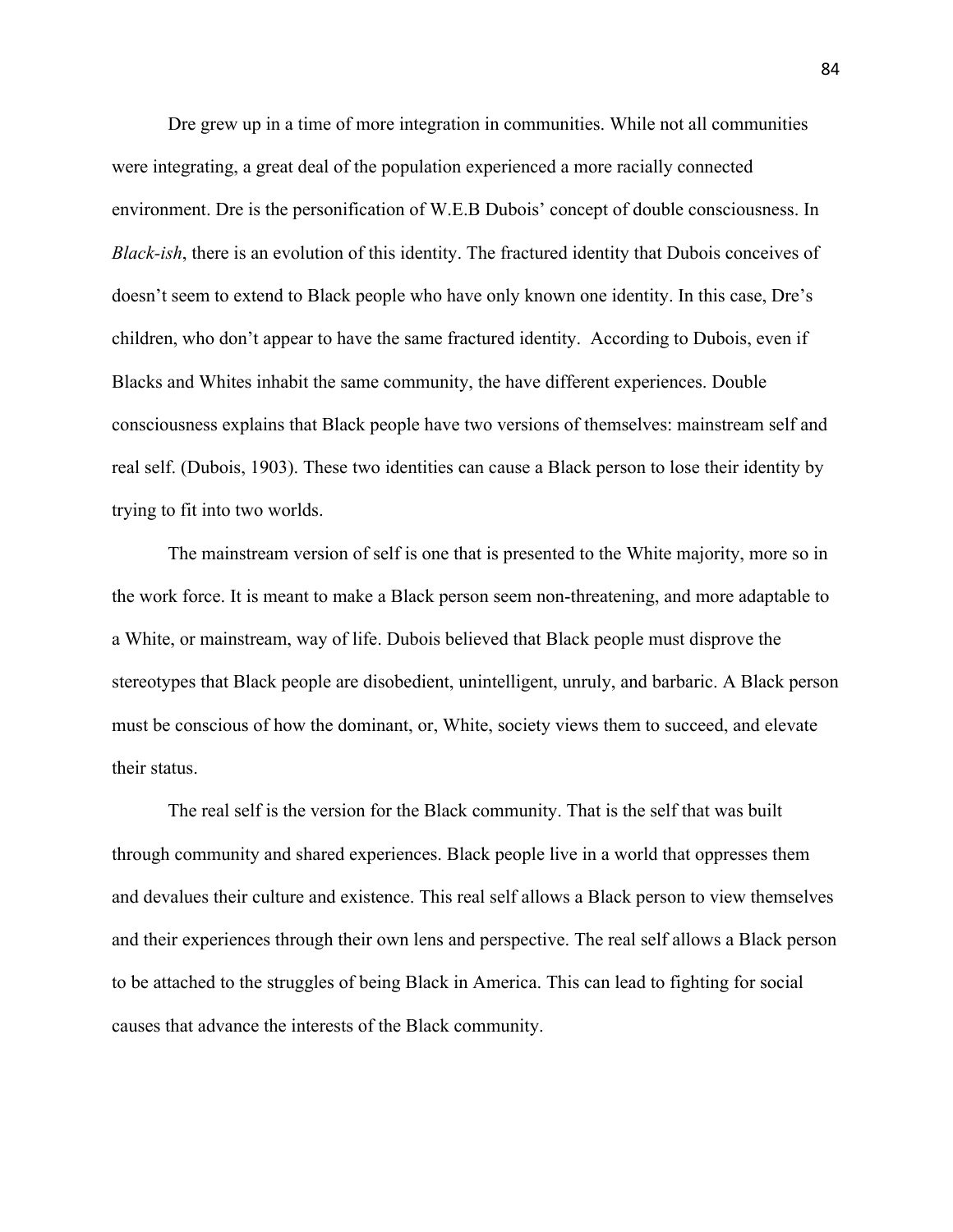These two identities exist in separate worlds that don't often overlap. This causes a Black person to have a fractured identity, because their actual self must be divided into both worlds. Dre personifies this fractured identity. Dre identifies himself in the pilot as a professional with a great family. Then he introduces himself as a Black man from Compton, CA. Dre establishes his two identities and the struggle that he faces with trying to keep them separate. When Dre goes to his work space, there is a scene in the parking lot when he concedes a parking space to a White woman. He comments that he has lost his edge, because he's no longer seen as a "big, scary, Black dude." Dre's ability to live his mainstream life has greatly diminished his real identity, or his Black self.

Dre also lives in a predominately White suburb of Los Angeles. This is a sacrifice that Black people make in their attempt to survive, and create a state of elevation, both economically and professionally. A Black person uses their mainstream self to create opportunity, because their Black self is too attached to stereotypes that are used to make Black people less-than. This sacrifice of himself has served Dre well. In the pilot episode, for example, Dre is promoted to Senior Vice President of the "Urban Division," which he identifies as "the Black stuff." At that moment, the audience is made aware of Dre's fractured identity. In his mind, he has made the sacrifices of diminishing his Black self, only to be promoted based on being Black. This points to the fact that while Black people must identify as mainstream, their White counterparts will identify their Black identity first and foremost.

The frustration that Dre feels, spills over into his home life, as he laments to his wife about the promotion. At this point his children are introduced, and, in his eyes, they are completely assimilated to their predominately White surroundings. His children are completely oblivious to Dre's sacrifice of his Black identity. The application of Dubois' concept is null and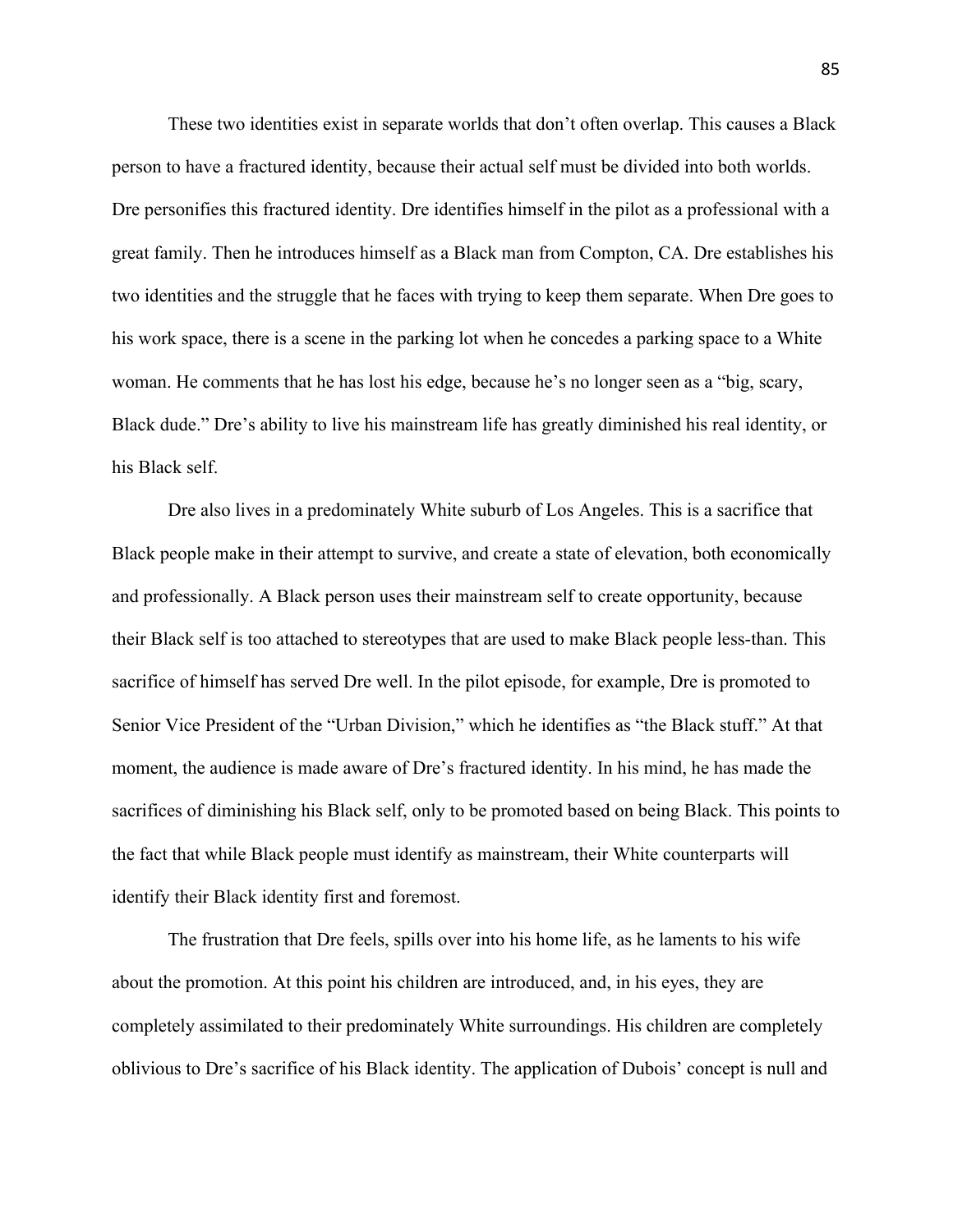void because the children aren't aware of the two identities that they have. The lack of knowledge about their identities frustrates Dre more so than his promotion. This is the impetus for the show. Dre tries to force his identity issues on his entire family.

## **Presence of stereotypes**

Kenya Barris stated that he wanted *Black-ish* to dispel and break the common stereotypes about Black people and Black families. When analyzing the first season of *Black-ish*, it doesn't seem that he achieved his goal. While some characters clearly challenge common representations of Black America, others do not.

The most stereotypical characters in *Black-ish* are Charlie and Ruby. Their physical presence and their personalities are aligned with historical stereotypes of Black men and women. Charlie is introduced in the third episode. He is similar to Dre in personality, but is used more as comedic relief than another perspective of the Black male experience. Charlie is the most like the sambo stereotype. A sambo is a lazy and unintelligent Black male always dependent on White people. Charlie's physical appearance along with his exaggerated facial expressions, such as bugging his eyes for comedic effect, as well as his radical suggestions that border on insane suggest that he lacks intelligence. But in all his antics, Charlie is intelligent and talented at his profession as pointed out by Mr. Stevens, though sometimes he can get in his own way with his antics.

Ruby is introduced in "Oedipal Triangle," which is the eighth episode. Before that point it was never clear if Dre's mother was present in his life. Ruby closely resembles the sapphire: an older woman, who is overweight, fiercely independent, and dedicated to her family. What makes Ruby a two-dimensional character is her relationship, albeit dysfunctional relationship, with Pops who is her ex-husband. The sapphire typically emasculates the Black man. Ruby, while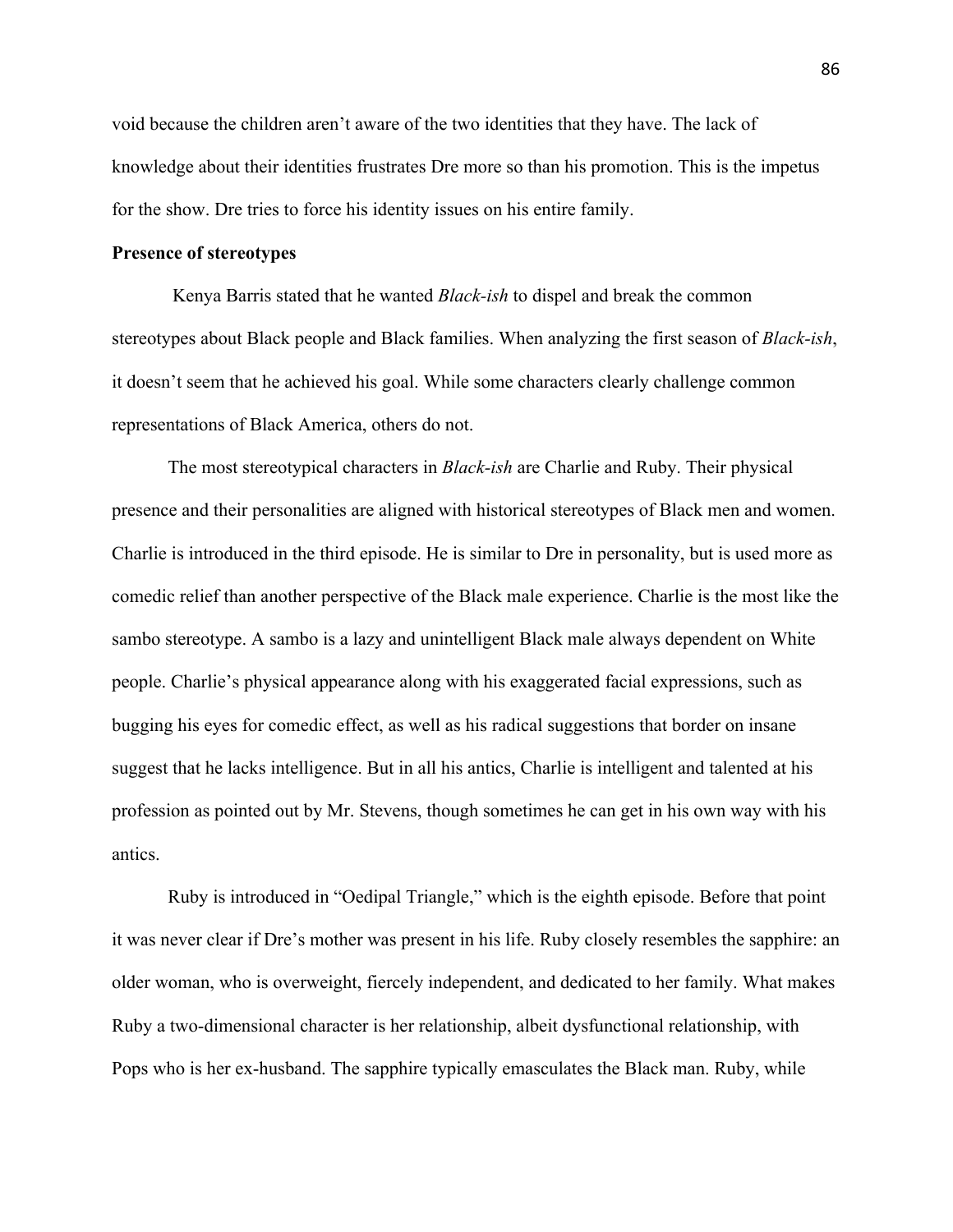constantly insulting Pops, doesn't emasculate him. She doesn't challenge his manhood. In fact, Ruby and Pops go back and forth with insults toward each other. In episode eleven, Ruby and Pops begin the episode arguing, but later rekindle their romance, though at the end of the episode they break up at Dre's insistence. Barris claimed that he wanted to break stereotypes, but that vision isn't served with the characters of Charlie and Ruby.

While Ruby and Charlie closely resemble stereotypes, there are redeeming qualities that counteract those stereotypes. There are episodes when both characters are subdued and reasonable. An example for Charlie, in "Andre from Marseille," he explains to Dre the generational difference in views on interracial relationships. In the same episode, he also explains why Zoey is shallow. In both instances, he makes valid points that support what he's saying. These instances seem almost out of character for Charlie, but I believe that is intentional to make him seem more grounded and serious instead the comedic relief. An example for Ruby is in "Elephant in the Room," when she explains to Dre and Bow that Junior is going to make his own choices, and that they cannot force their beliefs on him. As with Charlie, Ruby is being calm and making a valid point, and she is to be taken seriously. While these don't necessarily make up for their stereotypical behavior, it does seem as though they are to be taken seriously, even in their comedic nature.

Another stereotype that is reinforced with Pops and Ruby's relationship is that Black children grow up in broken and/or dysfunctional homes. During the "Law of Attraction" episode, the audience learns that Dre is emotionally affected by his parent's relationship. When he demands that his parents end their rekindled romance, he makes a speech about how when he was younger, they would get back together only to break up again. In subsequent episodes, there are hints at there are hints at their volatile and dysfunctional relationship. What makes this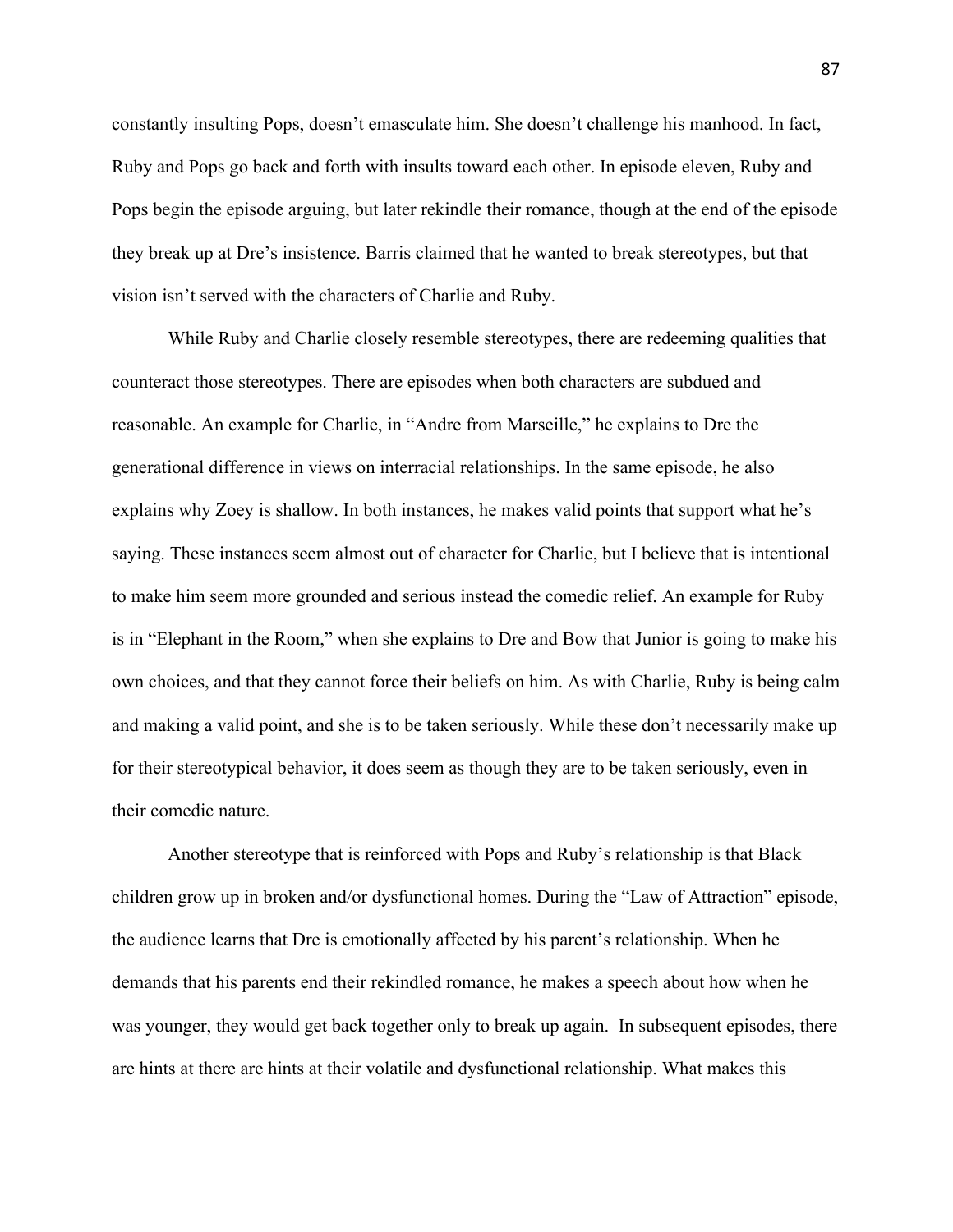problematic is that *Black-ish* is the only broadcast family-centered Black sitcom presently. As stated in the introduction, *Black-ish's* viewing audience is majority non-Black. This image represents Black families on television, and it's important that it do not reinforce stereotypes.

While it is true that over 60% of Black children are born to un-wed mothers, the stereotype of broken homes often implies that there is an absent parent, and that it is more than likely the father, and that isn't necessarily always the case (Jacobson, 2013). Black parents may not be together, but both can be present in their child's life. A study conducted by the National Center for Health Statistics shows that Black fathers are more present in their children's lives than Whites or Hispanics. Over 75% of Black fathers have dinner, check homework, and have regular outings with their children, even if they are not with the mother (Blow, 2015). Though Dre is a fictional character, he is a representation of middle-aged Black males, and one of the only representations of his demographic as a broadcast television lead (Hunt, Ramon, Tran, Sargent & Diaz, 2017).

Dre's character often reinforces stereotypes of the Black community. Starting with the pilot, Dre was attempting to explain assimilation to the audience, and how White people are being praised for doing what has always been attributed to Black people, such as dancing, singing, and having big "butts." However, at the same time, this perpetuates the stereotype that those activities are only relegated to Black people, and that there are no other activities that Black people can do, or have done. I believe that this was meant to be positive and explain the value that Black people have brought to mainstream culture. However, it is still an oversimplification of the complex and expansive history of the contributions of Black people to mainstream, or non-Black, culture. Another instance of this is Dre being upset that Junior wanted to try out for the field hockey team, which Dre deemed to be a White sport. Despite that in the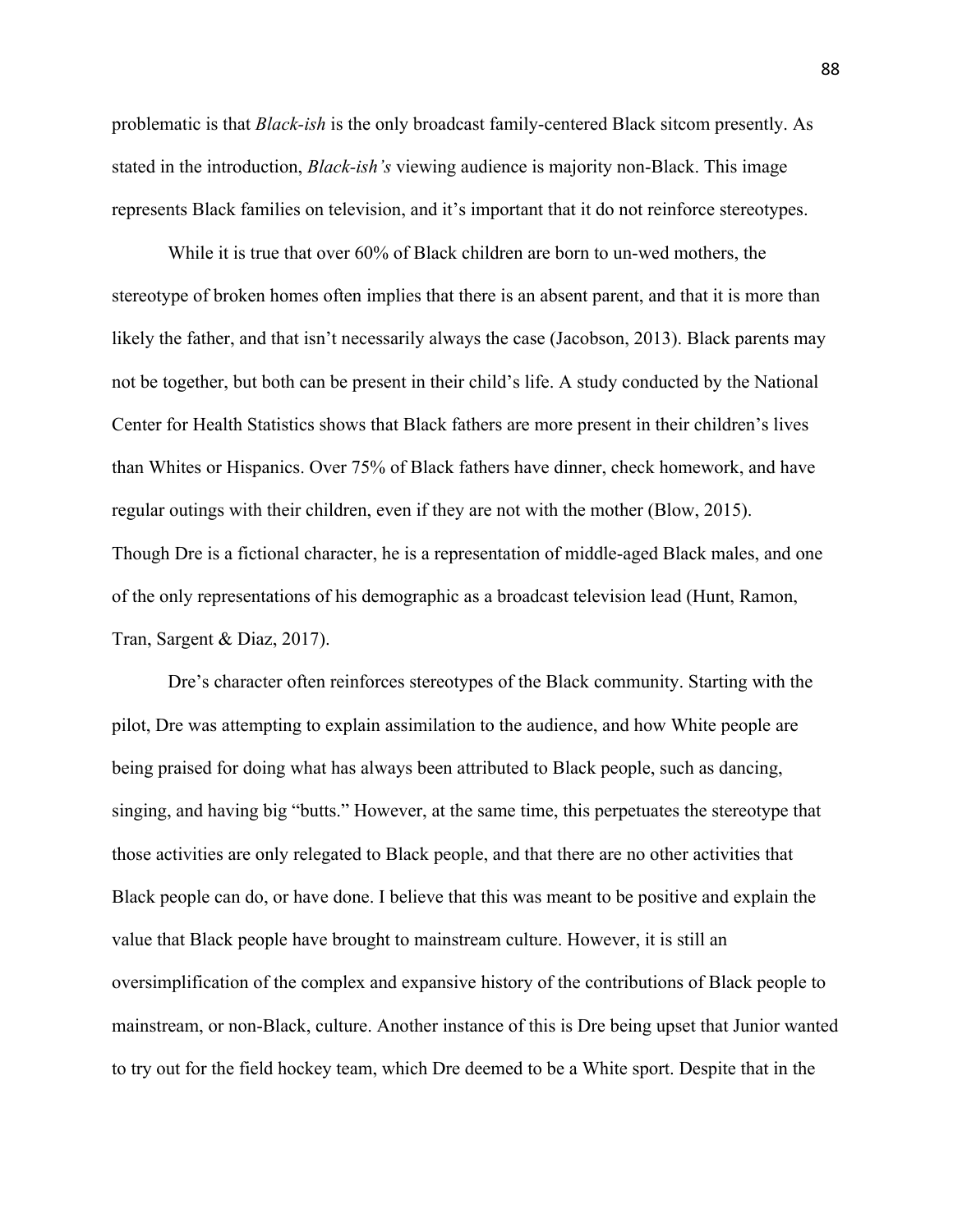last 50 years, Black people have excelled in tennis, swimming, gymnastics, and other sports, the show seems to tether Black people to basketball, football, and baseball. *Black-ish* carries on racial stereotypes.

Also, there is another form of stereotyping, and that is that advancement, "making it," economic prosperity can only be associated with Whites. The entire show is about Dre making it out of the hood, and into the White community. The White community that is safer, cleaner, with better schools, and low crime. Even in a show about the advancement of Black people, it is placed up against how affluent White people live. All White communities aren't the same. There are poor White communities, especially in rural areas. All Black communities aren't the same. There are affluent Black communities, particularly along the eastern seaboard. Kenya Barris breaks no barriers with his upholding of White affluence, and Black disparity. The show assumes that all Black people are poor and work for miniscule money, but that isn't the case. As stated in the analysis of episode two, there are Black families that come from generation wealth. Granted that the number of affluent Black families are smaller than White families, but they do exist nonetheless. And their existence isn't defined by a White American standard of living.

#### **Trivialization of significant Black cultural events.**

The cultural episodes in the first season relate to the significant events in the Black American experience. These events include the Civil Rights Movement, ramifications of slavery, and the use of coded language. Adorno theorized that the culture industry shies away from discussing complex subjects. Furthermore, symbolic annihilation suggests that underrepresented communities, like the Black community, have their existence and experiences diminished or ignored by the dominant group. Both theories are illustrated in the first season of *Black-ish*.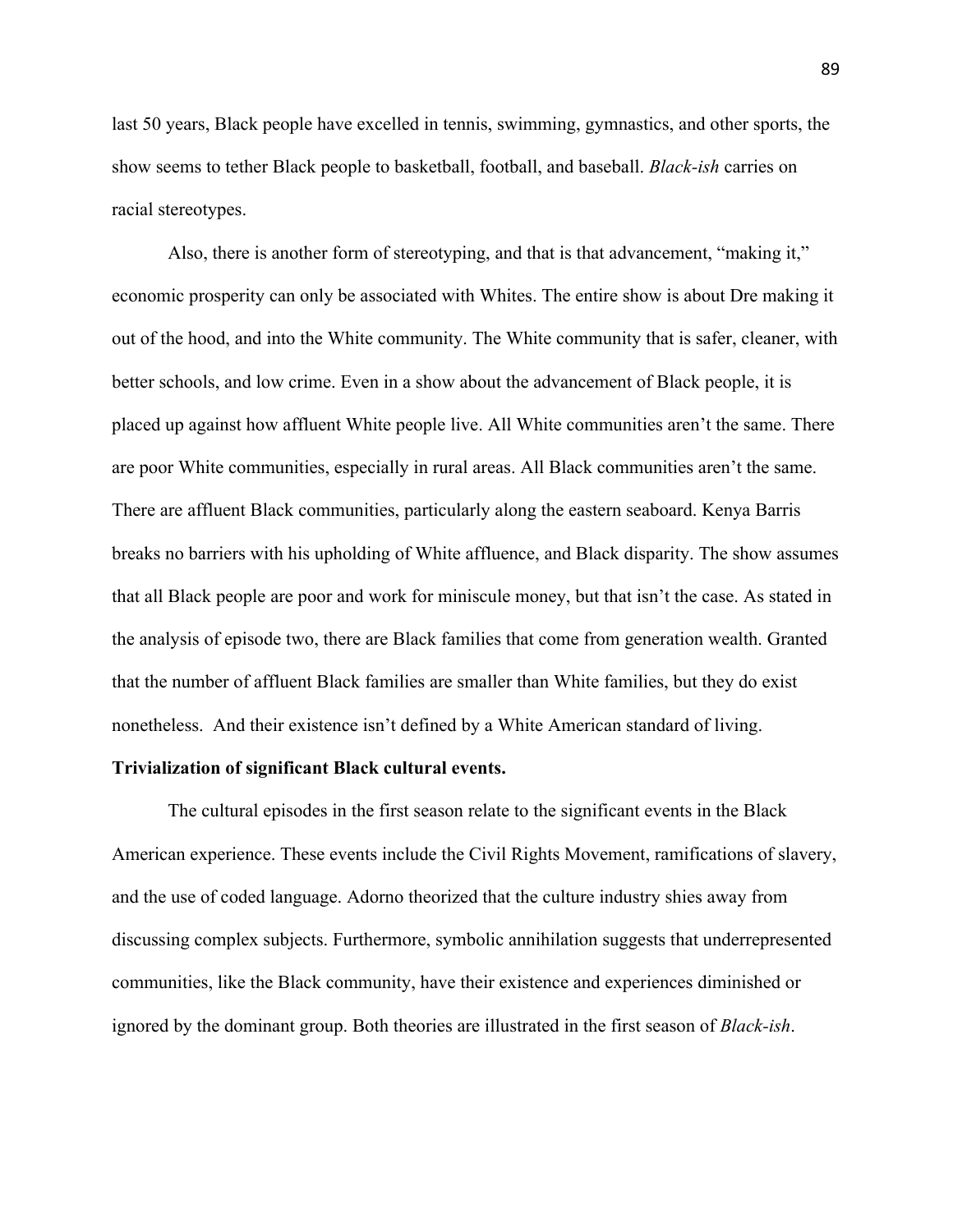Dre explains many of the significant cultural experiences to the audience. These explanations are riddled with humor or levity, because of their complexity and uncomfortable nature. For instance, in the "The Dozens" episode, Dre explained that the concept of "the dozens" came from slavery, but he doesn't explain that it was the result of the treatment from the slave master. Instead, he explains that it came from African tribes talking about each other until one conceded to the other. This humorous explanation of "the dozens" makes the ramifications of slavery seem less impactful than it is.

Since *Black-ish* is a sitcom, humorous dialogue is fitting. However, it is problematic when discussing complex and serious subject matter such as racial profiling, the Civil Rights movement, and interracial dating. *Black-ish* uses satire: humor that critiques societal ills through exaggerated humor, characters, and situations. The satire of the show is meant as commentary to accompany Dre's perspective. The satire usually makes fun of racial situations, even if the episode isn't about race or racism. Satire can be effective in making serious subjects or commentary funny. But satire is only effective if the audience or viewer is aware of the satirical nature of the issue being discussed (Haggins, 2009; Birthisel & Martin, 2013). I think this should be taken into consideration given that *Black-ish's* has a non-Black majority viewing audience. That viewing audience may not be aware that certain jokes are satirical, and meant to point out the ridiculous comments or social situations that the Black characters find themselves in. With the absence of satirical knowledge, a well-intentioned dialogue or monologue can be counterproductive to advancing goals of making the audience understand their own flaws. The result can be the trivialization of issues.

Another way that complex subjects are explained is through animation. "The dozens" was explained with an animation sequence. Animation is typically used for children's

90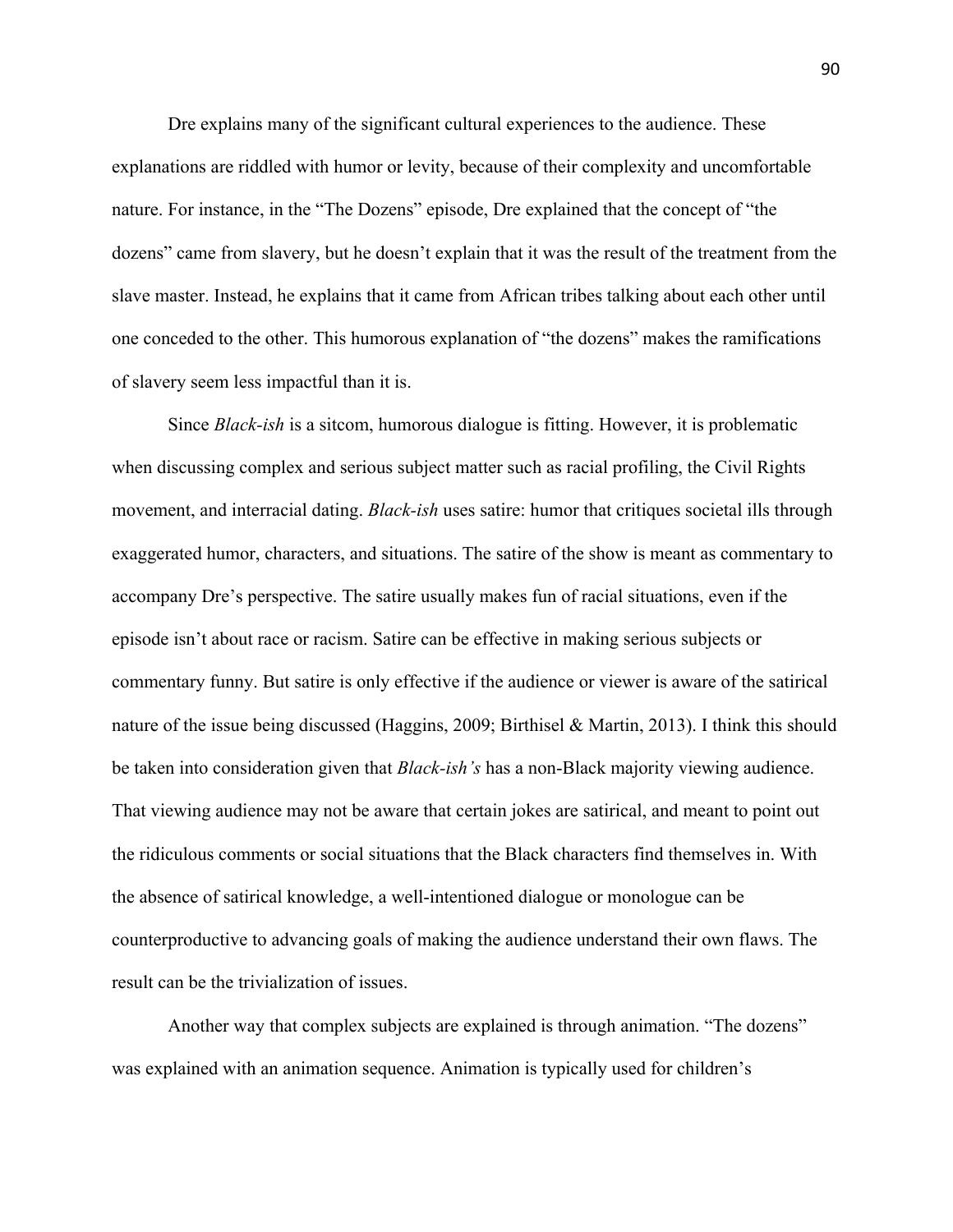programming. In this instance, explaining racialized subject matter through animation seems to reduce the seriousness of the subject matter into child-like form. This may have been done so that the writers had a fun and lighthearted way to explain difficult subjects so as not to lose the audience. This supports Adorno's theory that the culture industry is not made to cultivate critical thought, but rather sell products.

Sometimes explaining the subjects can get too serious, and these serious moments are broken up with humor. For instance, when Dre is speaking to the audience about Dr. Martin Luther King Jr., he begins with the impact of the Civil Rights Movement. During this introduction to the episode, there are montages of the Dr. King and the marches. At the point where it seems that the introduction is becoming too much of a lesson on Black history, Dre comments on how nice Dr. King's mustache looked during the Civil Rights Movement. It turns a history lesson into a joke about something as superficial as a moustache. Adorno states that the culture industry is obsessed with the superficial, and that is proven during this introduction.

Lastly, sometime the cultural experiences are trivialized by showing Black people playing the victim when it comes to systematic oppression and racism. This happens throughout the entire season. Dre tries to find racism in every interaction with White people, even when there isn't. In the episode about Dr. King, Dre tries to teach his son about racism that Black men face by their existence. But in each scene, his lesson is a farce, because it is presented to the audience that Dre is overreacting. This also happens in an episode about coded language. Bow accuses an announcer at Jack's baseball game of racist language, but no one, not even Dre, finds anything wrong with the language being used. This made Bow seem like she's trying to pull the race card when it is unnecessary. Both instances greatly diminish the real experiences that Black people have concerning racism, and racist views. The mission of the show is contradictory,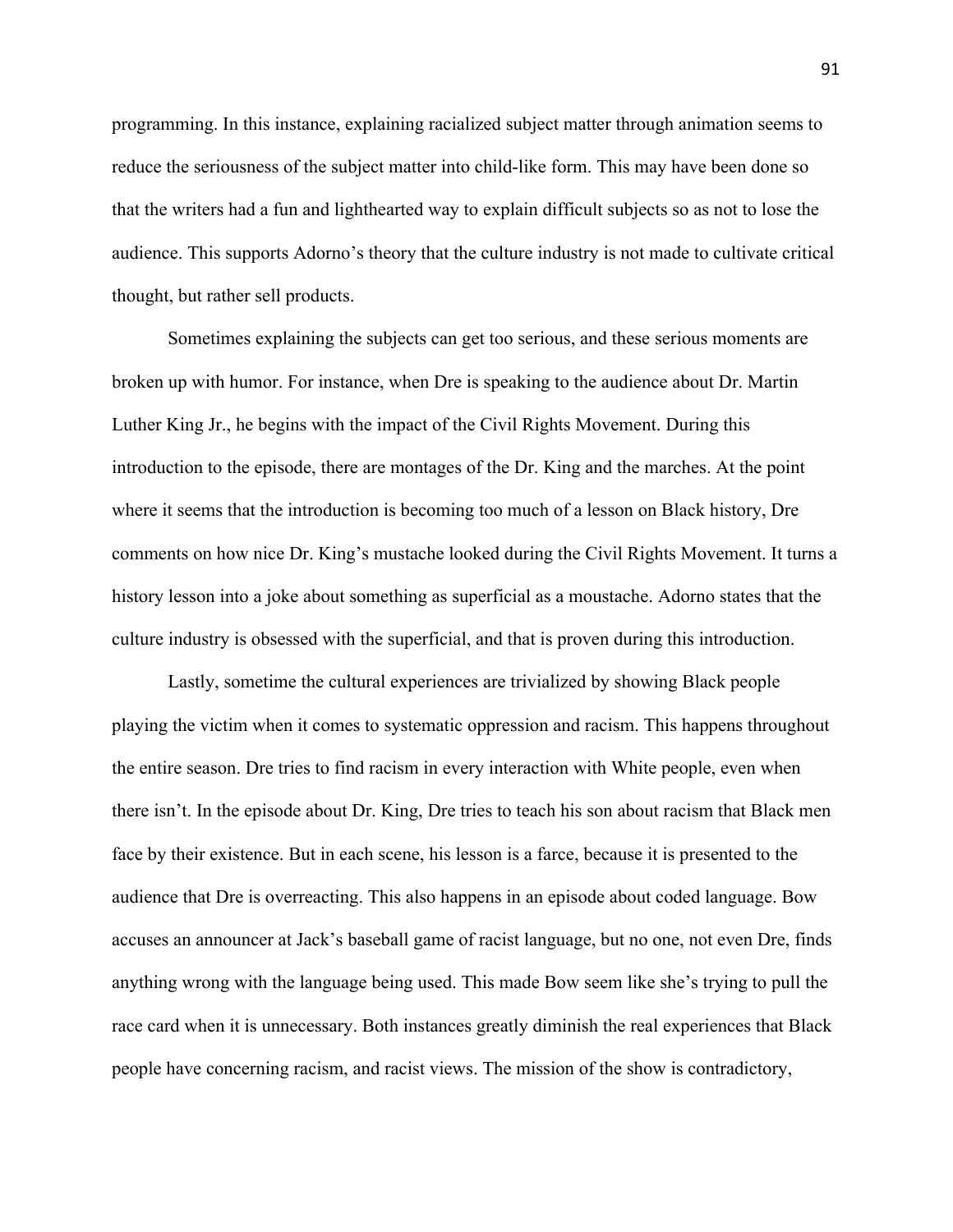because it switches from showing and explaining certain racial situations, but also treats those situations with levity. This trivializes the nature and seriousness of racial micro-aggressions and implicit or explicit racism. People's racial biases are real, and they can be expressed explicitly or implicitly. It is misleading to present racism, in whatever form it comes, as Black victimization.

Most of the Black historical events are simplified, or are told in half-truths. In one episode, it is admitted that talking about serious subjects isn't appealing to viewership. Barris stated that he wanted to talk about uncomfortable subjects, but his vision isn't served by diminishing the significance of the Black experience, which is uncomfortable, especially when discussing the reverberating effects of slavery. This directly proves Adorno's theory of the culture industry, and its nature to simplify and lighten serious and complex themes.

## **Conclusion**

To return to the research question, *Black-ish* does address Black culture but only to the extent of acknowledging that Black culture exists. However, the depth of subject is lacking. I believe that this is due to two things. One, the time constraints that exists in sitcoms. All episodes of *Black-ish* usually run around 21-22 minutes, and that doesn't allot for time the complex history of Black history. Two, many of the cultural subjects discussed are broken up with humor. This signals that the subject matter, no matter how serious, is still something to laugh at. Adorno's theory of the culture industry is valid. *Black-ish* is hindered by the boundaries of the culture industry. Complex subjects were trivialized to appeal to the largely White audience and stereotypes are used to fit the aesthetic of a sitcom. The show often fails to show the full scope of Blackness and Black stories.

Since *Black-ish* is the first successful Black sitcom to air on broadcast in almost a decade, it will be the litmus test for other Black sitcoms that follow. In accordance with Adorno's theory,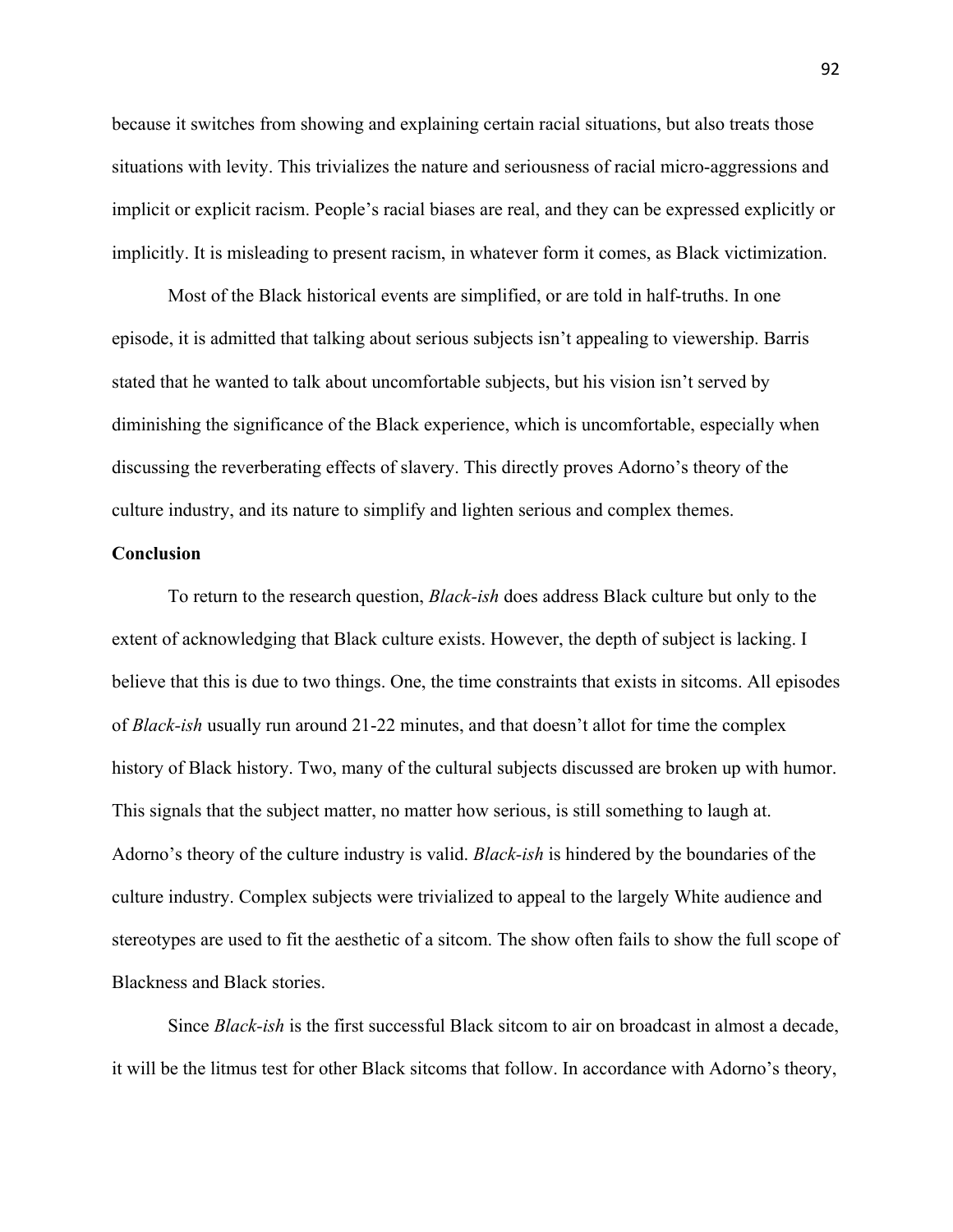*Black-ish* will be the standard by which writers, creators, and network executives will gauge the success of their predominately Black cast sitcoms. This is exemplified for the 2017-2018 ABC fall lineup. *Black-ish* is being moved to Tuesdays to be the lead-in for *The Mayor* (2017), a new show with a predominately Black cast. The show centers on a rapper named Courtney Rose, played by Brandon Michael Hall, who runs a political campaign as a publicity stunt and wins the mayoral seat in his small town (Wagmeister, 2017 Ausiello, 2017). ABC has enough confidence that *The Mayor* could be the next *Black-ish.* That speaks to the replication of cultural products, as Adorno posits.

### **Implications of this research**

Diversity in television is an ongoing conversation. As the call for more representative images of minorities intensifies, there will be more programming to fit that need. The images that will be shown to the audience must provide a range of experiences and subject matter that will engage an audience, and create more dialogue and spark more changes in the television. The programming that will follow the demand for diversity will not be effective if the programming features people of color who are reinforcing stereotypes or symbolically annihilating the experience of minorities in America. This research shows that a sitcom that features a minorityled cast must speak to, and about, minority culture in different ways, and do that effectively without diminishing racialized subjects, or reintroducing racial stereotypes.

### **Future Study**

For future study, I would like to analyze the next two seasons of *Black-ish*. The first season of any show is a foundation season, and that may have affected the content that I analyzed. Now that there have been two more seasons, the way that the show presents subject matter, may have changed. Also, there are more cultural subjects that are discussed, such as the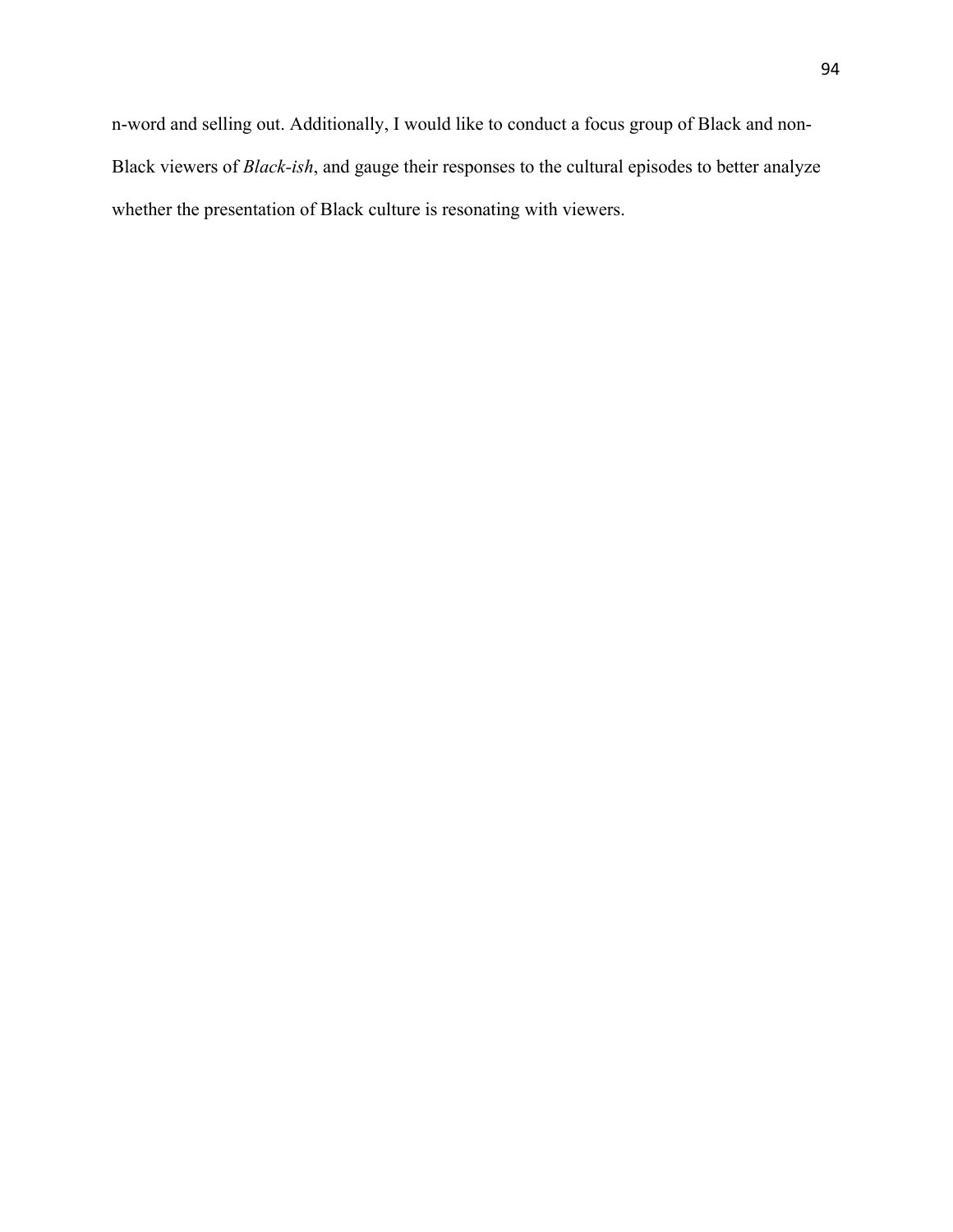| Appendix |
|----------|
|          |

| Table 1: Season One of Black-ish (2014)<br>Subjects of Episodes |                                                        |                             |                                                                                                                           |                 |
|-----------------------------------------------------------------|--------------------------------------------------------|-----------------------------|---------------------------------------------------------------------------------------------------------------------------|-----------------|
| Episode                                                         | Title/Writer                                           | <b>Original Airing Date</b> | <b>Plot Summary</b>                                                                                                       | Classification  |
| $\mathbf{1}$                                                    | "Pilot" by Kenya<br><b>Barris</b>                      | September 24, 2014          | Introduction to the<br>Johnson family. Dre is<br>up for a promotion at<br>work.                                           | <b>Cultural</b> |
| $\overline{2}$                                                  | "The Talk" by Vijal<br>Patel                           | October 1, 2014             | Dre talks to Junior about<br>sex when he catches him<br>masturbating.                                                     | Generic         |
| 3                                                               | "The Nod" by Kenya<br><b>Barris</b>                    | October 8, 2014             | Dre tries to show Junior<br>to importance of Black<br>male acknowledgement.                                               | <b>Cultural</b> |
| $\overline{4}$                                                  | "Crazy Mom" by Gail<br>Lerner                          | October 15, 2014            | Dre feels the pressure of<br>being the "snack dad."                                                                       | Generic         |
| 5                                                               | "Crime and<br>Punishment" by<br>Corey Nickerson        | October 22, 2014            | Dre battles with the<br>decision to spank Jack.                                                                           | <b>Cultural</b> |
| 6                                                               | "The Prank King" by<br><b>Lindsey Shockley</b>         | October 29, 2014            | Dre is upset when his<br>children are no longer<br>interested in Halloween.                                               | Generic         |
| 7                                                               | "The Gift of Hunger"<br>by Peter Saji                  | November 12, 2014           | Dre feels that his<br>children are "privileged,"<br>and he makes them get<br>jobs to show them the<br>value of hard work. | Generic         |
| 8                                                               | "Oedipal Triangle"<br>by Vijal Patel                   | November 19, 2014           | Dre's mother comes to<br>visit the family.                                                                                | Generic         |
| 9                                                               | "Colored<br>Commentary" by<br><b>Yvette Lee Bowser</b> | December 3, 2014            | Bow is upset when Dre<br>doesn't stand up for her<br>during Jack's baseball<br>game.                                      | <b>Cultural</b> |
| 10                                                              | "Black Santa/White<br>Santa" by Gail Lerner            | December 10, 2014           | When the company Santa<br>dies suddenly, Dre jumps<br>at the chance to be the<br>company's first Black<br>Santa.          | Cultural        |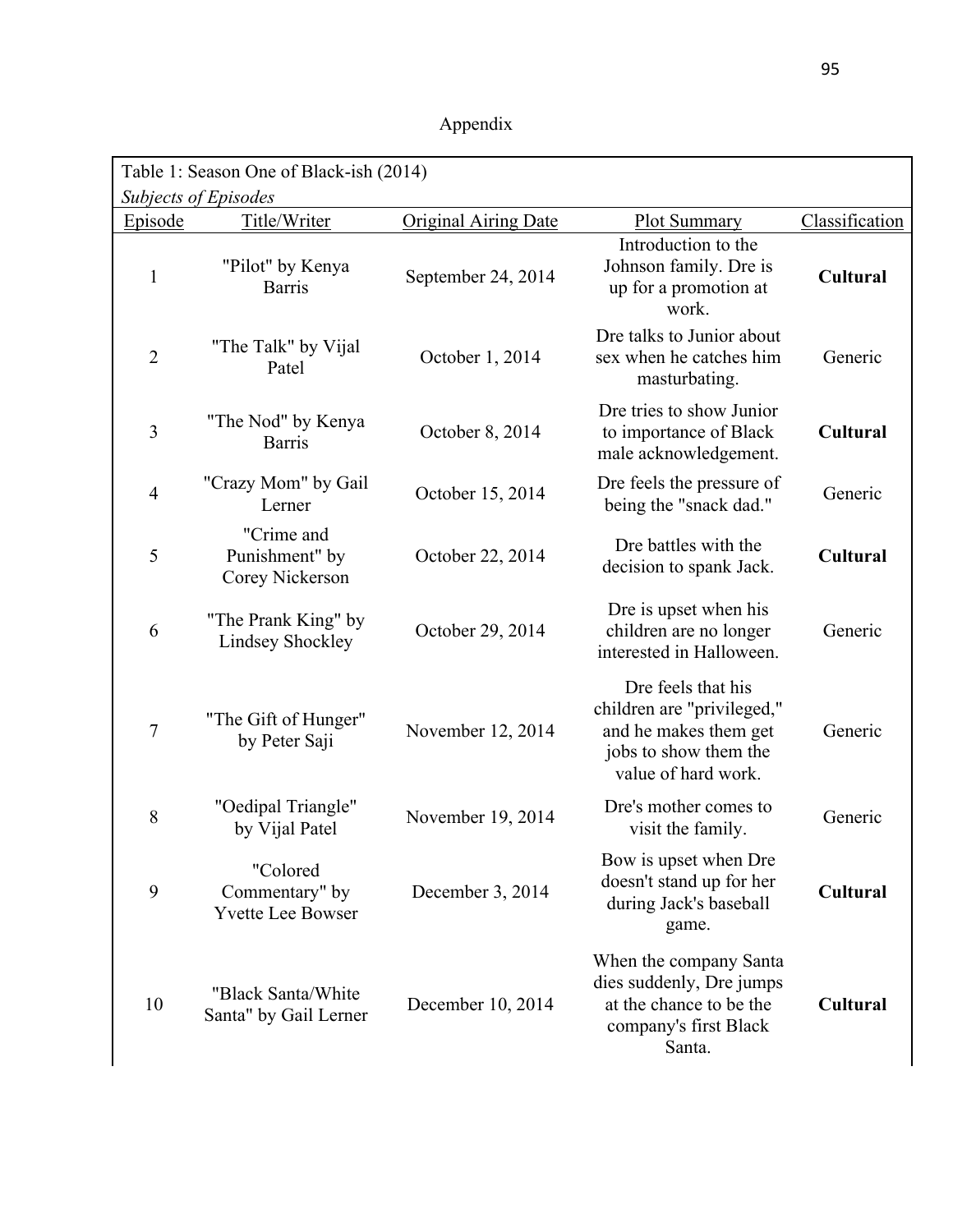| 11 | "Law of Attraction"<br>by Corey Nickerson                   | January 7, 2015   | Dre deals with his<br>parent's dysfunctional<br>relationship.<br>The family goes skiing                                                             | Generic         |
|----|-------------------------------------------------------------|-------------------|-----------------------------------------------------------------------------------------------------------------------------------------------------|-----------------|
| 12 | "Martin Luther<br>Skiing Day" by<br><b>Lindsey Shockley</b> | January 14, 2015  | on MLK day. Dre tries to<br>show Junior the<br>relevancy of racial<br>prejudice when Junior<br>doesn't recognize the<br>significance of MLK<br>day. | <b>Cultural</b> |
| 13 | "Big Night, Big<br>Fight" by Vijal Patel                    | February 11, 2015 | Dre and Bow get into an<br>argument on Valentine's<br>Day.                                                                                          | Generic         |
| 14 | "Andre from<br>Marseille" by David<br>Hemingson             | February 18, 2015 | Dre is upset when Zoey<br>begins dating a White<br>exchange student from<br>France.                                                                 | <b>Cultural</b> |
| 15 | "The Dozens" by<br>Peter Saji                               | February 25, 2015 | Dre teaches Junior "the<br>dozens," when he is<br>being bullied at school.                                                                          | <b>Cultural</b> |
| 16 | "Parental Guidance"<br>by Corey Nickerson                   | March 4, 2015     | Dre and Bow's parents<br>clash when they all visit<br>the family for Dre and<br>Bow's wedding<br>anniversary.                                       | Generic         |
| 17 | "30 Something" by<br>Courtney Lilly                         | March 25, 2015    | Dre is upset about<br>turning 40, and losing his<br>swag.                                                                                           | Generic         |
| 18 | "Sex, Lies, and<br>Vasectomies" by Gail<br>Lerner           | April 1, 2015     | Dre fears Bow is<br>pregnant when her period<br>is late.                                                                                            | Generic         |
| 19 | "The Real World" by<br>Scott Weigner                        | April 8, 2015     | Bow's college friends<br>come to visit.                                                                                                             | Generic         |
| 20 | "Switch Hitting" by<br>Kenya Barris                         | April 22, 2015    | Dre's Blackness is<br>challenged when he tries<br>to win an account for the<br>firm.                                                                | <b>Cultural</b> |
| 21 | "The Peer-ent Trap"<br>by Yvette Lee<br><b>Bowser</b>       | April 29, 2015    | Bow becomes lenient<br>with Zoey in an effort to<br>become closer to her.                                                                           | Generic         |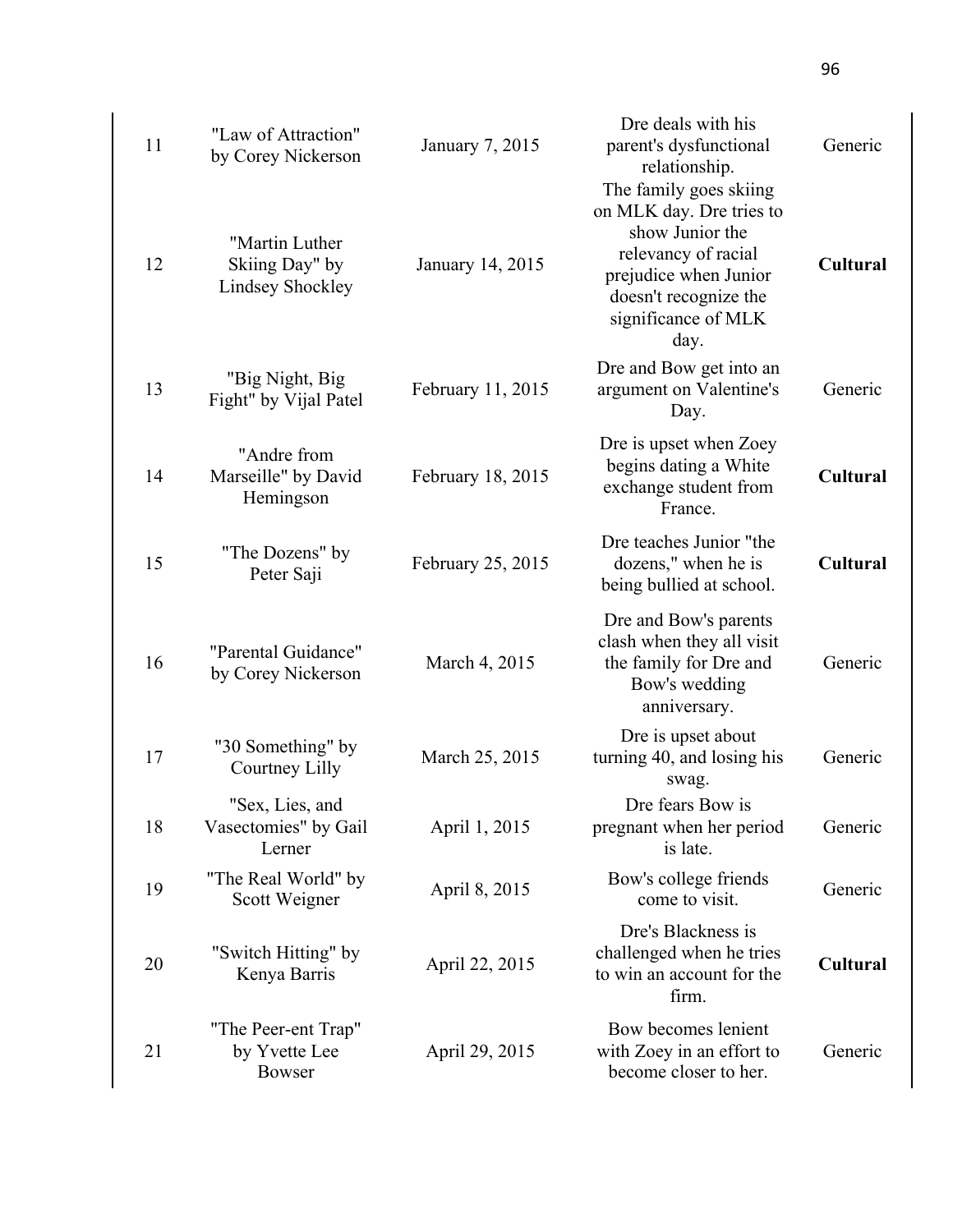| 22 | "Please Don't Ask,<br>Please Don't Tell" by<br>Peter Saji | May 6, 2015  | Dre's sister Rhonda,<br>visits for Mother's Day.<br>He feels that his sister<br>isn't being upfront about<br>her sexuality.                                | <b>Cultural</b> |
|----|-----------------------------------------------------------|--------------|------------------------------------------------------------------------------------------------------------------------------------------------------------|-----------------|
| 23 | "Elephant in the<br>Room" by Courtney<br>Lilly            | May 13, 2015 | Dre is mortified when<br>Junior wants to join the<br>Young Republicans<br>group at school.                                                                 | Cultural        |
| 24 | "Pops' Pops' Pops'"<br>by Vijal Patel                     | May 20, 2015 | Pops tells the kids a story<br>about their great great-<br>grandfather, when the<br>twins must complete a<br>school project about their<br>family history. | <b>Cultural</b> |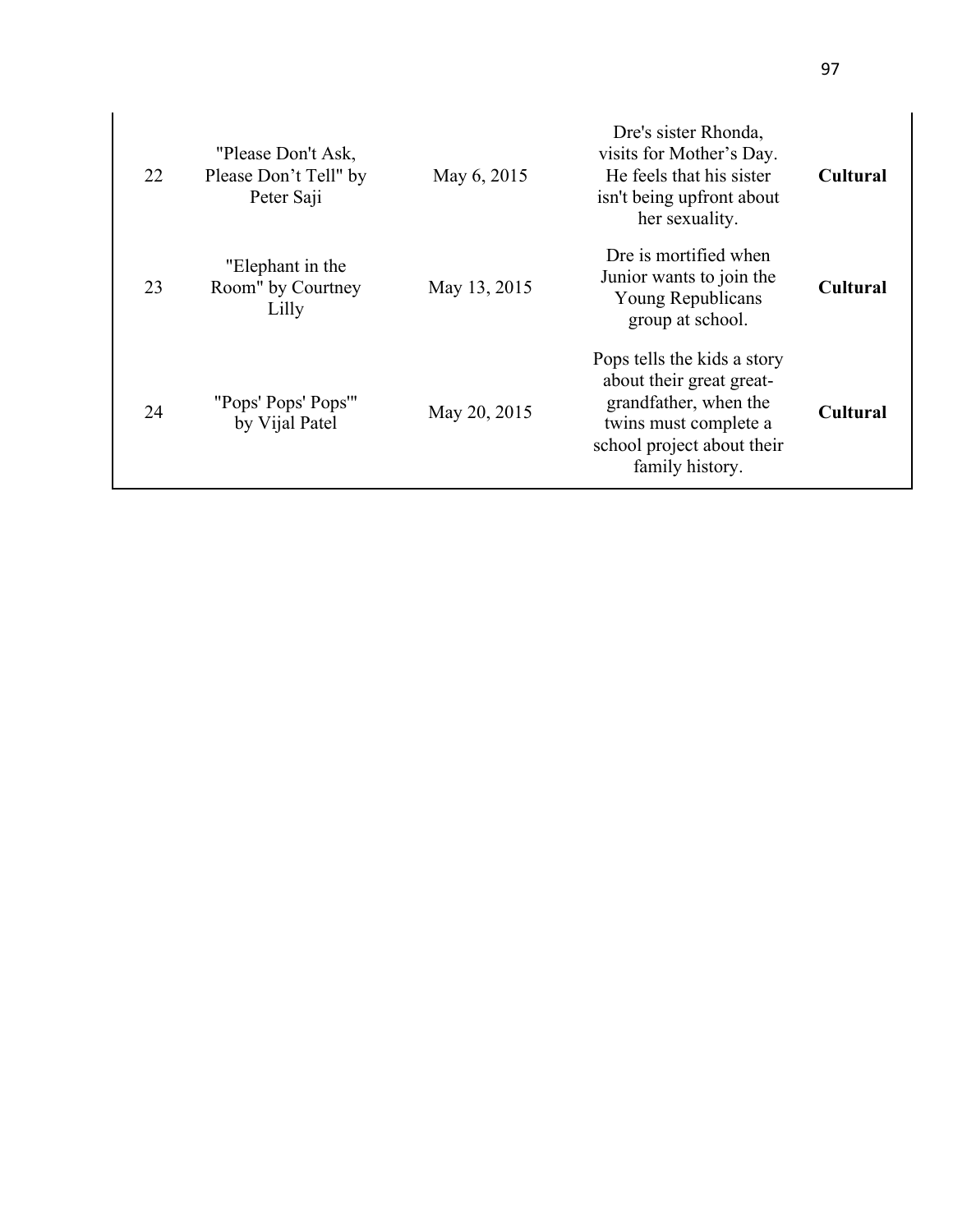#### Works Cited

- Adorno, T. W. (1997). Aesthetic Theory. 1970. *Trans. Robert Hullot-Kentor. Ed. Gretel Adorno and Rolf Tiedemann. Minneapolis: University of Minnesota Press*.
- Adorno, T. (2013). Culture industry reconsidered.
- Adorno, T., & Horkheimer, M. (2007). The culture industry: Enlightenment as mass deception. *Stardom and celebrity: A reader*, *34*.
- Anders, C. J. (2015, January 23). The Whole Crazy Process of Creating A TV Show, From Pitch to Pilot. Retrieved June 27, 2016, from http://io9.gizmodo.com/why-do-somany-tv-shows-get-greenlit-but-then-never-1681405688
- Anielski, R. (2015, October 21). Watch What Happens When TV Writers Rooms are All White. Retrieved March 07, 2018, from http://www.indiewire.com/2015/10/watch-whathappens-when-tv-writers-rooms-are-all-white-56353/
- Armstrong, G. B., & Neuendorf, K. A. (1992). TV entertainment, news, and racial perceptions of college students. *Journal of Communication*, *42*(3), 153-176.
- Ausiello, M. (2017, February 23). Lea Michele to Star in ABC's Mayoral Comedy Pilot R.I.P. Scream Queens? Retrieved March 07, 2018, from http://tvline.com/2017/02/23/leamichele-city-mayor-comedy-pilot-abc-cast/
- Barris, K (Writer), & Griffiths, J. (Director). (2014). Pilot [Television series episode]. In K. Barris (Executive Producer). *Black-ish*. Los Angeles, CA: ABC.
- Barris, K. (Writer), & Griffith, J. (Director). (2014). The Nod [Television series episode]. In K. Barris (Executive Producer), *Black-ish*. Los Angeles, CA: ABC.
- Barris, K. (Writer), & Whittingham, K. (Director). (2015). Switch Hitting [Television series episode]. In K. Barris (Executive Producer), *Black-ish*. Los Angeles, CA: ABC.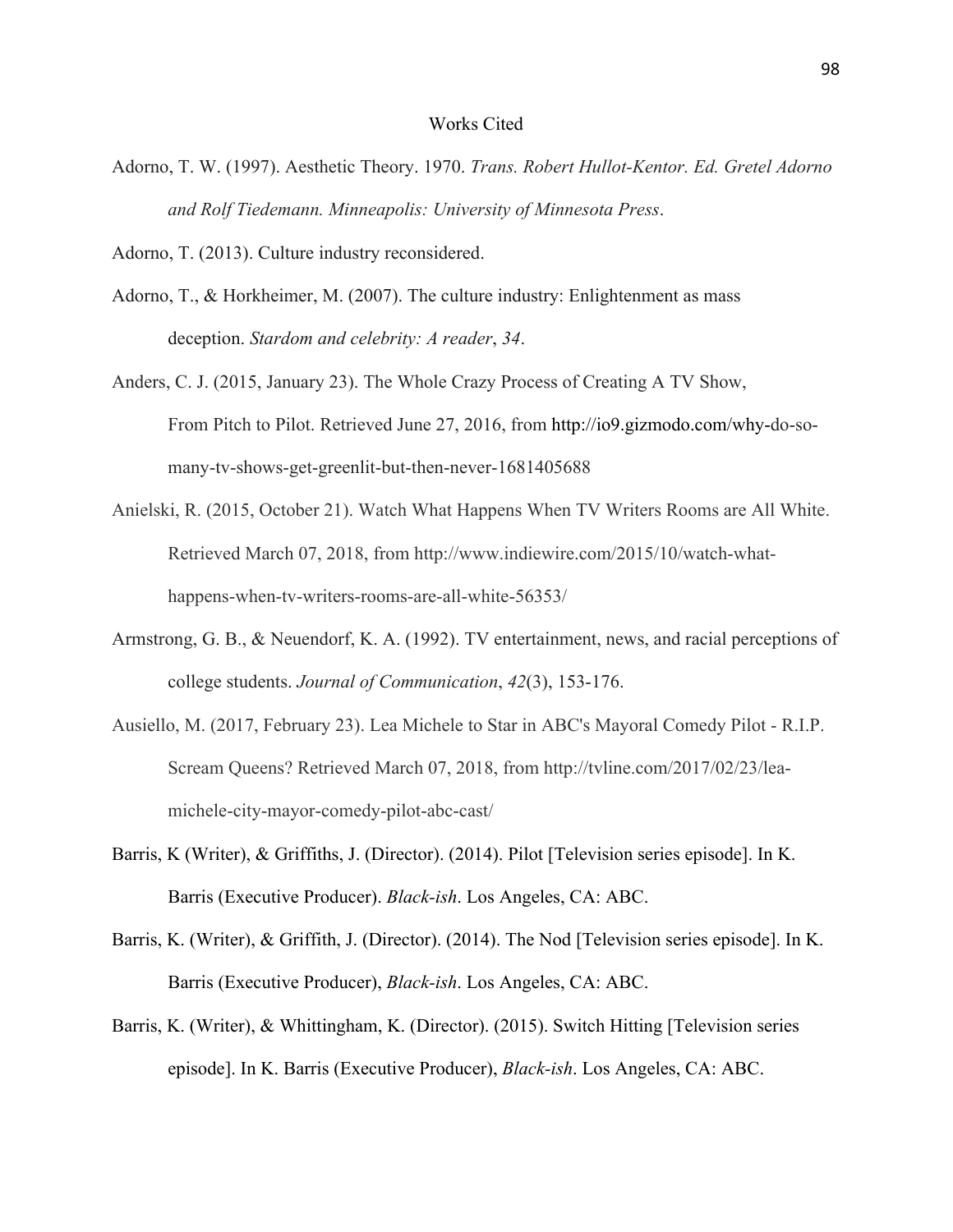- Barthes, R. (1972). Mythologies. 1957. *Trans. Annette Lavers. New York: Hill and Wang*, 302- 06.
- Baxley, J. (2016, November 05). Why Do African-Americans Overwhelmingly Vote Democratic? Retrieved March 07, 2018, from https://www.huffingtonpost.com/jamesbaxley/african-americans-democratic\_b\_12680256.html
- Berg, C. R. (1990). Stereotyping in films in general and of the Hispanic in particular. *Howard Journal of Communications*, *2*(3), 286-300.
- Birthisel, J., & Martin, J. A. (2013). "That's What She Said" Gender, Satire, and the American Workplace on the Sitcom The Office. *Journal of Communication Inquiry*, *37*(1), 64-80.
- Blake, M. (2015, February 2). With "Empire", Diversity Becomes the Watchword on Television. Retrieved April 22, 2015, from http://www.latimes.com/entertainment/tv/laet-st-black-audiences-television20150202-story.html#page=1
- Blommaert, J., & Bulcaen, C. (2000). Critical discourse analysis. *Annual review of Anthropology*, 447-466.
- Blow, C. (2015, June 08). Black Dads Are Doing Best of All. Retrieved March 07, 2018, from https://www.nytimes.com/2015/06/08/opinion/charles-blow-black-dads-are-doing-thebest-of-all.html
- Bogle, D. (2001). *Toms, coons, mulattoes, mammies, and bucks: An interpretive history of Blacks in American films*. Bloomsbury Publishing.
- Boskin, J. (1986) *Sambo: The Rise and Demise of an American Jester.* New York: Oxford University Press.
- Bruhn, J. G., & Murray, J. L. (1985). "Playing the dozens": Its history and psychological significance. *Psychological reports*, *56*(2), 483-494.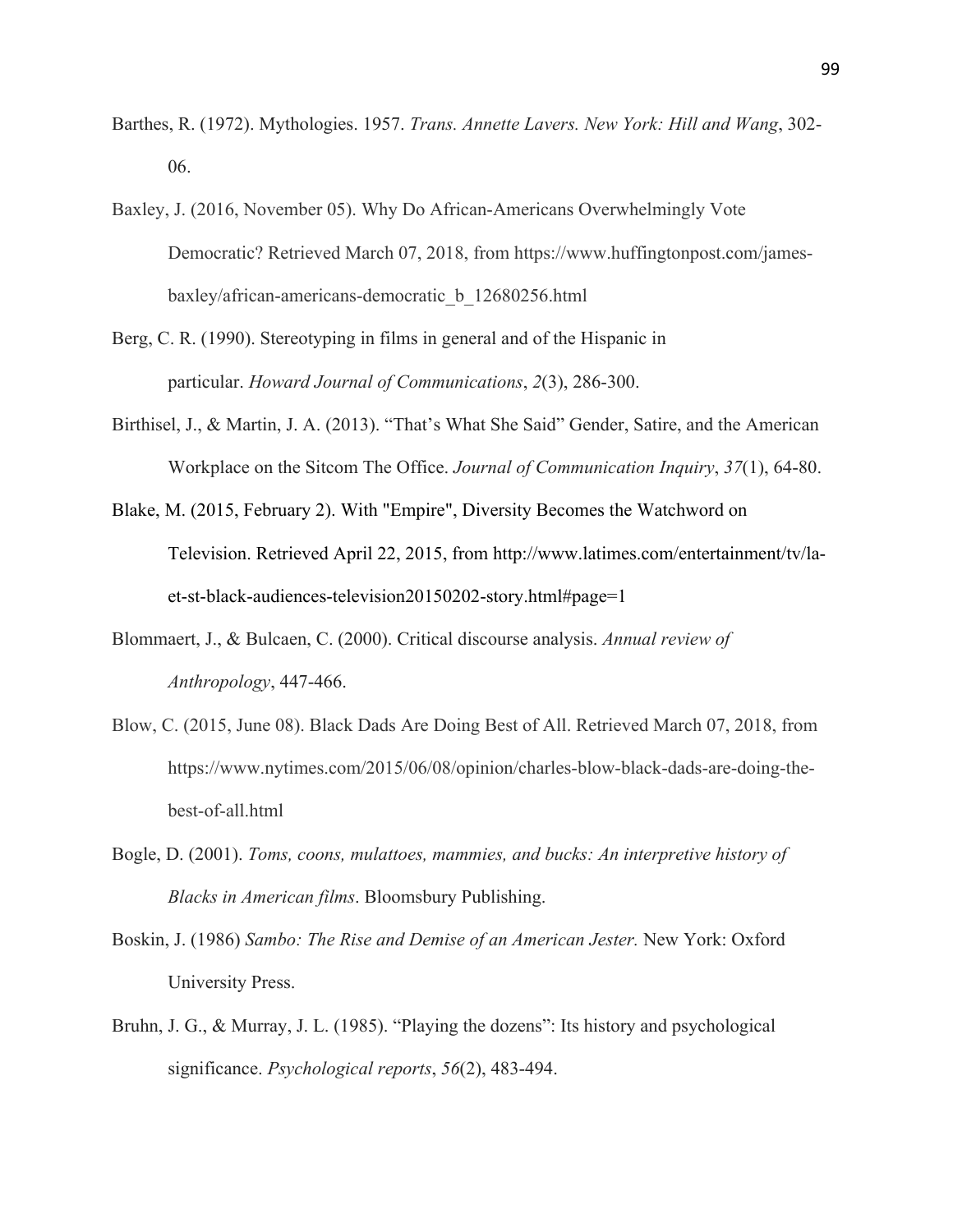Bump, P. (2014, March 24). Here Is When Each Generation Begins and Ends, According to Facts. Retrieved June 29, 2016, from http://www.theatlantic.com/national/archive/2014/03/here-is-when-each-generationbegins-and-ends-according-to-facts/359589/

- Burditt, A. (2013, June 16). The First American TV Sitcom | The Hammill Post. Retrieved July 01, 2016, from http://www.hammillpost.com/2013/06/the-first-americantv-sitcom/#
- Butler, J., & Williams, Q. (2015, June 24). Multimedia Review: Black-ish Episode 3 "The Nod" Humanity & Society, 40(1), 94-96. doi:10.1177/0160597615591682
- Cadet, D. (2012, July 25). 'The Jeffersons': How Sherman Hemsley And the Sitcom Changed The Landscape of American Television. Retrieved March 07, 2018, from https://www.huffingtonpost.com/2012/07/25/the-jeffersons-showlegacy\_n\_1701026.html
- Campaign, H. R. (n.d.). Being African American & LGBTQ: An Introduction. Retrieved March 07, 2018, from https://www.hrc.org/resources/being-african-american-lgbtq-anintroduction
- Carter, B. (2014, September 03). Diversity in Action, as Well as in Words. Retrieved July 06, 2016, from http://www.nytimes.com/2014/09/07/arts/television/abc-aims-fordiversity-with-shows-like-black-ish-and-fresh-off-the-boat.html
- Charney, N. (2014, December 28). Cracking the Sitcom Code. Retrieved March 06, 2018, from https://www.theatlantic.com/entertainment/archive/2014/12/cracking-the-sitcomcode/384068/

Clair, M., & Denis, J. (2015). Sociology of racism. *The International Encyclopedia of the*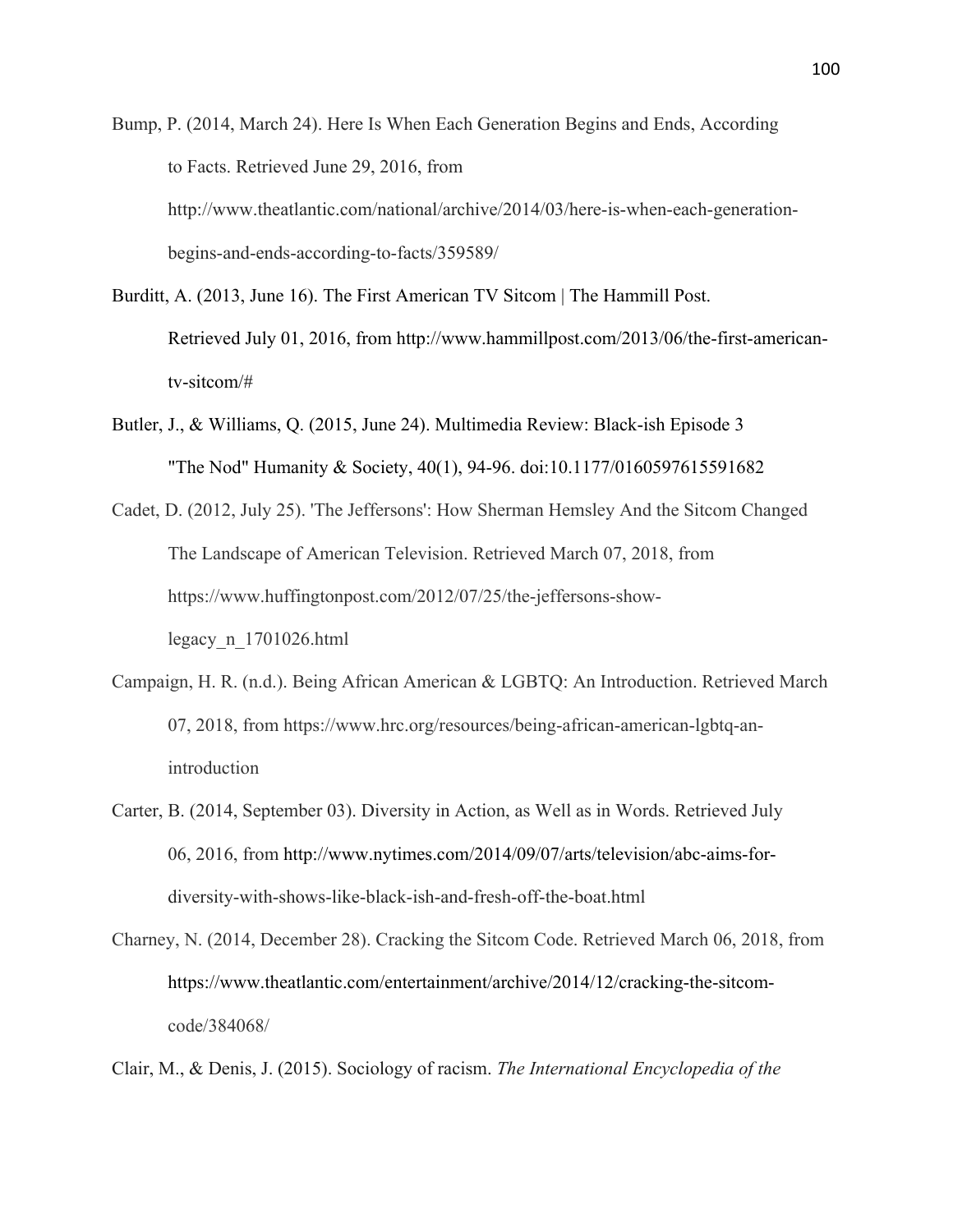*Social and Behavioral Sciences, 2nd Edn. Oxford: Elsevier*.

- Consoli, J. (2015, May 27). MBPT Spotlight: Are Those Broadcast Network Upfront Moves Good Ones? Retrieved May 31, 2015, from http://www.broadcastingcable.com/news/currency/mbpt-spotlight-are-those-broadcastnetwork-upfront-moves-good-ones/141165
- Cummings, M. S. (1988). The changing image of the Black family on television. *The Journal of Popular Culture*, *22*(2), 75-85.
- Cooper, B. (2014, September 16). The racial parenting divide: What Adrian Peterson reveals about black vs. white child-rearing. Retrieved June 12, 2016, from http://www.salon.com/2014/09/16/the racial parenting divide what adrian peterson re veals about black and white child rearing/
- Dailey, L., Jr. (1986). *Playing The Dozens: A Psycho-historical Examination Of An African American Ritual (folklore)* (Order No. 8520427). Available from ProQuest Dissertations & Theses Global. (303531408). Retrieved from https://search-proquestcom.libezproxy2.syr.edu/docview/303531408?accountid=14214
- Dalton, M. M. (2005). Our Miss Brooks: Situating gender in teacher sitcoms. *The sitcom reader: America viewed and skewed*, 99-109.

Dalton, D. (2014, September 04). 'Black-ish' Creator Talks Show's Criticism; Speaks on Dangers of Racism (Video). Retrieved July 12, 2016, from http://www.eurweb.com/2014/09/black-ish-creator-talks-shows-criticism-speaks-aboutdangers-of-racism-watch/

Dalton, M. M., & Linder, L. R. (Eds.). (2005). *The sitcom reader: America viewed and skewed*. SUNY Press.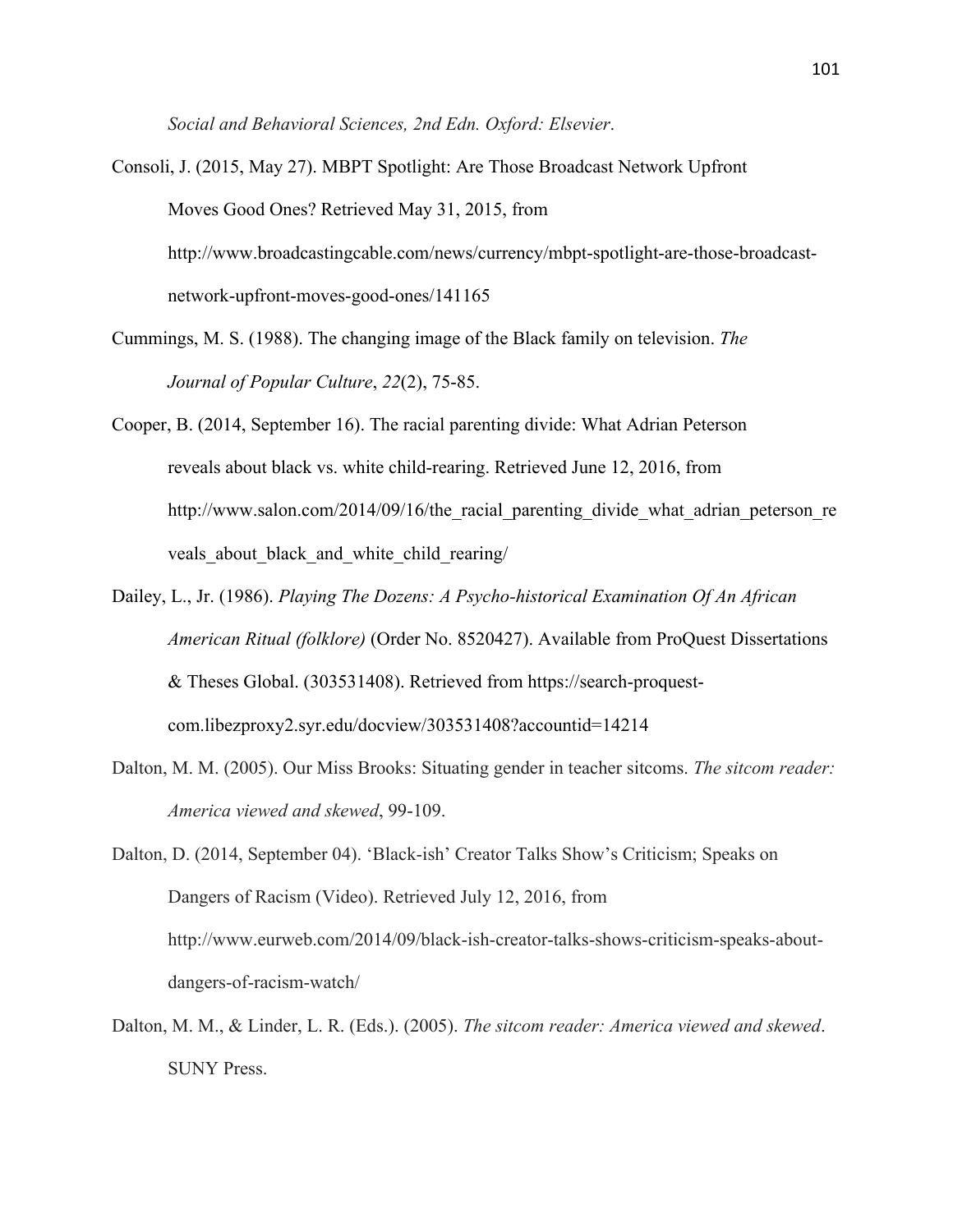- Dates, J. L., & Barlow, W. (1990). Introduction: A war of images. *Split image: African Americans in the mass media*, 1-21.
- de Moraes, L. (2014, July 15). TCA: ABC's 'Black-ish' About Culture More Than Race, Exec Producers Say. Retrieved July 12, 2016, from http://deadline.com/2014/07/tca-abcsblack-ish-about-culture-more-than-race-exec-producers-say-804409/
- Deo, M. E., Lee, J. J., Chin, C. B., Milman, N., & Yuen, N. W. (2008). Missing in Action: "Framing" Race on Prime-Time Television. *Social justice*, 145-162.
- Dreher, K. L. (2008). *Dancing on the White Page: Black Women Entertainers Writing Autobiography*. SUNY Press.
- Du Bois, W. E. B. (William Edward Burghardt), 1868-1963, & Edwards, B. H. (2007). *The souls of black folk*. Oxford [England]; New York: Oxford University Press.
- Engelbrecht, B. (1983). Swinging at the Savoy. *Dance Research Journal, 15*(2), 3-10. doi:10.2307/1478672
- Entman, R. M. (1990). Modern racism and the images of blacks in local television news. *Critical studies in media communication*, *7*(4), 332-345.
- Entman, R. M., & Rojecki, A. (2001). *The black image in the white mind: Media and race in America* (pp. 28-29). Chicago, IL: University of Chicago Press.
- Escott, P. D. (2014). *Lincoln's Dilemma: Blair, Sumner, and the Republican Struggle Over Racism and Equality in the Civil War Era*. University of Virginia Press.
- Feagin, J. (2000). *Racist America: Roots, Current Realities, and Future Reparations*. New York. Routledge.
- Fife, M. D. (1974). Black image in American TV: The first two decades. *The Black*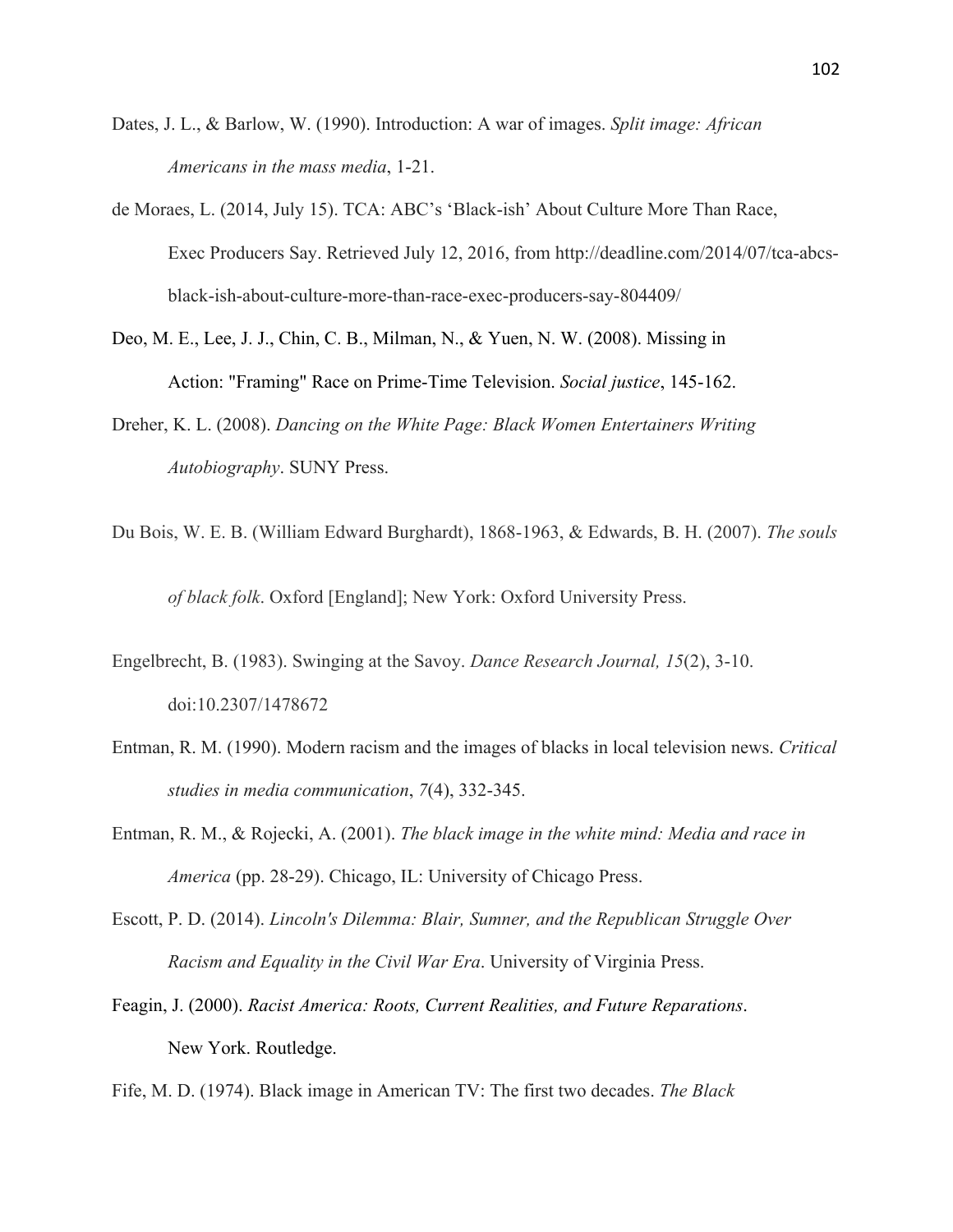*Scholar*, *6*(3), 7-15.

- Foreman, T. (2012, August 25). CNN Explains: How today's GOP has its roots in anti-slavery crusade - CNNPolitics. Retrieved March 05, 2018, from http://www.cnn.com/2012/08/25/politics/cnn-explains-gop-party/index.html
- Freeman, G. (1995, Jun 02). BLACK PEOPLE CAN BE RACISTS, TOO. *St.Louis Post – Dispatch (Pre-1997 Fulltext)* Retrieved from https://search-proquestcom.libezproxy2.syr.edu/docview/305087948?accountid=14214
- Frey, L., Botan, C., & Kreps, G. (1999). Investigating communication: An introduction to research methods. (2nd ed.) Boston: Allyn & Bacon.
- Fujioka, Y. (1999). Television portrayals and African-American stereotypes: Examination of television effects when direct contact is lacking. *Journalism & Mass Communication Quarterly*, *76*(1), 52-75.
- Fürsich, E. (2009). In defense of textual analysis: Restoring a challenged method for journalism and media studies. *Journalism studies*, *10*(2), 238-252.
- Gamson, W., Modigliani, A. (1989). Media discourse and public opinion on nuclear power: A constructionist approach. *American Journal of Sociology, (95)1*. 1-37.
- Garcia, C. (2015, September 30). What happened to black family sitcoms on network TV? Retrieved July 05, 2016, from http://thegrio.com/2013/09/30/whathappened-to-black-family-sitcoms-on-network-tv/
- Generational Breakdown: Info About All of the Generations GEN HQ. (n.d.). Retrieved March 07, 2018, from http://genhq.com/FAQ-info-about-generations/
- Gilliam Jr, F. D. (1999). The" welfare queen" experiment: How viewers react to images of African-American mothers on welfare.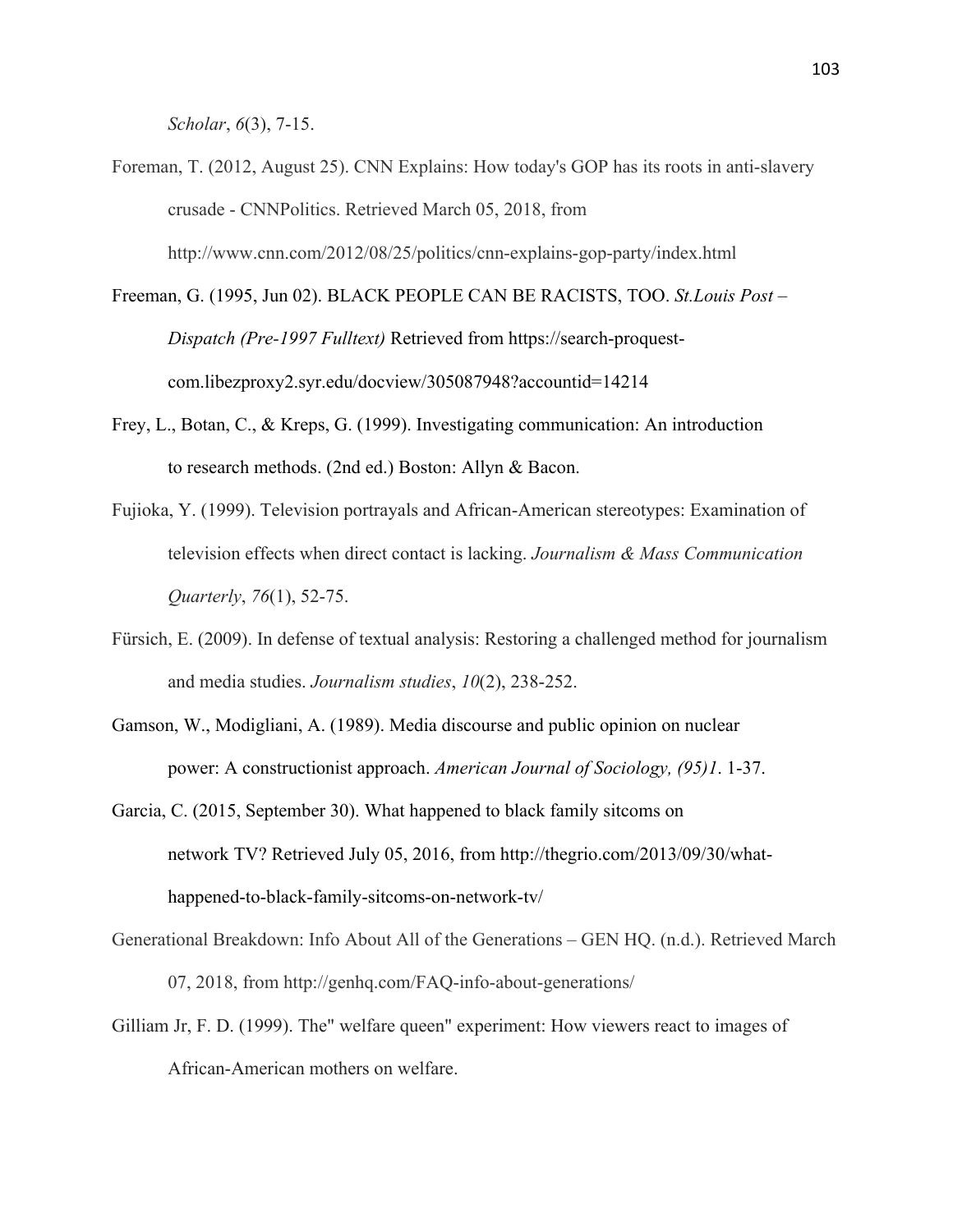- Glascock, J. (2001). Gender roles on prime-time network television: Demographics and behaviors. *Journal of Broadcasting & Electronic Media*,*45*(4), 656-669.
- Goings, K. W. (1994). *Mammy and Uncle Mose: Black Collectibles and American Stereotyping* (p. 24). Bloomington: Indiana University Press.
- Graves, S. B. (1993). 12. Television, the Portrayal of African Americans, and the Development of. *Children and television: images in a changing socio-cultural world*, 179.
- Gray, H. (1995). *Watching Race: Television and the Struggle for" Blackness"*. U of Minnesota Press.
- Greenberg, B., Mastro, D., & Brand, J. (2002). Minorities and the mass media: Television into the 21st century. In J. Bryant & D. Zillmann (Eds.), Media effects: Advances in theory and research (pp. 333-351). Hillsdale, NJ: Lawrence Erlbaum Associates.
- Grossman, S. (2015, January 15). Oscar Nominations 2015: Almost All the Nominees Are White. Retrieved March 05, 2018, from http://time.com/3669143/oscars-2015 nominations-white/
- Gunter, C. (1998). Ethnicity and involvement in violence on television: Nature and context of on-screen portrayals. Journal of Black Studies, 28, 683-703.
- Haggins, B. (2009). In the wake of "The Nigger Pixie": Dave Chappelle and the politics of crossover comedy. *Satire TV: Politics and comedy in the post-network era*, 233-251.
- Hall, S. (1975). *Television as a medium and its relation to culture* (Vol. 34). Centre for Contemporary Cultural Studies, University of Birmingham.
- Hall. S (1997). Cultural identity and cinematic representation. *Black British Cultural Studies: A Reader*, University of Chicago Press. 210-222.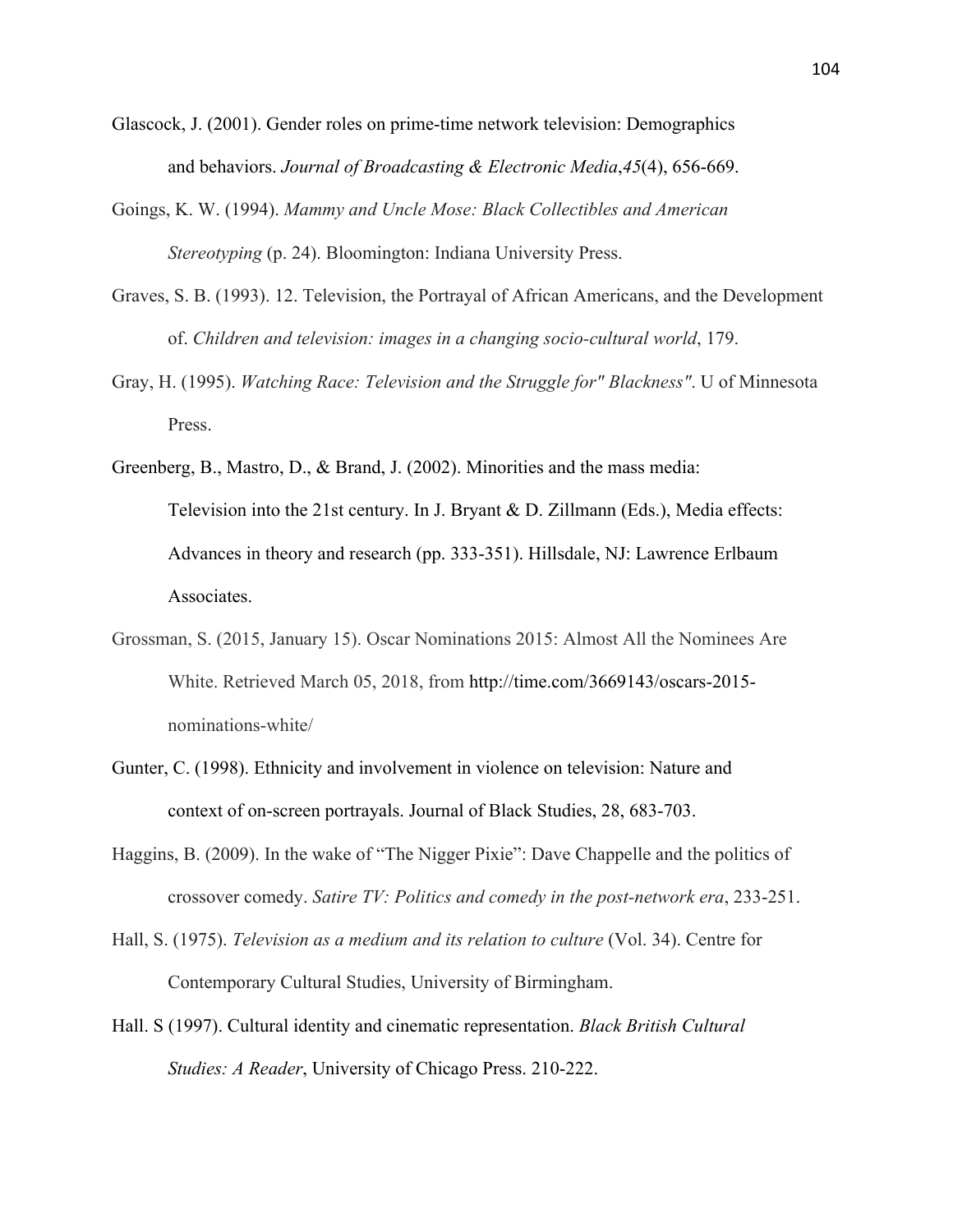Harris, A. (2015, October 18). TV Is More Diverse than Ever—on Screen. Why Not in the Writers' Room? Retrieved July 12, 2016, from http://www.slate.com/articles/arts/culturebox/2015/10/diversity in the tv writers room writers and showrunners of color lag far.html

- Head, S. W. (1954). Content analysis of television drama programs. *The Quarterly of Film Radio and Television*, 175-194.
- Hargreaves, S. (2013, November 13). New reports shows 70% of those born poor stay poor. Retrieved March 05, 2018, from http://economy.money.cnn.com/2013/11/13/making-itinto-the-middle-class/
- Hemingson, D., (Writer), & Traill, P. (Director). (2015). Andre from Marseille [Television series episode]. In K. Barris (Executive Producer), *Black-ish*. Los Angeles, CA: ABC.
- Hibbert, J. (2014, April 29). How TV networks REALLY pick which pilots become series. Retrieved July 01, 2016, from http://www.ew.com/article/2014/04/29/networkspilots-series
- Horkheimer, M., & Adorno, T. W. (1972). *Dialectic of Enlightenment: Max Horkheimer and Theodor W. Adorono*. Seabury Press.
- Hunt, D., Ramon, D., Tran, M., Sargent, A. and Roychoudhury, D. (2018). *Hollywood Diversity Report 2018*. [ebook] Los Angeles: Ralph J. Bunche Center for African American Studies, pp.1-79. Available at: https://socialsciences.ucla.edu/wpcontent/uploads/2018/02/UCLA-Hollywood-Diversity-Report-2018-2-27-18.pdf [Accessed 6 Mar. 2018].
- Inniss, L. B., & Feagin, J. R. (1995). The Cosby Show: The view from the black middle class. *Journal of Black Studies*, *25*(6), 692-711.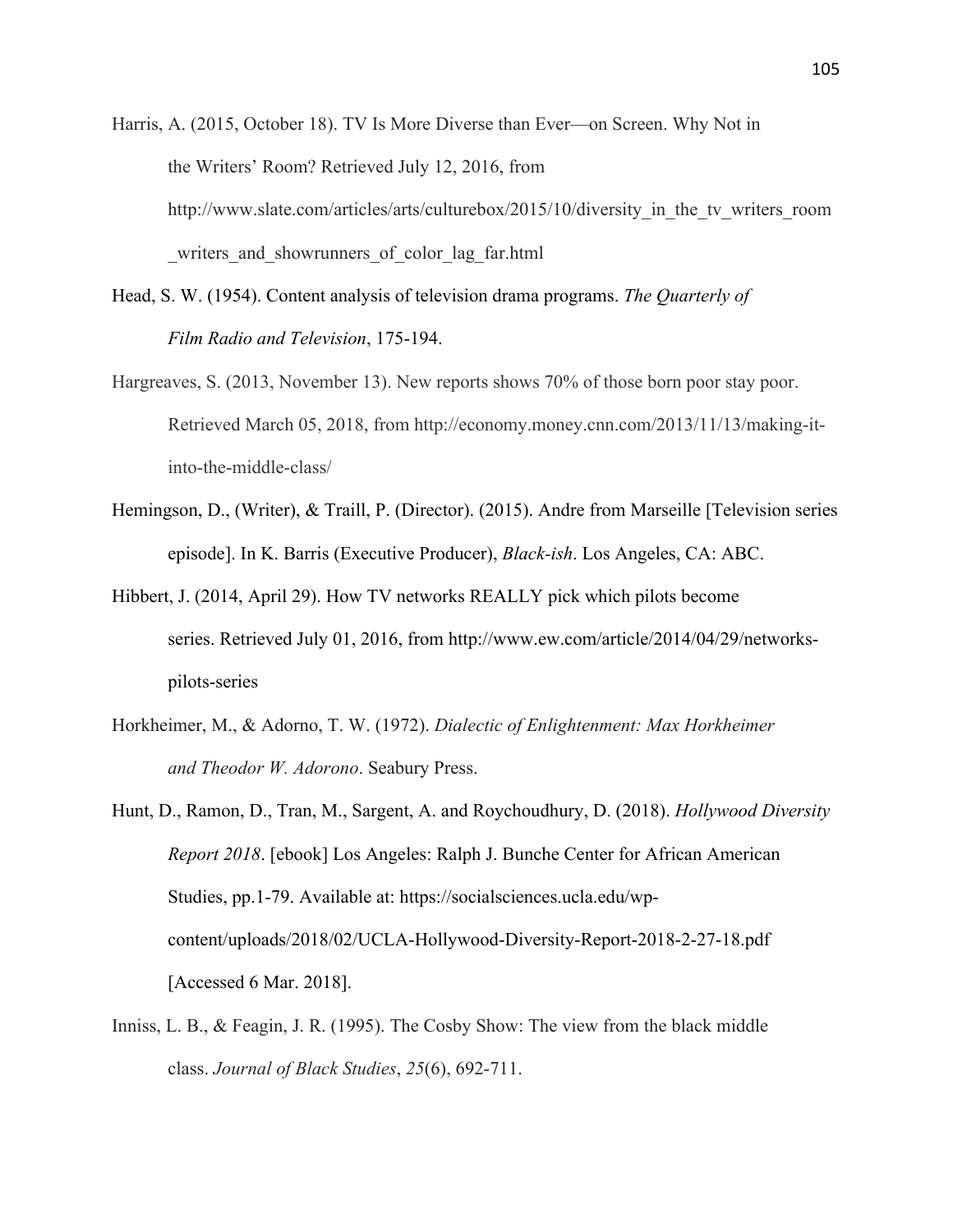- Jacobson, L. (2013, July 27). CNN's Don Lemon says more than 72 percent of African-American births are out of wedlock. Retrieved March 07, 2018, from http://www.politifact.com/truth-o-meter/statements/2013/jul/29/don-lemon/cnns-donlemon-says-more-72-percent-african-americ/
- Jewell, K. S. (1993). *From mammy to Miss America and beyond: Cultural images and the shaping of US social policy*. Psychology Press.
- Jones, M. (2014, October 09). 'Black-ish' recap: Fellowship of the black code | EW.com. Retrieved June 15, 2016, from http://community.ew.com/2014/10/09/black-ish-recap-thenod/
- Jones, V. (2005, September 01). Black People "Loot" Food ... White People "Find" Food. Retrieved March 07, 2018, from https://www.huffingtonpost.com/van-jones/blackpeople-loot-food-wh\_b\_6614.html
- Jung, C. G. (1959). Concerning the archetypes, with special reference to the anima concept. *Collected works*, *9*(Part I), 54-72.
- Jurgensen, J. (2014, September 24). The Creator of 'black-ish' on His New Show, Stereotypes and Cosby. Retrieved March 06, 2018, from https://blogs.wsj.com/speakeasy/2014/09/24/the-creator-of-black-ish-on-his-new-showstereotypes-and-cosby/
- Kanter, R. M. (1977). Some effects of proportions on group life: Skewed sex ratios and responses to token women. *American Journal of Sociology, 82*(5), 965–990.

Keegan, R., & Zeitchik, S. (2016, January 14). Oscars 2016: Here's why the nominees are so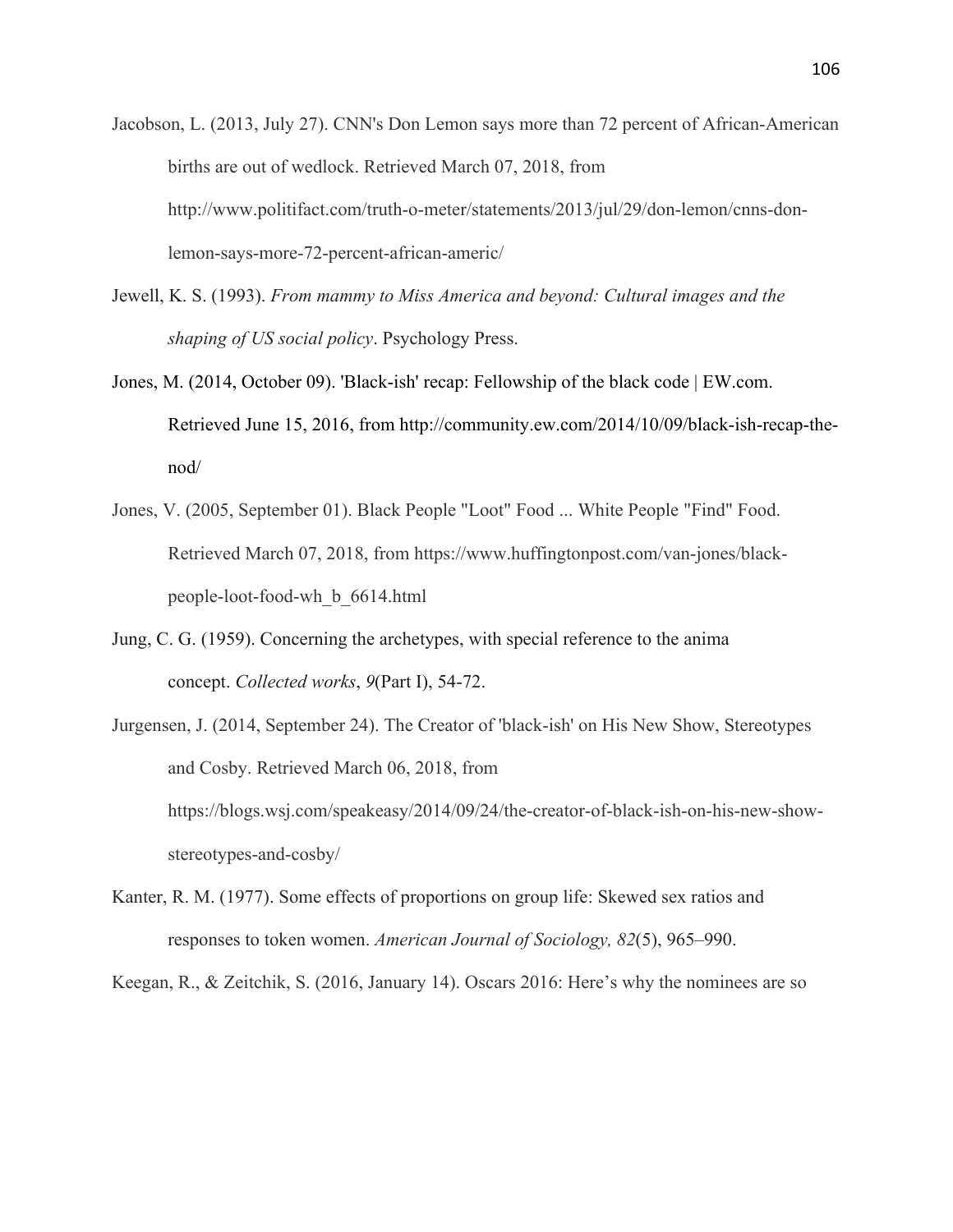white -- again. Retrieved March 05, 2018, from

http://www.latimes.com/entertainment/movies/moviesnow/la-et-mn-all-white-oscaracting-nominees-20160114-story.html

- Kidd, Q., Diggs, H., Farooq, M., & Murray, M. (2007). Black voters, black candidates, and social issues: Does party identification matter?. *Social Science Quarterly*, *88*(1), 165-176.
- Koblin, J. (2016, June 30). How Much Do We Love TV? Let Us Count the Ways. Retrieved March 06, 2018, from https://www.nytimes.com/2016/07/01/business/media/nielsensurvey-media-viewing.html
- Lee Bowser, Y. (Writer), & Whittingham, K. (Director). (2014). Colored Commentary [Television series episode]. In K. Barris (Executive Producer), *Black-ish*. Los Angeles, CA: ABC.
- Lee Bowser, Y. (Writer), & Whittinh ham, K. (Director). (2015). The Peer-ent Trap [Television series episode]. In K. Barris (Executive Producer), *Black-ish*. Los Angeles, CA: ABC.

Lehman, D. (2006) Sitcom Spin-Offs and Their Place in Prime Time.

- Lerner, G. (Writer), & Griffith, J. (Directore). (2014). Crazy Mom [Television series episode]. In K. Barris (Executive Producer), *Black-ish*. Los Angeles, CA: ABC.
- Lerner, G. (Writer), & Hegarty, E. (Director). (2014). Black Santa/White Santa [Television series episode]. In K. Barris (Executive Producer), *Black-ish*. Los Angeles, CA: ABC.
- Lerner, G. (Writer), & Sohn, M. (Director). (2015). Sex, Lies, and Vasectomies [Television series episode]. In K. Barris (Executive Producer), *Black-ish*. Los Angeles, CA: ABC.
- Lilly, C. (Writer), & Cropper, A. (Director). (2015). Elephant in the Room [Television series episode]. In K. Barris (Executive Producer), *Black-ish* . Los Angeles, CA: ABC.

Lilly, C. (Writer), & Fortenberry, J. (Director). (2015). 30 Something [Television series episode].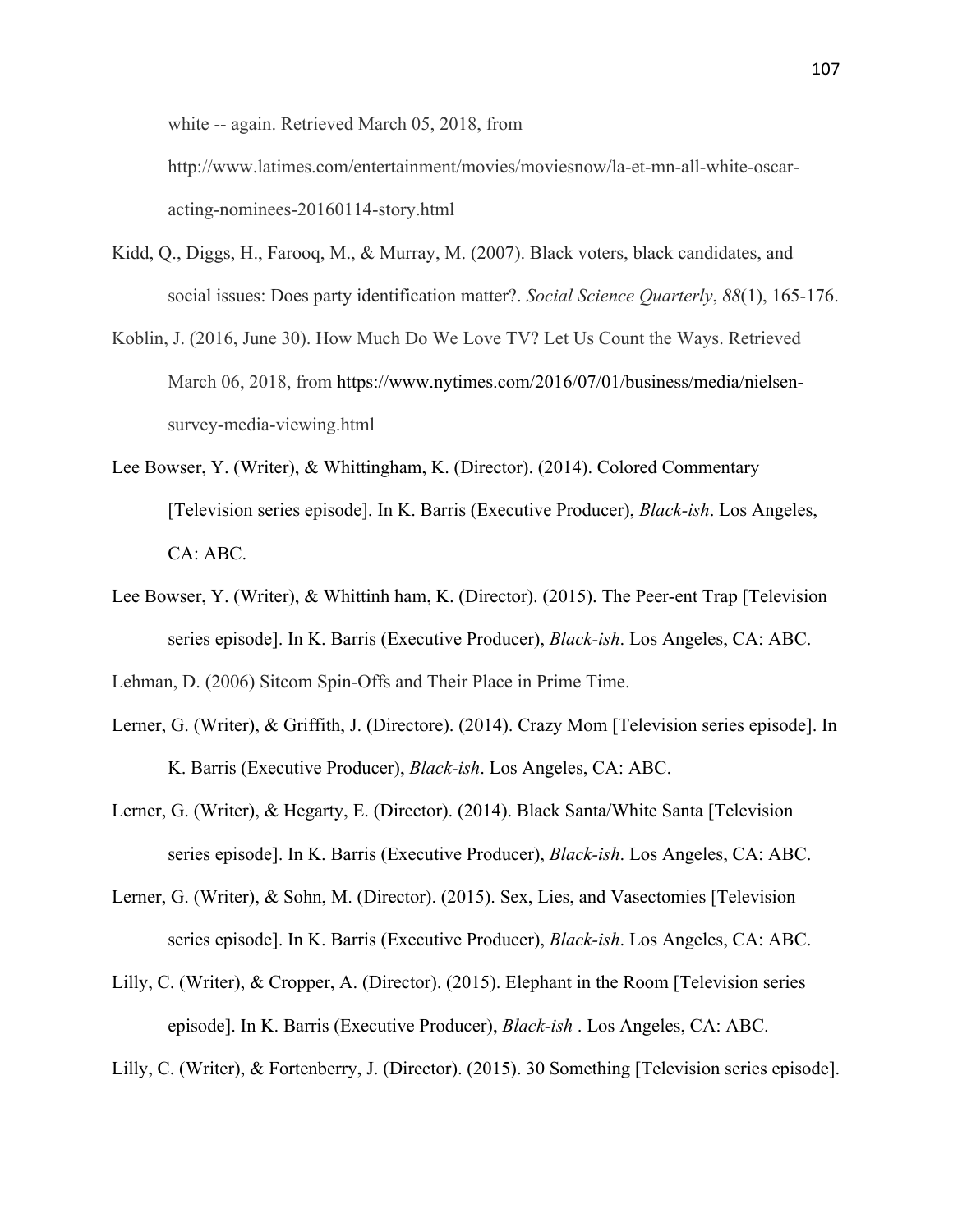In K. Barris (Executive Producer), *Black-ish*. Los Angeles, CA: ABC.

- Lincoln, Y. S., & Denzin, N. K. (Eds.). (1998). *The landscape of qualitative research: Theories and issues*. Sage.
- Littleton, C. (2015, May 8). ABC's Paul Lee on Diversity, Digital Disruption and 'Smart-With-Heart' Branding: Q&A. Retrieved May 31, 2015, from http://variety.com/2015/tv/news/abc-paul-lee-shonda-rhimes-black-ish-diversity-1201490739/
- Love, D. A. (2009, November 18). For blacks, spanking has ties to slavery. Retrieved June 12, 2016, from http://thegrio.com/2009/11/18/precious-the-new-movie-by/

Lowry, B. (2014, September 23). TV Review: 'Black-ish'. Retrieved June 11, 2016

- Lynch, J. (2015, January 15). ABC's Success With Diversity Comes From Focusing on Creators, Not Just Stars. Retrieved July 01, 2016, from http://www.adweek.com/news/television/abcs-success-diversity-comes-focusingcreators-not-just-stars-162384
- MacDonald, J. F. (1992). *Blacks and white TV: African Americans in television since 1948*. Wadsworth Publishing Company.
- Maniam, S. (2016, September 13). 2. Party affiliation among voters: 1992-2016. Retrieved March 07, 2018, from http://www.people-press.org/2016/09/13/2-party-affiliationamong-voters-1992-2016/
- Marine, B. (2017, November 02). New Study Reveals Hollywood Still Employs Almost No Black Writers. Retrieved March 07, 2018, from https://www.wmagazine.com/story/newstudy-exposes-lack-of-black-writers-in-hollywood

Mastro, D. E., & Behm-Morawitz, E. (2005). Latino representation on primetime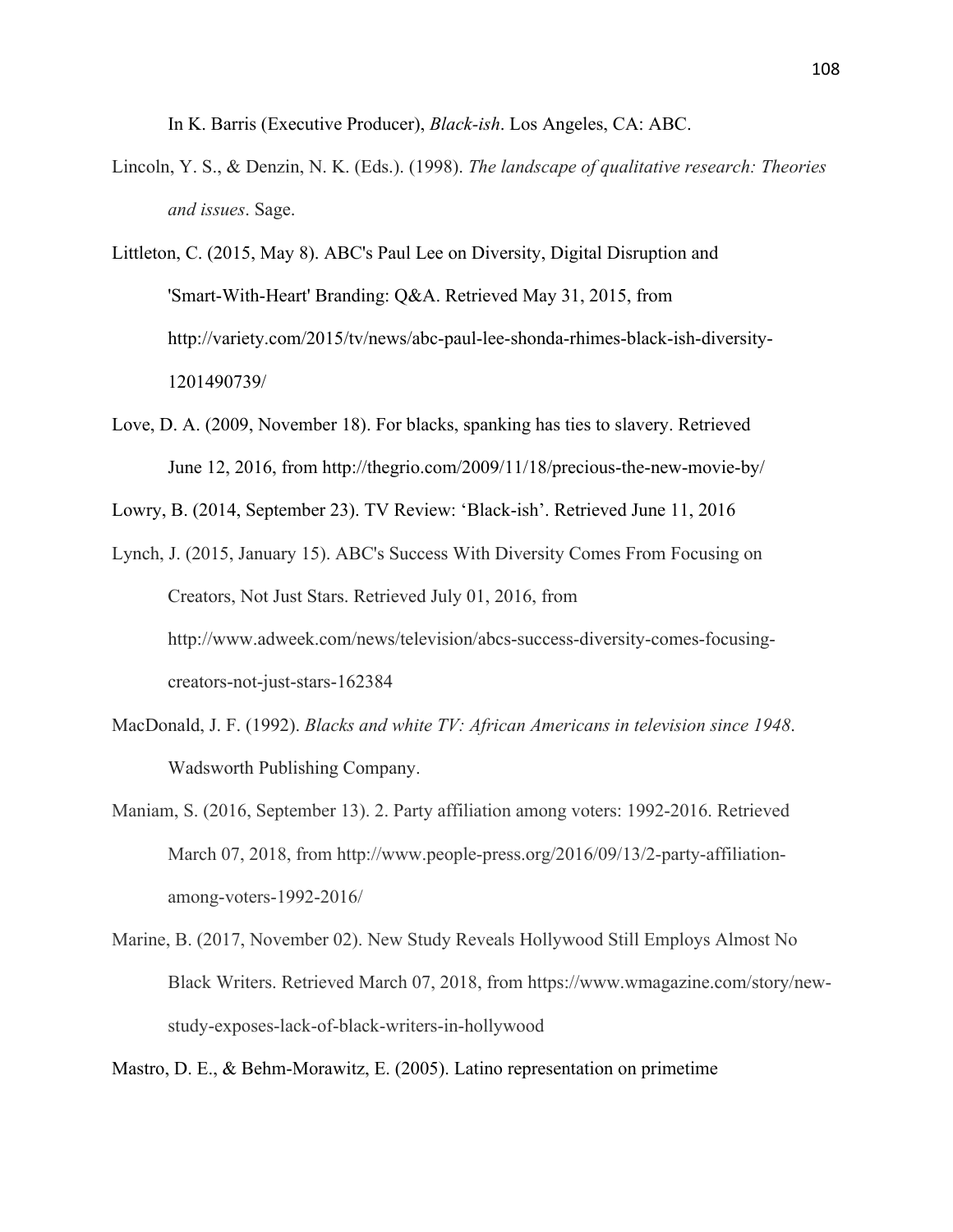television. *Journalism & Mass Communication Quarterly*, *82*(1), 110-130.

- Mastro, D., & Greenberg, B. (2000). The portrayal of racial minorities on prime time television. Journal of Broadcasting & Electronic Media, 44, 690-703.
- Mastro, D. E., & Tropp, L. R. (2004). The effects of interracial contact, attitudes, and stereotypical portrayals on evaluations of Black television sitcom characters. *Communication Research Reports*, *21*(2), 119-129.
- Mathis, D. T. (2014, November 14). Was UPN Black Americas Last Hope for a Black Sitcom-Friendly Broadcast Television Network? Retrieved March 07, 2018, from http://www.indiewire.com/2014/11/was-upn-black-americas-last-hope-for-a-blacksitcom-friendly-broadcast-television-network-157147/

McGuire, B. (2016). *Guinness world records 2017* Library Journals, LLC.

- McKee, A. (. A. (2003). *Textual analysis: A beginner's guide* (1st ed.). Thousand Oaks, Calif; London: Sage Publications.
- McNamara , M. (2014, September 24). ABC's 'black-ish' gamely takes on racial identity. Retrieved March 06, 2018, from http://www.latimes.com/entertainment/tv/la-et-stblackish-review-20140924-column.html
- Means Coleman, R. R. (2003). Black sitcom portrayals. *Gender, race, and class in Media*: *A text reader*, 79-88.
- Means Coleman, R. R., & McIlwain, C. D. (2005). The Hidden truths in black sitcoms. *The sitcom reader: America viewed and skewed*, 125-138.

Mikkelsen, V. (2000). *From buffoon to brute: How american history has helped create*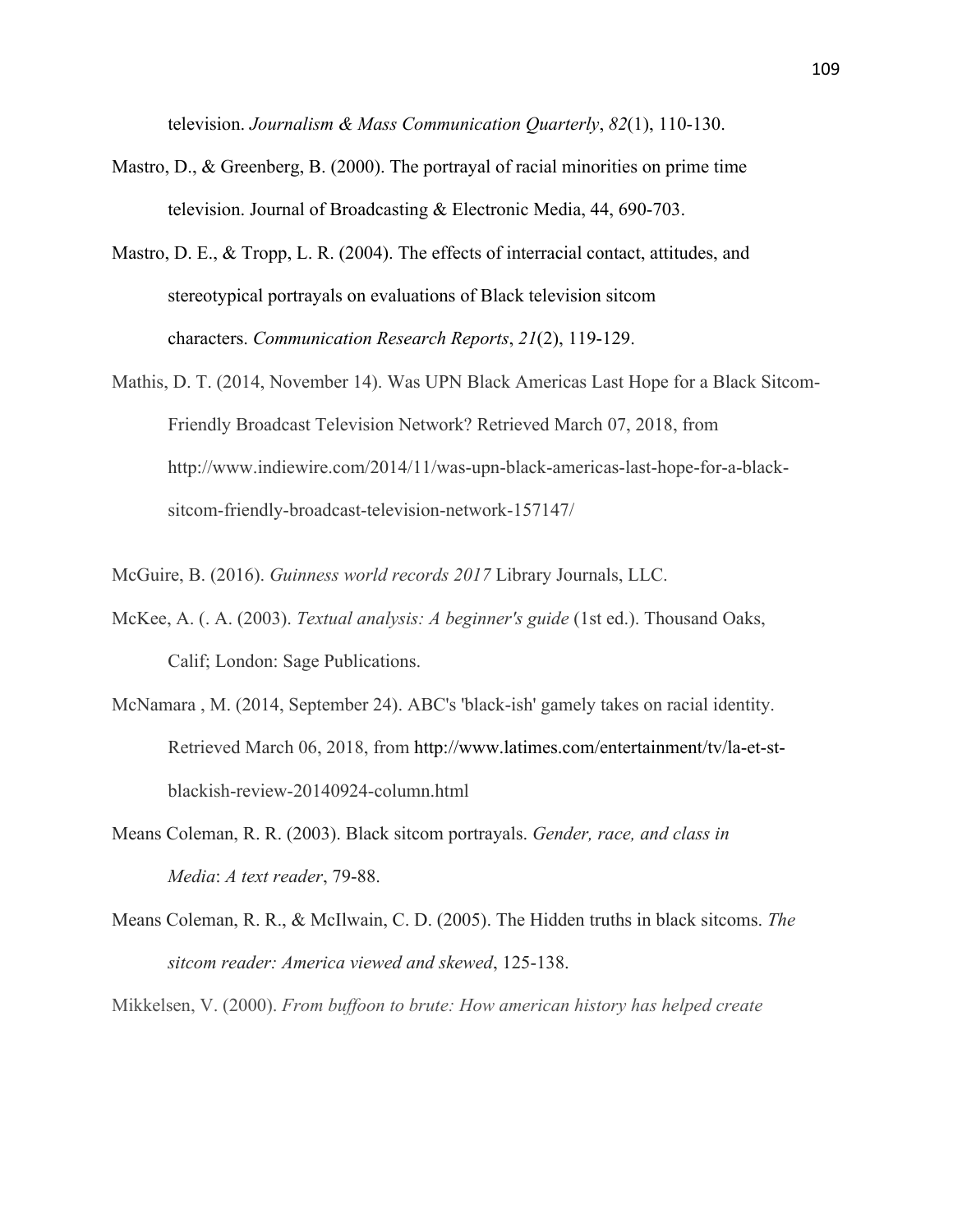*and shape negative stereotypes of african americans in popular culture* (Order No. EP12538). Available from ProQuest Dissertations & Theses Global. (304674543). Retrieved from http://search.proquest.com/docview/304674543?accountid=14214

Mills, B. (2009). *The sitcom*. Edinburgh: Edinburgh University Press.

- Molloy, T. (2014, July 15). Paul Lee Talks 'Black-ish,' 'Fresh Off the Boat' and Diversity vs. Authenticity. Retrieved July 12, 2016, from http://www.thewrap.com/paullee-talks-blackish-fresh-off-the-boat-and-diversity-vs-authenticity/
- Molloy, T. (2014, August 29). ABC's Diversity Push: Can It Put the Network Back on Top? Retrieved July 12, 2016, from http://www.thewrap.com/abcs-diversity-push-can-itput-the-network-back-on-top/
- Newport, F. (2013, February 13). Democrats Racially Diverse; Republicans Mostly White. Retrieved June 16, 2016, from http://www.gallup.com/poll/160373/democratsracially-diverse-republicans-mostly-white.aspx
- Nickerson, C. (Writer), & Scanlon, C. (Director). (2014). Crime and Punishment [Television series episode]. In K. Barris (Executive Producer), *Black-ish*. Los Angeles, CA: ABC.
- Nickerson, C. (Writer), & Schultz, M. (Director). (2015). Law of Attraction [Television series episode]. In K. Barris (Executive Producer), *Black-ish*. Los Angeles, CA: ABC.
- Nickerson, C. (Writer), & Schultz, M. (Director). (2015). Parental Guidance [Television series episode]. In K. Barris (Executive Producer), *Black-ish*. Los Angeles, CA: ABC.
- Nussbaum, E. (2016, April 25). In living color. Retrieved June 10, 2016, from http://www.newyorker.com/magazine/2016/04/25/black-ish-transforms-the-familysitcom

Owen, R. (2014, September 21). ABC leads the way in more TV diversity. Retrieved July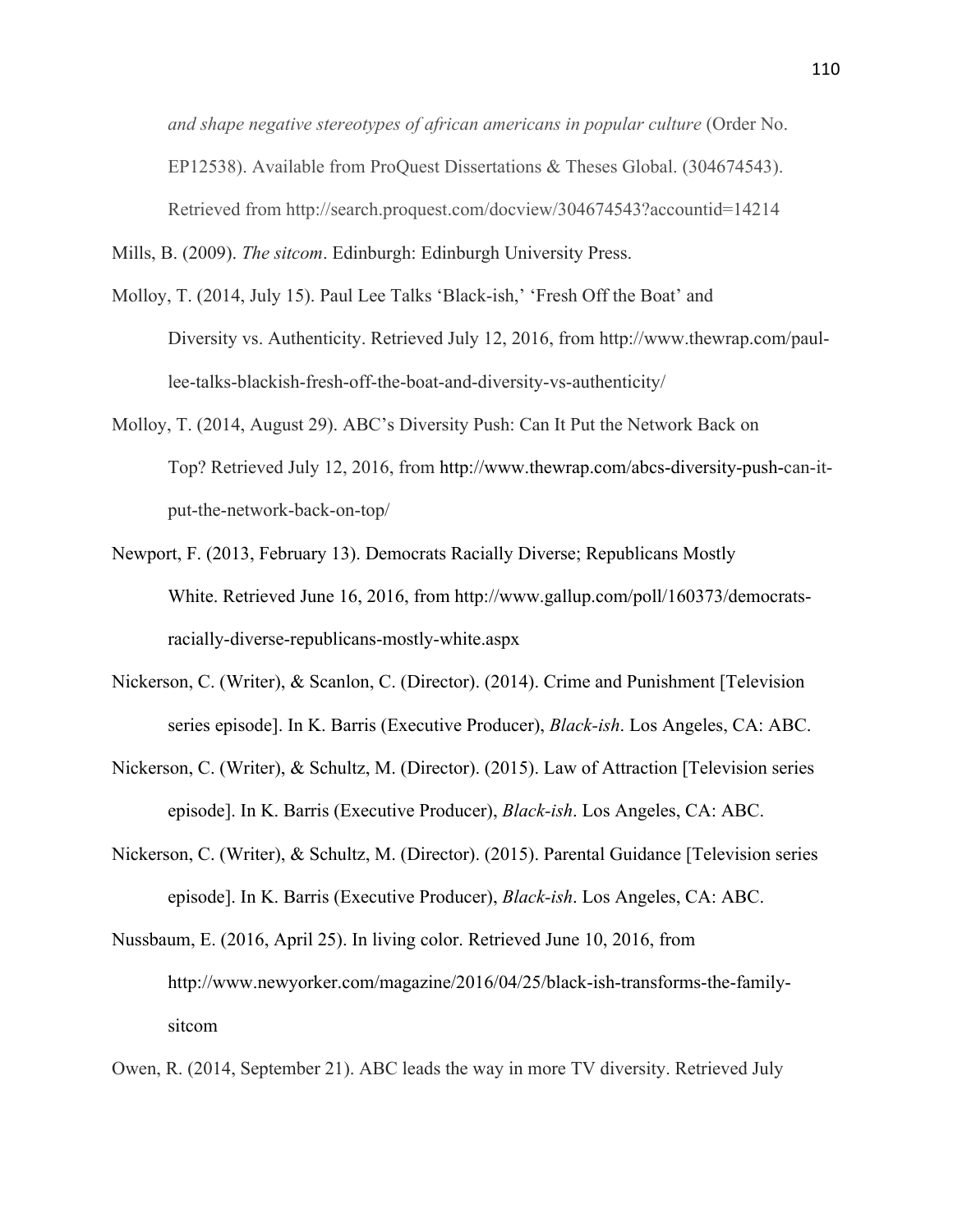12, 2016, from http://www.post-gazette.com/ae/tv-radio/2014/09/21/ABC-leads-the-wayin-more-TV-diversity/stories/201409210016

- Pallotta, F., & Stelter, B. (2015, January 28). African-American viewership propelling prime time TV hits like 'Empire' Retrieved July 18, 2016, from http://money.cnn.com/2015/01/28/media/empire-blackish-murder/
- Patel, V. (Writer), & Asher, R. (Director). (2015). Big Night, Big Fight [Television series episode]. In K. Barris (Executive Producer), *Black-ish*. Los Angeles, CA: ABC.
- Patel, V. (Writer), & Asher, R. (Director). (2014). Oedipal Triangle [Television series episode]. In K. Barris (Executive Producer), *Black-ish*. Los Angeles, CA: ABC.
- Patel, V. (Writer), & Asher, R. (Director). (2014). The Talk [Television series episode]. In K. Barris (Executive Producer), *Black-ish*. Los Angeles, CA: ABC.
- Patel, V. (Writer), & Groff, J. (Director). (2015). Pops' Pops' Pops' [Television series episode]. In K. Barris (Executive Producer), *Black-ish*. Los Angeles, CA: ABC.
- Patton, S., Ph.D. (2017, April). Corporal punishment in black communities: Not an intrinsic cultural tradition but racial trauma. Retrieved November 06, 2017, from http://www.apa.org/pi/families/resources/newsletter/2017/04/racial-trauma.aspx
- Peyser, A. (2015, April 06). Shows like 'Black-ish' perpetuate racist stereotypes. Retrieved July 21, 2016, from http://nypost.com/2015/04/06/shows-like-black-ishperpetuate-racist-stereotypes/
- Pfieffer, E. (2013, December 12). Fox News host Megyn Kelly says Jesus and Santa are white. Retrieved June 13, 2016, from https://www.yahoo.com/news/blogs/sideshow/foxnews-host-megyn-kelly-says-jesus-and-santa-are-white-193322244.html?ref=gs

Philo, G. (2007). Can discourse analysis successfully explain the content of media and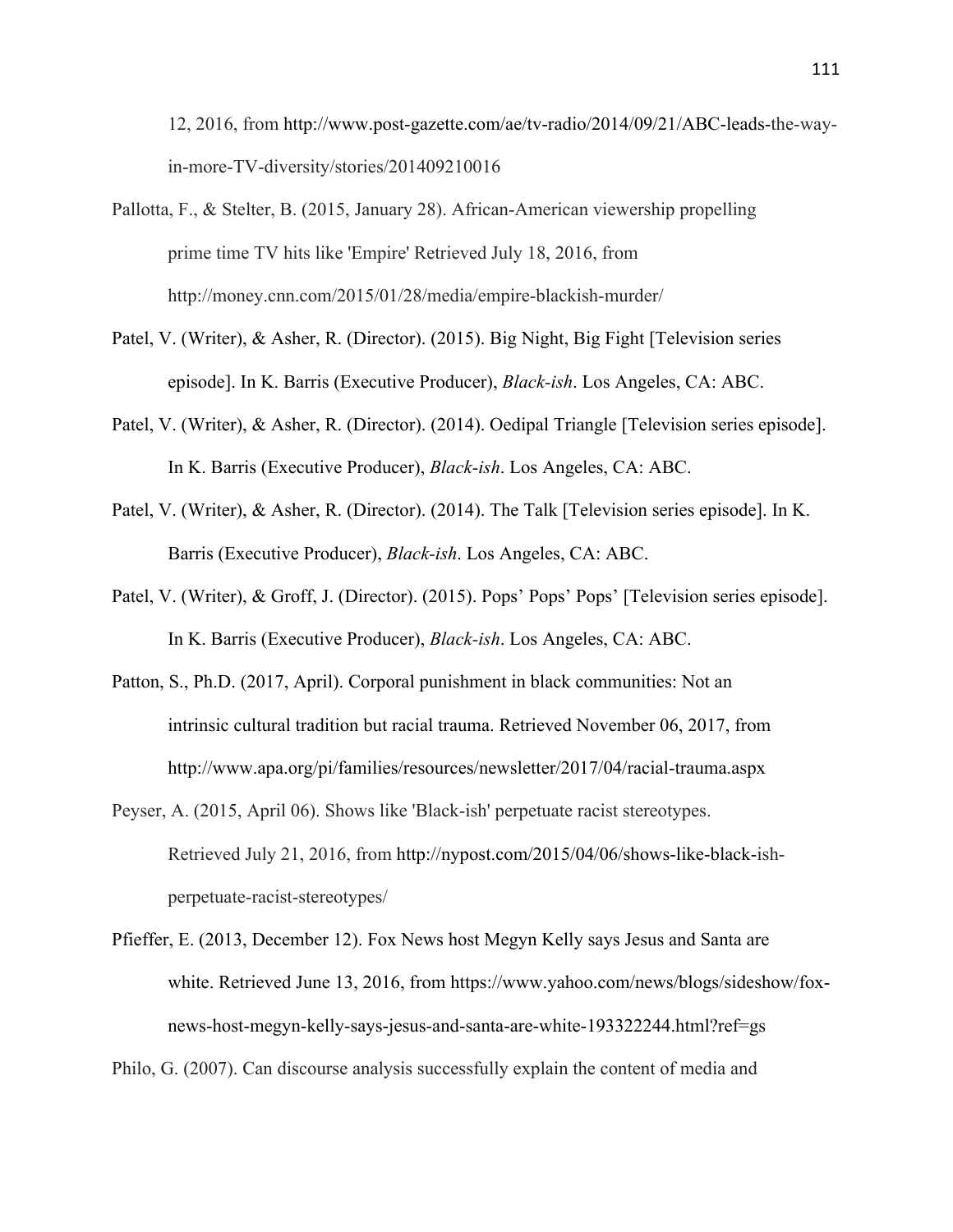journalistic practice?. *Journalism studies*, *8*(2), 175-196.

- Plous, S., & Williams, T. (1995). Racial stereotypes from the days of American slavery: A continuing legacy. *Journal of Applied Social Psychology*, *25*(9), 795-817.
- Poniewozik, J. (2014, September 23). Review: A Family Seeks Its True Colors on blackish. Retrieved June 10, 2016, from http://time.com/3419268/review-blackish/
- Poniewozik, J. (2014, October 23). Black-ish Whips Up a Conversation About Spanking. Retrieved June 12, 2016, from http://time.com/3534219/review-blackish-spanking/
- Riggs, M. T. (1991, July). Black macho revisited: Reflections of a SNAP! queen. In *Black American Literature Forum* (Vol. 25, No. 2, pp. 389-394). St. Louis University.
- Rohrbacher, G. T. (2015, October 16). 10 Types of Comedy Archetypes. Retrieved June 30, 2016, from http://www.backstage.com/advice-for-actors/backstage-experts/10-typescomedy-archetypes/
- Rohrlich, M. (1998, July 18). Feeling Isolated at the Top, Seeking Roots. Retrieved March 07, 2018, from http://www.nytimes.com/1998/07/19/style/feeling-isolated-at-the-topseeking-roots.html

Ratcliffe, C. (2015). Child poverty and adult success. *Brief, Urban Institute*.

- Sahagian, J. (2014, July 15). ABC Is Finally Getting the Message that Viewers Want Diversity on TV. Retrieved from http://www.cheatsheet.com/entertainment/abc-isfinally-getting-the-message-that-viewers-want-diversity-on-tv.html/?a=viewall
- Saji, P. (Writer), & Nelli Jr., V. (Director). (2015). Please Don't Ask, Please Don't Tell [Television series episode]. In K. Barris (Executive Producer), *Black-ish*. Los Angeles, CA: ABC.

Saji, P. (Writer), & Nelli Jr., V. (Director). (2014). The Gift of Hunger [Television series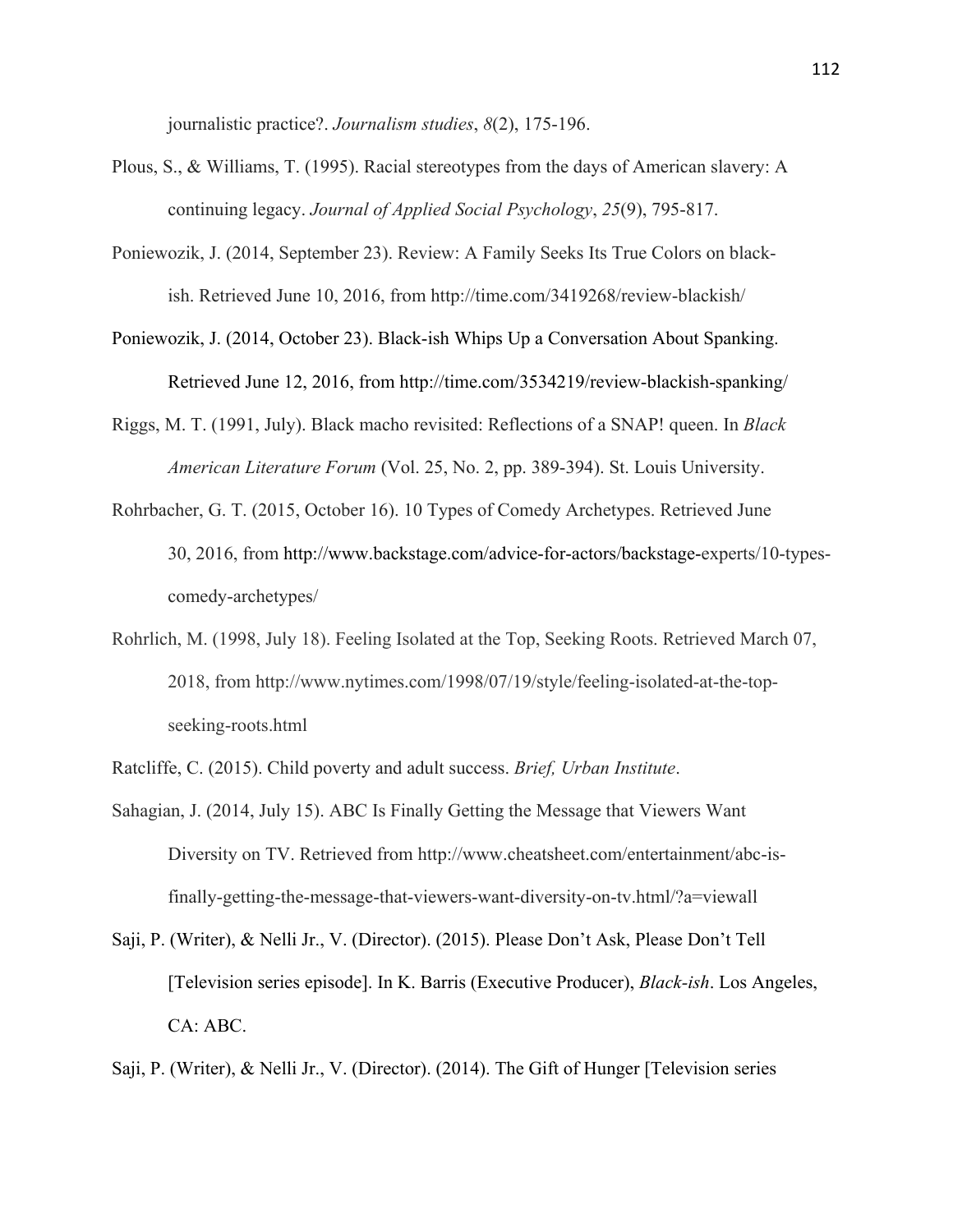episode]. In K. Barris (Executive Producer), *Black-ish*. Los Angeles, CA: ABC.

- Saji, P. (Writer), & Shelton, M. (Director). (2015). The Dozens [Television series episode]. In K. Barris (Executive Producer), *Black-ish*. Los Angeles, CA: ABC.
- Sanes, K. (n.d.). Situation Comedies and the Liberating Power of Sadism. Retrieved July 07, 2016, from http://www.transparencynow.com/sitcom.htm
- Seggar, J. F., Hafen, J. K., & Hannonen-Gladden, H. (1981). Television's portrayals of minorities and women in drama and comedy drama 1971-80. *Journal of Broadcasting & Electronic Media*, *25*(3), 277-288.
- Seiter, E. (1986). Stereotypes and the media: a re-evaluation. *Journal of communication*, *36*(4), 14-26.
- Sekou, R. (2017, January 11). Homophobia and the Black church: Who is going to direct the choir? Retrieved March 07, 2018, from http://www.stlamerican.com/religion/local\_religion/homophobia-and-the-black-churchwho-is-going-to-direct/article\_33bdf710-d1e3-11e6-9f9c-533aceb6877d.html
- Sewell, C. (2013). Mammies and Matriarchs: Tracing Images of the Black Female in Popular Culture 1950s to Present. *Journal of African American Studies, 17*(3), 308-326. Retrieved from http://www.jstor.org/stable/43526418
- Shockley, L. (Writer), & McDonald, S. (Director). (2015). Martin Luther sKiing Day [Television series episode]. In K. Barris (Executive Producer), *Black-ish*. Los Angeles, CA: ABC.
- Shockley, L (Writer), & Sohn, M. (Director). (2014). The Prank King [Television series episode]. In K. Barris (Executive Proiducer), *Black-ish*. Los Angeles, CA: ABC.

Sierra, C. (2014, April 14). What's the Difference Between a Recurring Role and a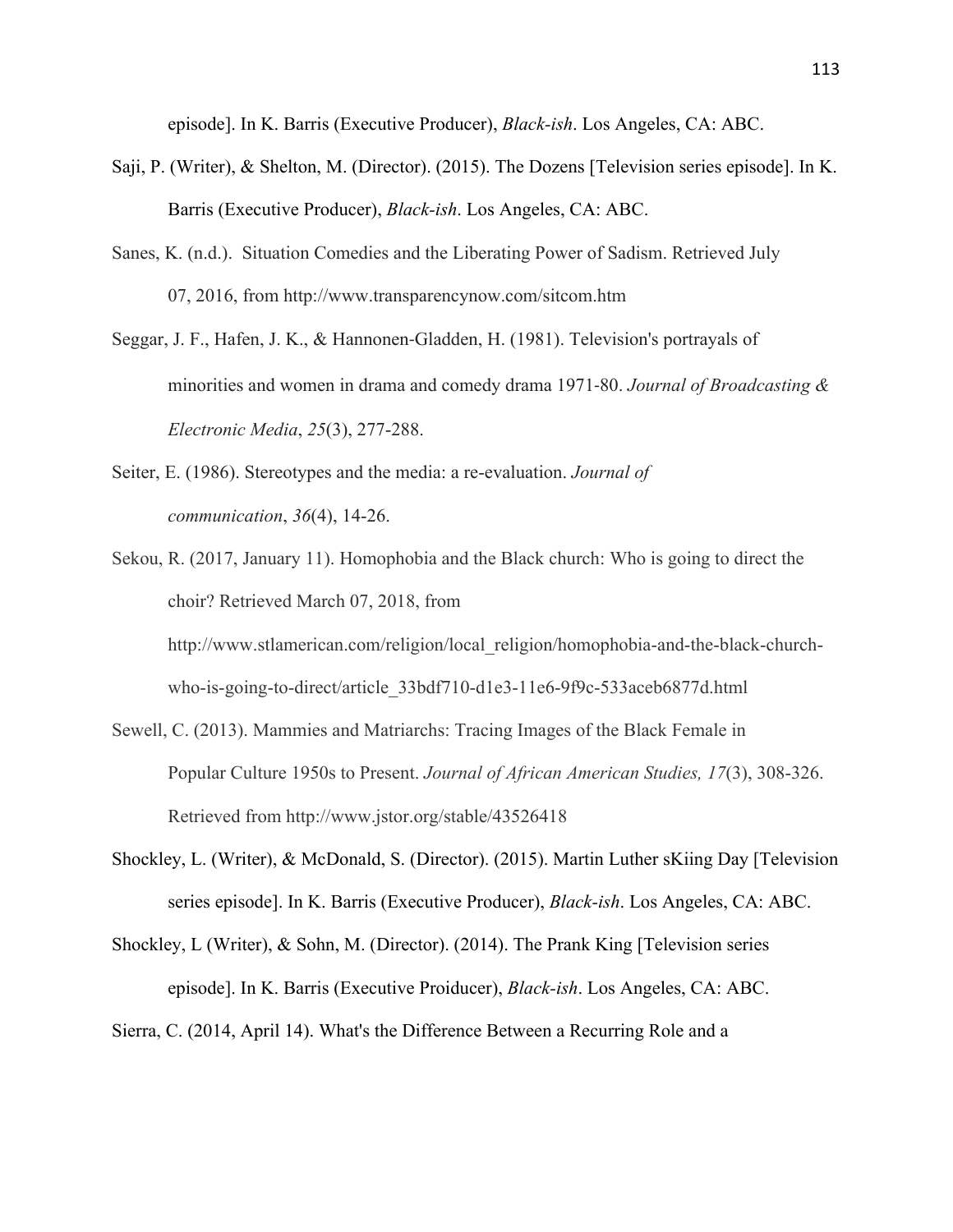Regular Role? Retrieved June 13, 2016, from http://filmescape.com/whats-the-differencebetween-a-recurring-role-and-a-regular-role

- Simons, D. A., & Wurtele, S. K. (2010). Relationships between parents' use of corporal punishment and their children's endorsement of spanking and hitting other children. *Child abuse & neglect*, *34*(9), 639-646.
- Staples, R., & Jones, T. (1985). Culture, ideology and black television images. *The Black Scholar*, *16*(3), 10-20.
- Sue, D. W., Bucceri, J., Lin, A. I., Nadal, K. L., & Torino, G. C. (2007). Racial microaggressions and the Asian American experience. *Cultural diversity and ethnic minority psychology*, *13*(1), 72.
- Suh, M. (2015, December 14). Use of spanking differs across racial and education groups. Retrieved October 04, 2017, from http://www.pewsocialtrends.org/2015/12/17/parenting-in-america/st\_2015-12- 17\_parenting-09/
- Sun, R. (2015, October 15). TV Diversity Programs: Launching Pad or Scarlet Letter? Retrieved July 15, 2016, from http://www.hollywoodreporter.com/features/tv-diversityprograms-launching-pad-831880
- Surette, T. (2014, September 25). Black-ish Series Premiere Review: Not the New Cosby Show-and That's More Than Okay-ish. Retrieved July 12, 2016, from http://www.tv.com/shows/blackish/community/post/blackish-season-1-episode-1-pilotreview-141159116644/
- Tamborini, R., Mastro, D. E., Chory-Assad, R. M., & Huang, R. H. (2000). The Color of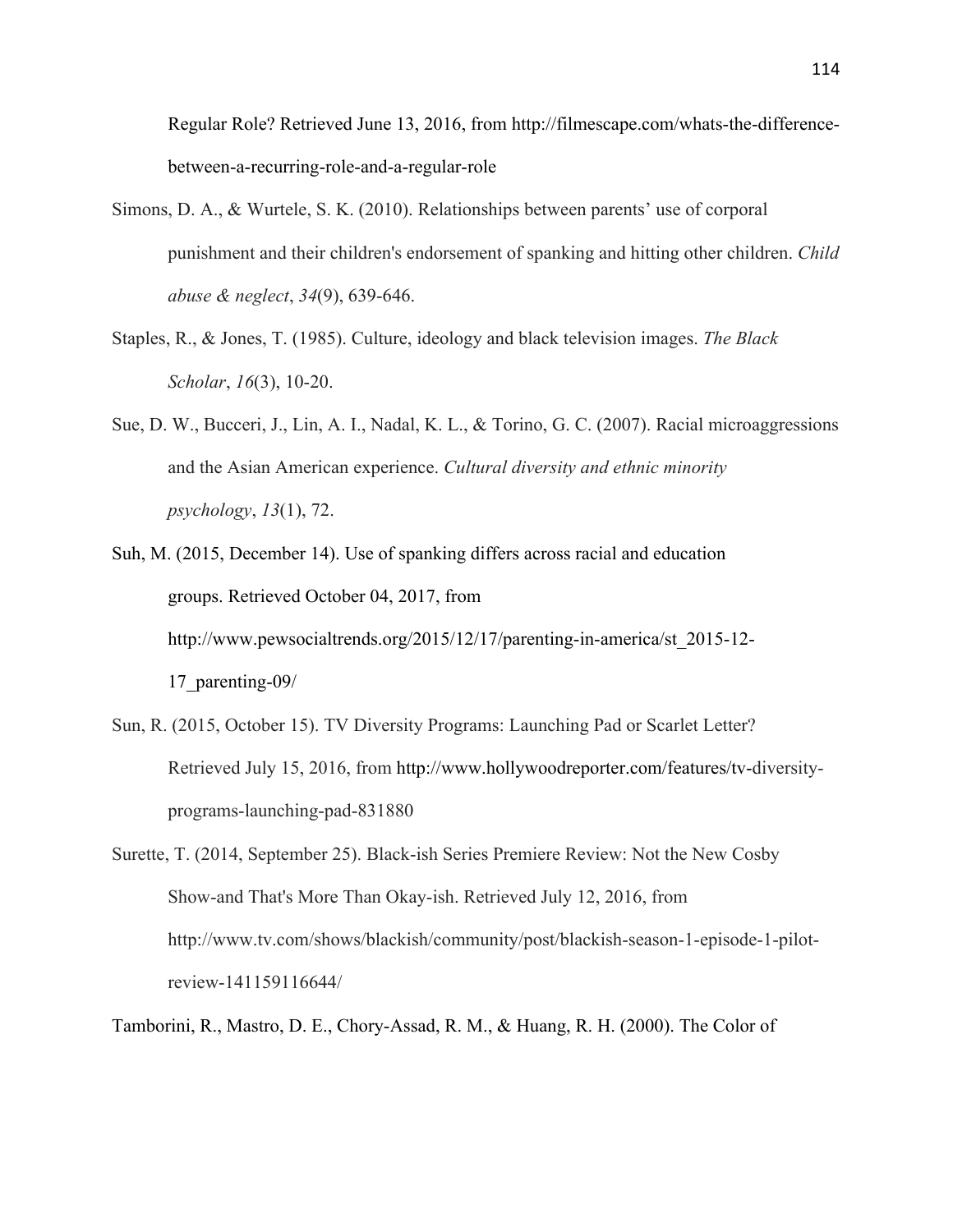Crime and the Court: A Content Analysis of Minority Representation on Television. *Journalism & Mass Communication Quarterly*, *77*(3), 639-653.

- Thomas, K. (2014, July 15). ABC's Paul Lee on the Importance of Diversity, Trophy Wife's Fate vs. The Goldbergs' Success, and Unfortunate Show Titles. Retrieved July 12, 2016, from http://www.tv.com/shows/the-goldbergs-2013/community/post/abc-tcasummer-2014-diversity-trophy-wife-cancellation-140544370424/
- Thompson, T. (2014, March 26). Fact Sheet: Outcomes for Young, Black Men. Retrieved July 19, 2016, from http://www.pbs.org/wnet/tavissmiley/tsr/too-important-to-fail/factsheet-outcomes-for-young-black-men/
- Tiggett, J. (2014). Interview: 'Black-Ish' Creator Kenya Barris Talks Blackness in the Age of Obama and in the Shadow of Cosby (Premieres Tonight). Retrieved June 11, 2016, from http://www.indiewire.com/2014/09/interview-black-ish-creator-kenya-barristalks-blackness-in-the-age-of-obama-and-in-the-shadow-of-cosby-premieres-tonight-158026/
- Tuchman, G. (1978). Making news: A study in the construction of reality.
- Van Dijk, T. A. (1995). Power and the news media. *Political communication and action*, 9-36.
- Viruet, P. (2014, October 9). Black-ish: The Nod. Retrieved from http://www.avclub.com/tvclub/black-ish-nod-210286
- Vittrup, B., & Holden, G. W. (2010). Children's assessments of corporal punishment and other disciplinary practices: The role of age, race, SES, and exposure to spanking. *Journal of Applied Developmental Psychology*, *31*(3), 211-220.

Wagmeister, E. (2017, May 11). ABC Greenlights Shondaland Show, Zach Braff Comedy,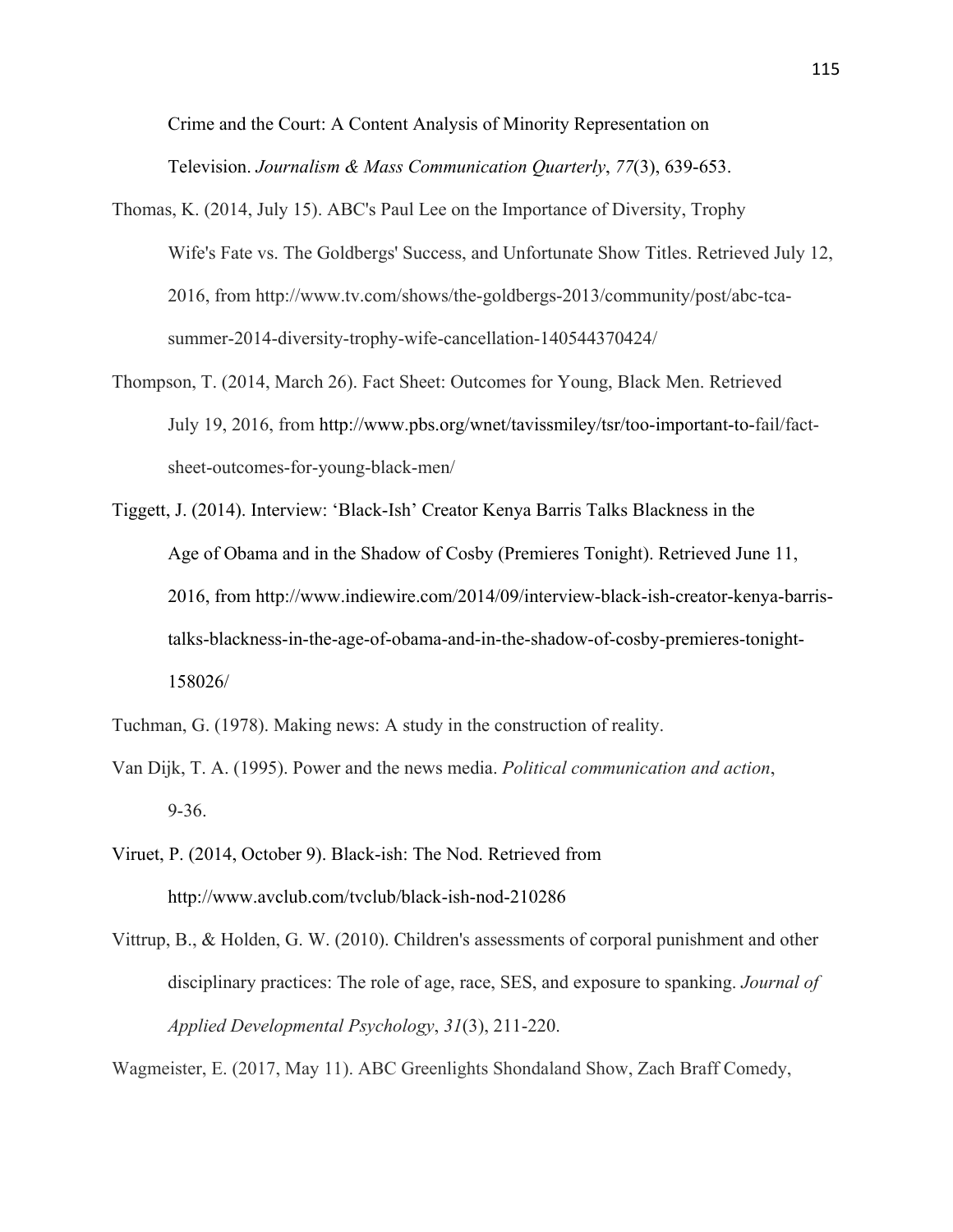Freddie Highmore Medical Drama, Three More Series. Retrieved March 05, 2018, from http://variety.com/2017/tv/news/abc-series-orders-2017-2018-shondaland-for-the-people-1202421771/

- Warfield-Coppock, N. (1992). The rites of passage movement: A resurgence of African-centered practices for socializing African American youth. *The Journal of Negro Education*, *61*(4), 471-482.
- Warren, R. (1996, Sep 04). Black 'sitcoms' at center of fall TV fray: Young networks bank on black stars to reach young, hip urban audiences. *Sacramento Observer* Retrieved from http://search.proquest.com/docview/367416046?accountid=14214
- Weigner, S. (Writer), & Nelli Jr., V. (Director). (2015). The Real World [Television series episode]. In K. Barris (Executive producer), *Black-ish*. Los Angeles, CA: ABC.
- Welty, G. (1984). Theodor Adorno and the culture industry. *Toronto: Popular Culture Association*.
- Williams, B. (2014, August 29). 'Black-ish' Creator Kenya Barris Defines New Show And Responds to Critics. Retrieved July 12, 2016, from http://www.huffingtonpost.com/2014/08/29/black-ish-kenya-barris-critics- \_n\_5737966.html
- Williams, B. (2014, November 13). How to Make It as a Black sitcom: Be Careful How You Talk About Race. Retrieved July 05, 2016, from http://www.huffingtonpost.com/2014/10/21/black-sitcom-black-ish\_n\_6002850.html
- Williams, B., & Emami, G. (2014, October 21). How to make it as a Black sitcom: Be Careful How You Talk About Race. Retrieved March 07, 2018, from https://www.huffingtonpost.com/2014/10/21/black-sitcom-black-ish\_n\_6002850.html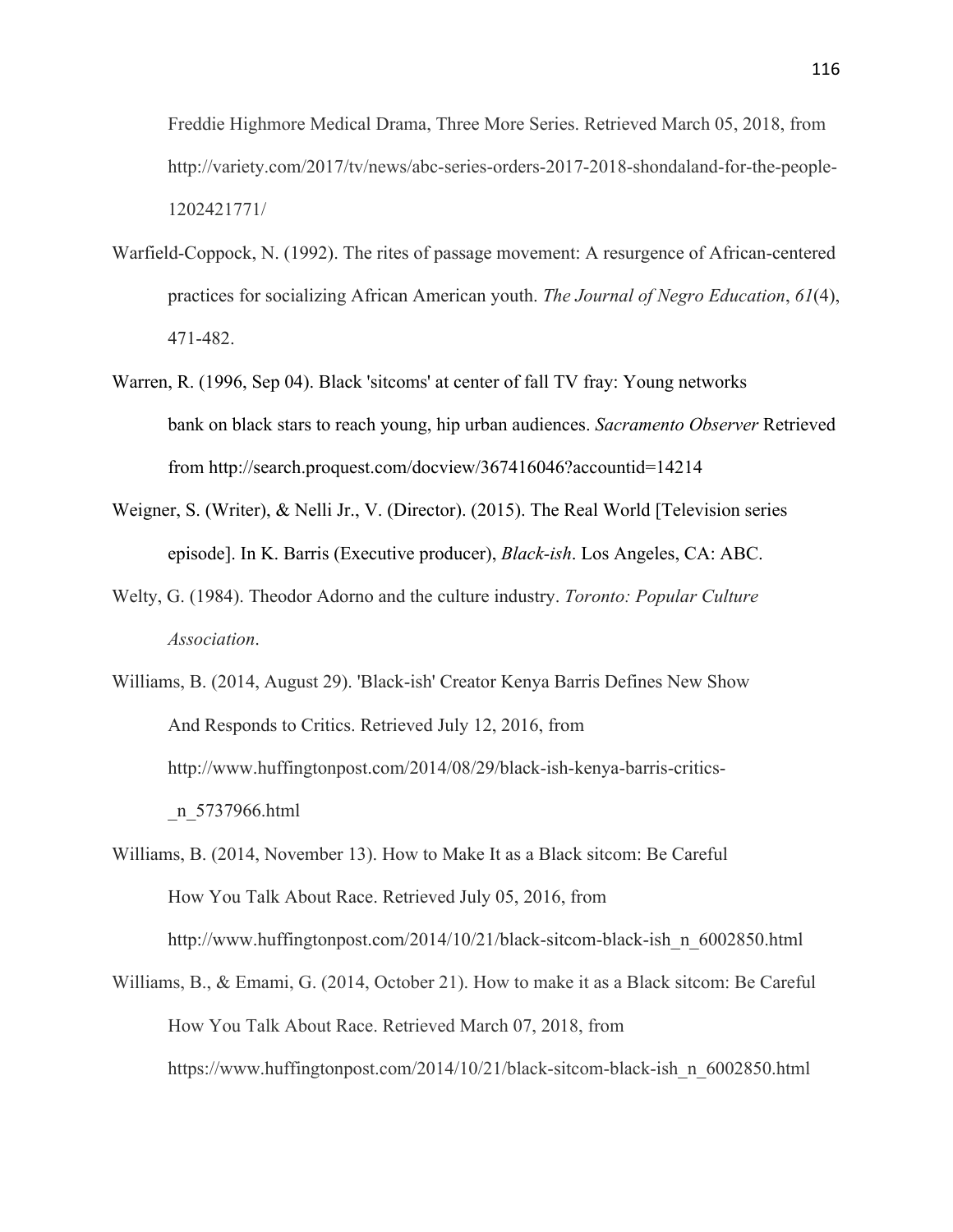Zurawik, D. (1994, May 10). In fall, ABC turns to ethnic sitcoms, stand-up

comics. *The Sun* Retrieved from

http://search.proquest.com/docview/406861091?accountid=14214

Zook, K. B. (1999). *Color by Fox: The Fox network and the revolution in black* 

*television*. Oxford University Press.

# **Jasmine Vickers**

#### **jvickers@syr.edu**

https://www.linkedin.com/in/jasmine-vickers-a070b442/

#### **Education**

S.I. Newhouse School of Public Communication, Syracuse University, Syracuse, NY Master of Arts: Media Studies (May 2018)

Southern Illinois University Carbondale (SIUC), Carbondale, IL Bachelor of Arts, Radio/TV (May 2012)

• Illinois Broadcasters Association Student Silver Dome Award recipient, 2012

Harold Washington College, Chicago, IL Associate of Arts (May 2010)

## **Research**

- Vickers, J. (2018) Thesis: *Black or Blackish: Decoding Black-ish and its place in the conversation of diversity*
- Frazier, A.A., Hatcher King, K., Vickers, J. (2016). *Reality TV: Entertaining…but no laughing matter* (Presented at Adage Advertising Week 2017, New York City, and the 47th Annual Legislative Conference of the Congressional Black Caucus 2017, Washington, D.C)
- Birkhead, H., Long, P., Vickers, J., Yan, Y. (2015). *Power Women: Exploring the effects of Political Women on Television* (Presented at Popular Culture Association 2015 Annual conference, New Orleans)

#### **Research Interests**

• Television, Diversity in television, stereotypes, entertainment industry, television production, television business, entertainment law, critical cultural theory